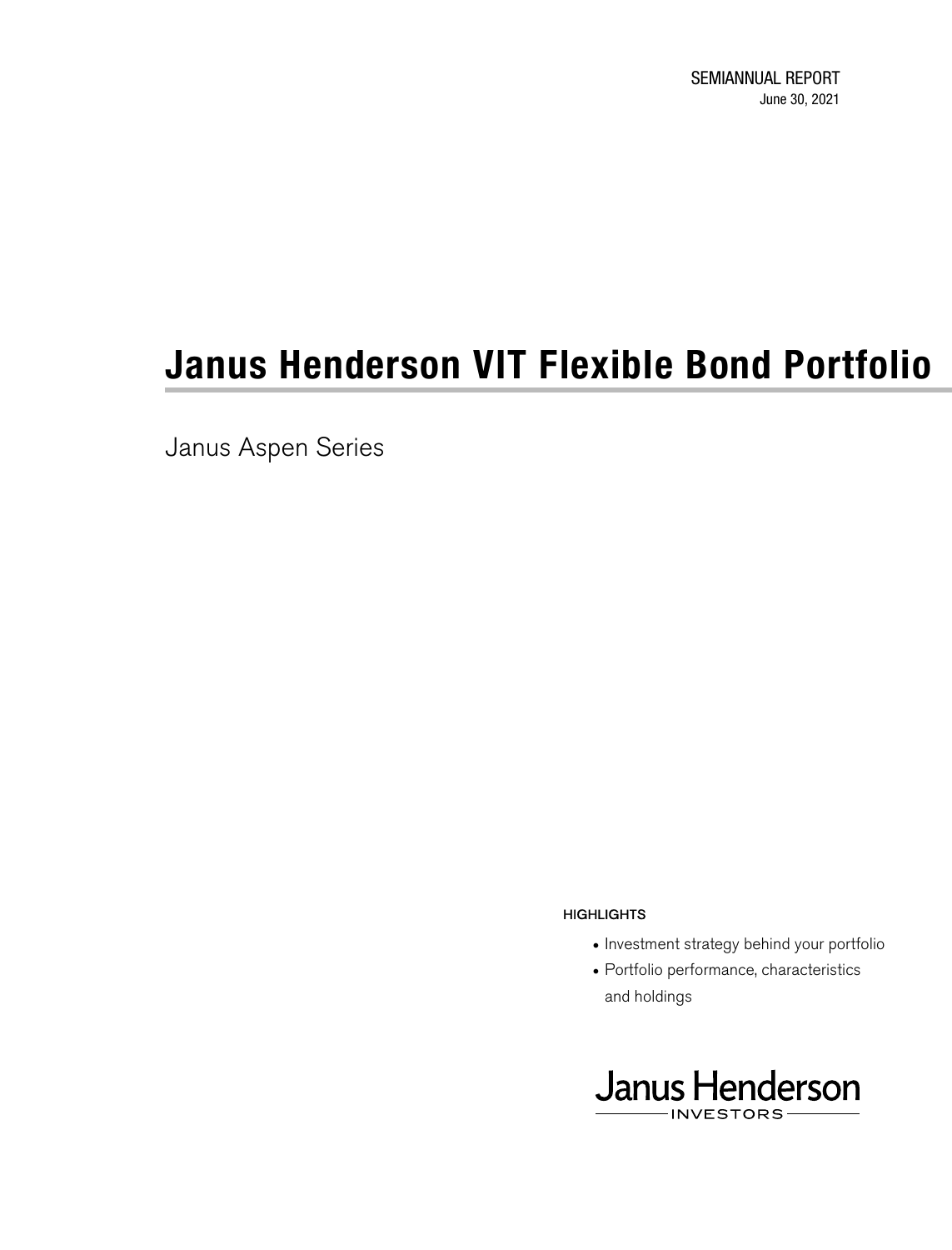## **Table of Contents**

#### Janus Henderson VIT Flexible Bond Portfolio

#### **PORTFOLIO SNAPSHOT**

We believe our research-driven investment process, diversified portfolio construction and robust risk management can drive consistent risk-adjusted performance, with excess returns generated primarily through sector and security decisions. Our collaborative investment teams utilize our broad investment flexibility across the investment cycle in an effort to capitalize on attractive opportunities and provide the downside risk management clients expect from their core fixed income portfolio.

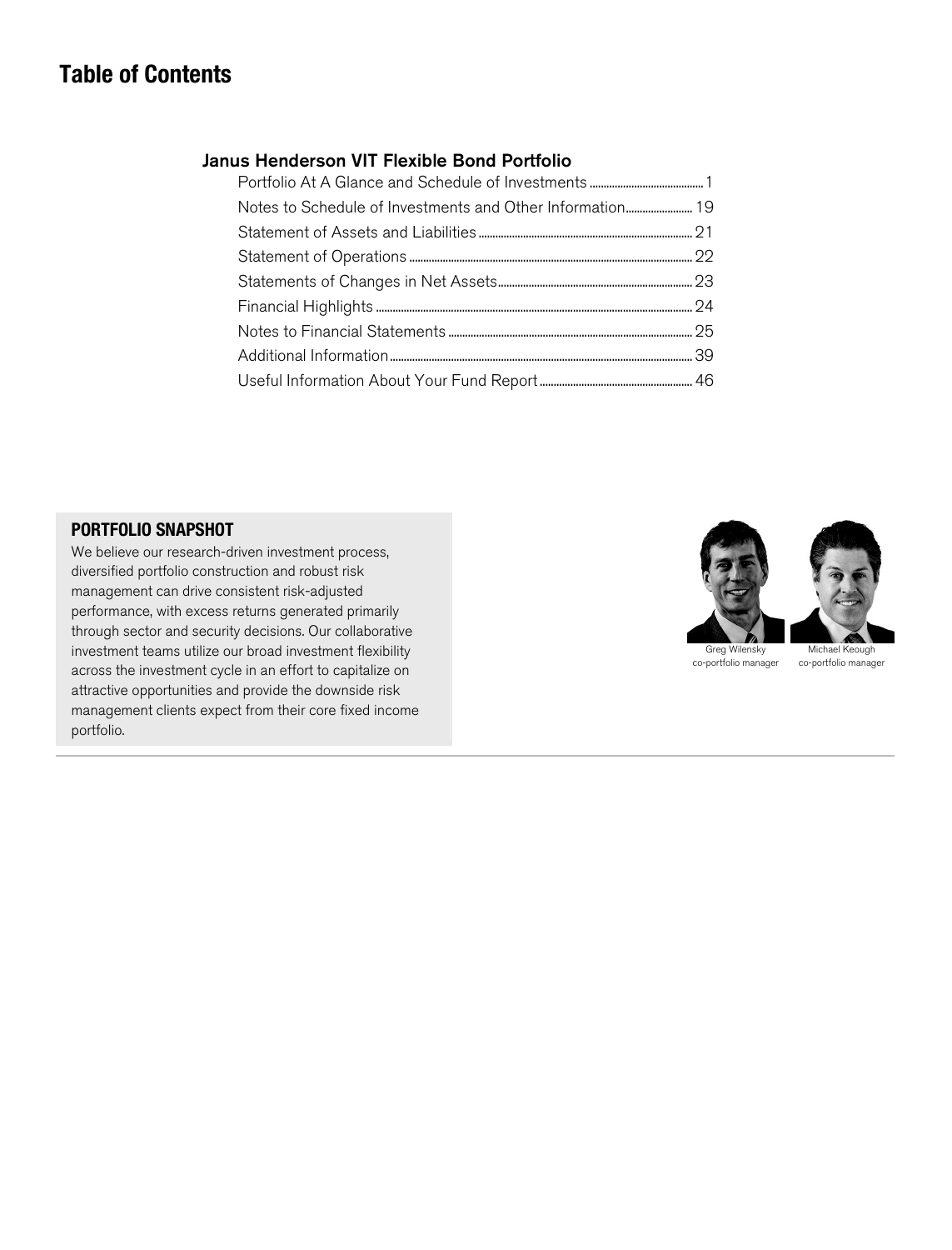## **Janus Henderson VIT Flexible Bond Portfolio (unaudited) Portfolio At A Glance June 30, 2021**

#### Fund Profile

| 30-day Current Yield*               | Without<br>Reimbursement | With<br>Reimbursement |
|-------------------------------------|--------------------------|-----------------------|
| Institutional Shares                | 1.03%                    | 1.05%                 |
| Service Shares                      | 0.78%                    | 0.80%                 |
| <b>Weighted Average Maturity</b>    |                          | 7.6 Years             |
| <b>Average Effective Duration**</b> |                          | 5.9 Years             |
| * Yield will fluctuate.             |                          |                       |

\*\* A theoretical measure of price volatility.

#### Ratings† Summary - (% of Total Investments)

| 6.0%  |
|-------|
| 36.3% |
| 4.1%  |
| 24.4% |
| 14.4% |
| 3.0%  |
| 10.9% |
| 0.9%  |
|       |

† Credit ratings provided by Standard & Poor's (S&P), an independent credit rating agency. Credit ratings range from AAA (highest) to D (lowest) based on S&P's measures. Further information on S&P's rating methodology may be found at www.standardandpoors.com. Other rating agencies may rate the same securities differently. Ratings are relative and subjective and are not absolute standards of quality. Credit quality does not remove market risk and is subject to change. "Not Rated" securities are not rated by S&P, but may be rated by other rating agencies and do not necessarily indicate low quality. "Other" includes cash equivalents, equity securities, and certain derivative instruments.

#### Significant Areas of Investment - (% of Net Assets)



#### Asset Allocation - (% of Net Assets)

| Corporate Bonds                    | 41.6%      |
|------------------------------------|------------|
| United States Treasury             |            |
| Notes/Bonds                        | 19.1%      |
| Mortgage-Backed Securities         | 16.6%      |
| Asset-Backed/Commercial            |            |
| Mortgage-Backed Securities         | 16.0%      |
| <b>Investment Companies</b>        | 11.5%      |
| Inflation-Indexed Bonds            | 4.0%       |
| Bank Loans and Mezzanine Loans     | 1.3%       |
| <b>Preferred Stocks</b>            | 0.5%       |
| Investments Purchased with Cash    |            |
| Collateral from Securities Lending | $0.1\%$    |
| Other                              | $(10.7)\%$ |
|                                    | 100.0%     |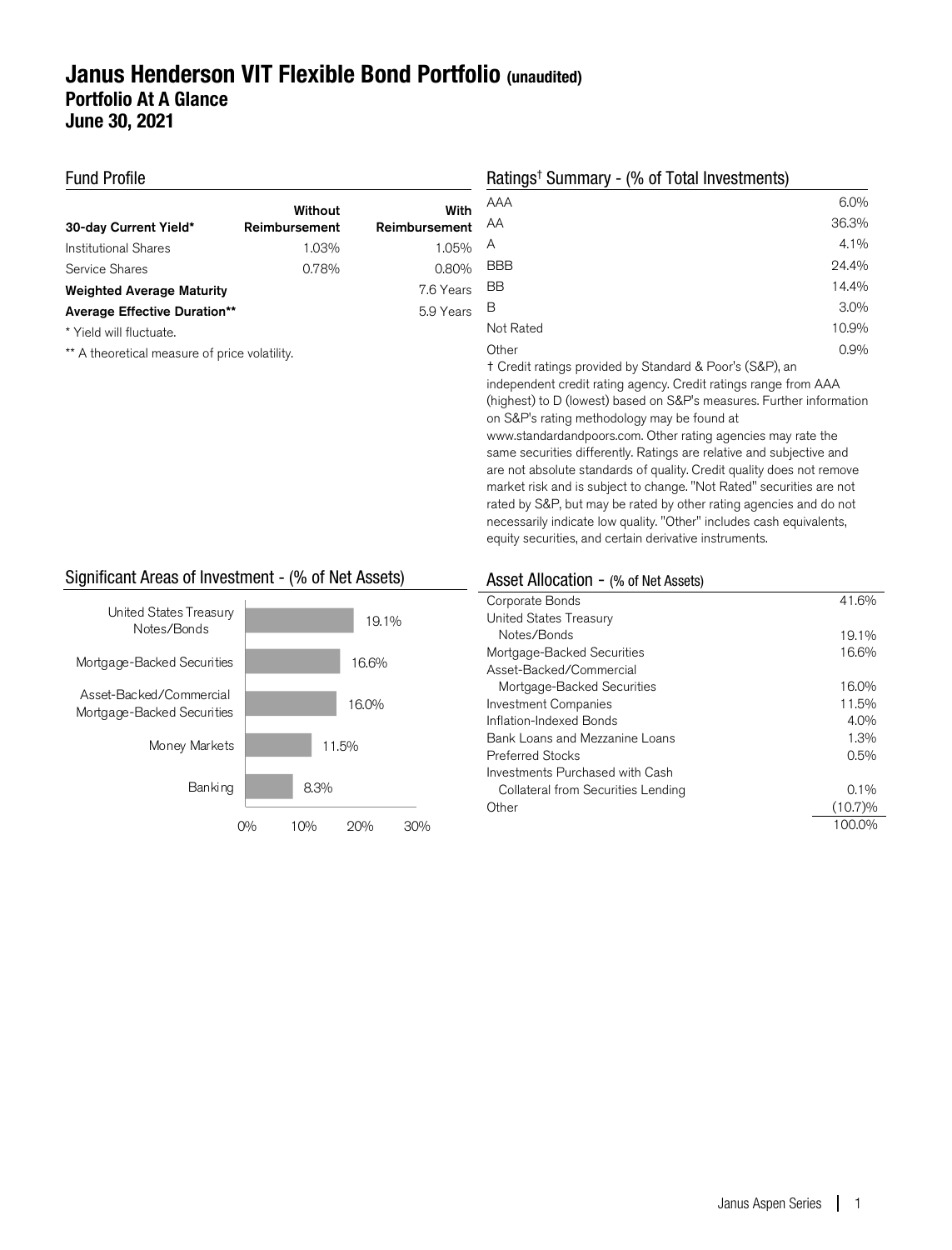## **Janus Henderson VIT Flexible Bond Portfolio (unaudited) Performance**



| Average Annual Total Return - for the periods ended June 30, 2021 |                        |             |                     |                 | <b>Prospectus Expense Ratios</b> |                                                             |                                                                 |
|-------------------------------------------------------------------|------------------------|-------------|---------------------|-----------------|----------------------------------|-------------------------------------------------------------|-----------------------------------------------------------------|
|                                                                   | Fiscal<br>Year-to-Date | One<br>Year | <b>Five</b><br>Year | Ten<br>Year     | <b>Since</b><br>Inception*       | <b>Total Annual Fund</b><br>Operating Expenses <sup>+</sup> | <b>Net Annual</b><br>Fund<br>Operating<br>Expenses <sup>1</sup> |
| <b>Institutional Shares</b>                                       | $-1.20%$               | 2.28%       | 3.77%               | 3.99%           | 6.16%                            | 0.60%                                                       | 0.58%                                                           |
| Service Shares                                                    | $-1.28%$               | 2.08%       | 3.52%               | 3.74%           | 5.93%                            | 0.85%                                                       | 0.82%                                                           |
| Bloomberg Barclays U.S. Aggregate<br>Bond Index                   | $-1.60%$               | $-0.33\%$   | 3.03%               | 3.39%           | 5.08%                            |                                                             |                                                                 |
| Morningstar Quartile - Institutional                              |                        |             |                     |                 |                                  |                                                             |                                                                 |
| <b>Shares</b>                                                     | -                      | 3rd         | 2nd                 | 2 <sub>nd</sub> | 1st                              |                                                             |                                                                 |
| Morningstar Ranking - based on                                    |                        |             |                     |                 |                                  |                                                             |                                                                 |
| total returns for Intermediate Core -                             |                        |             |                     |                 |                                  |                                                             |                                                                 |
| Plus Bond Funds                                                   |                        | 365/593     | 263/547             | 204/478         | 7/180                            |                                                             |                                                                 |

I

Returns quoted are past performance and do not guarantee future results; current performance may be lower or higher. Investment returns and principal value will vary; there may be a gain or loss when shares are sold. For the most recent month-end performance call 800.668.0434 or visit janushenderson.com/VITperformance.

Net expense ratios reflect the expense waiver, if any, contractually agreed to for at least a one-year period commencing on April 30, 2021.

Performance may be affected by risks that include those associated with foreign and emerging markets, fixed income securities, high-yield and high-risk securities, undervalued, overlooked and smaller capitalization companies, real estate related securities including Real Estate Investment Trusts (REITs), non-diversification, portfolio turnover, derivatives, short sales, initial public offerings (IPOs) and potential conflicts of interest. Each product has different risks. Please see the prospectus for more information about risks, holdings and other details.

Returns do not reflect the deduction of fees, charges or expenses of any insurance product or qualified plan. If applied, returns would have been lower.

Returns include reinvestment of all dividends and distributions and do not reflect the deduction of taxes that a shareholder would pay on Portfolio distributions or redemptions of Portfolio shares. The returns do not include adjustments in accordance with generally accepted accounting principles required at the period end for financial reporting purposes.

Performance for Service Shares prior to December 31, 1999 reflects the performance of Institutional Shares, adjusted to reflect the expenses of Service Shares.

Ranking is for the share class shown only; other classes may have different performance characteristics. When an expense waiver is in effect, it may have a material effect on the total return, and therefore the ranking for the period.

© 2021 Morningstar, Inc. All Rights Reserved.

See important disclosures on the next page.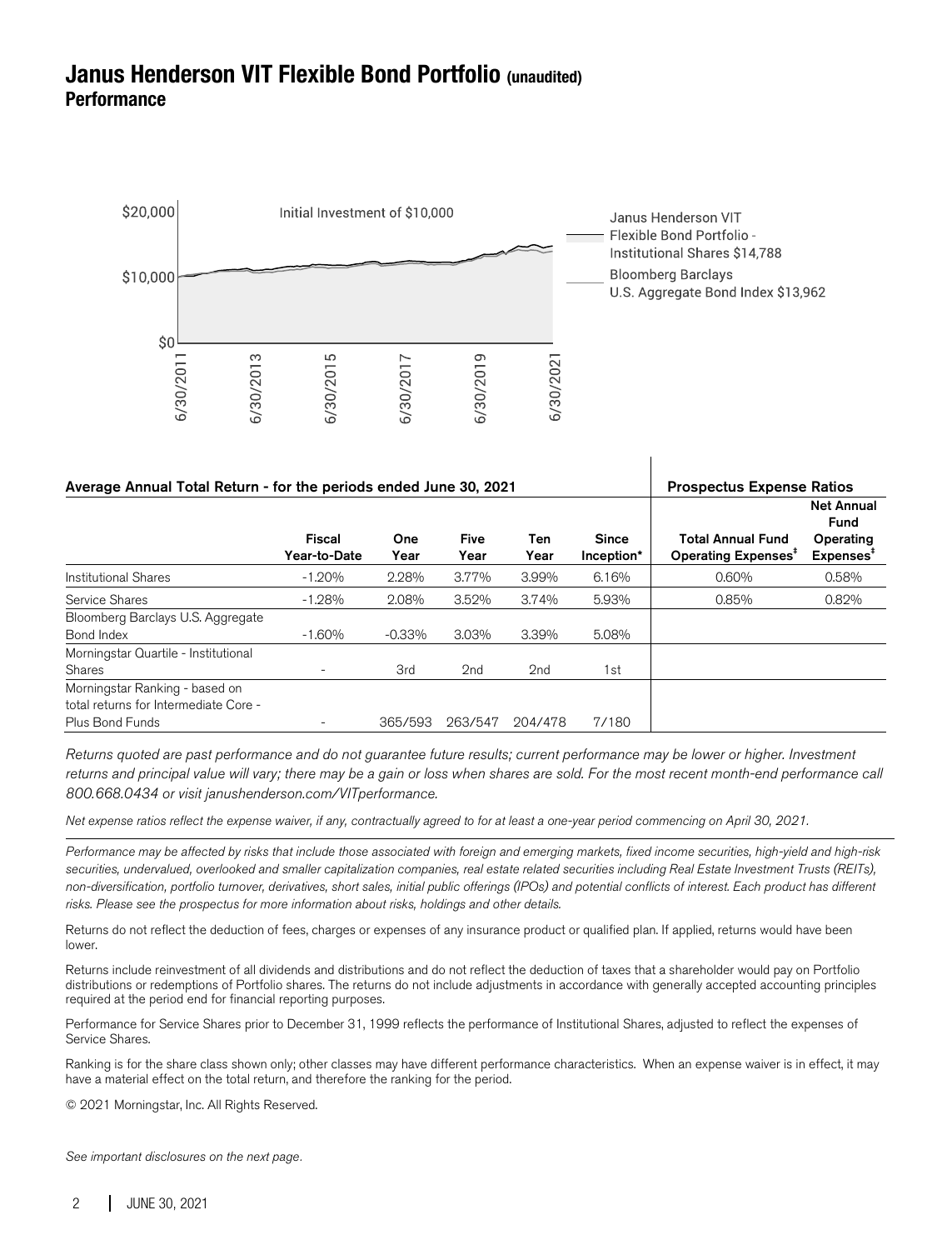## **Janus Henderson VIT Flexible Bond Portfolio (unaudited) Performance**

There is no assurance that the investment process will consistently lead to successful investing.

See Notes to Schedule of Investments and Other Information for indexfor index definitions.

Index performance does not reflect the expenses of managing a portfolio as an index is unmanaged and not available for direct investment.

See "Useful Information About Your Portfolio Report."

\*The Portfolio's inception date – September 13, 1993

‡ As stated in the prospectus. See Financial Highlights for actual expense ratios during the reporting period.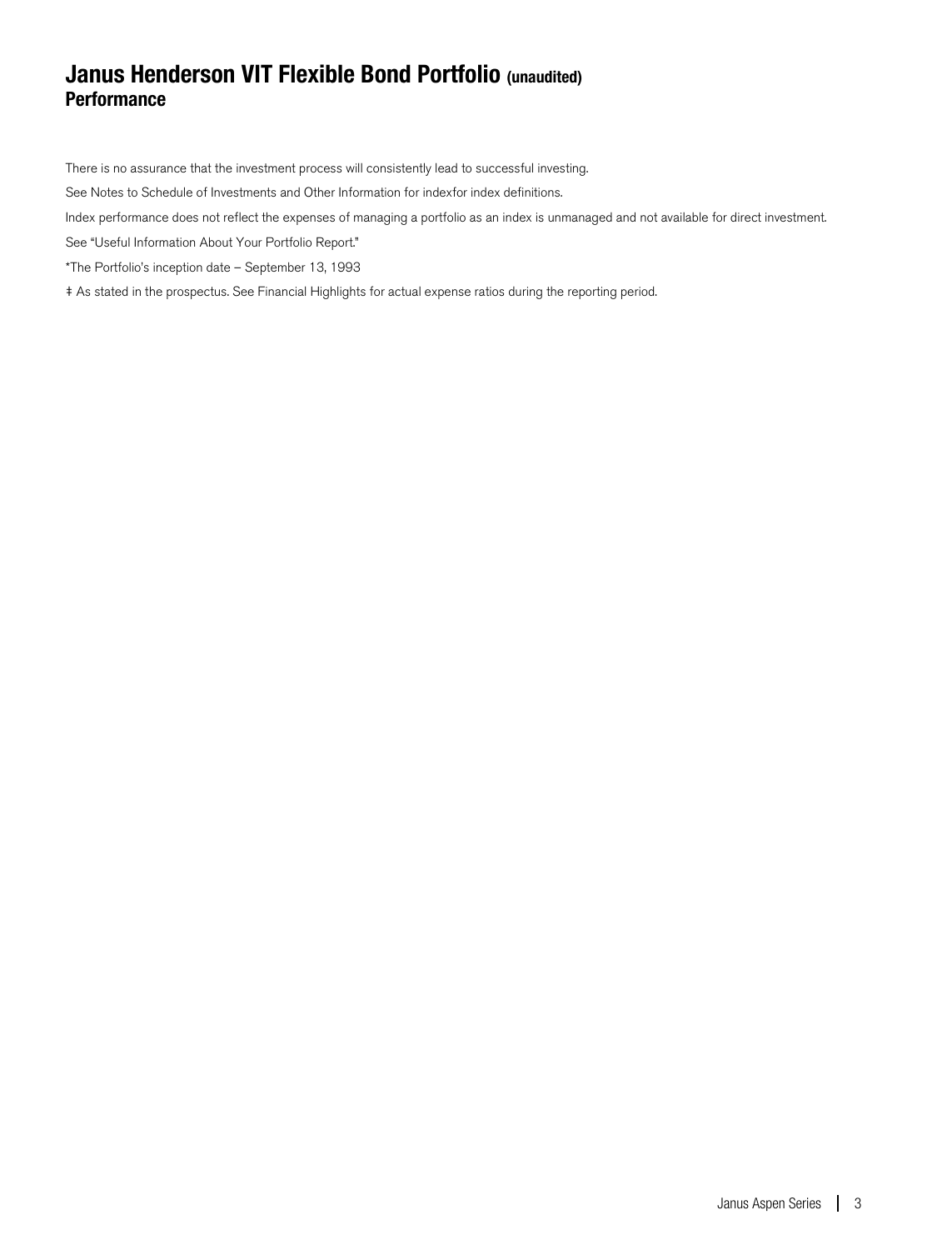## **Janus Henderson VIT Flexible Bond Portfolio (unaudited) Expense Examples**

As a shareholder of the Portfolio, you incur two types of costs: (1) transaction costs and (2) ongoing costs, including management fees; 12b-1 distribution and shareholder servicing fees (applicable to Service Shares only); transfer agent fees and expenses payable pursuant to the Transfer Agency Agreement; and other Portfolio expenses. This example is intended to help you understand your ongoing costs (in dollars) of investing in the Portfolio and to compare these costs with the ongoing costs of investing in other mutual funds. To do so, compare this 5% hypothetical example with the 5% hypothetical examples that appear in the shareholder reports of the other funds. The example is based upon an investment of \$1,000 invested at the beginning of the period and held for the sixmonths indicated, unless noted otherwise in the table and footnotes below.

#### Actual Expenses

The information in the table under the heading "Actual" provides information about actual account values and actual expenses. You may use the information in these columns, together with the amount you invested, to estimate the expenses that you paid over the period. Simply divide your account value by \$1,000 (for example, an \$8,600 account value divided by \$1,000 = 8.6), then multiply the result by the number in the appropriate column for your share class under the heading entitled "Expenses Paid During Period" to estimate the expenses you paid on your account during the period.

#### Hypothetical Example for Comparison Purposes

The information in the table under the heading "Hypothetical (5% return before expenses)" provides information about hypothetical account values and hypothetical expenses based upon the Portfolio's actual expense ratio and an assumed rate of return of 5% per year before expenses, which is not the Portfolio's actual return. The hypothetical account values and expenses may not be used to estimate the actual ending account balance or expenses you paid for the period. You may use this information to compare the ongoing costs of investing in the Portfolio and other funds. To do so, compare this 5% hypothetical example with the 5% hypothetical examples that appear in the shareholder reports of the other funds. Additionally, for an analysis of the fees associated with an investment in either share class or other similar funds, please visit www.finra.org/fundanalyzer.

Please note that the expenses shown in the table are meant to highlight your ongoing costs only and do not reflect any transaction costs, such as any charges at the separate account level or contract level. These fees are fully described in the Portfolio's prospectuses. Therefore, the hypothetical examples are useful in comparing ongoing costs only, and will not help you determine the relative total costs of owning different funds. In addition, if these transaction costs were included, your costs would have been higher.

|                | Actual                                           |                                         |                                                                         | Hypothetical<br>(5% return before expenses)      |                                         |                                                                                              |                                               |
|----------------|--------------------------------------------------|-----------------------------------------|-------------------------------------------------------------------------|--------------------------------------------------|-----------------------------------------|----------------------------------------------------------------------------------------------|-----------------------------------------------|
|                | <b>Beginning</b><br>Account<br>Value<br>(1/1/21) | Ending<br>Account<br>Value<br>(6/30/21) | <b>Expenses</b><br><b>Paid During</b><br>Period<br>$(1/1/21 - 6/30/21)$ | <b>Beginning</b><br>Account<br>Value<br>(1/1/21) | Ending<br>Account<br>Value<br>(6/30/21) | <b>Expenses</b><br><b>Paid During</b><br>Period<br>$(1/1/21 - 6/30/21)$ $(1/1/21 - 6/30/21)$ | <b>Net Annualized</b><br><b>Expense Ratio</b> |
| Institutional  |                                                  |                                         |                                                                         |                                                  |                                         |                                                                                              |                                               |
| Shares         | \$1,000,00                                       | \$988.00                                | \$2.81                                                                  | \$1,000,00                                       | \$1.021.97                              | \$2.86                                                                                       | 0.57%                                         |
| Service Shares | \$1,000,00                                       | \$987.20                                | \$4.04                                                                  | \$1,000,00                                       | \$1,020.73                              | \$4.11                                                                                       | 0.82%                                         |

† Expenses Paid During Period are equal to the Net Annualized Expense Ratio multiplied by the average account value over the period, multiplied by 181/365 (to reflect the one-half year period). Expenses in the examples include the effect of applicable fee waivers and/or expense reimbursements, if any. Had such waivers and/or reimbursements not been in effect, your expenses would have been higher. Please refer to the

Notes to Financial Statements or the Portfolio's prospectuses for more information regarding waivers and/or reimbursements.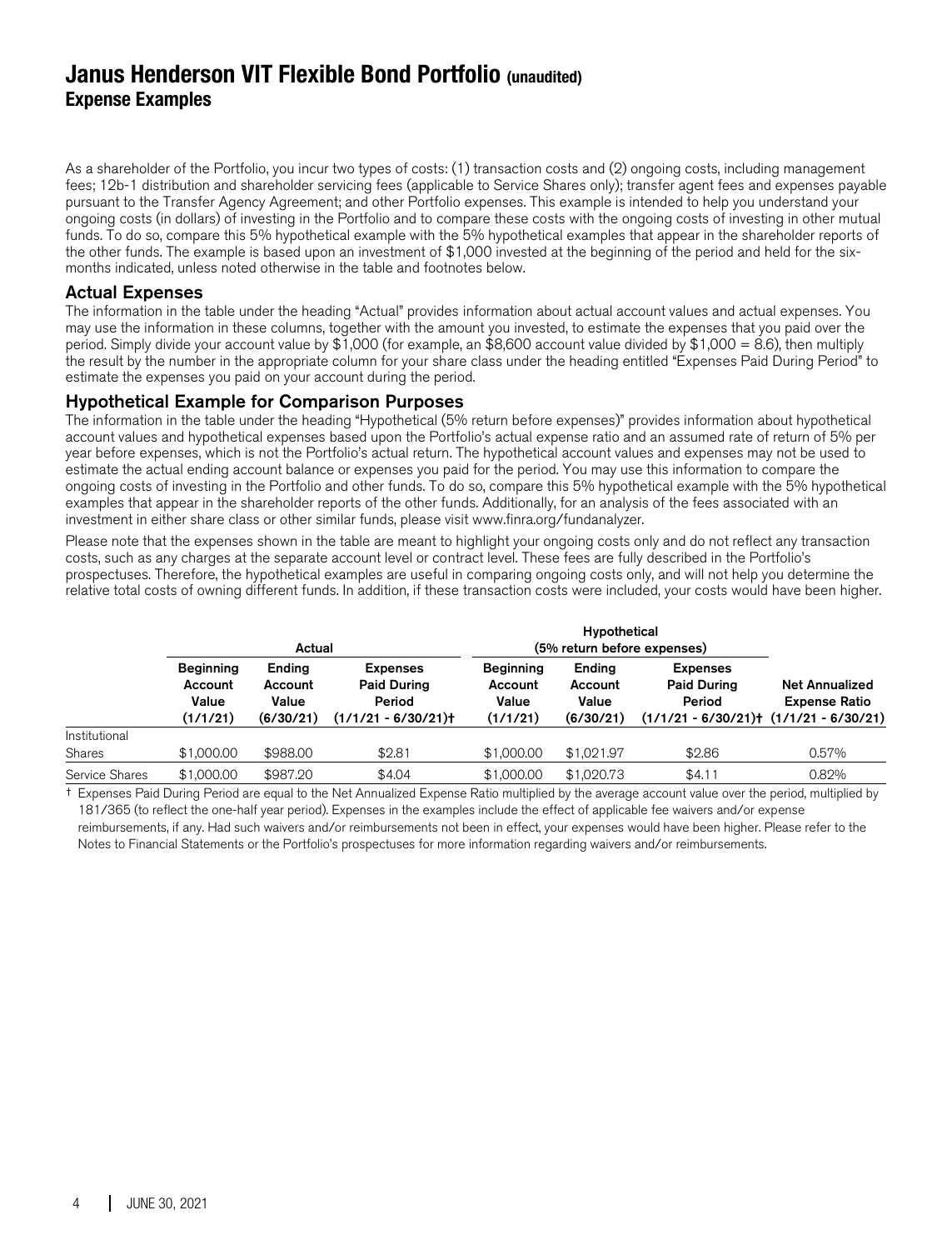|                                                                                                                    | Shares or                |           |
|--------------------------------------------------------------------------------------------------------------------|--------------------------|-----------|
|                                                                                                                    | <b>Principal Amounts</b> | Value     |
| Asset-Backed/Commercial Mortgage-Backed Securities- 16.0%                                                          |                          |           |
| 208 Park Avenue Mortgage Trust 2017-280P,<br>ICE LIBOR USD 1 Month + 0.8800%, 0.9529%, 9/15/34 (144A) <sup>‡</sup> | \$629,029                | \$629,041 |
| Affirm Asset Securitization Trust 2020-Z2 A, 1.9000%, 1/15/25 (144A)                                               | 342,711                  | 345,082   |
| Affirm Asset Securitization Trust 2021-A A, 0.8800%, 8/15/25 (144A)                                                | 723,000                  | 723,918   |
| Angel Oak Mortgage Trust I LLC 2018-2,                                                                             |                          |           |
| ICE LIBOR USD 12 Month + 0.7600%, 3.6740%, 7/27/48 (144A) <sup>‡</sup>                                             | 69,957                   | 69,957    |
| Angel Oak Mortgage Trust I LLC 2019-5, 2.5930%, 10/25/49 (144A) <sup>‡</sup>                                       | 309,775                  | 310,874   |
| Angel Oak Mortgage Trust I LLC 2019-6,                                                                             |                          |           |
| ICE LIBOR USD 12 Month + 0.9500%, 2.6200%, 11/25/59 (144A) <sup>‡</sup>                                            | 288,331                  | 290,056   |
| Angel Oak Mortgage Trust I LLC 2020-2,                                                                             |                          |           |
| ICE LIBOR USD 12 Month + 2.2000%, 2.5310%, 1/26/65 (144A) <sup>‡</sup>                                             | 517,860                  | 526,061   |
| Angel Oak Mortgage Trust I LLC 2020-3,                                                                             |                          |           |
| ICE LIBOR USD 12 Month + 1.0000%, 2.4100%, 4/25/65 (144A) <sup>‡</sup>                                             | 480,376                  | 483,369   |
| Arbys Funding LLC 2020-1A, 3.2370%, 7/30/50 (144A)                                                                 | 1,791,463                | 1,868,733 |
| Bank 2018-BN12 A4, 4.2550%, 5/15/61 <sup>‡</sup>                                                                   | 260,123                  | 300,249   |
| Bank 2019-BN17, 3.7140%, 4/15/52                                                                                   | 569,676                  | 641,509   |
| Bank 2019-BN18, 3.5840%, 5/15/62                                                                                   | 978,130                  | 1,098,209 |
| Bank 2019-BN20, 3.0110%, 9/15/62                                                                                   | 466,163                  | 503,612   |
| Bank 2019-BN23, 2.9200%, 12/15/52                                                                                  | 838,600                  | 905,351   |
| Bank 2019-BNK24, 2.9600%, 11/15/62                                                                                 | 236,800                  | 254,944   |
| Barclays Comercial Mortgage Securities LLC 2015-SRCH,                                                              | 1,447,000                |           |
| 4.1970%, 8/10/35 (144A)<br>Barclays Comercial Mortgage Securities LLC 2017-DELC,                                   |                          | 1,639,850 |
| ICE LIBOR USD 1 Month + 0.8500%, 0.9229%, 8/15/36 (144A) <sup>‡</sup>                                              | 443,000                  | 443,341   |
| Benchmark Mortgage Trust 2020-B16, 2.7320%, 2/15/53                                                                | 565,000                  | 597,931   |
| BVRT Financing Trust, 1.8270%, 7/10/32 <sup>‡</sup>                                                                | 23,780                   | 23,780    |
| BVRT Financing Trust 2021-1F M1, 1.5600%, 7/1/33 <sup>‡</sup>                                                      | 285,835                  | 285,854   |
| BVRT Financing Trust 2021-2F M1, 1.5600%, 1/10/32 <sup>‡</sup>                                                     | 856,571                  | 856,571   |
| BVRT Financing Trust 2021-CRT1 M2, 2.3270%, 1/10/33 <sup>‡</sup>                                                   | 662,000                  | 663,241   |
| BVRT Financing Trust 2021-CRT2 M1, 1.8451%, 11/10/32 <sup>‡</sup>                                                  | 722,719                  | 722,719   |
| BX Commercial Mortgage Trust 2018-IND,                                                                             |                          |           |
| ICE LIBOR USD 1 Month + 0.7500%, 0.8230%, 11/15/35 (144A) <sup>‡</sup>                                             | 675,372                  | 675,685   |
| BX Commercial Mortgage Trust 2019-OC11, 3.2020%, 12/9/41 (144A)                                                    | 614,000                  | 661,330   |
| BX Commercial Mortgage Trust 2019-OC11, 3.6050%, 12/9/41 (144A)                                                    | 309,000                  | 339,027   |
| BX Commercial Mortgage Trust 2019-OC11, 3.8560%, 12/9/41 (144A)                                                    | 614,000                  | 668,996   |
| BX Commercial Mortgage Trust 2019-OC11, 4.0755%, 12/9/41 (144A) <sup>‡</sup>                                       | 920,000                  | 986,989   |
| BX Commercial Mortgage Trust 2019-XL,                                                                              |                          |           |
| ICE LIBOR USD 1 Month + 0.9200%, 0.9930%, 10/15/36 (144A) <sup>‡</sup>                                             | 1,251,982                | 1,254,149 |
| BX Commercial Mortgage Trust 2019-XL,                                                                              |                          |           |
| ICE LIBOR USD 1 Month + 1.0800%, 1.1530%, 10/15/36 (144A) <sup>‡</sup>                                             | 208,211                  | 208,450   |
| BX Commercial Mortgage Trust 2020-FOX A,                                                                           |                          |           |
| ICE LIBOR USD 1 Month + 1.0000%, 1.0730%, 11/15/32 (144A) <sup>‡</sup>                                             | 1,756,551                | 1,761,054 |
| BX Commercial Mortgage Trust 2020-FOX B,                                                                           |                          |           |
| ICE LIBOR USD 1 Month + 1.3500%, 1.4230%, 11/15/32 (144A) <sup>‡</sup>                                             | 314,372                  | 315,020   |
| BX Commercial Mortgage Trust 2020-FOX C,<br>ICE LIBOR USD 1 Month + 1.5500%, 1.6230%, 11/15/32 (144A) <sup>‡</sup> | 314,372                  | 315,231   |
| BX Commercial Mortgage Trust 2021-LBA AJV,                                                                         |                          |           |
| ICE LIBOR USD 1 Month + 0.8000%, 0.8730%, 2/15/36 (144A) <sup>‡</sup>                                              | 848,000                  | 849,342   |
| BX Commercial Mortgage Trust 2021-LBA AV,                                                                          |                          |           |
| ICE LIBOR USD 1 Month + 0.8000%, 0.8730%, 2/15/36 (144A) <sup>‡</sup>                                              | 964,000                  | 965,493   |
| BXP Trust 2017-GM, 3.3790%, 6/13/39 (144A)                                                                         | 696,000                  | 758,188   |
| CF Hippolyta Issuer LLC 2021-1A A1, 1.5300%, 3/15/61 (144A)                                                        | 1,202,000                | 1,209,879 |
| CF Hippolyta Issuer LLC 2021-1A B1, 1.9800%, 3/15/61 (144A)                                                        | 441,000                  | 446,258   |
| CIM Trust 2021-NR1 A1, 2.5690%, 7/25/55 (144A) <sup>C</sup>                                                        | 1,086,378                | 1,086,077 |
| Cold Storage Trust 2020-ICE5 A,                                                                                    |                          |           |
| ICE LIBOR USD 1 Month + 0.9000%, 0.9729%, 11/15/37 (144A) <sup>‡</sup>                                             | 1,740,876                | 1,745,829 |
| Cold Storage Trust 2020-ICE5 B,                                                                                    |                          |           |
| ICE LIBOR USD 1 Month + 1.3000%, 1.3729%, 11/15/37 (144A) <sup>‡</sup>                                             | 774,597                  | 776,356   |
| Cold Storage Trust 2020-ICE5 C,                                                                                    |                          |           |
| ICE LIBOR USD 1 Month + 1.6500%, 1.7229%, 11/15/37 (144A) <sup>‡</sup>                                             | 777,546                  | 779,495   |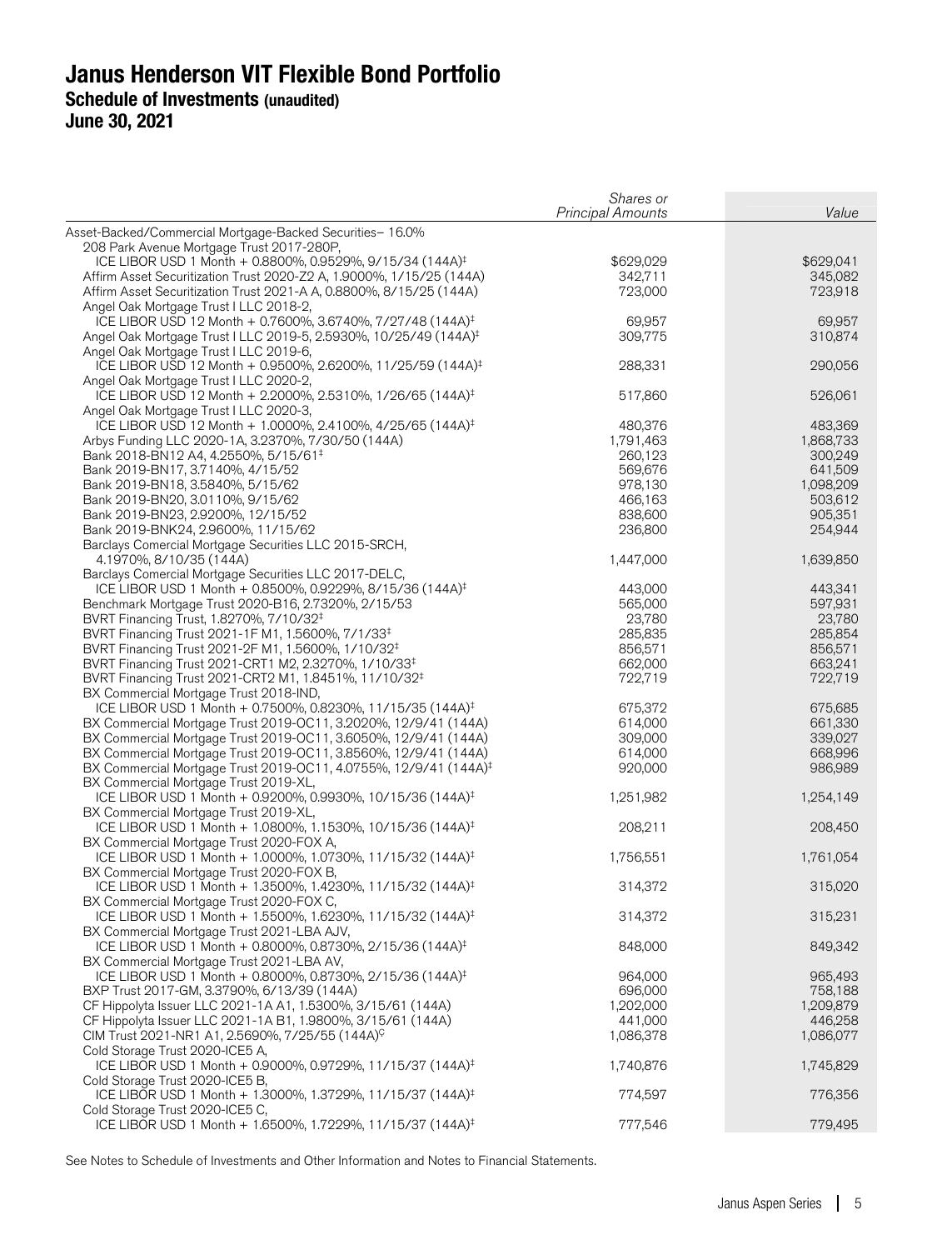|                                                                                                                               | Shares or<br><b>Principal Amounts</b> | Value     |
|-------------------------------------------------------------------------------------------------------------------------------|---------------------------------------|-----------|
| Asset-Backed/Commercial Mortgage-Backed Securities- (continued)                                                               |                                       |           |
| COLT Funding LLC 2020-2,                                                                                                      |                                       |           |
| ICE LIBOR USD 12 Month + 1.5000%, 1.8530%, 3/25/65 (144A) <sup>‡</sup>                                                        | \$226,467                             | \$227,790 |
| COLT Funding LLC 2020-3,<br>ICE LIBOR USD 12 Month + 1.2000%, 1.5060%, 4/27/65 (144A) <sup>‡</sup>                            | 244,233                               | 245,183   |
| Connecticut Avenue Securities Trust 2014-C04,                                                                                 |                                       |           |
| ICE LIBOR USD 1 Month + 4.9000%, 4.9915%, 11/25/24 <sup>‡</sup>                                                               | 66,942                                | 68,895    |
| Connecticut Avenue Securities Trust 2015-C02 1M2,                                                                             |                                       |           |
| ICE LIBOR USD 1 Month + 4.0000%, 4.0915%, 5/25/25 <sup>‡</sup>                                                                | 209,877                               | 213,010   |
| Connecticut Avenue Securities Trust 2016-C03,                                                                                 |                                       |           |
| ICE LIBOR USD 1 Month + 5.9000%, 5.9915%, 10/25/28 <sup>‡</sup>                                                               | 139,794                               | 146,751   |
| Connecticut Avenue Securities Trust 2016-C04,<br>ICE LIBOR USD 1 Month + 4.2500%, 4.3415%, 1/25/29 <sup>‡</sup>               | 346,459                               | 361,714   |
| Connecticut Avenue Securities Trust 2016-C06 1M2,                                                                             |                                       |           |
| ICE LIBOR USD 1 Month + 4.2500%, 4.3415%, 4/25/29 <sup>‡</sup>                                                                | 394,270                               | 410,956   |
| Connecticut Avenue Securities Trust 2017-C01,                                                                                 |                                       |           |
| ICE LIBOR USD 1 Month + 3.5500%, 3.6415%, 7/25/29 <sup>‡</sup>                                                                | 613,694                               | 634,846   |
| Connecticut Avenue Securities Trust 2017-C05 1M2,                                                                             |                                       |           |
| ICE LIBOR USD 1 Month + 2.2000%, 2.2915%, 1/25/30 <sup>‡</sup>                                                                | 864,143                               | 877,067   |
| Connecticut Avenue Securities Trust 2017-C06 1M2,                                                                             |                                       |           |
| ICE LIBOR USD 1 Month + 2.6500%, 2.7415%, 2/25/30 <sup>‡</sup><br>Connecticut Avenue Securities Trust 2017-C07 1M2,           | 738,470                               | 751,854   |
| ICE LIBOR USD 1 Month + 2.4000%, 2.4915%, 5/25/30 <sup>‡</sup>                                                                | 843,219                               | 853,815   |
| Connecticut Avenue Securities Trust 2018-C03 1M2,                                                                             |                                       |           |
| ICE LIBOR USD 1 Month + 2.1500%, 2.2415%, 10/25/30 <sup>‡</sup>                                                               | 857,619                               | 868,138   |
| Connecticut Avenue Securities Trust 2018-R07,                                                                                 |                                       |           |
| ICE LIBOR USD 1 Month + 2.4000%, 2.4915%, 4/25/31 (144A) <sup>‡</sup>                                                         | 197,863                               | 198,843   |
| Connecticut Avenue Securities Trust 2019-R02,                                                                                 |                                       |           |
| ICE LIBOR USD 1 Month + 2.3000%, 2.3915%, 8/25/31 (144A) <sup>‡</sup><br>Connecticut Avenue Securities Trust 2019-R03,        | 161,927                               | 163,023   |
| ICE LIBOR USD 1 Month + 2.1500%, 2.2415%, 9/25/31 (144A) <sup>‡</sup>                                                         | 519,923                               | 523,607   |
| Connecticut Avenue Securities Trust 2019-R04,                                                                                 |                                       |           |
| ICE LIBOR USD 1 Month + 2.1000%, 2.1915%, 6/25/39 (144A) <sup>‡</sup>                                                         | 426,503                               | 426,767   |
| Connecticut Avenue Securities Trust 2019-R05,                                                                                 |                                       |           |
| ICE LIBOR USD 1 Month + 2.0000%, 2.0915%, 7/25/39 (144A) <sup>‡</sup>                                                         | 411,250                               | 412,839   |
| Connecticut Avenue Securities Trust 2019-R07,                                                                                 |                                       |           |
| ICE LIBOR USD 1 Month + 2.1000%, 2.1915%, 10/25/39 (144A) <sup>‡</sup><br>Connecticut Avenue Securities Trust 2020-R02,       | 170,205                               | 170,837   |
| ICE LIBOR USD 1 Month + 2.0000%, 2.0915%, 1/25/40 (144A) <sup>‡</sup>                                                         | 1,088,750                             | 1,093,347 |
| Cosmopolitan Hotel Trust 2017,                                                                                                |                                       |           |
| ICE LIBOR USD 1 Month + 0.9300%, 1.0029%, 11/15/36 (144A) <sup>‡</sup>                                                        | 552,036                               | 552,931   |
| Credit Acceptance Auto Loan Trust 2018-2, 3.9400%, 7/15/27 (144A)                                                             | 124,275                               | 125,204   |
| Credit Suisse Commercial Mortgage Trust 2019-ICE4,                                                                            |                                       |           |
| ICE LIBOR USD 1 Month + 0.9800%, 1.0530%, 5/15/36 (144A) <sup>‡</sup>                                                         | 1,570,000                             | 1,572,375 |
| Credit Suisse Commercial Mortgage Trust 2019-ICE4 C,<br>ICE LIBOR USD 1 Month + 1.4300%, 1.5030%, 5/15/36 (144A) <sup>‡</sup> | 831,000                               | 832,134   |
| Credit Suisse Commercial Mortgage Trust 2020-UNFI, 4.1682%, 12/6/22 <sup>‡</sup>                                              | 453,000                               | 452,418   |
| Credit Suisse Commercial Mortgage Trust 2021-WEHO A, 4.0422%, 4/15/23 <sup>‡</sup>                                            | 1,039,739                             | 1,039,692 |
| DB Master Finance LLC 2019-1A A23, 4.3520%, 5/20/49 (144A)                                                                    | 456,863                               | 505,532   |
| DB Master Finance LLC 2019-1A A2I, 3.7870%, 5/20/49 (144A)                                                                    | 570,833                               | 578,368   |
| DB Master Finance LLC 2019-1A A2II, 4.0210%, 5/20/49 (144A)                                                                   | 230,888                               | 243,607   |
| Diamond Infrastructure Funding LLC 2021-1A A, 1.7600%, 4/15/49 (144A)                                                         | 1,183,000                             | 1,177,146 |
| Domino's Pizza Master Issuer LLC, 4.1180%, 7/25/47 (144A)                                                                     | 359,910                               | 388,224   |
| Domino's Pizza Master Issuer LLC, 4.1160%, 7/25/48 (144A)                                                                     | 1,065,675                             | 1,112,023 |
| Domino's Pizza Master Issuer LLC, 4.3280%, 7/25/48 (144A)                                                                     | 553,800                               | 602,916   |
| Domino's Pizza Master Issuer LLC, 3.6680%, 10/25/49 (144A)                                                                    | 1,980,925                             | 2,140,294 |
| Drive Auto Receivables Trust 2017-1, 5.1700%, 9/16/24                                                                         | 1,590,000                             | 1,608,890 |
| Drive Auto Receivables Trust 2017-2, 5.2700%, 11/15/24                                                                        | 1,400,000                             | 1,426,141 |
| Drive Auto Receivables Trust 2017-3, 3.5300%, 12/15/23 (144A)                                                                 | 50,537                                | 50,997    |
| Exeter Automobile Receivables Trust 2021-1A C, 0.7400%, 1/15/26                                                               | 181,000                               | 180,856   |
| Exeter Automobile Receivables Trust 2021-1A D, 1.0800%, 11/16/26                                                              | 580,000                               | 579,729   |
|                                                                                                                               |                                       |           |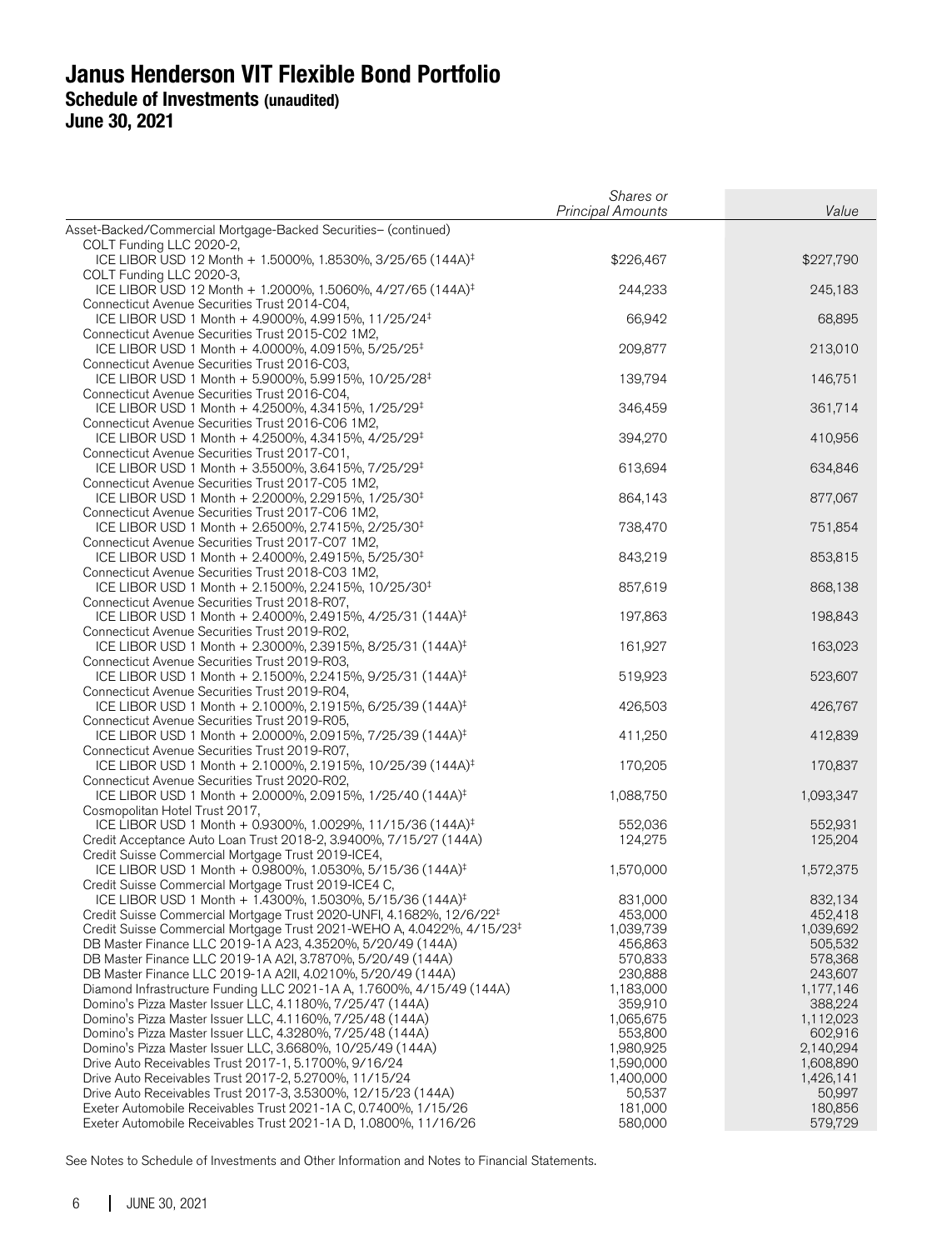|                                                                                                                                                 | Shares or<br><b>Principal Amounts</b> | Value              |
|-------------------------------------------------------------------------------------------------------------------------------------------------|---------------------------------------|--------------------|
| Asset-Backed/Commercial Mortgage-Backed Securities- (continued)                                                                                 |                                       |                    |
| Extended Stay America Trust 2021-ESH A,                                                                                                         |                                       |                    |
| ICE LIBOR USD 1 Month + 1.0800%, 0%, 7/15/38 (144A) <sup>‡</sup>                                                                                | \$1,506,000                           | \$1,506,000        |
| Extended Stay America Trust 2021-ESH B,                                                                                                         |                                       |                    |
| ICE LIBOR USD 1 Month + 1.3800%, 0%, 7/15/38 (144A) <sup>‡</sup><br>Fannie Mae Connecticut Avenue Securities,                                   | 410,000                               | 410,000            |
| ICE LIBOR USD 1 Month + 5.0000%, 5.0915%, 7/25/25 <sup>‡</sup>                                                                                  | 393,113                               | 403,262            |
| Fannie Mae Connecticut Avenue Securities,                                                                                                       |                                       |                    |
| ICE LIBOR USD 1 Month + 5.7000%, 5.7915%, 4/25/28 <sup>‡</sup>                                                                                  | 306,673                               | 324,808            |
| Fannie Mae REMICS, 3.0000%, 5/25/48                                                                                                             | 1,389,512                             | 1,472,844          |
| Fannie Mae REMICS, 3.0000%, 11/25/49                                                                                                            | 1,515,193                             | 1,604,495          |
| Freddie Mac Structured Agency Credit Risk Debt Notes 2016-DNA1 M3,                                                                              |                                       |                    |
| ICE LIBOR USD 1 Month + 5.5500%, 5.6416%, 7/25/28 <sup>‡</sup>                                                                                  | 375,391                               | 391,980            |
| Freddie Mac Structured Agency Credit Risk Debt Notes 2019-DNA4 M2,                                                                              |                                       |                    |
| ICE LIBOR USD 1 Month + 1.9500%, 2.0415%, 10/25/49 (144A) <sup>‡</sup>                                                                          | 135,355                               | 135,993            |
| Freddie Mac Structured Agency Credit Risk Debt Notes 2020-DNA6 M2,                                                                              |                                       |                    |
| US 30 Day Average SOFR + 2.0000%, 2.0180%, 12/25/50 (144A) <sup>‡</sup><br>Freddie Mac Structured Agency Credit Risk Debt Notes 2020-HQA4 M2,   | 910,000                               | 918,446            |
| ICE LIBOR USD 1 Month + 3.1500%, 3.2415%, 9/25/50 (144A) <sup>‡</sup>                                                                           | 413,953                               | 418,610            |
| Freddie Mac Structured Agency Credit Risk Debt Notes 2020-HQA5 M2,                                                                              |                                       |                    |
| US 30 Day Average SOFR + 2.6000%, 2.6180%, 11/25/50 (144A) <sup>‡</sup>                                                                         | 1,481,000                             | 1,510,158          |
| Freddie Mac Structured Agency Credit Risk Debt Notes 2021-DNA2 M2,                                                                              |                                       |                    |
| US 30 Day Average SOFR + 2.3000%, 2.3180%, 8/25/33 (144A) <sup>‡</sup>                                                                          | 442,000                               | 453,250            |
| Freddie Mac Structured Agency Credit Risk Debt Notes 2021-HQA1 M2,                                                                              |                                       |                    |
| US 30 Day Average SOFR + 2.2500%, 2.2680%, 8/25/33 (144A) <sup>‡</sup>                                                                          | 476,000                               | 481,517            |
| Great Wolf Trust,                                                                                                                               |                                       |                    |
| ICE LIBOR USD 1 Month + 1.0340%, 1.1070%, 12/15/36 (144A) <sup>‡</sup>                                                                          | 293,000                               | 293,309            |
| Great Wolf Trust,                                                                                                                               |                                       |                    |
| ICE LIBOR USD 1 Month + 1.3340%, 1.4070%, 12/15/36 (144A) <sup>‡</sup>                                                                          | 328,000                               | 328,114            |
| Great Wolf Trust,                                                                                                                               |                                       |                    |
| ICE LIBOR USD 1 Month + 1.6330%, 1.7060%, 12/15/36 (144A) <sup>‡</sup><br>GS Mortgage Securities Trust 2018-GS10, 4.1550%, 7/10/51 <sup>‡</sup> | 365,000<br>371,605                    | 365,134<br>427,210 |
| GS Mortgage Securities Trust 2018-GS9, 3.9920%, 3/10/51 <sup>‡</sup>                                                                            | 618,450                               | 702,236            |
| GS Mortgage Securities Trust 2020-GC45, 2.9106%, 2/13/53                                                                                        | 580,000                               | 621,887            |
| GS Mortgage Securities Trust 2020-GC47, 2.3772%, 5/12/53                                                                                        | 663,000                               | 683,222            |
| Jack in the Box Funding LLC 2019-1A A23, 4.9700%, 8/25/49 (144A)                                                                                | 1,182,068                             | 1,296,517          |
| Jack in the Box Funding LLC 2019-1A A2I, 3.9820%, 8/25/49 (144A)                                                                                | 1,182,068                             | 1,201,168          |
| Jack in the Box Funding LLC 2019-1A A2II, 4.4760%, 8/25/49 (144A)                                                                               | 1,182,068                             | 1,248,524          |
| Life Financial Services Trust 2021-BMR A,                                                                                                       |                                       |                    |
| ICE LIBOR USD 1 Month + 0.7000%, 0.7730%, 3/15/38 (144A) <sup>‡</sup>                                                                           | 2,198,000                             | 2,201,679          |
| Life Financial Services Trust 2021-BMR C,                                                                                                       |                                       |                    |
| ICE LIBOR USD 1 Month + 1.1000%, 1.1730%, 3/15/38 (144A) <sup>‡</sup>                                                                           | 1,052,000                             | 1,054,245          |
| Mercury Financial Credit Card Master Trust 2021-1A A,<br>1.5400%, 3/20/26 (144A)                                                                | 985,000                               | 988,184            |
| MHC Commercial Mortgage Trust 2021-MHC A,                                                                                                       |                                       |                    |
| ICE LIBOR USD 1 Month + 0.8010%, 0.8738%, 4/15/38 (144A) <sup>‡</sup>                                                                           | 1,980,503                             | 1,982,072          |
| MHC Commercial Mortgage Trust 2021-MHC C,                                                                                                       |                                       |                    |
| ICE LIBOR USD 1 Month + 1.3510%, 1.4238%, 4/15/38 (144A) <sup>‡</sup>                                                                           | 954,704                               | 955,621            |
| Morgan Stanley Capital I Trust 2016-UB11, 2.7820%, 8/15/49                                                                                      | 594,000                               | 629,000            |
| Morgan Stanley Capital I Trust 2019-H6, 3.4170%, 6/15/52                                                                                        | 324,754                               | 359,492            |
| Morgan Stanley Capital I Trust 2015-UBS8, 3.8090%, 12/15/48                                                                                     | 447,000                               | 489,494            |
| Morgan Stanley Capital I Trust 2018-H3, 4.1770%, 7/15/51                                                                                        | 590,372                               | 679,559            |
| Morgan Stanley Capital I Trust 2018-H4, 4.3100%, 12/15/51                                                                                       | 883,008                               | 1,021,005          |
| MRA Issuance Trust 2021-NA1 A1X,                                                                                                                |                                       |                    |
| ICE LIBOR USD 1 Month + 1.5000%, 0%, 3/8/22 (144A) <sup>‡</sup>                                                                                 | 1,734,000                             | 1,734,000          |
| New Residential Mortgage Loan Trust 2018-2,                                                                                                     |                                       |                    |
| ICE LIBOR USD 6 Month + 0.6800%, 4.5000%, 2/25/58 (144A) <sup>‡</sup><br>Newday Funding Master Issuer PLC 2021-1A A2,                           | 345,692                               | 373,112            |
| SOFR + 1.1000%, 1.1100%, 3/15/29 (144A) <sup>‡</sup>                                                                                            | 693,000                               | 696,667            |
| NRZ Excess Spread Collateralized Notes 2020-PLS1 A,                                                                                             |                                       |                    |
| 3.8440%, 12/25/25 (144A)                                                                                                                        | 350,581                               | 363,817            |
|                                                                                                                                                 |                                       |                    |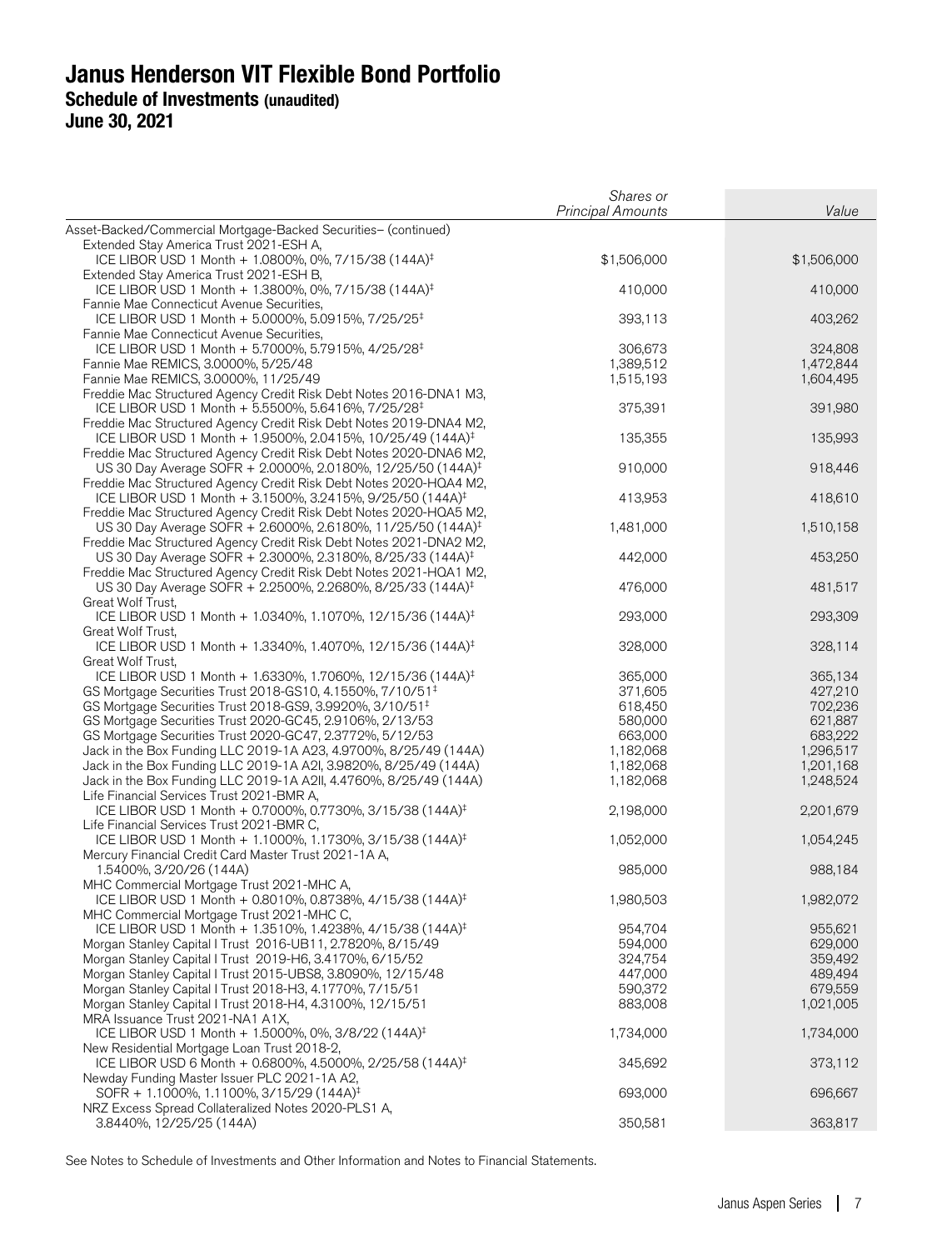|                                                                                                                                                               | Shares or<br><b>Principal Amounts</b> | Value                  |
|---------------------------------------------------------------------------------------------------------------------------------------------------------------|---------------------------------------|------------------------|
| Asset-Backed/Commercial Mortgage-Backed Securities- (continued)                                                                                               |                                       |                        |
| Oak Street Investment Grade Net Lease Fund 2020-1A A1,                                                                                                        |                                       |                        |
| 1.8500%, 11/20/50 (144A)                                                                                                                                      | \$764,147                             | \$775,481              |
| OneMain Direct Auto Receivables Trust 2018-1, 3.8500%, 10/14/25 (144A)                                                                                        | 254,000                               | 258,508                |
| OneMain Direct Auto Receivables Trust 2018-1, 4.4000%, 1/14/28 (144A)                                                                                         | 252,000                               | 257,027                |
| Planet Fitness Master Issuer LLC 2018-1A, 4.2620%, 9/5/48 (144A)                                                                                              | 551,408                               | 551,407                |
| Planet Fitness Master Issuer LLC 2019-1A, 3.8580%, 12/5/49 (144A)                                                                                             | 944,615                               | 951,436                |
| Preston Ridge Partners Mortgage Trust 2020-1A, 2.9810%, 2/25/25 (144A) <sup>C</sup>                                                                           | 220,621                               | 222,512                |
| Preston Ridge Partners Mortgage Trust 2020-3, 2.8570%, 9/25/25 (144A) <sup>C</sup>                                                                            | 1,065,451                             | 1,074,148              |
| Preston Ridge Partners Mortgage Trust 2020-4 A1, 2.9510%, 10/25/25 (144A) <sup>C</sup>                                                                        | 685,562                               | 688,472                |
| Preston Ridge Partners Mortgage Trust 2020-5 A1, 3.1040%, 11/25/25 (144A) <sup>C</sup><br>Santander Drive Auto Receivables Trust 2020-3 D, 1.6400%, 11/16/26  | 361,144                               | 362,084                |
| Santander Drive Auto Receivables Trust 2021-1 D, 1.1300%, 11/16/26                                                                                            | 1,414,000<br>2,418,000                | 1,433,022<br>2,421,206 |
| Sequoia Mortgage Trust 2013-5, 2.5000%, 5/25/43 (144A) <sup>‡</sup>                                                                                           | 156,137                               | 158,682                |
| Spruce Hill Mortgage Loan Trust 2020-SH1 A1,                                                                                                                  |                                       |                        |
| ICE LIBOR USD 12 Month + 0.9500%, 2.5210%, 1/28/50 (144A) <sup>‡</sup>                                                                                        | 99,312                                | 109,955                |
| Spruce Hill Mortgage Loan Trust 2020-SH1 A2,                                                                                                                  |                                       |                        |
| ICE LIBOR USD 12 Month + 1.0500%, 2.6240%, 1/28/50 (144A) <sup>‡</sup>                                                                                        | 197,703                               | 218,801                |
| Spruce Hill Mortgage Loan Trust 2020-SH2, 3.4070%, 6/25/55 (144A) <sup>‡</sup>                                                                                | 492,265                               | 500,572                |
| Taco Bell Funding LLC 2016-1A A23, 4.9700%, 5/25/46 (144A)                                                                                                    | 603,840                               | 652,547                |
| Taco Bell Funding LLC 2018-1A A2I, 4.3180%, 11/25/48 (144A)                                                                                                   | 594,750                               | 594,750                |
| Taco Bell Funding LLC 2018-1A A2II, 4.9400%, 11/25/48 (144A)                                                                                                  | 506,025                               | 570,938                |
| UNIFY Auto Receivables Trust 2021-1A A4, 0.9800%, 7/15/26 (144A)                                                                                              | 610,000                               | 617,029                |
| Vantage Data Centers LLC 2020-1A A2, 1.6450%, 9/15/45 (144A)                                                                                                  | 1,453,000<br>634,000                  | 1,455,468              |
| Vantage Data Centers LLC 2020-2A A2, 1.9920%, 9/15/45 (144A)<br>VASA Trust 2021-VASA A,                                                                       |                                       | 631,418                |
| ICE LIBOR USD 1 Month + 0.9000%, 0.9730%, 7/15/39 (144A) <sup>‡</sup>                                                                                         | 605,000                               | 602,311                |
| VCAT Asset Securitization LLC 2020-NPL1, 3.6710%, 8/25/50 (144A) <sup>C</sup>                                                                                 | 331,573                               | 336,537                |
| VCAT Asset Securitization LLC 2021-NPL1 A1, 2.2891%, 12/26/50 (144A)                                                                                          | 329,347                               | 330,233                |
| Wells Fargo Commercial Mortgage Trust 2021-SAVE A,                                                                                                            |                                       |                        |
| ICE LIBOR USD 1 Month + 1.1500%, 1.2230%, 2/15/40 (144A) <sup>‡</sup>                                                                                         | 435,421                               | 437,312                |
| Wendy's Funding LLC, 3.8840%, 3/15/48 (144A)                                                                                                                  | 104,220                               | 113,012                |
| Wendy's Funding LLC, 3.7830%, 6/15/49 (144A)                                                                                                                  | 547,155                               | 583,288                |
| Wendy's Funding LLC 2021-1A A2I, 2.3700%, 6/15/51 (144A)                                                                                                      | 513,000                               | 514,977                |
| Wendy's Funding LLC 2021-1A A2II, 2.7750%, 6/15/51 (144A)                                                                                                     | 597,000                               | 601,856                |
| Westlake Automobile Receivable Trust 2020-1A D, 2.8000%, 6/16/25 (144A)                                                                                       | 637,000                               | 659,461                |
| Wingstop Funding LLC 2020-1A A2, 2.8410%, 12/5/50 (144A)                                                                                                      | 912,713                               | 945,683                |
| Zaxby's Funding LLC 2021-1A A2, 3.2380%, 7/30/51 (144A)<br>Total Asset-Backed/Commercial Mortgage-Backed Securities (cost \$103,009,535)                      | 704,000                               | 716,398<br>104,879,021 |
|                                                                                                                                                               |                                       |                        |
| Bank Loans and Mezzanine Loans- 1.3%<br>Basic Industry - 0.2%                                                                                                 |                                       |                        |
| Alpha 3 BV, ICE LIBOR USD 1 Month + 2.5000%, 3.0000%, 3/18/28 <sup>‡</sup>                                                                                    | 1,140,000                             | 1,133,593              |
| Capital Goods - 0.3%                                                                                                                                          |                                       |                        |
| Madison IAQ LLC, ICE LIBOR USD 1 Month + 3.2500%, 3.7500%, 6/21/28 <sup>f,‡</sup>                                                                             | 1,784,546                             | 1,784,546              |
| Consumer Non-Cyclical - 0.8%                                                                                                                                  |                                       |                        |
| Elanco Animal Health Inc, ICE LIBOR USD 1 Month + 1.7500%, 1.8651%, 8/1/27 <sup>‡</sup>                                                                       | 2,476,942                             | 2,437,732              |
| ICON Luxembourg Sarl, ICE LIBOR USD 1 Month + 2.5000%, 3.0000%, 6/16/28 <sup>f,‡</sup>                                                                        | 2,294,559                             | 2,297,794              |
| Indigo Merger Sub Inc, ICE LIBOR USD 1 Month + 2.5000%, 3.0000%, 7/1/28 <sup><i>f</i>;‡</sup>                                                                 | 571,691                               | 572,497                |
|                                                                                                                                                               |                                       | 5,308,023              |
| Total Bank Loans and Mezzanine Loans (cost \$8,248,452)                                                                                                       |                                       | 8,226,162              |
| Corporate Bonds- 41.6%                                                                                                                                        |                                       |                        |
| Banking $-8.3%$                                                                                                                                               |                                       |                        |
| Ally Financial Inc,                                                                                                                                           |                                       |                        |
| US Treasury Yield Curve Rate 5 Year + 3.8680%, 4.7000% <sup>‡,µ</sup><br>Bank of America Corp, ICE LIBOR USD 3 Month + 1.0600%, 3.5590%, 4/23/27 <sup>‡</sup> | 1,387,000<br>1,186,000                | 1,436,516<br>1,298,935 |
| Bank of America Corp, ICE LIBOR USD 3 Month + 1.5120%, 3.7050%, 4/24/28 <sup>‡</sup>                                                                          | 2,064,000                             | 2,282,334              |
| Bank of America Corp, SOFR + 1.0600%, 2.0870%, 6/14/29 <sup>‡</sup>                                                                                           | 1,794,000                             | 1,808,517              |
| Bank of America Corp, SOFR + 2.1500%, 2.5920%, 4/29/31 <sup>‡</sup>                                                                                           | 1,661,000                             | 1,712,387              |
| Bank of America Corp, ICE LIBOR USD 3 Month + 3.1350%, 5.2000% <sup>‡,µ</sup>                                                                                 | 549,000                               | 571,097                |
| Bank of America Corp, ICE LIBOR USD 3 Month + 3.7050%, 6.2500% <sup>‡,µ</sup>                                                                                 | 1,419,000                             | 1,569,769              |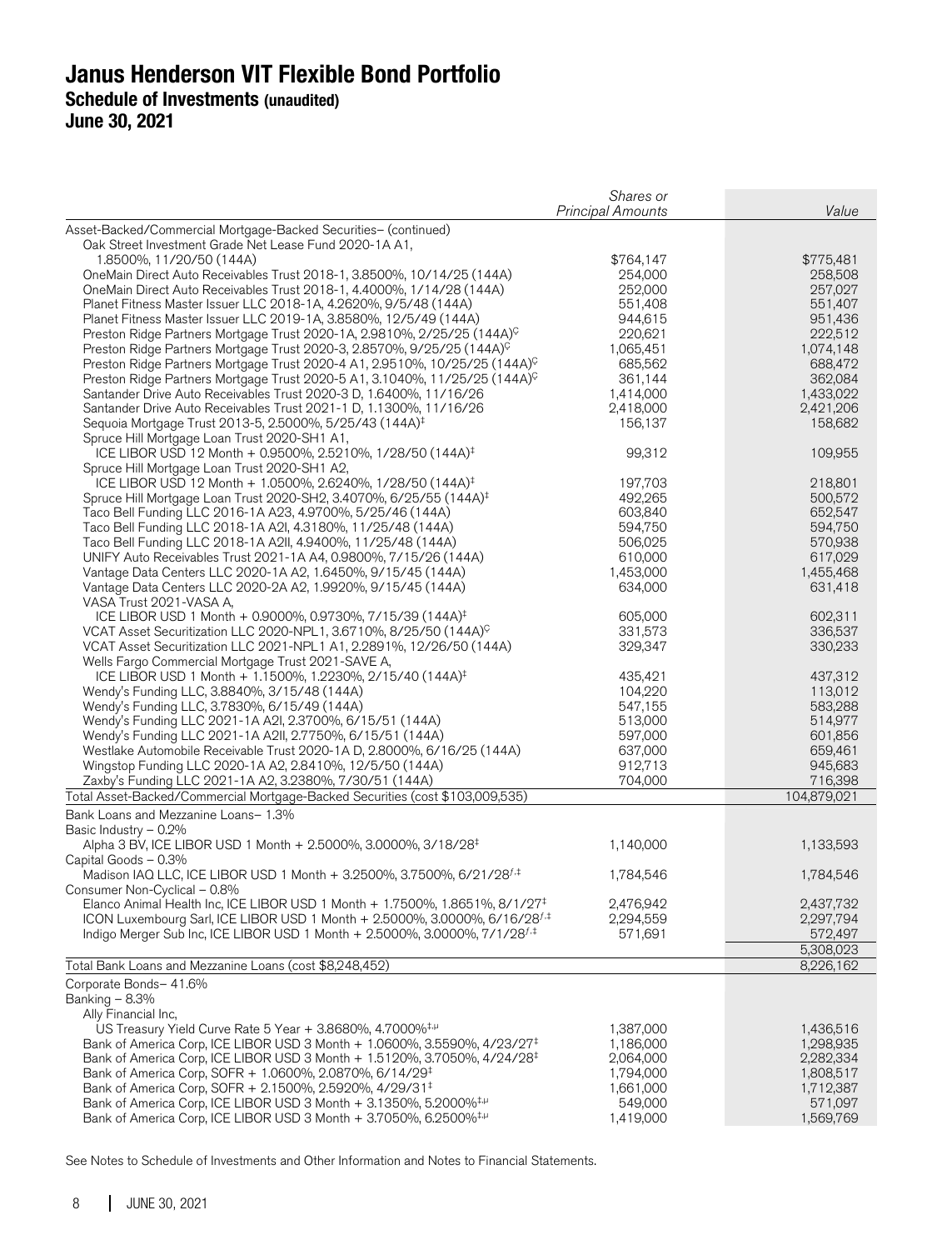| Corporate Bonds- (continued)<br>Banking- (continued)<br>Bank of New York Mellon Corp,<br>US Treasury Yield Curve Rate 5 Year + 4.3580%, 4.7000% <sup>+,µ</sup><br>\$2,036,000<br>\$2,221,785<br>BNP Paribas SA, ICE LIBOR USD 3 Month + 2.2350%, 4.7050%, 1/10/25 (144A) <sup>‡</sup><br>918,000<br>1,001,535<br>BNP Paribas SA, ICE LIBOR USD 3 Month + 1.1110%, 2.8190%, 11/19/25<br>623,000<br>$(144A)^{\ddagger}$<br>655,484<br><b>BNP Paribas SA,</b><br>US Treasury Yield Curve Rate 5 Year + 2.0500%, 2.5880%, 8/12/35 (144A) <sup>‡</sup><br>2,043,000<br>1,995,833<br>Citigroup Inc, ICE LIBOR USD 3 Month + 1.5630%, 3.8870%, 1/10/28 <sup>‡</sup><br>1,262,000<br>1,404,538<br>Citigroup Inc, SOFR + 1.4220%, 2.9760%, 11/5/30 <sup>‡</sup><br>580,000<br>614,325<br>1,186,980<br>Citigroup Inc, ICE LIBOR USD 3 Month $+$ 4.0680%, 5.9500% <sup>‡,<math>\mu</math></sup><br>1,129,000<br>693,061<br>Citigroup Inc, ICE LIBOR USD 3 Month $+$ 3.4660%, 5.3500% <sup>‡,<math>\mu</math></sup><br>668,000<br>152,000<br>163,506<br>Citigroup Inc, ICE LIBOR USD 3 Month $+$ 3.4230%, 6.3000% <sup>‡,<math>\mu</math></sup><br>683,000<br>747,509<br>Citigroup Inc, ICE LIBOR USD 3 Month $+$ 3.9050%, 5.9500% <sup>‡,µ</sup><br>695,000<br>727,387<br>Citigroup Inc, SOFR + 3.8130%, 5.0000% <sup>‡,µ</sup><br>688,000<br>756,560<br>Credit Agricole SA, 4.3750%, 3/17/25 (144A)<br>1,249,000<br>1,314,891<br>Credit Agricole SA, 3.2500%, 1/14/30 (144A)<br>Credit Agricole SA/London, SOFR + 1.6760%, 1.9070%, 6/16/26 (144A) <sup>‡</sup><br>281,000<br>286,491<br>1,757,000<br>Goldman Sachs Group Inc, 3.5000%, 4/1/25<br>1,906,165<br>Goldman Sachs Group Inc,<br>US Treasury Yield Curve Rate 5 Year + 3.2240%, 4.9500% <sup>‡,µ</sup><br>457,000<br>488,469<br>1,135,017<br>HSBC Holdings PLC, SOFR + 1.5380%, 1.6450%, 4/18/26 <sup>‡</sup><br>1,120,000<br>1,967,000<br>1,970,791<br>HSBC Holdings PLC, SOFR + 1.2900%, 1.5890%, 5/24/27 <sup>‡</sup><br>JPMorgan Chase & Co, SOFR + 1.8500%, 2.0830%, 4/22/26 <sup>‡</sup><br>631,000<br>652,482<br>JPMorgan Chase & Co, ICE LIBOR USD 3 Month + 1.2450%, 3.9600%, 1/29/27 <sup>‡</sup><br>1,746,000<br>1,944,354<br>JPMorgan Chase & Co, SOFR + 0.8850%, 1.5780%, 4/22/27 <sup>‡</sup><br>1,690,715<br>1,682,000<br>3,278,631<br>JPMorgan Chase & Co, SOFR + 2.5150%, 2.9560%, 5/13/31 <sup>‡</sup><br>3,121,000<br>548,000<br>579,209<br>JPMorgan Chase & Co, SOFR + 3.3800%, 5.0000%, 7/31/69 <sup>‡</sup><br>579,000<br>600,018<br>JPMorgan Chase & Co, SOFR + 3.1250%, 4.6000%, 1/23/70 <sup>‡</sup><br>1,927,088<br>Morgan Stanley, SOFR + 1.9900%, 2.1880%, 4/28/26 <sup>‡</sup><br>1,856,000<br>1,578,000<br>1,763,207<br>Morgan Stanley, 3.9500%, 4/23/27<br>Morgan Stanley, SOFR + 0.8790%, 1.5930%, 5/4/27 <sup>‡</sup><br>813,717<br>808,000<br>1,515,000<br>Morgan Stanley, SOFR + 1.0340%, 1.7940%, 2/13/32 <sup>‡</sup><br>1,455,630<br>1,987,000<br>2,017,389<br>National Australia Bank Ltd, 2.9900%, 5/21/31 (144A)<br>Natwest Group PLC,<br>US Treasury Yield Curve Rate 5 Year + 2.3500%, 3.0320%, 11/28/35 <sup>‡</sup><br>1,513,000<br>1,515,421<br>1,932,000<br>SVB Financial Group, 3.1250%, 6/5/30<br>2,056,177<br>661,912<br>SVB Financial Group, 1.8000%, 2/2/31<br>692,000<br>SVB Financial Group,<br>US Treasury Yield Curve Rate 10 Year + 3.0640%, 4.1000% <sup>‡,µ</sup><br>1,778,191<br>1,753,000<br>Westpac Banking Corp,<br>US Treasury Yield Curve Rate 5 Year + 1.7500%, 2.6680%, 11/15/35 <sup>‡</sup><br>1,479,364<br>1,504,000<br>54,163,387<br>Basic Industry $-1.0\%$<br>Axalta Coating Systems Ltd, 3.3750%, 2/15/29 (144A)<br>2,109,000<br>2,061,547<br>Element Solutions Inc, 3.8750%, 9/1/28 (144A)<br>1,598,000<br>1,630,439<br>Georgia-Pacific LLC, 3.1630%, 11/15/21 (144A)<br>940,000<br>945,520<br>1,878,000<br>Reliance Steel & Aluminum Co, 4.5000%, 4/15/23<br>1,988,247<br>6,625,753<br>Brokerage - 0.6%<br>Charles Schwab Corp,<br>US Treasury Yield Curve Rate 5 Year + 4.9710%, 5.3750% <sup>‡,µ</sup><br>2,845,000<br>3,144,578<br>Charles Schwab Corp,<br>US Treasury Yield Curve Rate 10 Year + 3.0790%, 4.0000% <sup>‡,µ</sup><br>920,000<br>941,160<br>4,085,738<br>Capital Goods - 1.7%<br>Boeing Co, 4.5080%, 5/1/23<br>1,505,000<br>1,604,472<br>Boeing Co, 4.8750%, 5/1/25<br>1,109,000<br>1,242,599<br>Boeing Co, 2.1960%, 2/4/26<br>544,000<br>549,200<br>Boeing Co, 3.2500%, 2/1/28<br>581,000<br>615,912 | Shares or<br><b>Principal Amounts</b> | Value |
|-----------------------------------------------------------------------------------------------------------------------------------------------------------------------------------------------------------------------------------------------------------------------------------------------------------------------------------------------------------------------------------------------------------------------------------------------------------------------------------------------------------------------------------------------------------------------------------------------------------------------------------------------------------------------------------------------------------------------------------------------------------------------------------------------------------------------------------------------------------------------------------------------------------------------------------------------------------------------------------------------------------------------------------------------------------------------------------------------------------------------------------------------------------------------------------------------------------------------------------------------------------------------------------------------------------------------------------------------------------------------------------------------------------------------------------------------------------------------------------------------------------------------------------------------------------------------------------------------------------------------------------------------------------------------------------------------------------------------------------------------------------------------------------------------------------------------------------------------------------------------------------------------------------------------------------------------------------------------------------------------------------------------------------------------------------------------------------------------------------------------------------------------------------------------------------------------------------------------------------------------------------------------------------------------------------------------------------------------------------------------------------------------------------------------------------------------------------------------------------------------------------------------------------------------------------------------------------------------------------------------------------------------------------------------------------------------------------------------------------------------------------------------------------------------------------------------------------------------------------------------------------------------------------------------------------------------------------------------------------------------------------------------------------------------------------------------------------------------------------------------------------------------------------------------------------------------------------------------------------------------------------------------------------------------------------------------------------------------------------------------------------------------------------------------------------------------------------------------------------------------------------------------------------------------------------------------------------------------------------------------------------------------------------------------------------------------------------------------------------------------------------------------------------------------------------------------------------------------------------------------------------------------------------------------------------------------------------------------------------------------------------------------------------------------------------------------------------------------------------------------------------------------------------------------------------------------------------------------------------------------------------------------------------------------------------------------------------------------------------------------------------------------------------------------------------------------------|---------------------------------------|-------|
|                                                                                                                                                                                                                                                                                                                                                                                                                                                                                                                                                                                                                                                                                                                                                                                                                                                                                                                                                                                                                                                                                                                                                                                                                                                                                                                                                                                                                                                                                                                                                                                                                                                                                                                                                                                                                                                                                                                                                                                                                                                                                                                                                                                                                                                                                                                                                                                                                                                                                                                                                                                                                                                                                                                                                                                                                                                                                                                                                                                                                                                                                                                                                                                                                                                                                                                                                                                                                                                                                                                                                                                                                                                                                                                                                                                                                                                                                                                                                                                                                                                                                                                                                                                                                                                                                                                                                                                                                                                     |                                       |       |
|                                                                                                                                                                                                                                                                                                                                                                                                                                                                                                                                                                                                                                                                                                                                                                                                                                                                                                                                                                                                                                                                                                                                                                                                                                                                                                                                                                                                                                                                                                                                                                                                                                                                                                                                                                                                                                                                                                                                                                                                                                                                                                                                                                                                                                                                                                                                                                                                                                                                                                                                                                                                                                                                                                                                                                                                                                                                                                                                                                                                                                                                                                                                                                                                                                                                                                                                                                                                                                                                                                                                                                                                                                                                                                                                                                                                                                                                                                                                                                                                                                                                                                                                                                                                                                                                                                                                                                                                                                                     |                                       |       |
|                                                                                                                                                                                                                                                                                                                                                                                                                                                                                                                                                                                                                                                                                                                                                                                                                                                                                                                                                                                                                                                                                                                                                                                                                                                                                                                                                                                                                                                                                                                                                                                                                                                                                                                                                                                                                                                                                                                                                                                                                                                                                                                                                                                                                                                                                                                                                                                                                                                                                                                                                                                                                                                                                                                                                                                                                                                                                                                                                                                                                                                                                                                                                                                                                                                                                                                                                                                                                                                                                                                                                                                                                                                                                                                                                                                                                                                                                                                                                                                                                                                                                                                                                                                                                                                                                                                                                                                                                                                     |                                       |       |
|                                                                                                                                                                                                                                                                                                                                                                                                                                                                                                                                                                                                                                                                                                                                                                                                                                                                                                                                                                                                                                                                                                                                                                                                                                                                                                                                                                                                                                                                                                                                                                                                                                                                                                                                                                                                                                                                                                                                                                                                                                                                                                                                                                                                                                                                                                                                                                                                                                                                                                                                                                                                                                                                                                                                                                                                                                                                                                                                                                                                                                                                                                                                                                                                                                                                                                                                                                                                                                                                                                                                                                                                                                                                                                                                                                                                                                                                                                                                                                                                                                                                                                                                                                                                                                                                                                                                                                                                                                                     |                                       |       |
|                                                                                                                                                                                                                                                                                                                                                                                                                                                                                                                                                                                                                                                                                                                                                                                                                                                                                                                                                                                                                                                                                                                                                                                                                                                                                                                                                                                                                                                                                                                                                                                                                                                                                                                                                                                                                                                                                                                                                                                                                                                                                                                                                                                                                                                                                                                                                                                                                                                                                                                                                                                                                                                                                                                                                                                                                                                                                                                                                                                                                                                                                                                                                                                                                                                                                                                                                                                                                                                                                                                                                                                                                                                                                                                                                                                                                                                                                                                                                                                                                                                                                                                                                                                                                                                                                                                                                                                                                                                     |                                       |       |
|                                                                                                                                                                                                                                                                                                                                                                                                                                                                                                                                                                                                                                                                                                                                                                                                                                                                                                                                                                                                                                                                                                                                                                                                                                                                                                                                                                                                                                                                                                                                                                                                                                                                                                                                                                                                                                                                                                                                                                                                                                                                                                                                                                                                                                                                                                                                                                                                                                                                                                                                                                                                                                                                                                                                                                                                                                                                                                                                                                                                                                                                                                                                                                                                                                                                                                                                                                                                                                                                                                                                                                                                                                                                                                                                                                                                                                                                                                                                                                                                                                                                                                                                                                                                                                                                                                                                                                                                                                                     |                                       |       |
|                                                                                                                                                                                                                                                                                                                                                                                                                                                                                                                                                                                                                                                                                                                                                                                                                                                                                                                                                                                                                                                                                                                                                                                                                                                                                                                                                                                                                                                                                                                                                                                                                                                                                                                                                                                                                                                                                                                                                                                                                                                                                                                                                                                                                                                                                                                                                                                                                                                                                                                                                                                                                                                                                                                                                                                                                                                                                                                                                                                                                                                                                                                                                                                                                                                                                                                                                                                                                                                                                                                                                                                                                                                                                                                                                                                                                                                                                                                                                                                                                                                                                                                                                                                                                                                                                                                                                                                                                                                     |                                       |       |
|                                                                                                                                                                                                                                                                                                                                                                                                                                                                                                                                                                                                                                                                                                                                                                                                                                                                                                                                                                                                                                                                                                                                                                                                                                                                                                                                                                                                                                                                                                                                                                                                                                                                                                                                                                                                                                                                                                                                                                                                                                                                                                                                                                                                                                                                                                                                                                                                                                                                                                                                                                                                                                                                                                                                                                                                                                                                                                                                                                                                                                                                                                                                                                                                                                                                                                                                                                                                                                                                                                                                                                                                                                                                                                                                                                                                                                                                                                                                                                                                                                                                                                                                                                                                                                                                                                                                                                                                                                                     |                                       |       |
|                                                                                                                                                                                                                                                                                                                                                                                                                                                                                                                                                                                                                                                                                                                                                                                                                                                                                                                                                                                                                                                                                                                                                                                                                                                                                                                                                                                                                                                                                                                                                                                                                                                                                                                                                                                                                                                                                                                                                                                                                                                                                                                                                                                                                                                                                                                                                                                                                                                                                                                                                                                                                                                                                                                                                                                                                                                                                                                                                                                                                                                                                                                                                                                                                                                                                                                                                                                                                                                                                                                                                                                                                                                                                                                                                                                                                                                                                                                                                                                                                                                                                                                                                                                                                                                                                                                                                                                                                                                     |                                       |       |
|                                                                                                                                                                                                                                                                                                                                                                                                                                                                                                                                                                                                                                                                                                                                                                                                                                                                                                                                                                                                                                                                                                                                                                                                                                                                                                                                                                                                                                                                                                                                                                                                                                                                                                                                                                                                                                                                                                                                                                                                                                                                                                                                                                                                                                                                                                                                                                                                                                                                                                                                                                                                                                                                                                                                                                                                                                                                                                                                                                                                                                                                                                                                                                                                                                                                                                                                                                                                                                                                                                                                                                                                                                                                                                                                                                                                                                                                                                                                                                                                                                                                                                                                                                                                                                                                                                                                                                                                                                                     |                                       |       |
|                                                                                                                                                                                                                                                                                                                                                                                                                                                                                                                                                                                                                                                                                                                                                                                                                                                                                                                                                                                                                                                                                                                                                                                                                                                                                                                                                                                                                                                                                                                                                                                                                                                                                                                                                                                                                                                                                                                                                                                                                                                                                                                                                                                                                                                                                                                                                                                                                                                                                                                                                                                                                                                                                                                                                                                                                                                                                                                                                                                                                                                                                                                                                                                                                                                                                                                                                                                                                                                                                                                                                                                                                                                                                                                                                                                                                                                                                                                                                                                                                                                                                                                                                                                                                                                                                                                                                                                                                                                     |                                       |       |
|                                                                                                                                                                                                                                                                                                                                                                                                                                                                                                                                                                                                                                                                                                                                                                                                                                                                                                                                                                                                                                                                                                                                                                                                                                                                                                                                                                                                                                                                                                                                                                                                                                                                                                                                                                                                                                                                                                                                                                                                                                                                                                                                                                                                                                                                                                                                                                                                                                                                                                                                                                                                                                                                                                                                                                                                                                                                                                                                                                                                                                                                                                                                                                                                                                                                                                                                                                                                                                                                                                                                                                                                                                                                                                                                                                                                                                                                                                                                                                                                                                                                                                                                                                                                                                                                                                                                                                                                                                                     |                                       |       |
|                                                                                                                                                                                                                                                                                                                                                                                                                                                                                                                                                                                                                                                                                                                                                                                                                                                                                                                                                                                                                                                                                                                                                                                                                                                                                                                                                                                                                                                                                                                                                                                                                                                                                                                                                                                                                                                                                                                                                                                                                                                                                                                                                                                                                                                                                                                                                                                                                                                                                                                                                                                                                                                                                                                                                                                                                                                                                                                                                                                                                                                                                                                                                                                                                                                                                                                                                                                                                                                                                                                                                                                                                                                                                                                                                                                                                                                                                                                                                                                                                                                                                                                                                                                                                                                                                                                                                                                                                                                     |                                       |       |
|                                                                                                                                                                                                                                                                                                                                                                                                                                                                                                                                                                                                                                                                                                                                                                                                                                                                                                                                                                                                                                                                                                                                                                                                                                                                                                                                                                                                                                                                                                                                                                                                                                                                                                                                                                                                                                                                                                                                                                                                                                                                                                                                                                                                                                                                                                                                                                                                                                                                                                                                                                                                                                                                                                                                                                                                                                                                                                                                                                                                                                                                                                                                                                                                                                                                                                                                                                                                                                                                                                                                                                                                                                                                                                                                                                                                                                                                                                                                                                                                                                                                                                                                                                                                                                                                                                                                                                                                                                                     |                                       |       |
|                                                                                                                                                                                                                                                                                                                                                                                                                                                                                                                                                                                                                                                                                                                                                                                                                                                                                                                                                                                                                                                                                                                                                                                                                                                                                                                                                                                                                                                                                                                                                                                                                                                                                                                                                                                                                                                                                                                                                                                                                                                                                                                                                                                                                                                                                                                                                                                                                                                                                                                                                                                                                                                                                                                                                                                                                                                                                                                                                                                                                                                                                                                                                                                                                                                                                                                                                                                                                                                                                                                                                                                                                                                                                                                                                                                                                                                                                                                                                                                                                                                                                                                                                                                                                                                                                                                                                                                                                                                     |                                       |       |
|                                                                                                                                                                                                                                                                                                                                                                                                                                                                                                                                                                                                                                                                                                                                                                                                                                                                                                                                                                                                                                                                                                                                                                                                                                                                                                                                                                                                                                                                                                                                                                                                                                                                                                                                                                                                                                                                                                                                                                                                                                                                                                                                                                                                                                                                                                                                                                                                                                                                                                                                                                                                                                                                                                                                                                                                                                                                                                                                                                                                                                                                                                                                                                                                                                                                                                                                                                                                                                                                                                                                                                                                                                                                                                                                                                                                                                                                                                                                                                                                                                                                                                                                                                                                                                                                                                                                                                                                                                                     |                                       |       |
|                                                                                                                                                                                                                                                                                                                                                                                                                                                                                                                                                                                                                                                                                                                                                                                                                                                                                                                                                                                                                                                                                                                                                                                                                                                                                                                                                                                                                                                                                                                                                                                                                                                                                                                                                                                                                                                                                                                                                                                                                                                                                                                                                                                                                                                                                                                                                                                                                                                                                                                                                                                                                                                                                                                                                                                                                                                                                                                                                                                                                                                                                                                                                                                                                                                                                                                                                                                                                                                                                                                                                                                                                                                                                                                                                                                                                                                                                                                                                                                                                                                                                                                                                                                                                                                                                                                                                                                                                                                     |                                       |       |
|                                                                                                                                                                                                                                                                                                                                                                                                                                                                                                                                                                                                                                                                                                                                                                                                                                                                                                                                                                                                                                                                                                                                                                                                                                                                                                                                                                                                                                                                                                                                                                                                                                                                                                                                                                                                                                                                                                                                                                                                                                                                                                                                                                                                                                                                                                                                                                                                                                                                                                                                                                                                                                                                                                                                                                                                                                                                                                                                                                                                                                                                                                                                                                                                                                                                                                                                                                                                                                                                                                                                                                                                                                                                                                                                                                                                                                                                                                                                                                                                                                                                                                                                                                                                                                                                                                                                                                                                                                                     |                                       |       |
|                                                                                                                                                                                                                                                                                                                                                                                                                                                                                                                                                                                                                                                                                                                                                                                                                                                                                                                                                                                                                                                                                                                                                                                                                                                                                                                                                                                                                                                                                                                                                                                                                                                                                                                                                                                                                                                                                                                                                                                                                                                                                                                                                                                                                                                                                                                                                                                                                                                                                                                                                                                                                                                                                                                                                                                                                                                                                                                                                                                                                                                                                                                                                                                                                                                                                                                                                                                                                                                                                                                                                                                                                                                                                                                                                                                                                                                                                                                                                                                                                                                                                                                                                                                                                                                                                                                                                                                                                                                     |                                       |       |
|                                                                                                                                                                                                                                                                                                                                                                                                                                                                                                                                                                                                                                                                                                                                                                                                                                                                                                                                                                                                                                                                                                                                                                                                                                                                                                                                                                                                                                                                                                                                                                                                                                                                                                                                                                                                                                                                                                                                                                                                                                                                                                                                                                                                                                                                                                                                                                                                                                                                                                                                                                                                                                                                                                                                                                                                                                                                                                                                                                                                                                                                                                                                                                                                                                                                                                                                                                                                                                                                                                                                                                                                                                                                                                                                                                                                                                                                                                                                                                                                                                                                                                                                                                                                                                                                                                                                                                                                                                                     |                                       |       |
|                                                                                                                                                                                                                                                                                                                                                                                                                                                                                                                                                                                                                                                                                                                                                                                                                                                                                                                                                                                                                                                                                                                                                                                                                                                                                                                                                                                                                                                                                                                                                                                                                                                                                                                                                                                                                                                                                                                                                                                                                                                                                                                                                                                                                                                                                                                                                                                                                                                                                                                                                                                                                                                                                                                                                                                                                                                                                                                                                                                                                                                                                                                                                                                                                                                                                                                                                                                                                                                                                                                                                                                                                                                                                                                                                                                                                                                                                                                                                                                                                                                                                                                                                                                                                                                                                                                                                                                                                                                     |                                       |       |
|                                                                                                                                                                                                                                                                                                                                                                                                                                                                                                                                                                                                                                                                                                                                                                                                                                                                                                                                                                                                                                                                                                                                                                                                                                                                                                                                                                                                                                                                                                                                                                                                                                                                                                                                                                                                                                                                                                                                                                                                                                                                                                                                                                                                                                                                                                                                                                                                                                                                                                                                                                                                                                                                                                                                                                                                                                                                                                                                                                                                                                                                                                                                                                                                                                                                                                                                                                                                                                                                                                                                                                                                                                                                                                                                                                                                                                                                                                                                                                                                                                                                                                                                                                                                                                                                                                                                                                                                                                                     |                                       |       |
|                                                                                                                                                                                                                                                                                                                                                                                                                                                                                                                                                                                                                                                                                                                                                                                                                                                                                                                                                                                                                                                                                                                                                                                                                                                                                                                                                                                                                                                                                                                                                                                                                                                                                                                                                                                                                                                                                                                                                                                                                                                                                                                                                                                                                                                                                                                                                                                                                                                                                                                                                                                                                                                                                                                                                                                                                                                                                                                                                                                                                                                                                                                                                                                                                                                                                                                                                                                                                                                                                                                                                                                                                                                                                                                                                                                                                                                                                                                                                                                                                                                                                                                                                                                                                                                                                                                                                                                                                                                     |                                       |       |
|                                                                                                                                                                                                                                                                                                                                                                                                                                                                                                                                                                                                                                                                                                                                                                                                                                                                                                                                                                                                                                                                                                                                                                                                                                                                                                                                                                                                                                                                                                                                                                                                                                                                                                                                                                                                                                                                                                                                                                                                                                                                                                                                                                                                                                                                                                                                                                                                                                                                                                                                                                                                                                                                                                                                                                                                                                                                                                                                                                                                                                                                                                                                                                                                                                                                                                                                                                                                                                                                                                                                                                                                                                                                                                                                                                                                                                                                                                                                                                                                                                                                                                                                                                                                                                                                                                                                                                                                                                                     |                                       |       |
|                                                                                                                                                                                                                                                                                                                                                                                                                                                                                                                                                                                                                                                                                                                                                                                                                                                                                                                                                                                                                                                                                                                                                                                                                                                                                                                                                                                                                                                                                                                                                                                                                                                                                                                                                                                                                                                                                                                                                                                                                                                                                                                                                                                                                                                                                                                                                                                                                                                                                                                                                                                                                                                                                                                                                                                                                                                                                                                                                                                                                                                                                                                                                                                                                                                                                                                                                                                                                                                                                                                                                                                                                                                                                                                                                                                                                                                                                                                                                                                                                                                                                                                                                                                                                                                                                                                                                                                                                                                     |                                       |       |
|                                                                                                                                                                                                                                                                                                                                                                                                                                                                                                                                                                                                                                                                                                                                                                                                                                                                                                                                                                                                                                                                                                                                                                                                                                                                                                                                                                                                                                                                                                                                                                                                                                                                                                                                                                                                                                                                                                                                                                                                                                                                                                                                                                                                                                                                                                                                                                                                                                                                                                                                                                                                                                                                                                                                                                                                                                                                                                                                                                                                                                                                                                                                                                                                                                                                                                                                                                                                                                                                                                                                                                                                                                                                                                                                                                                                                                                                                                                                                                                                                                                                                                                                                                                                                                                                                                                                                                                                                                                     |                                       |       |
|                                                                                                                                                                                                                                                                                                                                                                                                                                                                                                                                                                                                                                                                                                                                                                                                                                                                                                                                                                                                                                                                                                                                                                                                                                                                                                                                                                                                                                                                                                                                                                                                                                                                                                                                                                                                                                                                                                                                                                                                                                                                                                                                                                                                                                                                                                                                                                                                                                                                                                                                                                                                                                                                                                                                                                                                                                                                                                                                                                                                                                                                                                                                                                                                                                                                                                                                                                                                                                                                                                                                                                                                                                                                                                                                                                                                                                                                                                                                                                                                                                                                                                                                                                                                                                                                                                                                                                                                                                                     |                                       |       |
|                                                                                                                                                                                                                                                                                                                                                                                                                                                                                                                                                                                                                                                                                                                                                                                                                                                                                                                                                                                                                                                                                                                                                                                                                                                                                                                                                                                                                                                                                                                                                                                                                                                                                                                                                                                                                                                                                                                                                                                                                                                                                                                                                                                                                                                                                                                                                                                                                                                                                                                                                                                                                                                                                                                                                                                                                                                                                                                                                                                                                                                                                                                                                                                                                                                                                                                                                                                                                                                                                                                                                                                                                                                                                                                                                                                                                                                                                                                                                                                                                                                                                                                                                                                                                                                                                                                                                                                                                                                     |                                       |       |
|                                                                                                                                                                                                                                                                                                                                                                                                                                                                                                                                                                                                                                                                                                                                                                                                                                                                                                                                                                                                                                                                                                                                                                                                                                                                                                                                                                                                                                                                                                                                                                                                                                                                                                                                                                                                                                                                                                                                                                                                                                                                                                                                                                                                                                                                                                                                                                                                                                                                                                                                                                                                                                                                                                                                                                                                                                                                                                                                                                                                                                                                                                                                                                                                                                                                                                                                                                                                                                                                                                                                                                                                                                                                                                                                                                                                                                                                                                                                                                                                                                                                                                                                                                                                                                                                                                                                                                                                                                                     |                                       |       |
|                                                                                                                                                                                                                                                                                                                                                                                                                                                                                                                                                                                                                                                                                                                                                                                                                                                                                                                                                                                                                                                                                                                                                                                                                                                                                                                                                                                                                                                                                                                                                                                                                                                                                                                                                                                                                                                                                                                                                                                                                                                                                                                                                                                                                                                                                                                                                                                                                                                                                                                                                                                                                                                                                                                                                                                                                                                                                                                                                                                                                                                                                                                                                                                                                                                                                                                                                                                                                                                                                                                                                                                                                                                                                                                                                                                                                                                                                                                                                                                                                                                                                                                                                                                                                                                                                                                                                                                                                                                     |                                       |       |
|                                                                                                                                                                                                                                                                                                                                                                                                                                                                                                                                                                                                                                                                                                                                                                                                                                                                                                                                                                                                                                                                                                                                                                                                                                                                                                                                                                                                                                                                                                                                                                                                                                                                                                                                                                                                                                                                                                                                                                                                                                                                                                                                                                                                                                                                                                                                                                                                                                                                                                                                                                                                                                                                                                                                                                                                                                                                                                                                                                                                                                                                                                                                                                                                                                                                                                                                                                                                                                                                                                                                                                                                                                                                                                                                                                                                                                                                                                                                                                                                                                                                                                                                                                                                                                                                                                                                                                                                                                                     |                                       |       |
|                                                                                                                                                                                                                                                                                                                                                                                                                                                                                                                                                                                                                                                                                                                                                                                                                                                                                                                                                                                                                                                                                                                                                                                                                                                                                                                                                                                                                                                                                                                                                                                                                                                                                                                                                                                                                                                                                                                                                                                                                                                                                                                                                                                                                                                                                                                                                                                                                                                                                                                                                                                                                                                                                                                                                                                                                                                                                                                                                                                                                                                                                                                                                                                                                                                                                                                                                                                                                                                                                                                                                                                                                                                                                                                                                                                                                                                                                                                                                                                                                                                                                                                                                                                                                                                                                                                                                                                                                                                     |                                       |       |
|                                                                                                                                                                                                                                                                                                                                                                                                                                                                                                                                                                                                                                                                                                                                                                                                                                                                                                                                                                                                                                                                                                                                                                                                                                                                                                                                                                                                                                                                                                                                                                                                                                                                                                                                                                                                                                                                                                                                                                                                                                                                                                                                                                                                                                                                                                                                                                                                                                                                                                                                                                                                                                                                                                                                                                                                                                                                                                                                                                                                                                                                                                                                                                                                                                                                                                                                                                                                                                                                                                                                                                                                                                                                                                                                                                                                                                                                                                                                                                                                                                                                                                                                                                                                                                                                                                                                                                                                                                                     |                                       |       |
|                                                                                                                                                                                                                                                                                                                                                                                                                                                                                                                                                                                                                                                                                                                                                                                                                                                                                                                                                                                                                                                                                                                                                                                                                                                                                                                                                                                                                                                                                                                                                                                                                                                                                                                                                                                                                                                                                                                                                                                                                                                                                                                                                                                                                                                                                                                                                                                                                                                                                                                                                                                                                                                                                                                                                                                                                                                                                                                                                                                                                                                                                                                                                                                                                                                                                                                                                                                                                                                                                                                                                                                                                                                                                                                                                                                                                                                                                                                                                                                                                                                                                                                                                                                                                                                                                                                                                                                                                                                     |                                       |       |
|                                                                                                                                                                                                                                                                                                                                                                                                                                                                                                                                                                                                                                                                                                                                                                                                                                                                                                                                                                                                                                                                                                                                                                                                                                                                                                                                                                                                                                                                                                                                                                                                                                                                                                                                                                                                                                                                                                                                                                                                                                                                                                                                                                                                                                                                                                                                                                                                                                                                                                                                                                                                                                                                                                                                                                                                                                                                                                                                                                                                                                                                                                                                                                                                                                                                                                                                                                                                                                                                                                                                                                                                                                                                                                                                                                                                                                                                                                                                                                                                                                                                                                                                                                                                                                                                                                                                                                                                                                                     |                                       |       |
|                                                                                                                                                                                                                                                                                                                                                                                                                                                                                                                                                                                                                                                                                                                                                                                                                                                                                                                                                                                                                                                                                                                                                                                                                                                                                                                                                                                                                                                                                                                                                                                                                                                                                                                                                                                                                                                                                                                                                                                                                                                                                                                                                                                                                                                                                                                                                                                                                                                                                                                                                                                                                                                                                                                                                                                                                                                                                                                                                                                                                                                                                                                                                                                                                                                                                                                                                                                                                                                                                                                                                                                                                                                                                                                                                                                                                                                                                                                                                                                                                                                                                                                                                                                                                                                                                                                                                                                                                                                     |                                       |       |
|                                                                                                                                                                                                                                                                                                                                                                                                                                                                                                                                                                                                                                                                                                                                                                                                                                                                                                                                                                                                                                                                                                                                                                                                                                                                                                                                                                                                                                                                                                                                                                                                                                                                                                                                                                                                                                                                                                                                                                                                                                                                                                                                                                                                                                                                                                                                                                                                                                                                                                                                                                                                                                                                                                                                                                                                                                                                                                                                                                                                                                                                                                                                                                                                                                                                                                                                                                                                                                                                                                                                                                                                                                                                                                                                                                                                                                                                                                                                                                                                                                                                                                                                                                                                                                                                                                                                                                                                                                                     |                                       |       |
|                                                                                                                                                                                                                                                                                                                                                                                                                                                                                                                                                                                                                                                                                                                                                                                                                                                                                                                                                                                                                                                                                                                                                                                                                                                                                                                                                                                                                                                                                                                                                                                                                                                                                                                                                                                                                                                                                                                                                                                                                                                                                                                                                                                                                                                                                                                                                                                                                                                                                                                                                                                                                                                                                                                                                                                                                                                                                                                                                                                                                                                                                                                                                                                                                                                                                                                                                                                                                                                                                                                                                                                                                                                                                                                                                                                                                                                                                                                                                                                                                                                                                                                                                                                                                                                                                                                                                                                                                                                     |                                       |       |
|                                                                                                                                                                                                                                                                                                                                                                                                                                                                                                                                                                                                                                                                                                                                                                                                                                                                                                                                                                                                                                                                                                                                                                                                                                                                                                                                                                                                                                                                                                                                                                                                                                                                                                                                                                                                                                                                                                                                                                                                                                                                                                                                                                                                                                                                                                                                                                                                                                                                                                                                                                                                                                                                                                                                                                                                                                                                                                                                                                                                                                                                                                                                                                                                                                                                                                                                                                                                                                                                                                                                                                                                                                                                                                                                                                                                                                                                                                                                                                                                                                                                                                                                                                                                                                                                                                                                                                                                                                                     |                                       |       |
|                                                                                                                                                                                                                                                                                                                                                                                                                                                                                                                                                                                                                                                                                                                                                                                                                                                                                                                                                                                                                                                                                                                                                                                                                                                                                                                                                                                                                                                                                                                                                                                                                                                                                                                                                                                                                                                                                                                                                                                                                                                                                                                                                                                                                                                                                                                                                                                                                                                                                                                                                                                                                                                                                                                                                                                                                                                                                                                                                                                                                                                                                                                                                                                                                                                                                                                                                                                                                                                                                                                                                                                                                                                                                                                                                                                                                                                                                                                                                                                                                                                                                                                                                                                                                                                                                                                                                                                                                                                     |                                       |       |
|                                                                                                                                                                                                                                                                                                                                                                                                                                                                                                                                                                                                                                                                                                                                                                                                                                                                                                                                                                                                                                                                                                                                                                                                                                                                                                                                                                                                                                                                                                                                                                                                                                                                                                                                                                                                                                                                                                                                                                                                                                                                                                                                                                                                                                                                                                                                                                                                                                                                                                                                                                                                                                                                                                                                                                                                                                                                                                                                                                                                                                                                                                                                                                                                                                                                                                                                                                                                                                                                                                                                                                                                                                                                                                                                                                                                                                                                                                                                                                                                                                                                                                                                                                                                                                                                                                                                                                                                                                                     |                                       |       |
|                                                                                                                                                                                                                                                                                                                                                                                                                                                                                                                                                                                                                                                                                                                                                                                                                                                                                                                                                                                                                                                                                                                                                                                                                                                                                                                                                                                                                                                                                                                                                                                                                                                                                                                                                                                                                                                                                                                                                                                                                                                                                                                                                                                                                                                                                                                                                                                                                                                                                                                                                                                                                                                                                                                                                                                                                                                                                                                                                                                                                                                                                                                                                                                                                                                                                                                                                                                                                                                                                                                                                                                                                                                                                                                                                                                                                                                                                                                                                                                                                                                                                                                                                                                                                                                                                                                                                                                                                                                     |                                       |       |
|                                                                                                                                                                                                                                                                                                                                                                                                                                                                                                                                                                                                                                                                                                                                                                                                                                                                                                                                                                                                                                                                                                                                                                                                                                                                                                                                                                                                                                                                                                                                                                                                                                                                                                                                                                                                                                                                                                                                                                                                                                                                                                                                                                                                                                                                                                                                                                                                                                                                                                                                                                                                                                                                                                                                                                                                                                                                                                                                                                                                                                                                                                                                                                                                                                                                                                                                                                                                                                                                                                                                                                                                                                                                                                                                                                                                                                                                                                                                                                                                                                                                                                                                                                                                                                                                                                                                                                                                                                                     |                                       |       |
|                                                                                                                                                                                                                                                                                                                                                                                                                                                                                                                                                                                                                                                                                                                                                                                                                                                                                                                                                                                                                                                                                                                                                                                                                                                                                                                                                                                                                                                                                                                                                                                                                                                                                                                                                                                                                                                                                                                                                                                                                                                                                                                                                                                                                                                                                                                                                                                                                                                                                                                                                                                                                                                                                                                                                                                                                                                                                                                                                                                                                                                                                                                                                                                                                                                                                                                                                                                                                                                                                                                                                                                                                                                                                                                                                                                                                                                                                                                                                                                                                                                                                                                                                                                                                                                                                                                                                                                                                                                     |                                       |       |
|                                                                                                                                                                                                                                                                                                                                                                                                                                                                                                                                                                                                                                                                                                                                                                                                                                                                                                                                                                                                                                                                                                                                                                                                                                                                                                                                                                                                                                                                                                                                                                                                                                                                                                                                                                                                                                                                                                                                                                                                                                                                                                                                                                                                                                                                                                                                                                                                                                                                                                                                                                                                                                                                                                                                                                                                                                                                                                                                                                                                                                                                                                                                                                                                                                                                                                                                                                                                                                                                                                                                                                                                                                                                                                                                                                                                                                                                                                                                                                                                                                                                                                                                                                                                                                                                                                                                                                                                                                                     |                                       |       |
|                                                                                                                                                                                                                                                                                                                                                                                                                                                                                                                                                                                                                                                                                                                                                                                                                                                                                                                                                                                                                                                                                                                                                                                                                                                                                                                                                                                                                                                                                                                                                                                                                                                                                                                                                                                                                                                                                                                                                                                                                                                                                                                                                                                                                                                                                                                                                                                                                                                                                                                                                                                                                                                                                                                                                                                                                                                                                                                                                                                                                                                                                                                                                                                                                                                                                                                                                                                                                                                                                                                                                                                                                                                                                                                                                                                                                                                                                                                                                                                                                                                                                                                                                                                                                                                                                                                                                                                                                                                     |                                       |       |
|                                                                                                                                                                                                                                                                                                                                                                                                                                                                                                                                                                                                                                                                                                                                                                                                                                                                                                                                                                                                                                                                                                                                                                                                                                                                                                                                                                                                                                                                                                                                                                                                                                                                                                                                                                                                                                                                                                                                                                                                                                                                                                                                                                                                                                                                                                                                                                                                                                                                                                                                                                                                                                                                                                                                                                                                                                                                                                                                                                                                                                                                                                                                                                                                                                                                                                                                                                                                                                                                                                                                                                                                                                                                                                                                                                                                                                                                                                                                                                                                                                                                                                                                                                                                                                                                                                                                                                                                                                                     |                                       |       |
|                                                                                                                                                                                                                                                                                                                                                                                                                                                                                                                                                                                                                                                                                                                                                                                                                                                                                                                                                                                                                                                                                                                                                                                                                                                                                                                                                                                                                                                                                                                                                                                                                                                                                                                                                                                                                                                                                                                                                                                                                                                                                                                                                                                                                                                                                                                                                                                                                                                                                                                                                                                                                                                                                                                                                                                                                                                                                                                                                                                                                                                                                                                                                                                                                                                                                                                                                                                                                                                                                                                                                                                                                                                                                                                                                                                                                                                                                                                                                                                                                                                                                                                                                                                                                                                                                                                                                                                                                                                     |                                       |       |
|                                                                                                                                                                                                                                                                                                                                                                                                                                                                                                                                                                                                                                                                                                                                                                                                                                                                                                                                                                                                                                                                                                                                                                                                                                                                                                                                                                                                                                                                                                                                                                                                                                                                                                                                                                                                                                                                                                                                                                                                                                                                                                                                                                                                                                                                                                                                                                                                                                                                                                                                                                                                                                                                                                                                                                                                                                                                                                                                                                                                                                                                                                                                                                                                                                                                                                                                                                                                                                                                                                                                                                                                                                                                                                                                                                                                                                                                                                                                                                                                                                                                                                                                                                                                                                                                                                                                                                                                                                                     |                                       |       |
|                                                                                                                                                                                                                                                                                                                                                                                                                                                                                                                                                                                                                                                                                                                                                                                                                                                                                                                                                                                                                                                                                                                                                                                                                                                                                                                                                                                                                                                                                                                                                                                                                                                                                                                                                                                                                                                                                                                                                                                                                                                                                                                                                                                                                                                                                                                                                                                                                                                                                                                                                                                                                                                                                                                                                                                                                                                                                                                                                                                                                                                                                                                                                                                                                                                                                                                                                                                                                                                                                                                                                                                                                                                                                                                                                                                                                                                                                                                                                                                                                                                                                                                                                                                                                                                                                                                                                                                                                                                     |                                       |       |
|                                                                                                                                                                                                                                                                                                                                                                                                                                                                                                                                                                                                                                                                                                                                                                                                                                                                                                                                                                                                                                                                                                                                                                                                                                                                                                                                                                                                                                                                                                                                                                                                                                                                                                                                                                                                                                                                                                                                                                                                                                                                                                                                                                                                                                                                                                                                                                                                                                                                                                                                                                                                                                                                                                                                                                                                                                                                                                                                                                                                                                                                                                                                                                                                                                                                                                                                                                                                                                                                                                                                                                                                                                                                                                                                                                                                                                                                                                                                                                                                                                                                                                                                                                                                                                                                                                                                                                                                                                                     |                                       |       |
|                                                                                                                                                                                                                                                                                                                                                                                                                                                                                                                                                                                                                                                                                                                                                                                                                                                                                                                                                                                                                                                                                                                                                                                                                                                                                                                                                                                                                                                                                                                                                                                                                                                                                                                                                                                                                                                                                                                                                                                                                                                                                                                                                                                                                                                                                                                                                                                                                                                                                                                                                                                                                                                                                                                                                                                                                                                                                                                                                                                                                                                                                                                                                                                                                                                                                                                                                                                                                                                                                                                                                                                                                                                                                                                                                                                                                                                                                                                                                                                                                                                                                                                                                                                                                                                                                                                                                                                                                                                     |                                       |       |
|                                                                                                                                                                                                                                                                                                                                                                                                                                                                                                                                                                                                                                                                                                                                                                                                                                                                                                                                                                                                                                                                                                                                                                                                                                                                                                                                                                                                                                                                                                                                                                                                                                                                                                                                                                                                                                                                                                                                                                                                                                                                                                                                                                                                                                                                                                                                                                                                                                                                                                                                                                                                                                                                                                                                                                                                                                                                                                                                                                                                                                                                                                                                                                                                                                                                                                                                                                                                                                                                                                                                                                                                                                                                                                                                                                                                                                                                                                                                                                                                                                                                                                                                                                                                                                                                                                                                                                                                                                                     |                                       |       |
|                                                                                                                                                                                                                                                                                                                                                                                                                                                                                                                                                                                                                                                                                                                                                                                                                                                                                                                                                                                                                                                                                                                                                                                                                                                                                                                                                                                                                                                                                                                                                                                                                                                                                                                                                                                                                                                                                                                                                                                                                                                                                                                                                                                                                                                                                                                                                                                                                                                                                                                                                                                                                                                                                                                                                                                                                                                                                                                                                                                                                                                                                                                                                                                                                                                                                                                                                                                                                                                                                                                                                                                                                                                                                                                                                                                                                                                                                                                                                                                                                                                                                                                                                                                                                                                                                                                                                                                                                                                     |                                       |       |
|                                                                                                                                                                                                                                                                                                                                                                                                                                                                                                                                                                                                                                                                                                                                                                                                                                                                                                                                                                                                                                                                                                                                                                                                                                                                                                                                                                                                                                                                                                                                                                                                                                                                                                                                                                                                                                                                                                                                                                                                                                                                                                                                                                                                                                                                                                                                                                                                                                                                                                                                                                                                                                                                                                                                                                                                                                                                                                                                                                                                                                                                                                                                                                                                                                                                                                                                                                                                                                                                                                                                                                                                                                                                                                                                                                                                                                                                                                                                                                                                                                                                                                                                                                                                                                                                                                                                                                                                                                                     |                                       |       |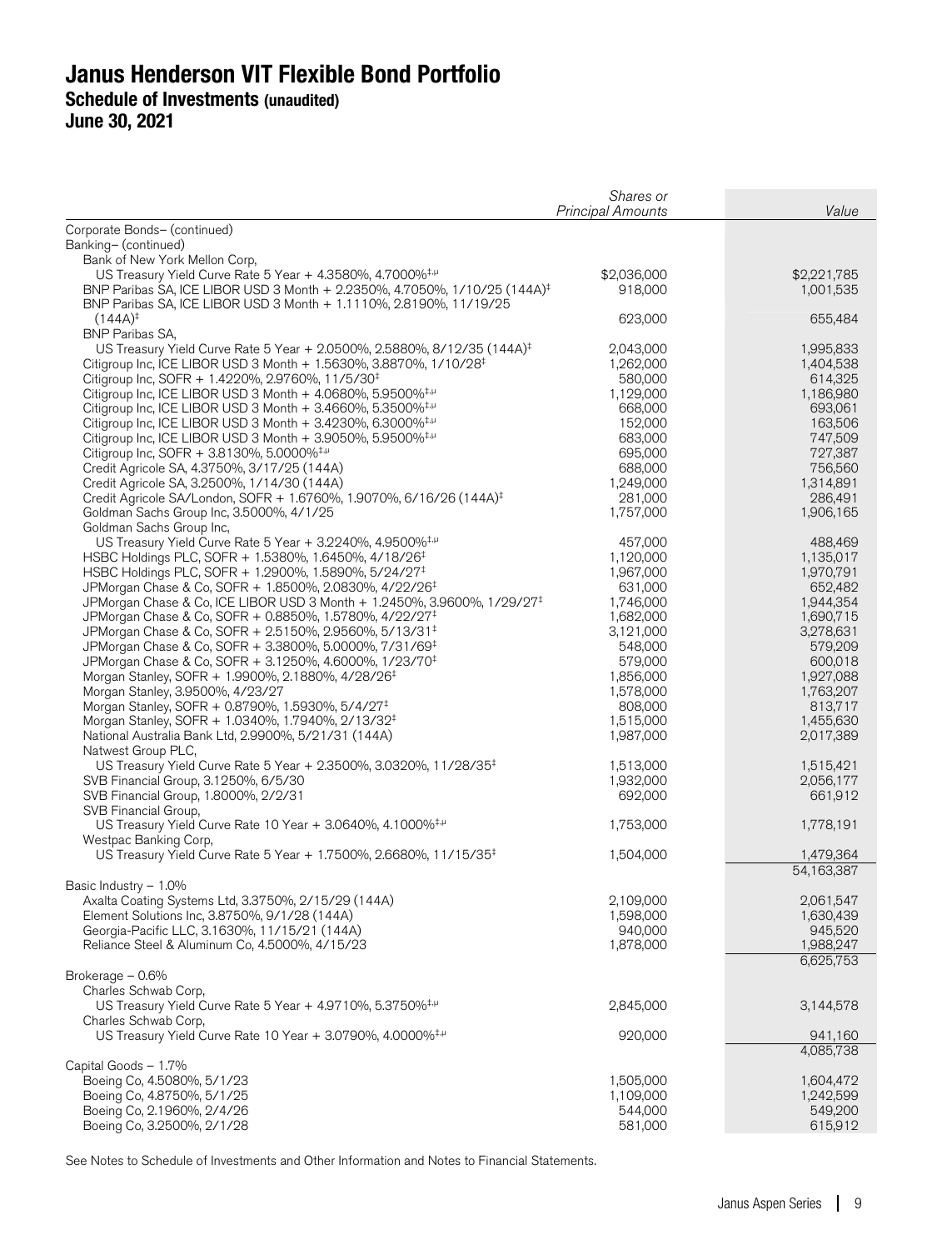|                                                                                                                                                                                                                                                                                                                                                                                                                                                                                                                                                                                                                                                                                                                                                                                                                                                                                                                                                                                               | Shares or<br><b>Principal Amounts</b>                                                                                                                                                                                    | Value                                                                                                                                                                                                                                    |
|-----------------------------------------------------------------------------------------------------------------------------------------------------------------------------------------------------------------------------------------------------------------------------------------------------------------------------------------------------------------------------------------------------------------------------------------------------------------------------------------------------------------------------------------------------------------------------------------------------------------------------------------------------------------------------------------------------------------------------------------------------------------------------------------------------------------------------------------------------------------------------------------------------------------------------------------------------------------------------------------------|--------------------------------------------------------------------------------------------------------------------------------------------------------------------------------------------------------------------------|------------------------------------------------------------------------------------------------------------------------------------------------------------------------------------------------------------------------------------------|
| Corporate Bonds- (continued)<br>Capital Goods- (continued)<br>Boeing Co, 3.6250%, 2/1/31<br>Boeing Co, 3.9500%, 8/1/59<br>TransDigm Inc, 4.6250%, 1/15/29 (144A)<br>Wabtec Corp, 4.4000%, 3/15/24<br>Wabtec Corp, 4.9500%, 9/15/28<br>Westinghouse Air Brake Technologies Corp, 3.2000%, 6/15/25                                                                                                                                                                                                                                                                                                                                                                                                                                                                                                                                                                                                                                                                                              | \$1,233,000<br>762,000<br>2,561,000<br>587,000<br>821,000<br>607,000                                                                                                                                                     | \$1,326,126<br>797,231<br>2,561,896<br>636,007<br>952,349<br>645,544<br>10,931,336                                                                                                                                                       |
| Communications - 4.5%<br>CCO Holdings LLC / CCO Holdings Capital Corp, 4.2500%, 2/1/31 (144A)<br>CCO Holdings LLC / CCO Holdings Capital Corp, 4.5000%, 5/1/32<br>Cellnex Finance Co SA, 3.8750%, 7/7/41 (144A)<br>CenturyLink Inc, 5.8000%, 3/15/22<br>Charter Communications Operating LLC / Charter Communications Operating<br>Capital, 6.4840%, 10/23/45<br>Charter Communications Operating LLC / Charter Communications Operating<br>Capital, 5.3750%, 5/1/47                                                                                                                                                                                                                                                                                                                                                                                                                                                                                                                          | 1,801,000<br>2,833,000<br>1,378,000<br>589,000<br>323,000<br>258,000                                                                                                                                                     | 1,834,769<br>2,935,696<br>1,373,053<br>606,134<br>444,830<br>316,156                                                                                                                                                                     |
| Charter Communications Operating LLC / Charter Communications Operating<br>Capital, 4.8000%, 3/1/50<br>Comcast Corp, 3.7500%, 4/1/40<br>Crown Castle International Corp, 3.6500%, 9/1/27<br>Crown Castle International Corp, 3.1000%, 11/15/29<br>CSC Holdings LLC, 4.1250%, 12/1/30 (144A)<br>CSC Holdings LLC, 4.6250%, 12/1/30 (144A)<br>CSC Holdings LLC, 3.3750%, 2/15/31 (144A)<br>CSC Holdings LLC, 5.0000%, 11/15/31 (144A)<br>GCI LLC, 4.7500%, 10/15/28 (144A)<br>Level 3 Financing Inc, 3.8750%, 11/15/29 (144A)<br>Netflix Inc, 3.6250%, 6/15/25 (144A)<br>Sirius XM Radio Inc, 4.1250%, 7/1/30 (144A)<br>T-Mobile USA Inc, 2.2500%, 2/15/26<br>T-Mobile USA Inc, 2.6250%, 2/15/29<br>T-Mobile USA Inc, 3.0000%, 2/15/41<br>Verizon Communications Inc, 3.0000%, 3/22/27<br>Verizon Communications Inc, 2.1000%, 3/22/28<br>Verizon Communications Inc, 3.5500%, 3/22/51                                                                                                          | 622,000<br>184,000<br>757,000<br>942,000<br>1,432,000<br>1,443,000<br>1,165,000<br>692,000<br>2,696,000<br>1,210,000<br>3,138,000<br>2,078,000<br>734,000<br>1,844,000<br>815,000<br>251,000<br>486,000<br>820,000       | 714,397<br>207,420<br>834,663<br>999,424<br>1,423,050<br>1,415,742<br>1,100,820<br>695,322<br>2,759,356<br>1,295,946<br>3,369,710<br>2,096,453<br>739,505<br>1,820,950<br>804,951<br>270,109<br>496,165<br>876,061                       |
| Consumer Cyclical - 3.5%<br>1011778 BC ULC / New Red Finance Inc, 4.0000%, 10/15/30 (144A)<br>Choice Hotels International Inc, 3.7000%, 12/1/29<br>Choice Hotels International Inc, 3.7000%, 1/15/31<br>Experian Finance PLC, 2.7500%, 3/8/30 (144A)<br>GLP Capital LP / GLP Financing II Inc, 5.2500%, 6/1/25<br>GLP Capital LP / GLP Financing II Inc, 5.3750%, 4/15/26<br>GLP Capital LP / GLP Financing II Inc, 5.3000%, 1/15/29<br>GLP Capital LP / GLP Financing II Inc, 4.0000%, 1/15/30<br>GoDaddy Operating Co LLC / GD Finance Co Inc, 3.5000%, 3/1/29 (144A)<br>IHS Markit Ltd, 5.0000%, 11/1/22 (144A)<br>IHS Markit Ltd, 4.7500%, 2/15/25 (144A)<br>Lithia Motors Inc, 3.8750%, 6/1/29 (144A)<br>MDC Holdings Inc, 5.5000%, 1/15/24<br>MGM Resorts International, 7.7500%, 3/15/22<br>Nordstrom Inc, 4.3750%, 4/1/30 <sup>#</sup><br>Service Corp International/US, 3.3750%, 8/15/30<br>Service Corporation International, 4.0000%, 5/15/31<br>Yum! Brands Inc, 4.6250%, 1/31/32 | 2,938,000<br>1,293,000<br>334,000<br>1,575,000<br>495,000<br>931,000<br>100,000<br>1,612,000<br>2,088,000<br>811,000<br>1,914,000<br>2,149,000<br>1,126,000<br>217,000<br>1,133,000<br>578,000<br>1,362,000<br>1,462,000 | 29,430,682<br>2,842,515<br>1,399,685<br>361,435<br>1,627,737<br>557,197<br>1,071,590<br>116,500<br>1,730,176<br>2,074,428<br>849,554<br>2,142,723<br>2,227,546<br>1,233,702<br>226,808<br>1,180,588<br>566,324<br>1,390,159<br>1,535,100 |
| Consumer Non-Cyclical - 4.6%<br>Anheuser-Busch Cos LLC / Anheuser-Busch InBev Worldwide Inc,<br>4.9000%, 2/1/46                                                                                                                                                                                                                                                                                                                                                                                                                                                                                                                                                                                                                                                                                                                                                                                                                                                                               | 1,478,000                                                                                                                                                                                                                | 23,133,767<br>1,870,779                                                                                                                                                                                                                  |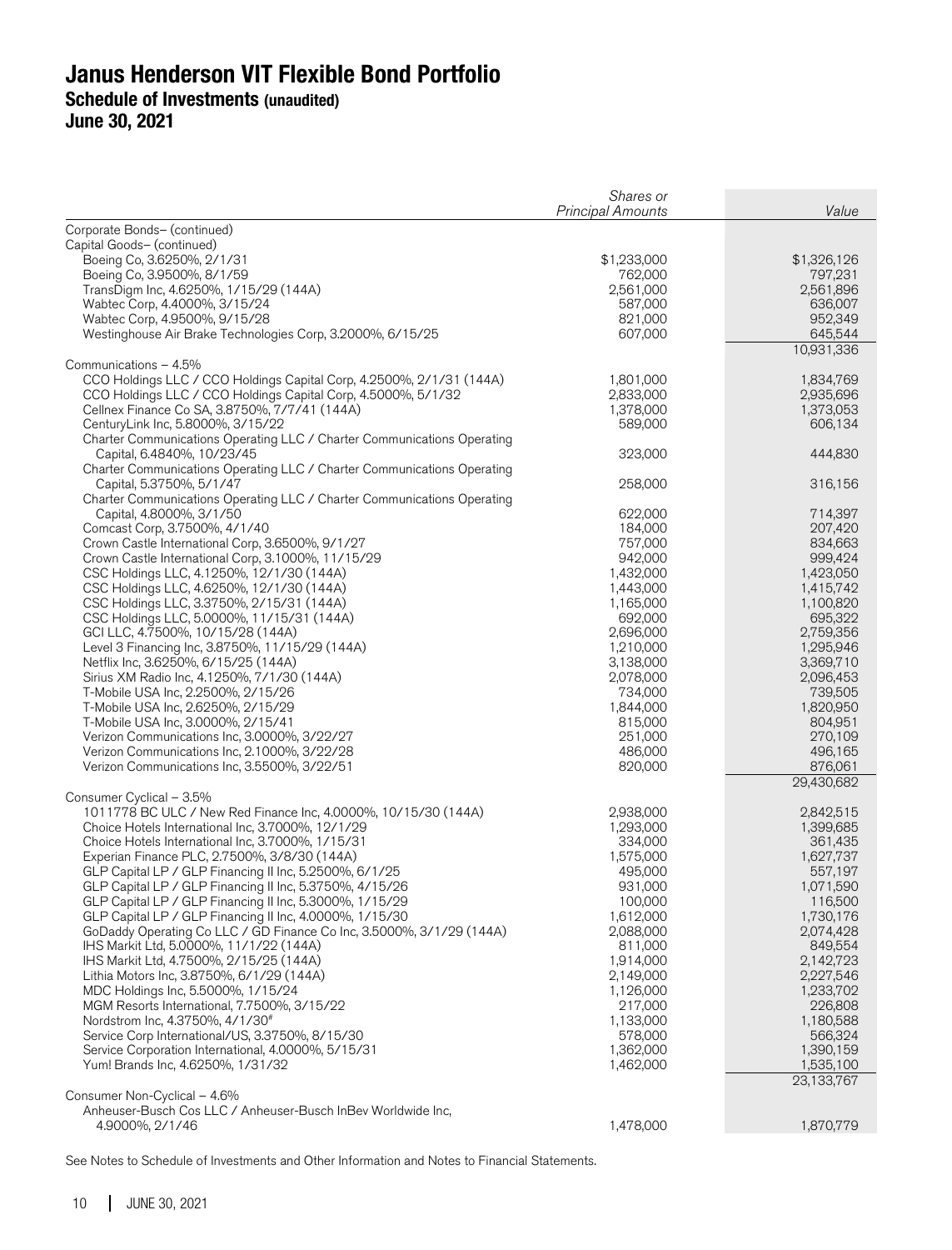**June 30, 2021** 

|                                                                                                 | Shares or<br><b>Principal Amounts</b> | Value                |
|-------------------------------------------------------------------------------------------------|---------------------------------------|----------------------|
| Corporate Bonds- (continued)                                                                    |                                       |                      |
| Consumer Non-Cyclical- (continued)                                                              |                                       |                      |
| Aramark Services Inc, 6.3750%, 5/1/25 (144A)                                                    | \$1,476,000                           | \$1,568,250          |
| Coca-Cola Femsa SAB de CV, 2.7500%, 1/22/30                                                     | 759,000                               | 790,180              |
| DaVita Inc, 4.6250%, 6/1/30 (144A)                                                              | 1,173,000                             | 1,206,102            |
| DaVita Inc, 3.7500%, 2/15/31 (144A)                                                             | 1,543,000                             | 1,481,280            |
| Elanco Animal Health Inc, 5.2720%, 8/28/23                                                      | 1,274,000                             | 1,370,302            |
| Hasbro Inc, 3.9000%, 11/19/29                                                                   | 2,520,000                             | 2,801,939            |
| Hasbro Inc, 6.3500%, 3/15/40                                                                    | 226,000                               | 315,081              |
| Hasbro Inc, 5.1000%, 5/15/44                                                                    | 1,456,000<br>642,000                  | 1,779,779<br>724,176 |
| HCA Inc, 5.3750%, 2/1/25<br>HCA Inc, 3.5000%, 9/1/30                                            | 930,000                               | 990,794              |
| HCA Inc, 5.5000%, 6/15/47                                                                       | 283,000                               | 368,585              |
| HCA Inc, 5.2500%, 6/15/49                                                                       | 424,000                               | 540,469              |
| HCA Inc, 3.5000%, 7/15/51                                                                       | 1,295,000                             | 1,294,410            |
| JBS Finance Luxembourg Sarl, 3.6250%, 1/15/32 (144A)                                            | 923,000                               | 922,714              |
| JBS USA LUX SA / JBS USA Finance Inc, 6.7500%, 2/15/28 (144A)                                   | 717,000                               | 787,804              |
| JBS USA LUX SA / JBS USA Food Co / JBS USA Finance Inc,                                         |                                       |                      |
| 6.5000%, 4/15/29 (144A)                                                                         | 1,827,000                             | 2,053,110            |
| JBS USA LUX SA / JBS USA Food Co / JBS USA Finance Inc,                                         |                                       |                      |
| 5.5000%, 1/15/30 (144A)                                                                         | 1,500,000                             | 1,677,570            |
| JBS USA LUX SA / JBS USA Food Co / JBS USA Finance Inc,                                         |                                       |                      |
| 3.7500%, 12/1/31 (144A)                                                                         | 873,000                               | 893,297              |
| Kraft Heinz Foods Co, 3.8750%, 5/15/27                                                          | 1,162,000                             | 1,276,775            |
| Kraft Heinz Foods Co, 5.0000%, 6/4/42<br>Kraft Heinz Foods Co, 4.3750%, 6/1/46                  | 797,000<br>229,000                    | 973,215<br>259,503   |
| Kraft Heinz Foods Co, 4.8750%, 10/1/49                                                          | 536,000                               | 650,678              |
| Organon Finance 1 LLC, 4.1250%, 4/30/28 (144A)                                                  | 1,630,000                             | 1,662,274            |
| Royalty Pharma PLC, 3.5500%, 9/2/50 (144A)                                                      | 1,079,000                             | 1,073,223            |
| Sysco Corp, 6.6000%, 4/1/50                                                                     | 369,000                               | 573,191              |
|                                                                                                 |                                       | 29,905,480           |
| Electric $-2.1\%$                                                                               |                                       |                      |
| CMS Energy Corp,                                                                                |                                       |                      |
| US Treasury Yield Curve Rate 5 Year + 4.1160%, 4.7500%, 6/1/50 <sup>‡</sup>                     | 1,351,000                             | 1,505,521            |
| Dominion Energy Inc, 3.3750%, 4/1/30                                                            | 967,000                               | 1,052,976            |
| Duquesne Light Holdings Inc, 2.7750%, 1/7/32 (144A)                                             | 1,177,000                             | 1,186,059            |
| East Ohio Gas Co/The, 2.0000%, 6/15/30 (144A)                                                   | 161,000                               | 159,166              |
| IPALCO Enterprises Inc, 4.2500%, 5/1/30<br>NextEra Energy Capital Holdings Inc, 2.7500%, 5/1/25 | 1,455,000<br>642,000                  | 1,634,052<br>681,845 |
| NRG Energy Inc, 7.2500%, 5/15/26                                                                | 2,135,000                             | 2,213,152            |
| NRG Energy Inc, 6.6250%, 1/15/27                                                                | 898,000                               | 929,628              |
| NRG Energy Inc, 3.3750%, 2/15/29 (144A)                                                         | 1,306,000                             | 1,278,274            |
| NRG Energy Inc, 3.6250%, 2/15/31 (144A)                                                         | 1,475,000                             | 1,449,482            |
| Pacific Gas and Electric Co, 3.0000%, 6/15/28                                                   | 1,386,000                             | 1,392,234            |
|                                                                                                 |                                       | 13,482,389           |
| Energy $-2.1\%$                                                                                 |                                       |                      |
| Cheniere Corpus Christi Holdings LLC, 3.7000%, 11/15/29                                         | 1,461,000                             | 1,595,824            |
| Cheniere Energy Inc, 4.6250%, 10/15/28 (144A)                                                   | 1,540,000                             | 1,624,700            |
| Cheniere Energy Partners LP, 4.0000%, 3/1/31 (144A)                                             | 971,000                               | 1,014,695            |
| Continental Resources Inc, 5.7500%, 1/15/31 (144A)                                              | 1,477,000                             | 1,768,707            |
| Energy Transfer Operating LP, 5.8750%, 1/15/24                                                  | 919,000                               | 1,018,348            |
| Energy Transfer Operating LP, 5.5000%, 6/1/27<br>Energy Transfer Operating LP, 4.9500%, 6/15/28 | 165,000<br>172,000                    | 193,509<br>198,725   |
|                                                                                                 | 2,243,000                             | 2,298,425            |
| EQT Corp, 3.1250%, 5/15/26 (144A)<br>Hess Midstream Operations LP, 5.1250%, 6/15/28 (144A)      | 2,205,000                             | 2,312,494            |
| NGPL PipeCo LLC, 3.2500%, 7/15/31 (144A)                                                        | 557,000                               | 574,061              |
| ONEOK Inc, 6.3500%, 1/15/31                                                                     | 849,000                               | 1,097,895            |
| ONEOK Inc, 7.1500%, 1/15/51                                                                     | 210,000                               | 308,717              |
|                                                                                                 |                                       | 14,006,100           |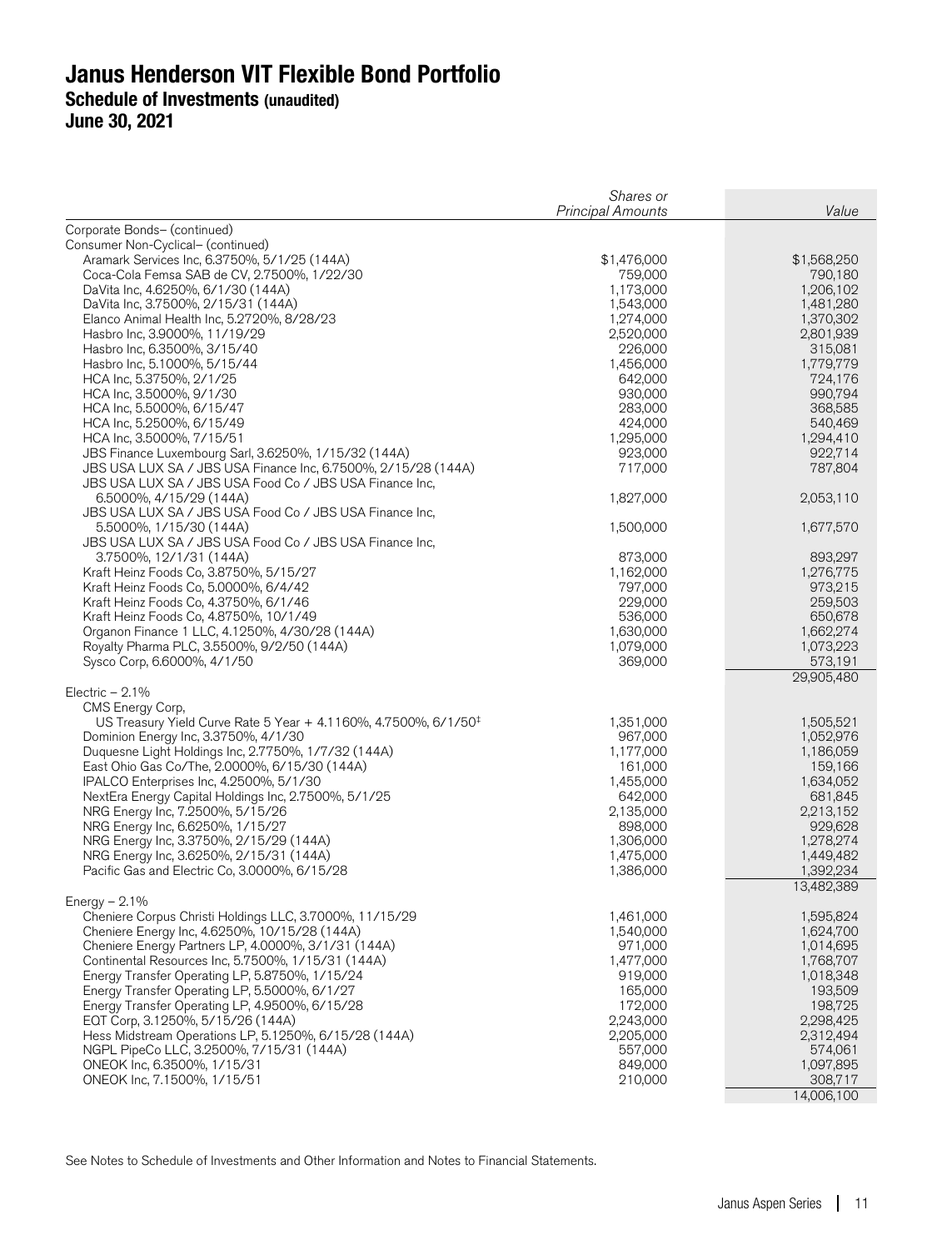**June 30, 2021** 

| Corporate Bonds- (continued)<br>Finance Companies - 1.4%<br>AerCap Ireland Capital DAC / AerCap Global Aviation Trust,<br>4.6250%, 10/15/27<br>\$1,382,000<br>\$1,547,748<br>Air Lease Corp, 1.8750%, 8/15/26<br>1,246,963<br>1,246,000<br>Air Lease Corp, 3.0000%, 2/1/30<br>616,000<br>624,824<br>GE Capital International Funding Co Unlimited Co, 4.4180%, 11/15/35<br>2,601,903<br>2,171,000<br>Quicken Loans LLC, 3.6250%, 3/1/29 (144A)<br>1,220,000<br>1,204,750<br>1,838,000<br>1,851,767<br>Quicken Loans LLC, 3.8750%, 3/1/31 (144A)<br>9,077,955<br>Financial Institutions - 0.2%<br>Jones Lang LaSalle Inc, 4.4000%, 11/15/22<br>1,411,000<br>1,467,542<br>Industrial Conglomerates - 0.3%<br>General Electric Co, ICE LIBOR USD 3 Month + 3.3300%, 3.4489% <sup>‡,µ</sup><br>1,937,000<br>1,898,260<br>Information Technology Services - 0.2%<br>Booz Allen Hamilton Inc, 3.8750%, 9/1/28 (144A)<br>1,507,000<br>1,537,140<br>Insurance $-2.3%$<br>Athene Holding Ltd, 3.9500%, 5/25/51<br>1,594,000<br>1,705,397<br>Brown & Brown Inc, 4.5000%, 3/15/29<br>1,038,678<br>903,000<br>152,000<br>151,870<br>Brown & Brown Inc, 2.3750%, 3/15/31<br>Centene Corp, 4.2500%, 12/15/27<br>1,630,000<br>1,717,612<br>Centene Corp, 2.4500%, 7/15/28<br>1,582,000<br>1,603,357<br>Centene Corp, 3.0000%, 10/15/30<br>2,517,000<br>2,585,664<br>Centene Corp, 2.5000%, 3/1/31<br>417,000<br>411,266<br>Molina Healthcare Inc, 4.3750%, 6/15/28 (144A)<br>3,057,000<br>3,186,922<br>Prudential Financial Inc,<br>US Treasury Yield Curve Rate 5 Year + 3.0350%, 3.7000%, 10/1/50 <sup>‡</sup><br>2,176,000<br>2,268,480<br>14,669,246<br>Real Estate Investment Trusts (REITs) - 2.3%<br>Agree LP, 2.9000%, 10/1/30<br>1,946,000<br>2,030,424<br>613,736<br>American Homes 4 Rent LP, 2.3750%, 7/15/31<br>623,000<br>749,000<br>American Homes 4 Rent LP, 3.3750%, 7/15/51<br>733,735<br>2,152,000<br>2,197,450<br>CTR Partnership LP / CareTrust Capital Corp, 3.8750%, 6/30/28 (144A)<br>1,779,000<br>Lexington Realty Trust, 2.7000%, 9/15/30<br>1,808,355<br>1,507,915<br>MPT Operating Partnership LP / MPT Finance Corp, 3.5000%, 3/15/31<br>1,493,000<br>Omega Healthcare Investors Inc, 3.2500%, 4/15/33<br>3,162,000<br>3,155,270<br>1,413,789<br>Rexford Industrial Realty Inc, 2.1250%, 12/1/30<br>1,471,000<br>Sun Communities Inc, 2.7000%, 7/15/31<br>1,501,000<br>1,500,848<br>14,961,522<br>Technology - 6.2%<br>Broadcom Inc, 4.1500%, 11/15/30<br>1,430,000<br>1,603,623<br>1,057,000<br>1,203,633<br>Broadcom Inc, 4.3000%, 11/15/32<br>1,336,859<br>Broadcom Inc, 3.4190%, 4/15/33 (144A)<br>1,273,000<br>2,023,484<br>Broadcom Inc, 3.4690%, 4/15/34 (144A)<br>1,913,000<br>1,286,000<br>1,309,460<br>Broadridge Financial Solutions Inc, 2.6000%, 5/1/31<br>3,009,000<br>3,309,035<br>Cadence Design Systems Inc, 4.3750%, 10/15/24<br>1,583,000<br>CoStar Group Inc, 2.8000%, 7/15/30 (144A)<br>1,608,107<br>Marvell Technology Inc, 4.2000%, 6/22/23 (144A)<br>552,000<br>586,836<br>Marvell Technology Inc, 1.6500%, 4/15/26 (144A)<br>956,000<br>955,448<br>Marvell Technology Inc, 4.8750%, 6/22/28 (144A)<br>1,117,000<br>1,291,253<br>Marvell Technology Inc, 2.9500%, 4/15/31 (144A)<br>1,515,000<br>1,570,102<br>Microchip Technology Inc, 2.6700%, 9/1/23<br>1,585,000<br>1,650,809<br>Microchip Technology Inc, 4.2500%, 9/1/25<br>1,265,000<br>1,328,080<br>MSCI Inc, 3.6250%, 9/1/30 (144A)<br>1,022,000<br>1,045,159<br>MSCI Inc, 3.8750%, 2/15/31 (144A)<br>1,965,000<br>2,039,198<br>Qorvo Inc, 3.3750%, 4/1/31 (144A)<br>1,642,000<br>1,711,325 | Shares or<br><b>Principal Amounts</b> | Value |
|--------------------------------------------------------------------------------------------------------------------------------------------------------------------------------------------------------------------------------------------------------------------------------------------------------------------------------------------------------------------------------------------------------------------------------------------------------------------------------------------------------------------------------------------------------------------------------------------------------------------------------------------------------------------------------------------------------------------------------------------------------------------------------------------------------------------------------------------------------------------------------------------------------------------------------------------------------------------------------------------------------------------------------------------------------------------------------------------------------------------------------------------------------------------------------------------------------------------------------------------------------------------------------------------------------------------------------------------------------------------------------------------------------------------------------------------------------------------------------------------------------------------------------------------------------------------------------------------------------------------------------------------------------------------------------------------------------------------------------------------------------------------------------------------------------------------------------------------------------------------------------------------------------------------------------------------------------------------------------------------------------------------------------------------------------------------------------------------------------------------------------------------------------------------------------------------------------------------------------------------------------------------------------------------------------------------------------------------------------------------------------------------------------------------------------------------------------------------------------------------------------------------------------------------------------------------------------------------------------------------------------------------------------------------------------------------------------------------------------------------------------------------------------------------------------------------------------------------------------------------------------------------------------------------------------------------------------------------------------------------------------------------------------------------------------------------------------------------------------------------------------------------------------------------------------------------------------------------------------------------------------------------------------------------------------------------------------------------------------------------------------------------------------------------------------------------------------------------------------------------------------------------------------------------------------------------------------------------|---------------------------------------|-------|
|                                                                                                                                                                                                                                                                                                                                                                                                                                                                                                                                                                                                                                                                                                                                                                                                                                                                                                                                                                                                                                                                                                                                                                                                                                                                                                                                                                                                                                                                                                                                                                                                                                                                                                                                                                                                                                                                                                                                                                                                                                                                                                                                                                                                                                                                                                                                                                                                                                                                                                                                                                                                                                                                                                                                                                                                                                                                                                                                                                                                                                                                                                                                                                                                                                                                                                                                                                                                                                                                                                                                                                                            |                                       |       |
|                                                                                                                                                                                                                                                                                                                                                                                                                                                                                                                                                                                                                                                                                                                                                                                                                                                                                                                                                                                                                                                                                                                                                                                                                                                                                                                                                                                                                                                                                                                                                                                                                                                                                                                                                                                                                                                                                                                                                                                                                                                                                                                                                                                                                                                                                                                                                                                                                                                                                                                                                                                                                                                                                                                                                                                                                                                                                                                                                                                                                                                                                                                                                                                                                                                                                                                                                                                                                                                                                                                                                                                            |                                       |       |
|                                                                                                                                                                                                                                                                                                                                                                                                                                                                                                                                                                                                                                                                                                                                                                                                                                                                                                                                                                                                                                                                                                                                                                                                                                                                                                                                                                                                                                                                                                                                                                                                                                                                                                                                                                                                                                                                                                                                                                                                                                                                                                                                                                                                                                                                                                                                                                                                                                                                                                                                                                                                                                                                                                                                                                                                                                                                                                                                                                                                                                                                                                                                                                                                                                                                                                                                                                                                                                                                                                                                                                                            |                                       |       |
|                                                                                                                                                                                                                                                                                                                                                                                                                                                                                                                                                                                                                                                                                                                                                                                                                                                                                                                                                                                                                                                                                                                                                                                                                                                                                                                                                                                                                                                                                                                                                                                                                                                                                                                                                                                                                                                                                                                                                                                                                                                                                                                                                                                                                                                                                                                                                                                                                                                                                                                                                                                                                                                                                                                                                                                                                                                                                                                                                                                                                                                                                                                                                                                                                                                                                                                                                                                                                                                                                                                                                                                            |                                       |       |
|                                                                                                                                                                                                                                                                                                                                                                                                                                                                                                                                                                                                                                                                                                                                                                                                                                                                                                                                                                                                                                                                                                                                                                                                                                                                                                                                                                                                                                                                                                                                                                                                                                                                                                                                                                                                                                                                                                                                                                                                                                                                                                                                                                                                                                                                                                                                                                                                                                                                                                                                                                                                                                                                                                                                                                                                                                                                                                                                                                                                                                                                                                                                                                                                                                                                                                                                                                                                                                                                                                                                                                                            |                                       |       |
|                                                                                                                                                                                                                                                                                                                                                                                                                                                                                                                                                                                                                                                                                                                                                                                                                                                                                                                                                                                                                                                                                                                                                                                                                                                                                                                                                                                                                                                                                                                                                                                                                                                                                                                                                                                                                                                                                                                                                                                                                                                                                                                                                                                                                                                                                                                                                                                                                                                                                                                                                                                                                                                                                                                                                                                                                                                                                                                                                                                                                                                                                                                                                                                                                                                                                                                                                                                                                                                                                                                                                                                            |                                       |       |
|                                                                                                                                                                                                                                                                                                                                                                                                                                                                                                                                                                                                                                                                                                                                                                                                                                                                                                                                                                                                                                                                                                                                                                                                                                                                                                                                                                                                                                                                                                                                                                                                                                                                                                                                                                                                                                                                                                                                                                                                                                                                                                                                                                                                                                                                                                                                                                                                                                                                                                                                                                                                                                                                                                                                                                                                                                                                                                                                                                                                                                                                                                                                                                                                                                                                                                                                                                                                                                                                                                                                                                                            |                                       |       |
|                                                                                                                                                                                                                                                                                                                                                                                                                                                                                                                                                                                                                                                                                                                                                                                                                                                                                                                                                                                                                                                                                                                                                                                                                                                                                                                                                                                                                                                                                                                                                                                                                                                                                                                                                                                                                                                                                                                                                                                                                                                                                                                                                                                                                                                                                                                                                                                                                                                                                                                                                                                                                                                                                                                                                                                                                                                                                                                                                                                                                                                                                                                                                                                                                                                                                                                                                                                                                                                                                                                                                                                            |                                       |       |
|                                                                                                                                                                                                                                                                                                                                                                                                                                                                                                                                                                                                                                                                                                                                                                                                                                                                                                                                                                                                                                                                                                                                                                                                                                                                                                                                                                                                                                                                                                                                                                                                                                                                                                                                                                                                                                                                                                                                                                                                                                                                                                                                                                                                                                                                                                                                                                                                                                                                                                                                                                                                                                                                                                                                                                                                                                                                                                                                                                                                                                                                                                                                                                                                                                                                                                                                                                                                                                                                                                                                                                                            |                                       |       |
|                                                                                                                                                                                                                                                                                                                                                                                                                                                                                                                                                                                                                                                                                                                                                                                                                                                                                                                                                                                                                                                                                                                                                                                                                                                                                                                                                                                                                                                                                                                                                                                                                                                                                                                                                                                                                                                                                                                                                                                                                                                                                                                                                                                                                                                                                                                                                                                                                                                                                                                                                                                                                                                                                                                                                                                                                                                                                                                                                                                                                                                                                                                                                                                                                                                                                                                                                                                                                                                                                                                                                                                            |                                       |       |
|                                                                                                                                                                                                                                                                                                                                                                                                                                                                                                                                                                                                                                                                                                                                                                                                                                                                                                                                                                                                                                                                                                                                                                                                                                                                                                                                                                                                                                                                                                                                                                                                                                                                                                                                                                                                                                                                                                                                                                                                                                                                                                                                                                                                                                                                                                                                                                                                                                                                                                                                                                                                                                                                                                                                                                                                                                                                                                                                                                                                                                                                                                                                                                                                                                                                                                                                                                                                                                                                                                                                                                                            |                                       |       |
|                                                                                                                                                                                                                                                                                                                                                                                                                                                                                                                                                                                                                                                                                                                                                                                                                                                                                                                                                                                                                                                                                                                                                                                                                                                                                                                                                                                                                                                                                                                                                                                                                                                                                                                                                                                                                                                                                                                                                                                                                                                                                                                                                                                                                                                                                                                                                                                                                                                                                                                                                                                                                                                                                                                                                                                                                                                                                                                                                                                                                                                                                                                                                                                                                                                                                                                                                                                                                                                                                                                                                                                            |                                       |       |
|                                                                                                                                                                                                                                                                                                                                                                                                                                                                                                                                                                                                                                                                                                                                                                                                                                                                                                                                                                                                                                                                                                                                                                                                                                                                                                                                                                                                                                                                                                                                                                                                                                                                                                                                                                                                                                                                                                                                                                                                                                                                                                                                                                                                                                                                                                                                                                                                                                                                                                                                                                                                                                                                                                                                                                                                                                                                                                                                                                                                                                                                                                                                                                                                                                                                                                                                                                                                                                                                                                                                                                                            |                                       |       |
|                                                                                                                                                                                                                                                                                                                                                                                                                                                                                                                                                                                                                                                                                                                                                                                                                                                                                                                                                                                                                                                                                                                                                                                                                                                                                                                                                                                                                                                                                                                                                                                                                                                                                                                                                                                                                                                                                                                                                                                                                                                                                                                                                                                                                                                                                                                                                                                                                                                                                                                                                                                                                                                                                                                                                                                                                                                                                                                                                                                                                                                                                                                                                                                                                                                                                                                                                                                                                                                                                                                                                                                            |                                       |       |
|                                                                                                                                                                                                                                                                                                                                                                                                                                                                                                                                                                                                                                                                                                                                                                                                                                                                                                                                                                                                                                                                                                                                                                                                                                                                                                                                                                                                                                                                                                                                                                                                                                                                                                                                                                                                                                                                                                                                                                                                                                                                                                                                                                                                                                                                                                                                                                                                                                                                                                                                                                                                                                                                                                                                                                                                                                                                                                                                                                                                                                                                                                                                                                                                                                                                                                                                                                                                                                                                                                                                                                                            |                                       |       |
|                                                                                                                                                                                                                                                                                                                                                                                                                                                                                                                                                                                                                                                                                                                                                                                                                                                                                                                                                                                                                                                                                                                                                                                                                                                                                                                                                                                                                                                                                                                                                                                                                                                                                                                                                                                                                                                                                                                                                                                                                                                                                                                                                                                                                                                                                                                                                                                                                                                                                                                                                                                                                                                                                                                                                                                                                                                                                                                                                                                                                                                                                                                                                                                                                                                                                                                                                                                                                                                                                                                                                                                            |                                       |       |
|                                                                                                                                                                                                                                                                                                                                                                                                                                                                                                                                                                                                                                                                                                                                                                                                                                                                                                                                                                                                                                                                                                                                                                                                                                                                                                                                                                                                                                                                                                                                                                                                                                                                                                                                                                                                                                                                                                                                                                                                                                                                                                                                                                                                                                                                                                                                                                                                                                                                                                                                                                                                                                                                                                                                                                                                                                                                                                                                                                                                                                                                                                                                                                                                                                                                                                                                                                                                                                                                                                                                                                                            |                                       |       |
|                                                                                                                                                                                                                                                                                                                                                                                                                                                                                                                                                                                                                                                                                                                                                                                                                                                                                                                                                                                                                                                                                                                                                                                                                                                                                                                                                                                                                                                                                                                                                                                                                                                                                                                                                                                                                                                                                                                                                                                                                                                                                                                                                                                                                                                                                                                                                                                                                                                                                                                                                                                                                                                                                                                                                                                                                                                                                                                                                                                                                                                                                                                                                                                                                                                                                                                                                                                                                                                                                                                                                                                            |                                       |       |
|                                                                                                                                                                                                                                                                                                                                                                                                                                                                                                                                                                                                                                                                                                                                                                                                                                                                                                                                                                                                                                                                                                                                                                                                                                                                                                                                                                                                                                                                                                                                                                                                                                                                                                                                                                                                                                                                                                                                                                                                                                                                                                                                                                                                                                                                                                                                                                                                                                                                                                                                                                                                                                                                                                                                                                                                                                                                                                                                                                                                                                                                                                                                                                                                                                                                                                                                                                                                                                                                                                                                                                                            |                                       |       |
|                                                                                                                                                                                                                                                                                                                                                                                                                                                                                                                                                                                                                                                                                                                                                                                                                                                                                                                                                                                                                                                                                                                                                                                                                                                                                                                                                                                                                                                                                                                                                                                                                                                                                                                                                                                                                                                                                                                                                                                                                                                                                                                                                                                                                                                                                                                                                                                                                                                                                                                                                                                                                                                                                                                                                                                                                                                                                                                                                                                                                                                                                                                                                                                                                                                                                                                                                                                                                                                                                                                                                                                            |                                       |       |
|                                                                                                                                                                                                                                                                                                                                                                                                                                                                                                                                                                                                                                                                                                                                                                                                                                                                                                                                                                                                                                                                                                                                                                                                                                                                                                                                                                                                                                                                                                                                                                                                                                                                                                                                                                                                                                                                                                                                                                                                                                                                                                                                                                                                                                                                                                                                                                                                                                                                                                                                                                                                                                                                                                                                                                                                                                                                                                                                                                                                                                                                                                                                                                                                                                                                                                                                                                                                                                                                                                                                                                                            |                                       |       |
|                                                                                                                                                                                                                                                                                                                                                                                                                                                                                                                                                                                                                                                                                                                                                                                                                                                                                                                                                                                                                                                                                                                                                                                                                                                                                                                                                                                                                                                                                                                                                                                                                                                                                                                                                                                                                                                                                                                                                                                                                                                                                                                                                                                                                                                                                                                                                                                                                                                                                                                                                                                                                                                                                                                                                                                                                                                                                                                                                                                                                                                                                                                                                                                                                                                                                                                                                                                                                                                                                                                                                                                            |                                       |       |
|                                                                                                                                                                                                                                                                                                                                                                                                                                                                                                                                                                                                                                                                                                                                                                                                                                                                                                                                                                                                                                                                                                                                                                                                                                                                                                                                                                                                                                                                                                                                                                                                                                                                                                                                                                                                                                                                                                                                                                                                                                                                                                                                                                                                                                                                                                                                                                                                                                                                                                                                                                                                                                                                                                                                                                                                                                                                                                                                                                                                                                                                                                                                                                                                                                                                                                                                                                                                                                                                                                                                                                                            |                                       |       |
|                                                                                                                                                                                                                                                                                                                                                                                                                                                                                                                                                                                                                                                                                                                                                                                                                                                                                                                                                                                                                                                                                                                                                                                                                                                                                                                                                                                                                                                                                                                                                                                                                                                                                                                                                                                                                                                                                                                                                                                                                                                                                                                                                                                                                                                                                                                                                                                                                                                                                                                                                                                                                                                                                                                                                                                                                                                                                                                                                                                                                                                                                                                                                                                                                                                                                                                                                                                                                                                                                                                                                                                            |                                       |       |
|                                                                                                                                                                                                                                                                                                                                                                                                                                                                                                                                                                                                                                                                                                                                                                                                                                                                                                                                                                                                                                                                                                                                                                                                                                                                                                                                                                                                                                                                                                                                                                                                                                                                                                                                                                                                                                                                                                                                                                                                                                                                                                                                                                                                                                                                                                                                                                                                                                                                                                                                                                                                                                                                                                                                                                                                                                                                                                                                                                                                                                                                                                                                                                                                                                                                                                                                                                                                                                                                                                                                                                                            |                                       |       |
|                                                                                                                                                                                                                                                                                                                                                                                                                                                                                                                                                                                                                                                                                                                                                                                                                                                                                                                                                                                                                                                                                                                                                                                                                                                                                                                                                                                                                                                                                                                                                                                                                                                                                                                                                                                                                                                                                                                                                                                                                                                                                                                                                                                                                                                                                                                                                                                                                                                                                                                                                                                                                                                                                                                                                                                                                                                                                                                                                                                                                                                                                                                                                                                                                                                                                                                                                                                                                                                                                                                                                                                            |                                       |       |
|                                                                                                                                                                                                                                                                                                                                                                                                                                                                                                                                                                                                                                                                                                                                                                                                                                                                                                                                                                                                                                                                                                                                                                                                                                                                                                                                                                                                                                                                                                                                                                                                                                                                                                                                                                                                                                                                                                                                                                                                                                                                                                                                                                                                                                                                                                                                                                                                                                                                                                                                                                                                                                                                                                                                                                                                                                                                                                                                                                                                                                                                                                                                                                                                                                                                                                                                                                                                                                                                                                                                                                                            |                                       |       |
|                                                                                                                                                                                                                                                                                                                                                                                                                                                                                                                                                                                                                                                                                                                                                                                                                                                                                                                                                                                                                                                                                                                                                                                                                                                                                                                                                                                                                                                                                                                                                                                                                                                                                                                                                                                                                                                                                                                                                                                                                                                                                                                                                                                                                                                                                                                                                                                                                                                                                                                                                                                                                                                                                                                                                                                                                                                                                                                                                                                                                                                                                                                                                                                                                                                                                                                                                                                                                                                                                                                                                                                            |                                       |       |
|                                                                                                                                                                                                                                                                                                                                                                                                                                                                                                                                                                                                                                                                                                                                                                                                                                                                                                                                                                                                                                                                                                                                                                                                                                                                                                                                                                                                                                                                                                                                                                                                                                                                                                                                                                                                                                                                                                                                                                                                                                                                                                                                                                                                                                                                                                                                                                                                                                                                                                                                                                                                                                                                                                                                                                                                                                                                                                                                                                                                                                                                                                                                                                                                                                                                                                                                                                                                                                                                                                                                                                                            |                                       |       |
|                                                                                                                                                                                                                                                                                                                                                                                                                                                                                                                                                                                                                                                                                                                                                                                                                                                                                                                                                                                                                                                                                                                                                                                                                                                                                                                                                                                                                                                                                                                                                                                                                                                                                                                                                                                                                                                                                                                                                                                                                                                                                                                                                                                                                                                                                                                                                                                                                                                                                                                                                                                                                                                                                                                                                                                                                                                                                                                                                                                                                                                                                                                                                                                                                                                                                                                                                                                                                                                                                                                                                                                            |                                       |       |
|                                                                                                                                                                                                                                                                                                                                                                                                                                                                                                                                                                                                                                                                                                                                                                                                                                                                                                                                                                                                                                                                                                                                                                                                                                                                                                                                                                                                                                                                                                                                                                                                                                                                                                                                                                                                                                                                                                                                                                                                                                                                                                                                                                                                                                                                                                                                                                                                                                                                                                                                                                                                                                                                                                                                                                                                                                                                                                                                                                                                                                                                                                                                                                                                                                                                                                                                                                                                                                                                                                                                                                                            |                                       |       |
|                                                                                                                                                                                                                                                                                                                                                                                                                                                                                                                                                                                                                                                                                                                                                                                                                                                                                                                                                                                                                                                                                                                                                                                                                                                                                                                                                                                                                                                                                                                                                                                                                                                                                                                                                                                                                                                                                                                                                                                                                                                                                                                                                                                                                                                                                                                                                                                                                                                                                                                                                                                                                                                                                                                                                                                                                                                                                                                                                                                                                                                                                                                                                                                                                                                                                                                                                                                                                                                                                                                                                                                            |                                       |       |
|                                                                                                                                                                                                                                                                                                                                                                                                                                                                                                                                                                                                                                                                                                                                                                                                                                                                                                                                                                                                                                                                                                                                                                                                                                                                                                                                                                                                                                                                                                                                                                                                                                                                                                                                                                                                                                                                                                                                                                                                                                                                                                                                                                                                                                                                                                                                                                                                                                                                                                                                                                                                                                                                                                                                                                                                                                                                                                                                                                                                                                                                                                                                                                                                                                                                                                                                                                                                                                                                                                                                                                                            |                                       |       |
|                                                                                                                                                                                                                                                                                                                                                                                                                                                                                                                                                                                                                                                                                                                                                                                                                                                                                                                                                                                                                                                                                                                                                                                                                                                                                                                                                                                                                                                                                                                                                                                                                                                                                                                                                                                                                                                                                                                                                                                                                                                                                                                                                                                                                                                                                                                                                                                                                                                                                                                                                                                                                                                                                                                                                                                                                                                                                                                                                                                                                                                                                                                                                                                                                                                                                                                                                                                                                                                                                                                                                                                            |                                       |       |
|                                                                                                                                                                                                                                                                                                                                                                                                                                                                                                                                                                                                                                                                                                                                                                                                                                                                                                                                                                                                                                                                                                                                                                                                                                                                                                                                                                                                                                                                                                                                                                                                                                                                                                                                                                                                                                                                                                                                                                                                                                                                                                                                                                                                                                                                                                                                                                                                                                                                                                                                                                                                                                                                                                                                                                                                                                                                                                                                                                                                                                                                                                                                                                                                                                                                                                                                                                                                                                                                                                                                                                                            |                                       |       |
|                                                                                                                                                                                                                                                                                                                                                                                                                                                                                                                                                                                                                                                                                                                                                                                                                                                                                                                                                                                                                                                                                                                                                                                                                                                                                                                                                                                                                                                                                                                                                                                                                                                                                                                                                                                                                                                                                                                                                                                                                                                                                                                                                                                                                                                                                                                                                                                                                                                                                                                                                                                                                                                                                                                                                                                                                                                                                                                                                                                                                                                                                                                                                                                                                                                                                                                                                                                                                                                                                                                                                                                            |                                       |       |
|                                                                                                                                                                                                                                                                                                                                                                                                                                                                                                                                                                                                                                                                                                                                                                                                                                                                                                                                                                                                                                                                                                                                                                                                                                                                                                                                                                                                                                                                                                                                                                                                                                                                                                                                                                                                                                                                                                                                                                                                                                                                                                                                                                                                                                                                                                                                                                                                                                                                                                                                                                                                                                                                                                                                                                                                                                                                                                                                                                                                                                                                                                                                                                                                                                                                                                                                                                                                                                                                                                                                                                                            |                                       |       |
|                                                                                                                                                                                                                                                                                                                                                                                                                                                                                                                                                                                                                                                                                                                                                                                                                                                                                                                                                                                                                                                                                                                                                                                                                                                                                                                                                                                                                                                                                                                                                                                                                                                                                                                                                                                                                                                                                                                                                                                                                                                                                                                                                                                                                                                                                                                                                                                                                                                                                                                                                                                                                                                                                                                                                                                                                                                                                                                                                                                                                                                                                                                                                                                                                                                                                                                                                                                                                                                                                                                                                                                            |                                       |       |
|                                                                                                                                                                                                                                                                                                                                                                                                                                                                                                                                                                                                                                                                                                                                                                                                                                                                                                                                                                                                                                                                                                                                                                                                                                                                                                                                                                                                                                                                                                                                                                                                                                                                                                                                                                                                                                                                                                                                                                                                                                                                                                                                                                                                                                                                                                                                                                                                                                                                                                                                                                                                                                                                                                                                                                                                                                                                                                                                                                                                                                                                                                                                                                                                                                                                                                                                                                                                                                                                                                                                                                                            |                                       |       |
|                                                                                                                                                                                                                                                                                                                                                                                                                                                                                                                                                                                                                                                                                                                                                                                                                                                                                                                                                                                                                                                                                                                                                                                                                                                                                                                                                                                                                                                                                                                                                                                                                                                                                                                                                                                                                                                                                                                                                                                                                                                                                                                                                                                                                                                                                                                                                                                                                                                                                                                                                                                                                                                                                                                                                                                                                                                                                                                                                                                                                                                                                                                                                                                                                                                                                                                                                                                                                                                                                                                                                                                            |                                       |       |
|                                                                                                                                                                                                                                                                                                                                                                                                                                                                                                                                                                                                                                                                                                                                                                                                                                                                                                                                                                                                                                                                                                                                                                                                                                                                                                                                                                                                                                                                                                                                                                                                                                                                                                                                                                                                                                                                                                                                                                                                                                                                                                                                                                                                                                                                                                                                                                                                                                                                                                                                                                                                                                                                                                                                                                                                                                                                                                                                                                                                                                                                                                                                                                                                                                                                                                                                                                                                                                                                                                                                                                                            |                                       |       |
|                                                                                                                                                                                                                                                                                                                                                                                                                                                                                                                                                                                                                                                                                                                                                                                                                                                                                                                                                                                                                                                                                                                                                                                                                                                                                                                                                                                                                                                                                                                                                                                                                                                                                                                                                                                                                                                                                                                                                                                                                                                                                                                                                                                                                                                                                                                                                                                                                                                                                                                                                                                                                                                                                                                                                                                                                                                                                                                                                                                                                                                                                                                                                                                                                                                                                                                                                                                                                                                                                                                                                                                            |                                       |       |
|                                                                                                                                                                                                                                                                                                                                                                                                                                                                                                                                                                                                                                                                                                                                                                                                                                                                                                                                                                                                                                                                                                                                                                                                                                                                                                                                                                                                                                                                                                                                                                                                                                                                                                                                                                                                                                                                                                                                                                                                                                                                                                                                                                                                                                                                                                                                                                                                                                                                                                                                                                                                                                                                                                                                                                                                                                                                                                                                                                                                                                                                                                                                                                                                                                                                                                                                                                                                                                                                                                                                                                                            |                                       |       |
|                                                                                                                                                                                                                                                                                                                                                                                                                                                                                                                                                                                                                                                                                                                                                                                                                                                                                                                                                                                                                                                                                                                                                                                                                                                                                                                                                                                                                                                                                                                                                                                                                                                                                                                                                                                                                                                                                                                                                                                                                                                                                                                                                                                                                                                                                                                                                                                                                                                                                                                                                                                                                                                                                                                                                                                                                                                                                                                                                                                                                                                                                                                                                                                                                                                                                                                                                                                                                                                                                                                                                                                            |                                       |       |
|                                                                                                                                                                                                                                                                                                                                                                                                                                                                                                                                                                                                                                                                                                                                                                                                                                                                                                                                                                                                                                                                                                                                                                                                                                                                                                                                                                                                                                                                                                                                                                                                                                                                                                                                                                                                                                                                                                                                                                                                                                                                                                                                                                                                                                                                                                                                                                                                                                                                                                                                                                                                                                                                                                                                                                                                                                                                                                                                                                                                                                                                                                                                                                                                                                                                                                                                                                                                                                                                                                                                                                                            |                                       |       |
|                                                                                                                                                                                                                                                                                                                                                                                                                                                                                                                                                                                                                                                                                                                                                                                                                                                                                                                                                                                                                                                                                                                                                                                                                                                                                                                                                                                                                                                                                                                                                                                                                                                                                                                                                                                                                                                                                                                                                                                                                                                                                                                                                                                                                                                                                                                                                                                                                                                                                                                                                                                                                                                                                                                                                                                                                                                                                                                                                                                                                                                                                                                                                                                                                                                                                                                                                                                                                                                                                                                                                                                            |                                       |       |
|                                                                                                                                                                                                                                                                                                                                                                                                                                                                                                                                                                                                                                                                                                                                                                                                                                                                                                                                                                                                                                                                                                                                                                                                                                                                                                                                                                                                                                                                                                                                                                                                                                                                                                                                                                                                                                                                                                                                                                                                                                                                                                                                                                                                                                                                                                                                                                                                                                                                                                                                                                                                                                                                                                                                                                                                                                                                                                                                                                                                                                                                                                                                                                                                                                                                                                                                                                                                                                                                                                                                                                                            |                                       |       |
|                                                                                                                                                                                                                                                                                                                                                                                                                                                                                                                                                                                                                                                                                                                                                                                                                                                                                                                                                                                                                                                                                                                                                                                                                                                                                                                                                                                                                                                                                                                                                                                                                                                                                                                                                                                                                                                                                                                                                                                                                                                                                                                                                                                                                                                                                                                                                                                                                                                                                                                                                                                                                                                                                                                                                                                                                                                                                                                                                                                                                                                                                                                                                                                                                                                                                                                                                                                                                                                                                                                                                                                            |                                       |       |
|                                                                                                                                                                                                                                                                                                                                                                                                                                                                                                                                                                                                                                                                                                                                                                                                                                                                                                                                                                                                                                                                                                                                                                                                                                                                                                                                                                                                                                                                                                                                                                                                                                                                                                                                                                                                                                                                                                                                                                                                                                                                                                                                                                                                                                                                                                                                                                                                                                                                                                                                                                                                                                                                                                                                                                                                                                                                                                                                                                                                                                                                                                                                                                                                                                                                                                                                                                                                                                                                                                                                                                                            |                                       |       |
|                                                                                                                                                                                                                                                                                                                                                                                                                                                                                                                                                                                                                                                                                                                                                                                                                                                                                                                                                                                                                                                                                                                                                                                                                                                                                                                                                                                                                                                                                                                                                                                                                                                                                                                                                                                                                                                                                                                                                                                                                                                                                                                                                                                                                                                                                                                                                                                                                                                                                                                                                                                                                                                                                                                                                                                                                                                                                                                                                                                                                                                                                                                                                                                                                                                                                                                                                                                                                                                                                                                                                                                            |                                       |       |
|                                                                                                                                                                                                                                                                                                                                                                                                                                                                                                                                                                                                                                                                                                                                                                                                                                                                                                                                                                                                                                                                                                                                                                                                                                                                                                                                                                                                                                                                                                                                                                                                                                                                                                                                                                                                                                                                                                                                                                                                                                                                                                                                                                                                                                                                                                                                                                                                                                                                                                                                                                                                                                                                                                                                                                                                                                                                                                                                                                                                                                                                                                                                                                                                                                                                                                                                                                                                                                                                                                                                                                                            |                                       |       |
| Seagate HDD Cayman, 4.8750%, 6/1/27<br>51,000<br>56,228<br>Seagate HDD Cayman, 4.0910%, 6/1/29 (144A)<br>410,000<br>419,758                                                                                                                                                                                                                                                                                                                                                                                                                                                                                                                                                                                                                                                                                                                                                                                                                                                                                                                                                                                                                                                                                                                                                                                                                                                                                                                                                                                                                                                                                                                                                                                                                                                                                                                                                                                                                                                                                                                                                                                                                                                                                                                                                                                                                                                                                                                                                                                                                                                                                                                                                                                                                                                                                                                                                                                                                                                                                                                                                                                                                                                                                                                                                                                                                                                                                                                                                                                                                                                                |                                       |       |
| Seagate HDD Cayman, 3.1250%, 7/15/29 (144A)<br>254,000<br>246,104                                                                                                                                                                                                                                                                                                                                                                                                                                                                                                                                                                                                                                                                                                                                                                                                                                                                                                                                                                                                                                                                                                                                                                                                                                                                                                                                                                                                                                                                                                                                                                                                                                                                                                                                                                                                                                                                                                                                                                                                                                                                                                                                                                                                                                                                                                                                                                                                                                                                                                                                                                                                                                                                                                                                                                                                                                                                                                                                                                                                                                                                                                                                                                                                                                                                                                                                                                                                                                                                                                                          |                                       |       |
| Seagate HDD Cayman, 4.1250%, 1/15/31 (144A)<br>422,000<br>430,440                                                                                                                                                                                                                                                                                                                                                                                                                                                                                                                                                                                                                                                                                                                                                                                                                                                                                                                                                                                                                                                                                                                                                                                                                                                                                                                                                                                                                                                                                                                                                                                                                                                                                                                                                                                                                                                                                                                                                                                                                                                                                                                                                                                                                                                                                                                                                                                                                                                                                                                                                                                                                                                                                                                                                                                                                                                                                                                                                                                                                                                                                                                                                                                                                                                                                                                                                                                                                                                                                                                          |                                       |       |
| Sensata Technologies Inc, 3.7500%, 2/15/31 (144A)<br>554,000<br>547,812                                                                                                                                                                                                                                                                                                                                                                                                                                                                                                                                                                                                                                                                                                                                                                                                                                                                                                                                                                                                                                                                                                                                                                                                                                                                                                                                                                                                                                                                                                                                                                                                                                                                                                                                                                                                                                                                                                                                                                                                                                                                                                                                                                                                                                                                                                                                                                                                                                                                                                                                                                                                                                                                                                                                                                                                                                                                                                                                                                                                                                                                                                                                                                                                                                                                                                                                                                                                                                                                                                                    |                                       |       |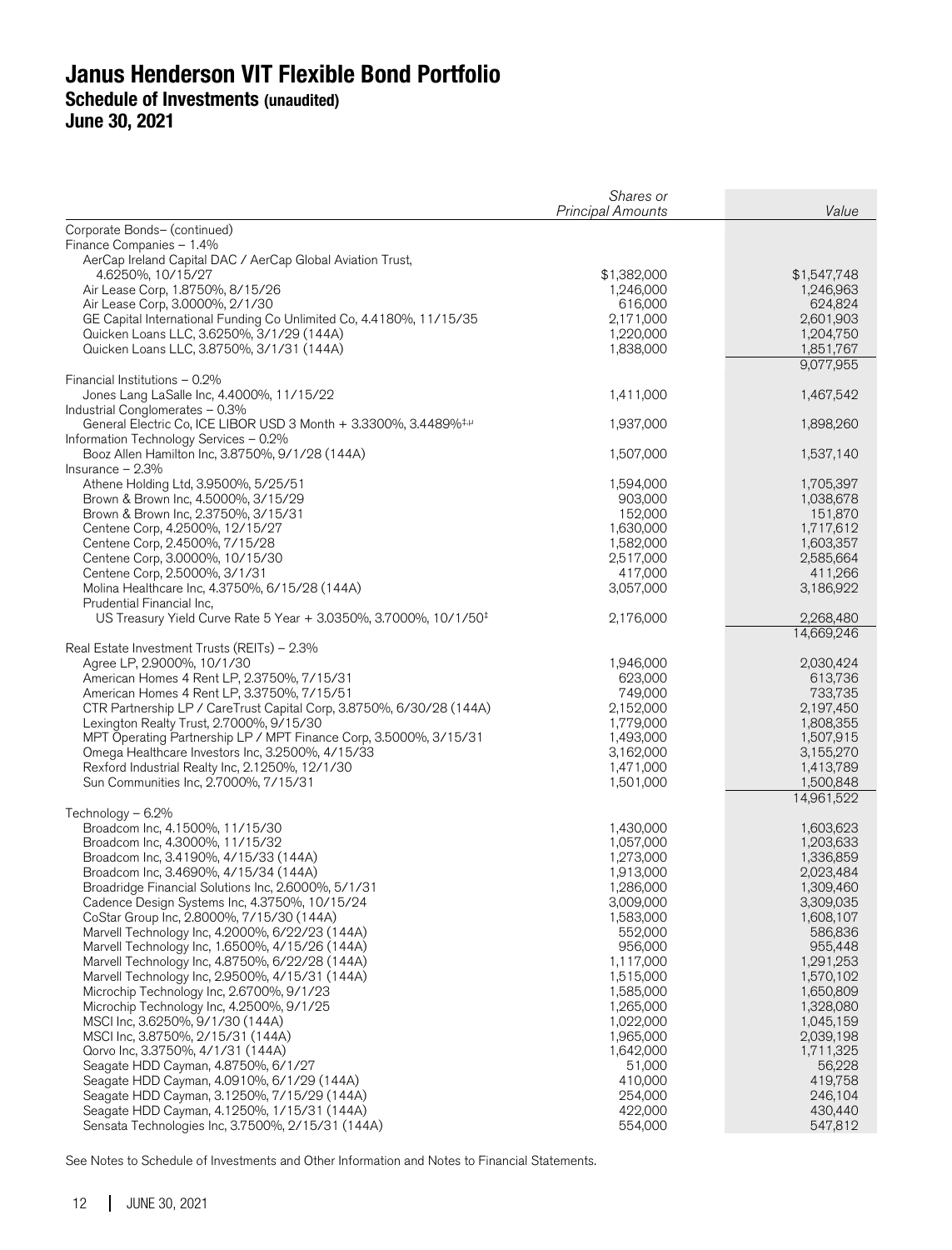|                                                                                | Shares or<br>Principal Amounts | Value                   |
|--------------------------------------------------------------------------------|--------------------------------|-------------------------|
| Corporate Bonds- (continued)                                                   |                                |                         |
| Technology- (continued)                                                        |                                |                         |
| SK Hynix Inc, 1.5000%, 1/19/26 (144A)                                          | \$1,292,000                    | \$1,274,455             |
| SK Hynix Inc, 2.3750%, 1/19/31 (144A)                                          | 840,000                        | 817,934                 |
| Skyworks Solutions Inc, 0.9000%, 6/1/23                                        | 280,000                        | 280,833                 |
| Skyworks Solutions Inc, 1.8000%, 6/1/26                                        | 436,000                        | 441,493                 |
| Skyworks Solutions Inc, 3.0000%, 6/1/31<br>Switch Ltd, 4.1250%, 6/15/29 (144A) | 392,000<br>1,013,000           | 400,667<br>1,039,591    |
| Total System Services Inc, 4.8000%, 4/1/26                                     | 2,571,000                      | 2,939,450               |
| Trimble Inc, 4.7500%, 12/1/24                                                  | 1,702,000                      | 1,890,804               |
| Trimble Inc, 4.9000%, 6/15/28                                                  | 838,000                        | 982,831                 |
| TSMC Global Ltd, 1.2500%, 4/23/26 (144A)                                       | 1,611,000                      | 1,597,021               |
| TSMC Global Ltd, 1.7500%, 4/23/28 (144A)                                       | 1,605,000                      | 1,604,551               |
| Twilio Inc, 3.6250%, 3/15/29                                                   | 583,000                        | 594,660                 |
| Twilio Inc, 3.8750%, 3/15/31                                                   | 583,000                        | 598,304                 |
|                                                                                |                                | 40,735,347              |
| Transportation $-0.3\%$                                                        |                                |                         |
| GXO Logistics inc, 1.6500%, 7/15/26 (144A)                                     | 1,035,000                      | 1,029,784               |
| GXO Logistics inc, 2.6500%, 7/15/31 (144A)                                     | 685,000                        | 679,499<br>1,709,283    |
| Total Corporate Bonds (cost \$262,418,452)                                     |                                | 271,820,927             |
| Inflation-Indexed Bonds- 4.0%                                                  |                                |                         |
| United States Treasury Inflation Indexed Bonds, 0.6250%, 4/15/23CC             | 7,636,648                      | 8,077,993               |
| United States Treasury Inflation Indexed Bonds, 0.1250%, 4/15/26 <sup>CC</sup> | 11,923,509                     | 12,969,921              |
| United States Treasury Inflation Indexed Bonds, 0.1250%, 1/15/31 <sup>CC</sup> | 4,725,203                      | 5,199,631               |
| Total Inflation-Indexed Bonds (cost \$26,251,687)                              |                                | 26,247,545              |
| Mortgage-Backed Securities- 16.6%                                              |                                |                         |
| Fannie Mae:                                                                    |                                |                         |
| 2.0000%, TBA, 15 Year Maturity                                                 | 2,562,198                      | 2,642,446               |
| 2.5000%, TBA, 15 Year Maturity                                                 | 1,232,300                      | 1,284,919               |
| 2.0000%, TBA, 30 Year Maturity                                                 | 7,540,882                      | 7,617,422<br>26,789,868 |
| 2.5000%, TBA, 30 Year Maturity<br>3.0000%, TBA, 30 Year Maturity               | 25,906,458<br>2,109,000        | 2,198,506               |
| 3.5000%, TBA, 30 Year Maturity                                                 | 5,104,000                      | 5,371,960               |
|                                                                                |                                | 45,905,121              |
| Fannie Mae Pool:                                                               |                                |                         |
| 3.0000%, 10/1/34                                                               | 156,372                        | 165,664                 |
| 2.5000%, 11/1/34                                                               | 222,866                        | 234,562                 |
| 3.0000%, 11/1/34                                                               | 35,731                         | 38,070                  |
| 3.0000%, 12/1/34                                                               | 37,497                         | 39,917                  |
| 6.0000%, 2/1/37                                                                | 92,378                         | 109,494                 |
| 4.5000%, 11/1/42<br>3.0000%, 1/1/43                                            | 65,434<br>26,089               | 72,518<br>27,667        |
| 3.0000%, 2/1/43                                                                | 32,266                         | 34,284                  |
| 3.0000%, 5/1/43                                                                | 340,375                        | 357,999                 |
| 3.0000%, 5/1/43                                                                | 185,203                        | 196,911                 |
| 5.0000%, 7/1/44                                                                | 548,365                        | 615,225                 |
| 4.5000%, 10/1/44                                                               | 156,584                        | 175,624                 |
| 4.5000%, 3/1/45                                                                | 228,729                        | 256,541                 |
| 4.5000%, 6/1/45                                                                | 129,870                        | 144,282                 |
| 3.5000%, 12/1/45                                                               | 177,949                        | 189,829                 |
| 4.5000%, 2/1/46                                                                | 233,001<br>775,166             | 258,227                 |
| 3.5000%, 7/1/46<br>3.0000%, 9/1/46                                             | 584,506                        | 839,084<br>620,520      |
| 3.0000%, 2/1/47                                                                | 7,600,673                      | 8,075,790               |
| 3.5000%, 3/1/47                                                                | 153,944                        | 164,222                 |
| 3.5000%, 7/1/47                                                                | 131,934                        | 140,743                 |
| 3.5000%, 8/1/47                                                                | 238,925                        | 252,579                 |
| 3.5000%, 1/1/48                                                                | 183,445                        | 196,939                 |
| 4.0000%, 1/1/48                                                                | 1,321,053                      | 1,444,236               |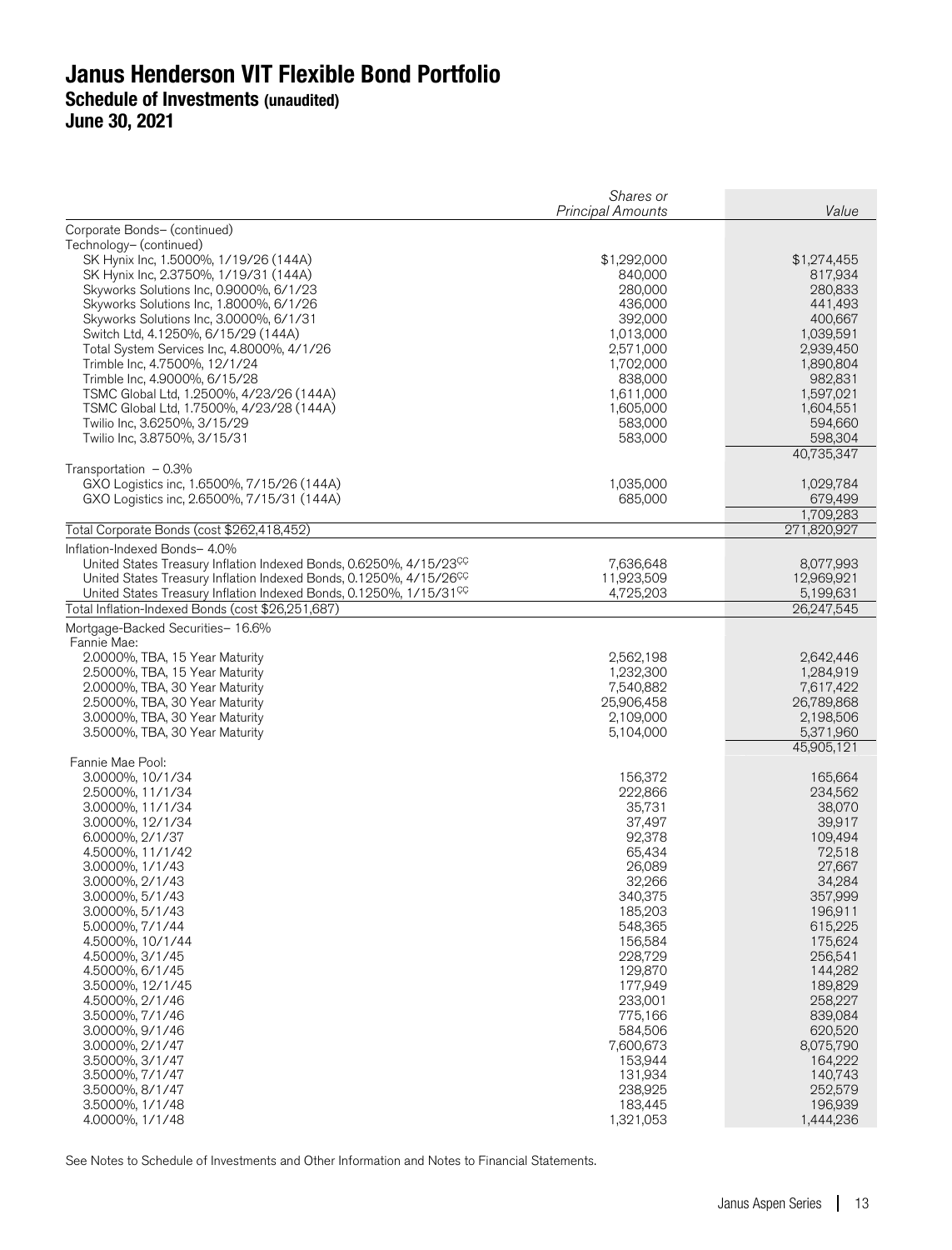Shares or **Principal Amounts Value** Mortgage-Backed Securities– (continued) Fannie Mae Pool– (continued) 3.0000%, 2/1/48 \$132,017 \$141,269 \$132,000 \$141,269 \$132,017 \$141,269 \$141,269 \$141,269 \$141,269 \$141,269 \$141,<br>465,473 \$508,378 \$508,378 \$508,378 \$508,378 \$508,378 \$508,378 \$508,378 \$508,378 \$508,378 \$508,378 \$508,378 \$5 4.0000%, 3/1/48 465,473 508,378 3.0000%, 5/1/48 58,125 61,434 5.0000%, 5/1/48 145,381 158,844 3.5000%, 7/1/48 3,683,193 3,914,268 3.0000%, 11/1/48 1,237,850 1,301,943 3.0000%, 8/1/49 238,873 253,837 3.0000%, 9/1/49 57,939 61,064 2.5000%, 1/1/50 156,498 162,502 2.5000%, 10/1/50 348,765 361,387 2.5000%, 1/1/51 860,833 890,489 3.5000%, 8/1/56 2,165,275 2,350,525 3.0000%, 2/1/57 1,448,365 1,538,812 3.0000%, 6/1/57 7,223 7,675 26,363,354 Freddie Mac Gold Pool: 3.5000%, 1/1/47 111,429 120,041 Freddie Mac Pool: 3.0000%, 5/1/31 1,350,560 1,428,105 3.0000%, 9/1/32 255,363 270,525 3.0000%, 10/1/32 80,617 84,991 3.0000%, 1/1/33 155,536 164,771 2.5000%, 12/1/33 3.0000%, 10/1/34 320,339 340,267 3.0000%, 10/1/34 133,406 141,327 2.5000%, 11/1/34 194,269 204,486 2.5000%, 11/1/34 179,710 189,161 6.0000%, 4/1/40 141,433 168,303 2.0000%, 5/1/41 5,758,827 5,881,041 3.5000%, 7/1/42 3.5000%, 8/1/42 10,675 11,498 3.5000%, 8/1/42 8,599 9,262 3.5000%, 2/1/43 342,399 369,200 3.0000%, 3/1/43 268,922 285,547 3.0000%, 6/1/43 23,448 24,508 3.5000%, 2/1/44 492,492 531,043 4.5000%, 5/1/44 3.0000%, 1/1/45 462,161 489,711 4.0000%, 2/1/46 408,573 450,898 3.5000%, 7/1/46 341,527 367,977 3.0000%, 8/1/46 164,055 172,544 4.0000%, 3/1/47 103,706 112,564 3.0000%, 4/1/47 249,440 262,346 3.5000%, 2/1/48 4.0000%, 4/1/48 371,806 404,221 4.5000%, 7/1/48 92,738 99,846 5.0000%, 9/1/48 49,863<br>3.0000%, 8/1/49 71,530 3.0000%, 8/1/49 71,530 76,016 3.0000%, 12/1/49 215,983 225,134 3.0000%, 12/1/49 142,815 148,866 2.5000%, 1/1/50 3.0000%, 3/1/50 71,137 74,279 15,071,440 Ginnie Mae: 2.0000%, TBA, 30 Year Maturity 10,811,000 11,008,625 2.5000%, TBA, 30 Year Maturity 13,679,621

Ginnie Mae I Pool: 4.0000%, 1/15/45 1,516,684 1,682,281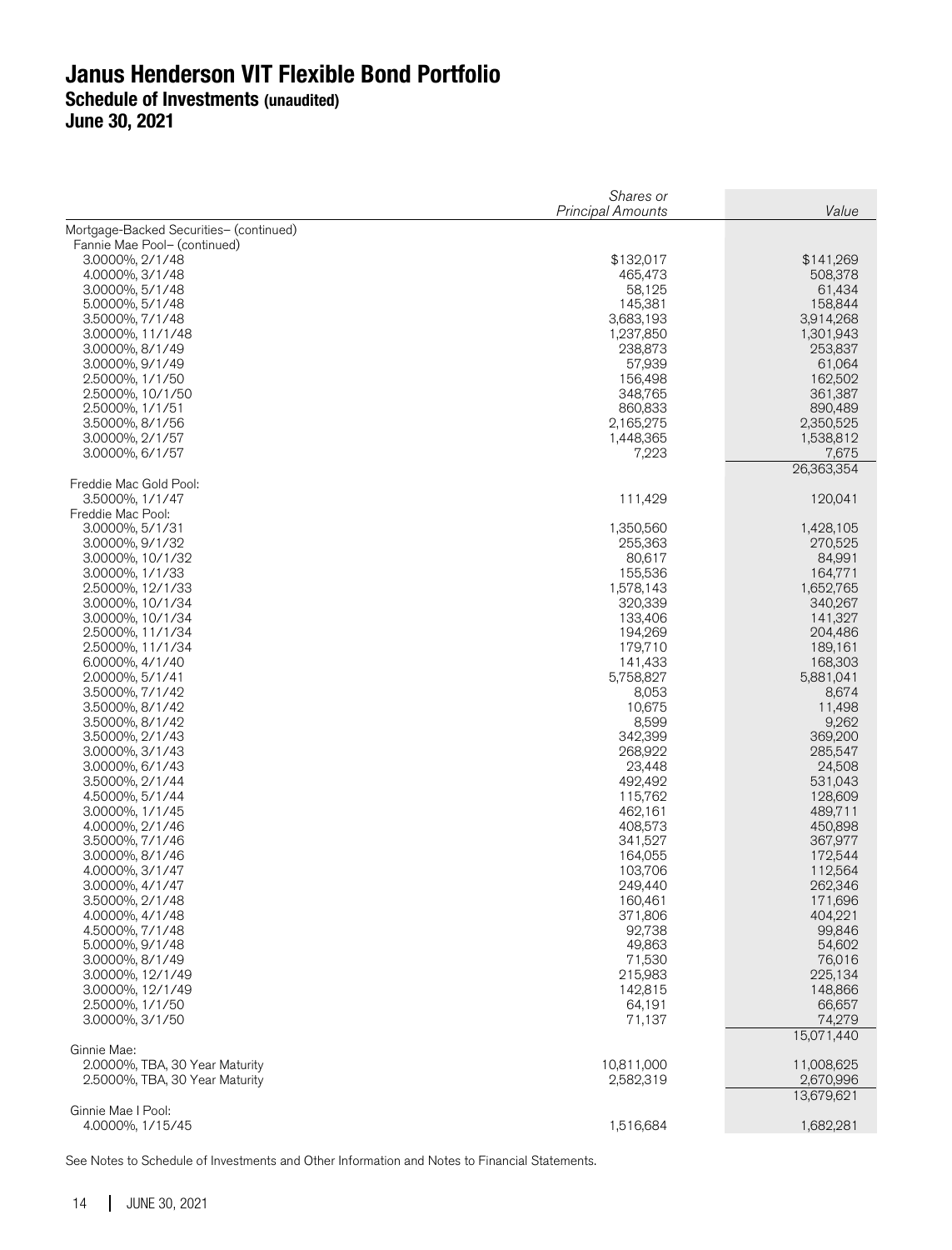**June 30, 2021** 

|                                                                                                                                                    | Shares or<br><b>Principal Amounts</b> | Value                    |
|----------------------------------------------------------------------------------------------------------------------------------------------------|---------------------------------------|--------------------------|
| Mortgage-Backed Securities- (continued)                                                                                                            |                                       |                          |
| Ginnie Mae I Pool- (continued)                                                                                                                     |                                       |                          |
| 4.5000%, 8/15/46                                                                                                                                   | \$1,832,484                           | \$2,066,302              |
| 4.0000%, 8/15/47                                                                                                                                   | 119,669                               | 130,748                  |
| 4.0000%, 11/15/47                                                                                                                                  | 159,920                               | 174,725                  |
| 4.0000%, 12/15/47                                                                                                                                  | 198,218                               | 216,569                  |
|                                                                                                                                                    |                                       | 4,270,625                |
| Ginnie Mae II Pool:                                                                                                                                |                                       |                          |
| 4.0000%, 8/20/47                                                                                                                                   | 175,072                               | 187,782                  |
| 4.0000%, 8/20/47                                                                                                                                   | 46,140                                | 49,490                   |
| 4.0000%, 8/20/47                                                                                                                                   | 22,676                                | 24,393                   |
| 4.5000%, 2/20/48                                                                                                                                   | 338,038                               | 364,589                  |
| 4.0000%, 5/20/48                                                                                                                                   | 405,299                               | 430,854                  |
| 4.5000%, 5/20/48                                                                                                                                   | 434,517                               | 472,591                  |
| 4.5000%, 5/20/48                                                                                                                                   | 65,893                                | 71,667                   |
| 4.0000%, 6/20/48                                                                                                                                   | 597,801                               | 634,934                  |
| 5.0000%, 8/20/48                                                                                                                                   | 596,725                               | 647,783                  |
| Total Mortgage-Backed Securities (cost \$106,795,527)                                                                                              |                                       | 2,884,083<br>108,294,285 |
| United States Treasury Notes/Bonds- 19.1%                                                                                                          |                                       |                          |
| 0.1250%, 2/28/23                                                                                                                                   | 17,200,000                            | 17,178,500               |
| 0.1250%, 4/30/23                                                                                                                                   | 21,258,000                            | 21,218,141               |
| 0.2500%, 5/15/24                                                                                                                                   | 2,729,000                             | 2,714,076                |
| 0.3750%, 1/31/26                                                                                                                                   | 6,697,200                             | 6,562,994                |
| 0.5000%, 2/28/26                                                                                                                                   | 14,301,000                            | 14,084,250               |
| 0.7500%, 4/30/26                                                                                                                                   | 11,923,000                            | 11,862,454               |
| 1.1250%, 2/29/28                                                                                                                                   | 348,400                               | 347,366                  |
| 1.2500%, 4/30/28                                                                                                                                   | 726,700                               | 728,971                  |
| 1.1250%, 2/15/31                                                                                                                                   | 3,158,700                             | 3,066,407                |
| 1.6250%, 5/15/31                                                                                                                                   | 417,700                               | 424,096                  |
| 1.1250%, 5/15/40                                                                                                                                   | 2,189,000                             | 1,889,723                |
|                                                                                                                                                    |                                       |                          |
| 1.3750%, 11/15/40                                                                                                                                  | 3,035,000                             | 2,726,284                |
| 1.8750%, 2/15/41                                                                                                                                   | 2,876,000                             | 2,815,334                |
| 2.2500%, 5/15/41                                                                                                                                   | 3,049,000                             | 3,172,389                |
| 2.7500%, 8/15/42                                                                                                                                   | 9,057,400                             | 10,206,204               |
| 1.3750%, 8/15/50                                                                                                                                   | 12,314,500                            | 10,381,220               |
| 1.6250%, 11/15/50                                                                                                                                  | 13,482,700                            | 12,109,150               |
| 1.8750%, 2/15/51<br>Total United States Treasury Notes/Bonds (cost \$125,335,099)                                                                  | 3,361,900                             | 3,208,513<br>124,696,072 |
| Preferred Stocks-0.5%                                                                                                                              |                                       |                          |
| Banks - 0.5%                                                                                                                                       |                                       |                          |
| First Republic Bank/CA, 4.1250%#,µ                                                                                                                 | 61,800                                | 1,585,170                |
| Truist Financial Corp, 4.7500%                                                                                                                     | 68,875                                | 1,833,452                |
| Total Preferred Stocks (cost \$3,266,875)                                                                                                          |                                       | 3,418,622                |
| Investment Companies-11.5%                                                                                                                         |                                       |                          |
| Money Markets - 11.5%                                                                                                                              |                                       |                          |
| Janus Henderson Cash Liquidity Fund LLC, 0.0636% <sup>®,£</sup> (cost \$75,031,842)                                                                | 75,025,450                            | 75,032,953               |
| Investments Purchased with Cash Collateral from Securities Lending- 0.1%                                                                           |                                       |                          |
| Investment Companies - 0.1%                                                                                                                        |                                       |                          |
| Janus Henderson Cash Collateral Fund LLC, 0.0011% <sup>®,£</sup>                                                                                   | 732,642                               | 732,642                  |
| Time Deposits - 0%                                                                                                                                 |                                       |                          |
| Royal Bank of Canada, 0.0500%, 7/1/21                                                                                                              | \$183,161                             | 183,161                  |
| Total Investments Purchased with Cash Collateral from Securities Lending (cost \$915,803)<br>Total Investments (total cost \$711,273,272) - 110.7% |                                       | 915,803<br>723,531,390   |
| Liabilities, net of Cash, Receivables and Other Assets - (10.7)%                                                                                   |                                       | (69,804,031)             |
| Net Assets - 100%                                                                                                                                  |                                       | \$653,727,359            |
|                                                                                                                                                    |                                       |                          |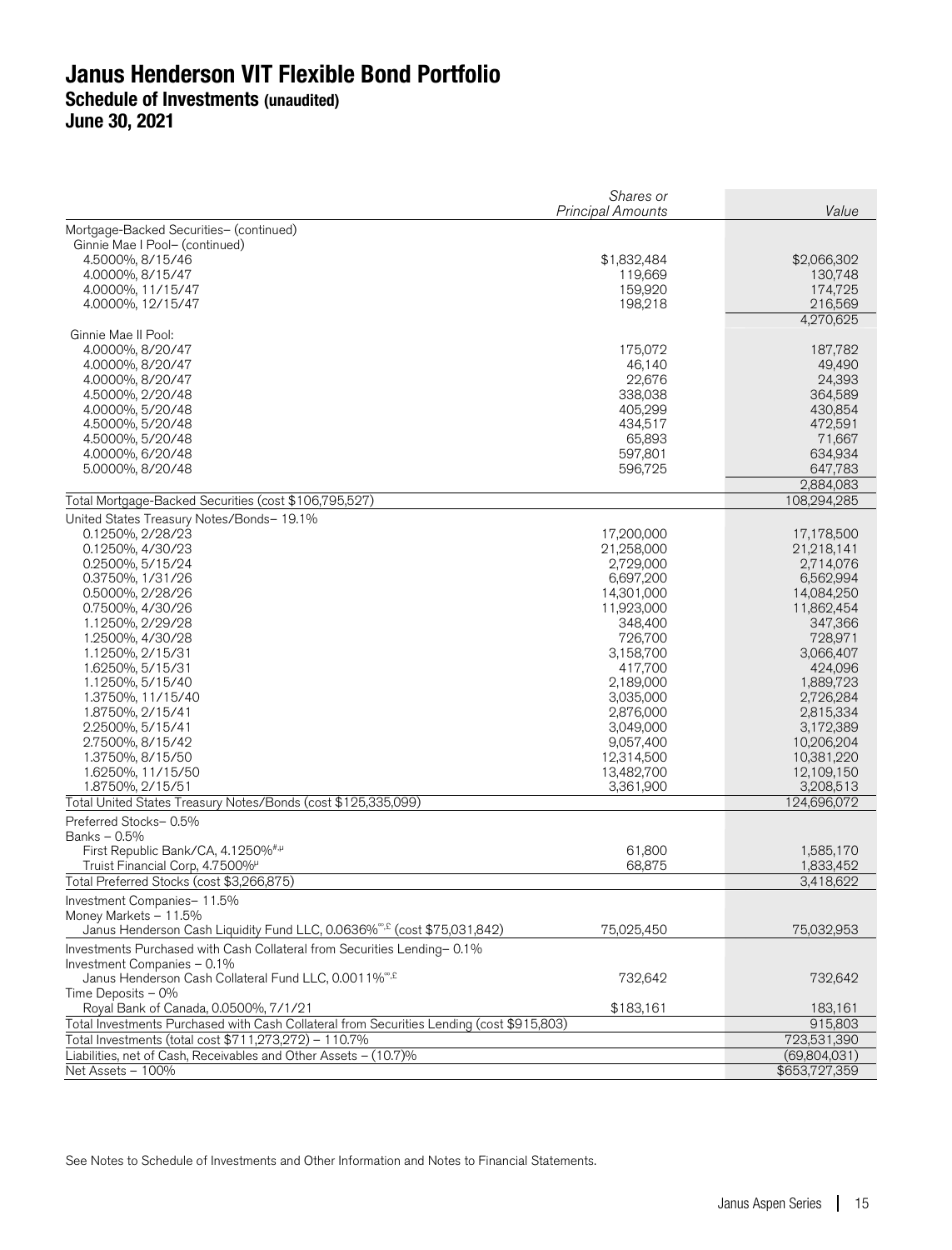Summary of Investments by Country - (Long Positions) (unaudited)

|                      |               | $%$ of            |
|----------------------|---------------|-------------------|
|                      |               | Investment        |
| Country              | Value         | <b>Securities</b> |
| <b>United States</b> | \$689,356,090 | 95.3%             |
| United Kingdom       | 8,079,226     | 1.1               |
| France               | 6,010,794     | 0.8               |
| Australia            | 3,496,753     | 0.5               |
| Taiwan               | 3,201,572     | 0.4               |
| Canada               | 2,842,515     | 0.4               |
| Luxembourg           | 2,297,794     | 0.3               |
| Ireland              | 2,120,245     | 0.3               |
| South Korea          | 2,092,389     | 0.3               |
| Belgium              | 1,870,779     | 0.3               |
| Spain                | 1,373,053     | 0.2               |
| Mexico               | 790,180       | 0.1               |
| Total                | \$723,531,390 | 100.0%            |

### Schedules of Affiliated Investments – (% of Net Assets)

|                                                                                                          | Dividend<br>Income | Realized<br>Gain/(Loss) | Change in<br>Unrealized<br>Appreciation/<br>Depreciation | Value<br>at 6/30/21 |
|----------------------------------------------------------------------------------------------------------|--------------------|-------------------------|----------------------------------------------------------|---------------------|
| Investment Companies - 11.5%<br>Money Markets - 11.5%                                                    |                    |                         |                                                          |                     |
| Janus Henderson Cash Liquidity Fund<br>LLC, 0.0636%                                                      | \$<br>16.307       | \$<br>200               | \$<br>(200)                                              | \$<br>75,032,953    |
| Investments Purchased with Cash Collateral from Securities Lending - 0.1%<br>Investment Companies - 0.1% |                    |                         |                                                          |                     |
| Janus Henderson Cash Collateral Fund<br>LLC, 0.0011%                                                     | $9,392^{\circ}$    |                         |                                                          | 732,642             |
| Total Affiliated Investments - 11.6%                                                                     | \$<br>25,699       | \$<br>200               | \$<br>(200)                                              | 75,765,595          |

|                                                                                                          | Value       |             |                | Value      |
|----------------------------------------------------------------------------------------------------------|-------------|-------------|----------------|------------|
|                                                                                                          | at 12/31/20 | Purchases   | Sales Proceeds | at 6/30/21 |
| Investment Companies - 11.5%<br>Money Markets - 11.5%                                                    |             |             |                |            |
| Janus Henderson Cash Liquidity Fund<br>LLC, 0.0636%                                                      | 33.622.864  | 186.127.364 | (144,717,275)  | 75.032.953 |
| Investments Purchased with Cash Collateral from Securities Lending - 0.1%<br>Investment Companies - 0.1% |             |             |                |            |
| Janus Henderson Cash Collateral Fund<br>LLC, 0.0011%                                                     | 113.710     | 71,382,533  | (70, 763, 601) | 732.642    |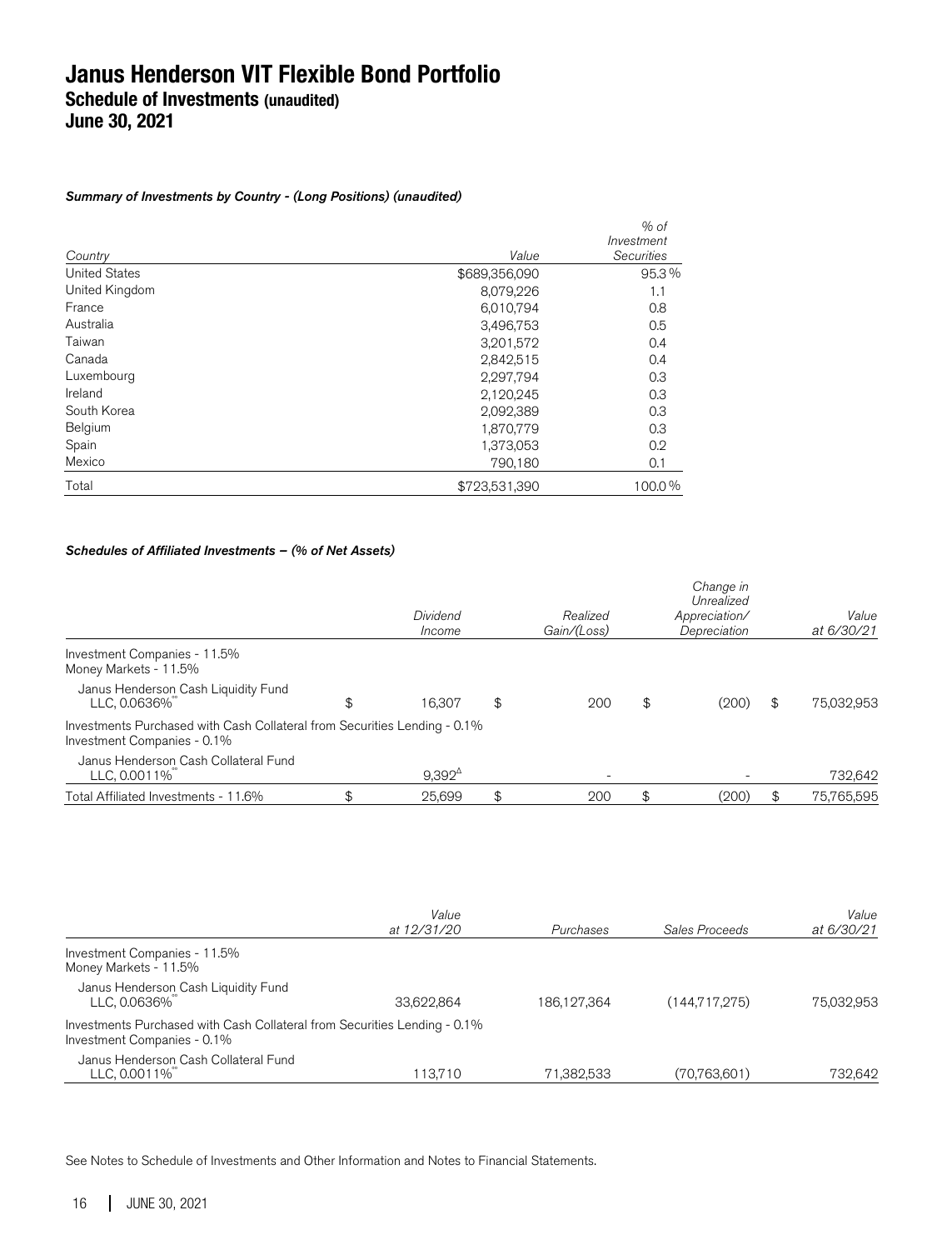#### Schedule of Futures

|                             |           |            | Value and     | Unrealized     |     |                   |
|-----------------------------|-----------|------------|---------------|----------------|-----|-------------------|
|                             | Number of | Expiration | Notional      | Appreciation/  |     | Variation Margin  |
| Description                 | Contracts | Date       | Amount        | (Depreciation) |     | Asset/(Liability) |
| Futures Purchased:          |           |            |               |                |     |                   |
| 5 Year US Treasury Note     |           | 10/5/21    | \$<br>864,008 | \$<br>(2,077)  | -\$ | 438               |
| Ultra 10-Year Treasury Note |           | 9/30/21    | 147,203       | 2,578          |     | 484               |
| Total - Futures Purchased   |           |            |               | 501            |     | 922               |
| Futures Sold:               |           |            |               |                |     |                   |
| 2 Year US Treasury Note     |           | 10/5/21    | (220,320)     | 352            |     | (23)              |
| Total                       |           |            |               | \$<br>853      | \$  | 899               |

The following table, grouped by derivative type, provides information about the fair value and location of derivatives within the Statement of Assets and Liabilities as of June 30, 2021.

#### Fair Value of Derivative Instruments (not accounted for as hedging instruments) as of June 30, 2021

|                                                                                | <b>Interest Rate</b><br>Contracts |  |  |  |
|--------------------------------------------------------------------------------|-----------------------------------|--|--|--|
| Asset Derivatives:<br>Variation margin receivable on futures contracts         | 922                               |  |  |  |
| <b>Liability Derivatives:</b><br>Variation margin payable on futures contracts | 23                                |  |  |  |

The following tables provide information about the effect of derivatives and hedging activities on the Portfolio's Statement of Operations for the period ended June 30, 2021.

#### The effect of Derivative Instruments (not accounted for as hedging instruments) on the Statement of Operations for the period ended June 30, 2021

Amount of Realized Gain/(Loss) Recognized on Derivatives

|                   |    | <b>Interest Rate</b> |
|-------------------|----|----------------------|
| Derivative        |    | `ontracts            |
| Futures contracts | ۰D | 7,386)               |

#### Amount of Change in Unrealized Appreciation/Depreciation Recognized on Derivatives

|                   |   | <b>Interest Rate</b> |
|-------------------|---|----------------------|
| Derivative        |   | `ontracts            |
| Futures contracts | w | (50)<br>ഄഄ           |

Please see the "Net Realized Gain/(Loss) on Investments" and "Change in Unrealized Net Appreciation/Depreciation" sections of the Portfolio's Statement of Operations.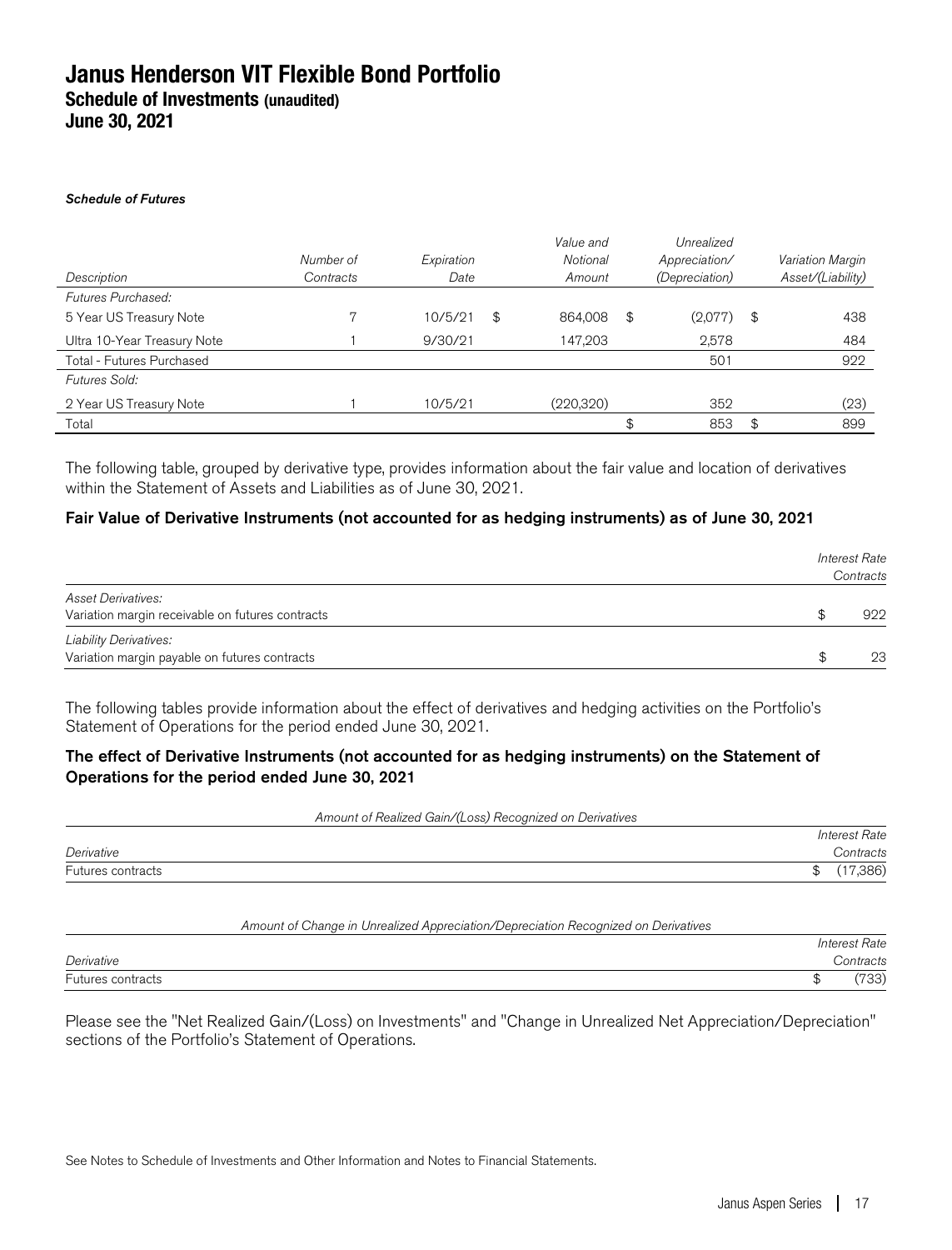Average Ending Monthly Market Value of Derivative Instruments During the Period Ended June 30, 2021

|                              | Market Value |
|------------------------------|--------------|
| Futures contracts, purchased | \$1,019,042  |
| Futures contracts, sold      | 220.751      |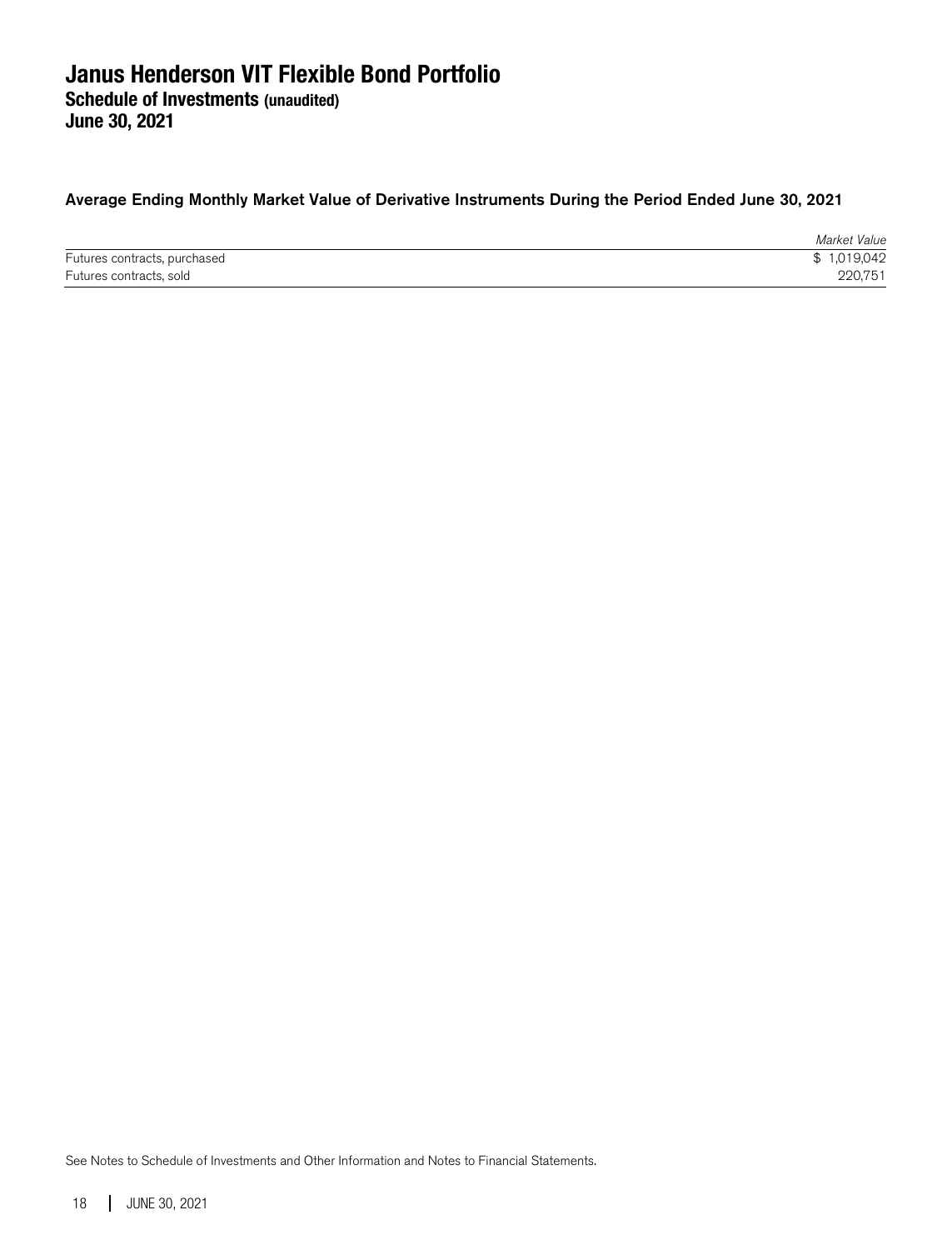## **Janus Henderson VIT Flexible Bond Portfolio Notes to Schedule of Investments and Other Information (unaudited)**

| Bloomberg Barclays U.S. Aggregate<br>Bond Index |                                                                                                                                                                                                                                                                                                                                                                                                           | Bloomberg Barclays U.S. Aggregate Bond Index is a broad-based measure of the investment grade, US dollar-<br>denominated, fixed-rate taxable bond market.                                                                                                                                                                                                                                                                                                                                  |  |  |  |
|-------------------------------------------------|-----------------------------------------------------------------------------------------------------------------------------------------------------------------------------------------------------------------------------------------------------------------------------------------------------------------------------------------------------------------------------------------------------------|--------------------------------------------------------------------------------------------------------------------------------------------------------------------------------------------------------------------------------------------------------------------------------------------------------------------------------------------------------------------------------------------------------------------------------------------------------------------------------------------|--|--|--|
| <b>ICE</b>                                      |                                                                                                                                                                                                                                                                                                                                                                                                           | Intercontinental Exchange                                                                                                                                                                                                                                                                                                                                                                                                                                                                  |  |  |  |
| <b>LIBOR</b>                                    |                                                                                                                                                                                                                                                                                                                                                                                                           | London Interbank Offered Rate                                                                                                                                                                                                                                                                                                                                                                                                                                                              |  |  |  |
| <b>LLC</b>                                      |                                                                                                                                                                                                                                                                                                                                                                                                           | Limited Liability Company                                                                                                                                                                                                                                                                                                                                                                                                                                                                  |  |  |  |
| LP                                              |                                                                                                                                                                                                                                                                                                                                                                                                           | Limited Partnership                                                                                                                                                                                                                                                                                                                                                                                                                                                                        |  |  |  |
| <b>PLC</b>                                      |                                                                                                                                                                                                                                                                                                                                                                                                           | Public Limited Company                                                                                                                                                                                                                                                                                                                                                                                                                                                                     |  |  |  |
| <b>SOFR</b>                                     |                                                                                                                                                                                                                                                                                                                                                                                                           | Secured Overnight Financing Rate                                                                                                                                                                                                                                                                                                                                                                                                                                                           |  |  |  |
| <b>TBA</b>                                      |                                                                                                                                                                                                                                                                                                                                                                                                           | (To Be Announced) Securities are purchased/sold on a forward commitment basis with an approximate<br>principal amount and no defined maturity date. The actual principal and maturity date will be determined upon<br>settlement when specific mortgage pools are assigned.                                                                                                                                                                                                                |  |  |  |
| <b>ULC</b>                                      |                                                                                                                                                                                                                                                                                                                                                                                                           | Unlimited Liability Company                                                                                                                                                                                                                                                                                                                                                                                                                                                                |  |  |  |
| 144A                                            |                                                                                                                                                                                                                                                                                                                                                                                                           | Securities sold under Rule 144A of the Securities Act of 1933, as amended, are subject to legal and/or contractual restrictions on resale<br>and may not be publicly sold without registration under the 1933 Act. Unless otherwise noted, these securities have been determined to be<br>liquid under guidelines established by the Board of Trustees. The total value of 144A securities as of the period ended June 30, 2021 is<br>\$179,066,302, which represents 27.4% of net assets. |  |  |  |
| $\ddagger$                                      | Variable or floating rate security. Rate shown is the current rate as of June 30, 2021. Certain variable rate securities are not based on a<br>published reference rate and spread; they are determined by the issuer or agent and current market conditions. Reference rate is as of<br>reset date and may vary by security, which may not indicate a reference rate and/or spread in their description. |                                                                                                                                                                                                                                                                                                                                                                                                                                                                                            |  |  |  |
| ÇÇ                                              | Security is a U.S. Treasury Inflation-Protected Security (TIPS).                                                                                                                                                                                                                                                                                                                                          |                                                                                                                                                                                                                                                                                                                                                                                                                                                                                            |  |  |  |
| $_{\mathsf{OO}}$                                | Rate shown is the 7-day yield as of June 30, 2021.                                                                                                                                                                                                                                                                                                                                                        |                                                                                                                                                                                                                                                                                                                                                                                                                                                                                            |  |  |  |
| $^{\#}$                                         |                                                                                                                                                                                                                                                                                                                                                                                                           | Loaned security; a portion of the security is on loan at June 30, 2021.                                                                                                                                                                                                                                                                                                                                                                                                                    |  |  |  |

- μ Perpetual security. Perpetual securities have no stated maturity date, but they may be called/redeemed by the issuer. The date indicated, if any, represents the next call date.
- Ç Step bond. The coupon rate will increase or decrease periodically based upon a predetermined schedule. The rate shown reflects the current rate.
- £ The Portfolio may invest in certain securities that are considered affiliated companies. As defined by the Investment Company Act of 1940, as amended, an affiliated company is one in which the Portfolio owns 5% or more of the outstanding voting securities, or a company which is under common ownership or control.
- $f$  All or a portion of this position is not funded, or has been purchased on a delayed delivery or when-issued basis. If applicable, interest rates will be determined and interest will begin to accrue at a future date. See Notes to Financial Statements.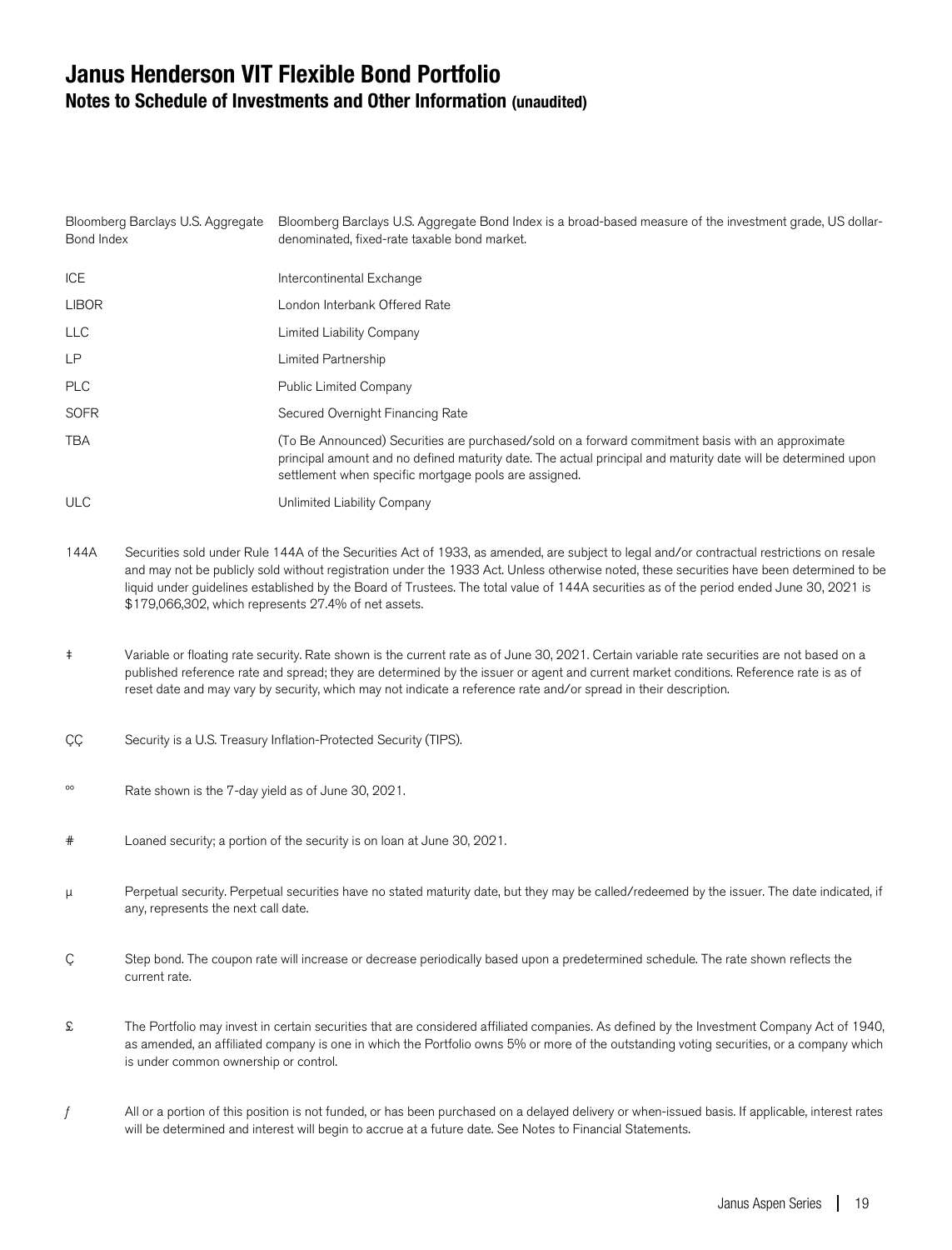Δ Net of income paid to the securities lending agent and rebates paid to the borrowing counterparties.

The following is a summary of the inputs that were used to value the Portfolio's investments in securities and other financial instruments as of June 30, 2021. See Notes to Financial Statements for more information.

#### **Valuation Inputs Summary**

|                                                            | Level 1 -<br><b>Quoted Prices</b> | Level 2 -<br><b>Other Significant</b><br>Observable Inputs | Level 3 -<br><b>Significant</b><br>Unobservable Inputs |
|------------------------------------------------------------|-----------------------------------|------------------------------------------------------------|--------------------------------------------------------|
| Assets                                                     |                                   |                                                            |                                                        |
| <b>Investments In Securities:</b>                          |                                   |                                                            |                                                        |
| Asset-Backed/Commercial Mortgage-Backed Securities         | \$                                | \$<br>104,879,021                                          | \$                                                     |
| Bank Loans and Mezzanine Loans                             |                                   | 8,226,162                                                  |                                                        |
| Corporate Bonds                                            |                                   | 271,820,927                                                |                                                        |
| Inflation-Indexed Bonds                                    |                                   | 26,247,545                                                 |                                                        |
| Mortgage-Backed Securities                                 |                                   | 108,294,285                                                |                                                        |
| United States Treasury Notes/Bonds                         |                                   | 124,696,072                                                |                                                        |
| <b>Preferred Stocks</b>                                    |                                   | 3,418,622                                                  |                                                        |
| <b>Investment Companies</b>                                |                                   | 75,032,953                                                 |                                                        |
| Investments Purchased with Cash Collateral from Securities |                                   |                                                            |                                                        |
| Lending                                                    |                                   | 915,803                                                    |                                                        |
| Total Investments in Securities                            | \$<br>$\equiv$                    | \$<br>723,531,390                                          | \$                                                     |
| Other Financial Instruments <sup>(a)</sup> :               |                                   |                                                            |                                                        |
| Variation Margin Receivable on Futures Contracts           | 922                               |                                                            |                                                        |
| <b>Total Assets</b>                                        | \$<br>922                         | \$<br>723,531,390                                          | \$                                                     |
| Liabilities                                                |                                   |                                                            |                                                        |
| Other Financial Instruments <sup>(a)</sup> :               |                                   |                                                            |                                                        |
| Variation Margin Payable on Futures Contracts              | \$<br>23                          | \$                                                         | \$                                                     |

(a) Other financial instruments include forward foreign currency exchange, futures, written options, written swaptions, and swap contracts. Forward foreign currency exchange contracts are reported at their unrealized appreciation/(depreciation) at measurement date, which represents the change in the contract's value from trade date. Futures, certain written options on futures, and centrally cleared swap contracts are reported at their variation margin at measurement date, which represents the amount due to/from the Portfolio at that date. Written options, written swaptions, and other swap contracts are reported at their market value at measurement date.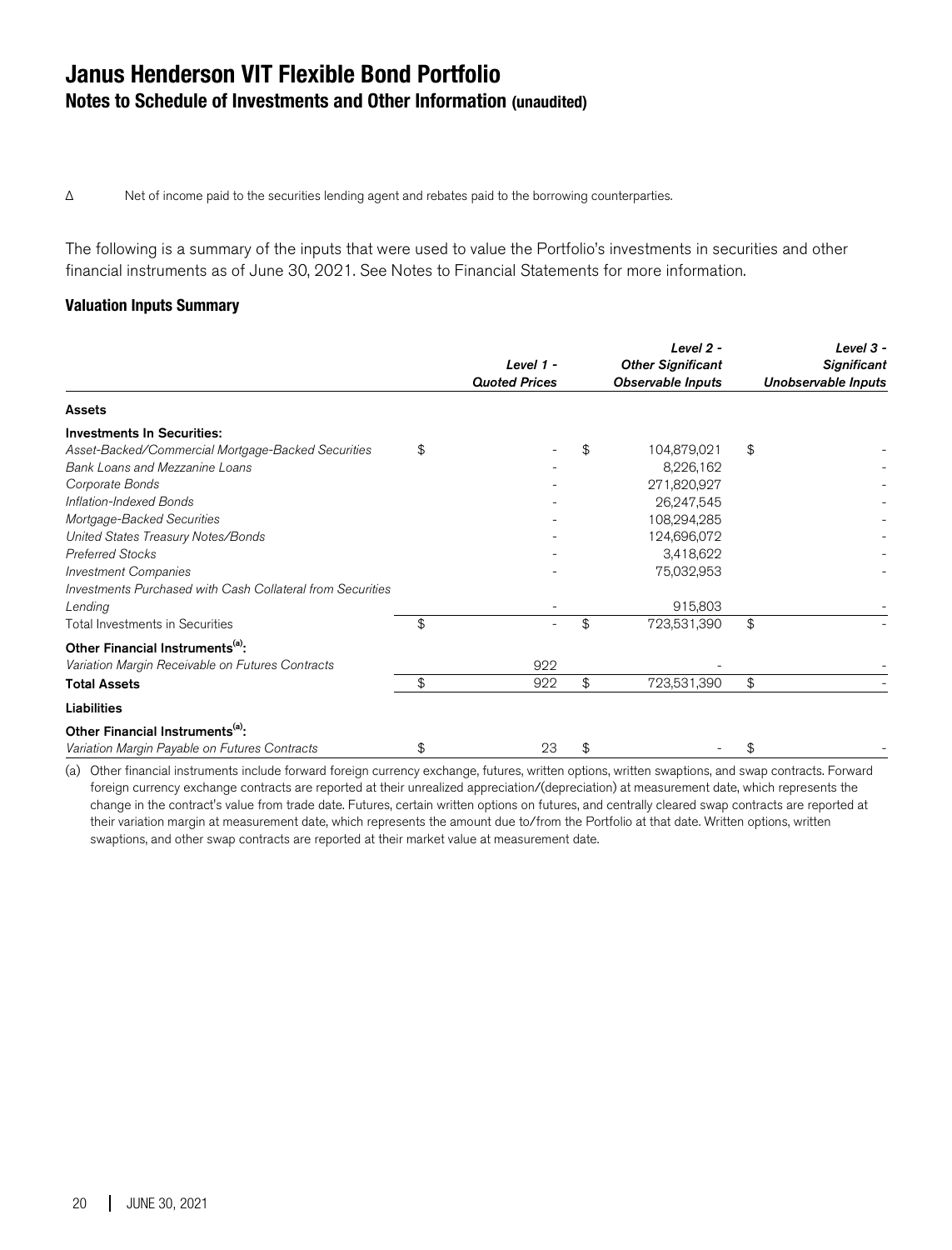## **Janus Henderson VIT Flexible Bond Portfolio Statement of Assets and Liabilities (unaudited) June 30, 2021**

| Assets:                                                                |                 |             |
|------------------------------------------------------------------------|-----------------|-------------|
| Unaffiliated investments, at value (cost \$635,508,788) <sup>(1)</sup> | \$              | 647,765,795 |
| Affiliated investments, at value (cost \$75,764,484)                   |                 | 75,765,595  |
| Cash                                                                   |                 | 229,874     |
| Deposits with brokers for futures                                      |                 | 20,000      |
| Receivable for variation margin on futures contracts                   |                 | 922         |
| Non-interested Trustees' deferred compensation                         |                 | 15,921      |
| Receivables:                                                           |                 |             |
| Interest                                                               |                 | 2,913,226   |
| Investments sold                                                       |                 | 2,572,351   |
| Portfolio shares sold                                                  |                 | 237,875     |
| Dividends from affiliates                                              |                 | 3,099       |
| Other assets                                                           |                 | 1,918       |
| <b>Total Assets</b>                                                    |                 | 729,526,576 |
| Liabilities:                                                           |                 |             |
| Collateral for securities loaned (Note 3)                              |                 | 915,803     |
| Payable for variation margin on futures contracts                      |                 | 23          |
| Payables:                                                              |                 |             |
| TBA investments purchased                                              |                 | 61,780,777  |
| Investments purchased                                                  |                 | 12,251,333  |
| Portfolio shares repurchased                                           |                 | 362,658     |
| Advisory fees                                                          |                 | 254,376     |
| 12b-1 Distribution and shareholder servicing fees                      |                 | 103,682     |
| Transfer agent fees and expenses                                       |                 | 28,013      |
| Professional fees                                                      |                 | 26,314      |
| Non-interested Trustees' deferred compensation fees                    |                 | 15,921      |
| Non-interested Trustees' fees and expenses                             |                 | 2,451       |
| Custodian fees                                                         |                 | 1,757       |
| Affiliated portfolio administration fees payable                       |                 | 1,327       |
| Accrued expenses and other payables                                    |                 | 54,782      |
| <b>Total Liabilities</b>                                               |                 | 75,799,217  |
| <b>Net Assets</b>                                                      | $\ddot{\theta}$ | 653,727,359 |
| Net Assets Consist of:                                                 |                 |             |
| Capital (par value and paid-in surplus)                                | \$              | 635,271,526 |
| Total distributable earnings (loss)                                    |                 | 18,455,833  |
| <b>Total Net Assets</b>                                                | \$              | 653,727,359 |
| Net Assets - Institutional Shares                                      | \$              | 143,508,465 |
| Shares Outstanding, \$0.001 Par Value (unlimited shares authorized)    |                 | 11,837,752  |
| Net Asset Value Per Share                                              | \$              | 12.12       |
| Net Assets - Service Shares                                            | \$              | 510,218,894 |
| Shares Outstanding, \$0.001 Par Value (unlimited shares authorized)    |                 | 38,238,409  |
| Net Asset Value Per Share                                              | \$              | 13.34       |

(1) Includes \$897,497 of securities on loan. See Note 3 in Notes to Financial Statements.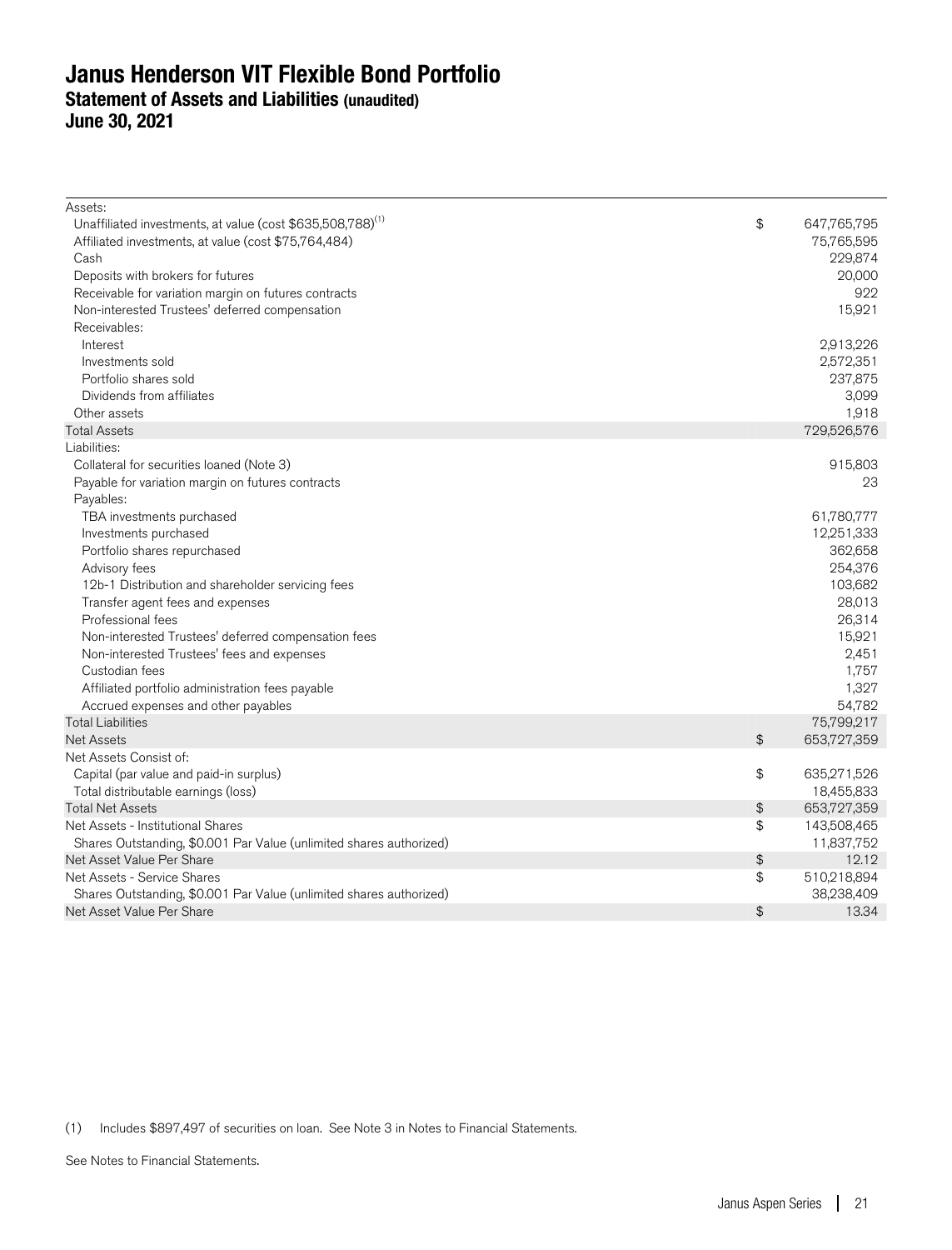## **Janus Henderson VIT Flexible Bond Portfolio Statement of Operations (unaudited) For the period ended June 30, 2021**

| Investment Income:                                              |                   |
|-----------------------------------------------------------------|-------------------|
| Interest                                                        | \$<br>7,614,015   |
| Dividends                                                       | 88,683            |
| Dividends from affiliates                                       | 16,307            |
| Affiliated securities lending income, net                       | 9,392             |
| Unaffiliated securities lending income, net                     | 311               |
| Other income                                                    | 25,777            |
| Total Investment Income                                         | 7,754,485         |
| Expenses:                                                       |                   |
| Advisory fees                                                   | 1,534,073         |
| 12b-1 Distribution and shareholder servicing fees:              |                   |
| Service Shares                                                  | 607,291           |
| Transfer agent administrative fees and expenses:                |                   |
| <b>Institutional Shares</b>                                     | 32,739            |
| Service Shares                                                  | 121,458           |
| Other transfer agent fees and expenses:                         |                   |
| <b>Institutional Shares</b>                                     | 3,393             |
| Service Shares                                                  | 5,271             |
| Shareholder reports expense                                     | 28,068            |
| Professional fees                                               | 27,164            |
| Affiliated portfolio administration fees                        | 9,586             |
| Registration fees                                               | 6,824             |
| Custodian fees                                                  | 4,854             |
| Non-interested Trustees' fees and expenses                      | 4,489             |
| Other expenses                                                  | 40,875            |
| <b>Total Expenses</b>                                           | 2,426,085         |
| Less: Excess Expense Reimbursement and Waivers                  | (25,009)          |
| Net Expenses                                                    | 2,401,076         |
| Net Investment Income/(Loss)                                    | 5,353,409         |
| Net Realized Gain/(Loss) on Investments:                        |                   |
| Investments                                                     | 6,339,610         |
| Investments in affiliates                                       | 200               |
| Futures contracts                                               | (17,386)          |
| Total Net Realized Gain/(Loss) on Investments                   | 6,322,424         |
| Change in Unrealized Net Appreciation/Depreciation:             |                   |
| Investments and non-interested Trustees' deferred compensation  | (19,556,524)      |
| Investments in affiliates                                       | (200)             |
| Futures contracts                                               | (733)             |
| Total Change in Unrealized Net Appreciation/Depreciation        | (19,557,457)      |
| Net Increase/(Decrease) in Net Assets Resulting from Operations | \$<br>(7,881,624) |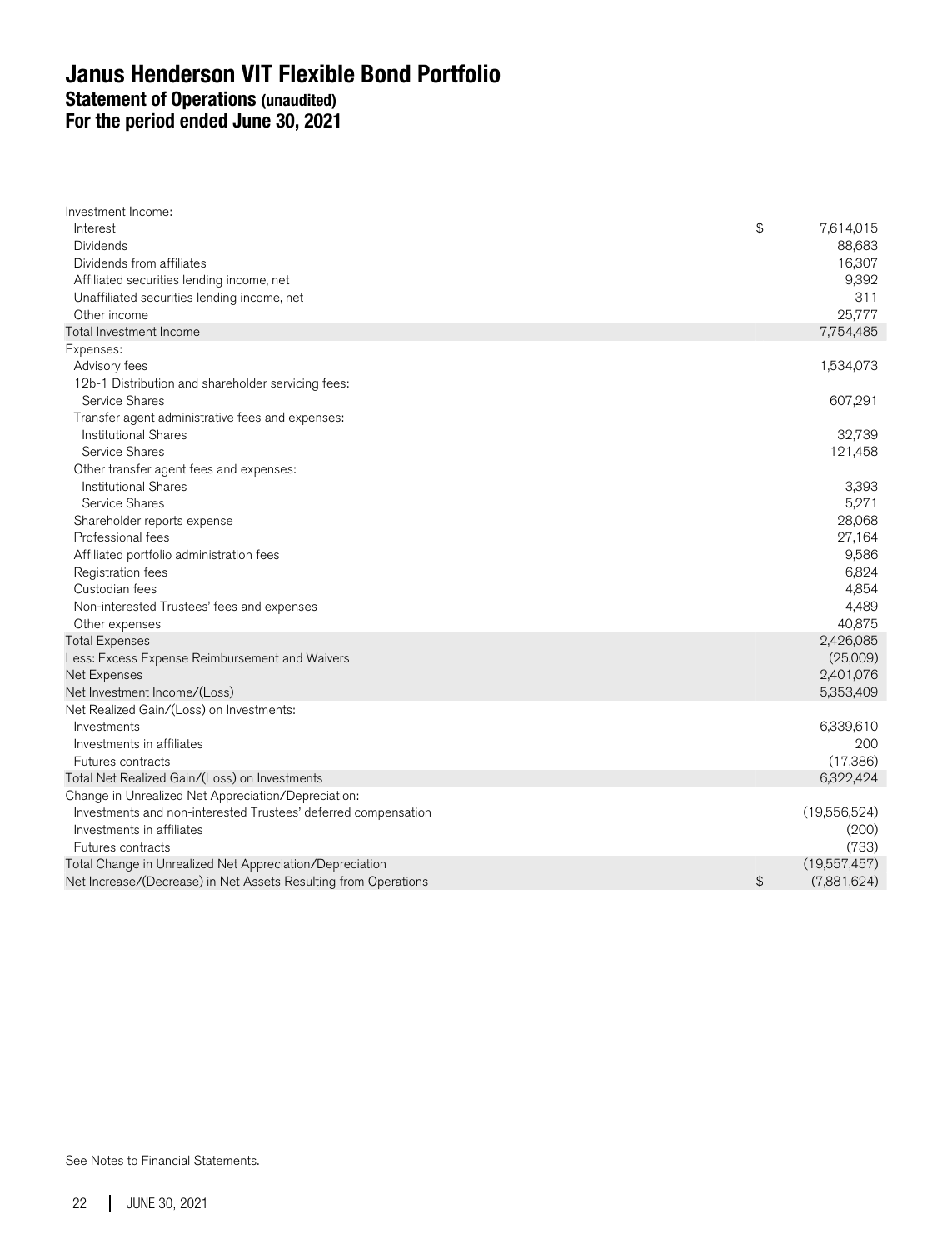## **Janus Henderson VIT Flexible Bond Portfolio Statements of Changes in Net Assets**

|                                                                 | Period ended         |                   |
|-----------------------------------------------------------------|----------------------|-------------------|
|                                                                 | June 30, 2021        | Year ended        |
|                                                                 | (unaudited)          | December 31, 2020 |
| Operations:                                                     |                      |                   |
| Net investment income/(loss)                                    | \$<br>5,353,409 \$   | 12,311,184        |
| Net realized gain/(loss) on investments                         | 6,322,424            | 30,173,772        |
| Change in unrealized net appreciation/depreciation              | (19,557,457)         | 14,063,511        |
| Net Increase/(Decrease) in Net Assets Resulting from Operations | (7,881,624)          | 56,548,467        |
| Dividends and Distributions to Shareholders:                    |                      |                   |
| <b>Institutional Shares</b>                                     | (5,472,538)          | (4,451,177)       |
| Service Shares                                                  | (16,951,741)         | (10,580,741)      |
| Net Decrease from Dividends and Distributions to Shareholders   | (22, 424, 279)       | (15,031,918)      |
| Capital Share Transactions:                                     |                      |                   |
| <b>Institutional Shares</b>                                     | 4,765,410            | (27,989,330)      |
| Service Shares                                                  | 40,111,688           | 66,237,602        |
| Net Increase/(Decrease) from Capital Share Transactions         | 44,877,098           | 38,248,272        |
| Net Increase/(Decrease) in Net Assets                           | 14,571,195           | 79,764,821        |
| Net Assets:                                                     |                      |                   |
| Beginning of period                                             | 639,156,164          | 559,391,343       |
| End of period                                                   | \$<br>653,727,359 \$ | 639,156,164       |
|                                                                 |                      |                   |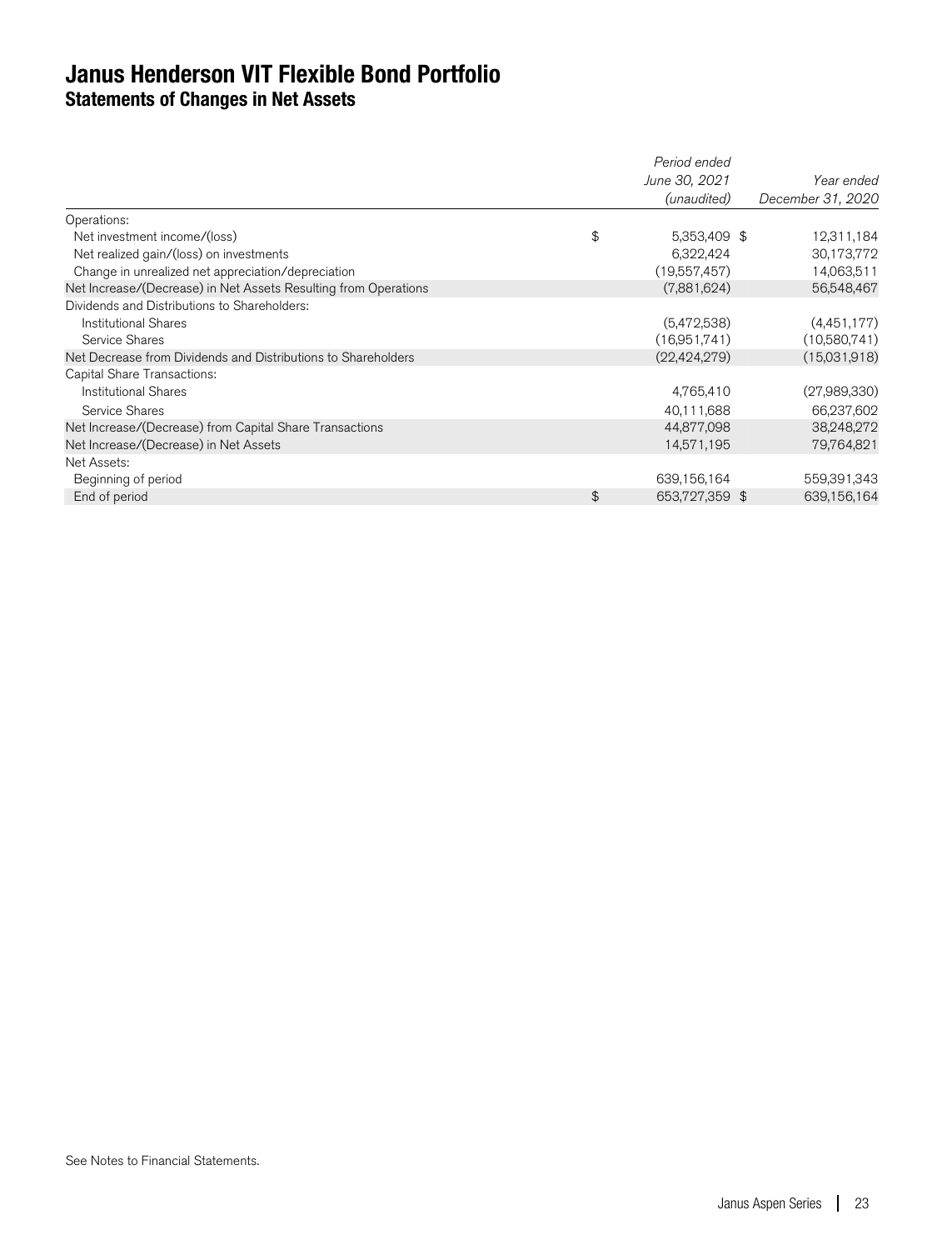## **Janus Henderson VIT Flexible Bond Portfolio Financial Highlights**

#### Institutional Shares

For a share outstanding during the period ended June 30, 2021 (unaudited) and the year ended

| December 31                                                                                     | 2021               | 2020                | 2019                | 2018                | 2017                | 2016      |
|-------------------------------------------------------------------------------------------------|--------------------|---------------------|---------------------|---------------------|---------------------|-----------|
| Net Asset Value, Beginning of Period                                                            | \$12.75            | \$11.88             | \$11.21             | \$11.69             | \$11.62             | \$11.67   |
| Income/(Loss) from Investment Operations:                                                       |                    |                     |                     |                     |                     |           |
| Net investment income/(loss) <sup>(1)</sup>                                                     | 0.12               | 0.28                | 0.34                | 0.33                | 0.30                | 0.28      |
| Net realized and unrealized gain/(loss)                                                         | (0.27)             | 0.96                | 0.72                | (0.45)              | 0.12                | 0.01      |
| Total from Investment Operations                                                                | (0.15)             | 1.24                | 1.06                | (0.12)              | 0.42                | 0.29      |
| Less Dividends and Distributions:                                                               |                    |                     |                     |                     |                     |           |
| Dividends (from net investment income)                                                          | (0.15)             | (0.37)              | (0.39)              | (0.36)              | (0.35)              | (0.34)    |
| Distributions (from capital gains)                                                              | (0.33)             |                     |                     |                     |                     |           |
| <b>Total Dividends and Distributions</b>                                                        | (0.48)             | (0.37)              | (0.39)              | (0.36)              | (0.35)              | (0.34)    |
| Net Asset Value, End of Period                                                                  | \$12.12            | \$12.75             | \$11.88             | \$11.21             | \$11.69             | \$11.62   |
| Total Return*                                                                                   | $(1.20)\%$         | 10.48%              | 9.57%               | (1.00)%             | 3.62%               | 2.46%     |
| Net Assets, End of Period (in thousands)                                                        | \$143,508          | \$145,792           | \$162,620           | \$240,427           | \$292,251           | \$335,208 |
| Average Net Assets for the Period (in                                                           |                    |                     |                     |                     |                     |           |
| thousands)                                                                                      | \$134,452          | \$156,575           | \$208,624           | \$266,429           | \$319,492           | \$350,120 |
| Ratios to Average Net Assets**:                                                                 |                    |                     |                     |                     |                     |           |
| Ratio of Gross Expenses                                                                         | 0.58%              | 0.60%               | 0.60%               | 0.61%               | 0.60%               | 0.58%     |
| Ratio of Net Expenses (After Waivers and                                                        |                    |                     |                     |                     |                     |           |
| Expense Offsets)                                                                                | 0.57%              | 0.59%               | 0.60%               | 0.61%               | 0.60%               | 0.58%     |
| Ratio of Net Investment Income/(Loss)                                                           | 1.89%              | 2.28%               | 2.89%               | 2.88%               | 2.51%               | 2.31%     |
| Portfolio Turnover Rate                                                                         | 82% <sup>(2)</sup> | 139% <sup>(2)</sup> | 177% <sup>(2)</sup> | 238% <sup>(2)</sup> | 130% <sup>(2)</sup> | 112%      |
| For a share outstanding during the period ended<br>June 30, 2021 (unaudited) and the year ended |                    |                     |                     |                     |                     |           |
| December 31                                                                                     | 2021               | 2020                | 2019                | 2018                | 2017                | 2016      |
| Net Asset Value, Beginning of Period                                                            | \$13.99            | \$12.99             | \$12.23             | \$12.73             | \$12.63             | \$12.66   |
| Income/(Loss) from Investment Operations:                                                       |                    |                     |                     |                     |                     |           |
| Net investment income/(loss) <sup>(1)</sup>                                                     | 0.11               | 0.28                | 0.34                | 0.33                | 0.29                | 0.27      |
| Net realized and unrealized gain/(loss)                                                         | (0.30)             | 1.05                | 0.79                | (0.50)              | 0.13                | 0.01      |
| <b>Total from Investment Operations</b>                                                         | (0.19)             | 1.33                | 1.13                | (0.17)              | 0.42                | 0.28      |
| Less Dividends and Distributions:                                                               |                    |                     |                     |                     |                     |           |
| Dividends (from net investment income)                                                          | (0.13)             | (0.33)              | (0.37)              | (0.33)              | (0.32)              | (0.31)    |
| Distributions (from capital gains)                                                              | (0.33)             |                     |                     |                     |                     |           |
| <b>Total Dividends and Distributions</b>                                                        | (0.46)             | (0.33)              | (0.37)              | (0.33)              | (0.32)              | (0.31)    |
| Net Asset Value, End of Period                                                                  | \$13.34            | \$13.99             | \$12.99             | \$12.23             | \$12.73             | \$12.63   |
| Total Return*                                                                                   | $(1.35)\%$         | 10.33%              | 9.28%               | (1.29)%             | 3.35%               | 2.22%     |
| Net Assets, End of Period (in thousands)                                                        | \$510,219          | \$493,364           | \$396,771           | \$384,824           | \$403,243           | \$401,186 |
| Average Net Assets for the Period (in                                                           |                    |                     |                     |                     |                     |           |
| thousands)                                                                                      | \$498,025          | \$431,012           | \$384,358           | \$389,260           | \$402,544           | \$383,710 |
| Ratios to Average Net Assets**:                                                                 |                    |                     |                     |                     |                     |           |
| Ratio of Gross Expenses                                                                         | 0.83%              | 0.85%               | 0.85%               | 0.86%               | 0.85%               | 0.83%     |
| Ratio of Net Expenses (After Waivers and                                                        |                    |                     |                     |                     |                     |           |
| Expense Offsets)                                                                                | 0.82%              | 0.84%               | 0.85%               | 0.86%               | 0.85%               | 0.83%     |
| Ratio of Net Investment Income/(Loss)                                                           | 1.66%              | 2.03%               | 2.63%               | 2.64%               | 2.27%               | 2.06%     |
| Portfolio Turnover Rate                                                                         | 82% <sup>(2)</sup> | 139% <sup>(2)</sup> | $177%^{(2)}$        | $238\%^{(2)}$       | 130% <sup>(2)</sup> | 112%      |

\* Total return includes adjustments in accordance with generally accepted accounting principles required at the year or period end and are not annualized for periods of less than one full year. Total return does not include fees, charges, or expenses imposed by the variable annuity and life insurance contracts for which Janus Aspen Series serves as an underlying investment vehicle.

\*\* Annualized for periods of less than one full year.

(1) Per share amounts are calculated based on average shares outstanding during the year or period.

(2) Portfolio Turnover Rate excludes TBA (to be announced) purchase and sales commitments.

See Notes to Financial Statements.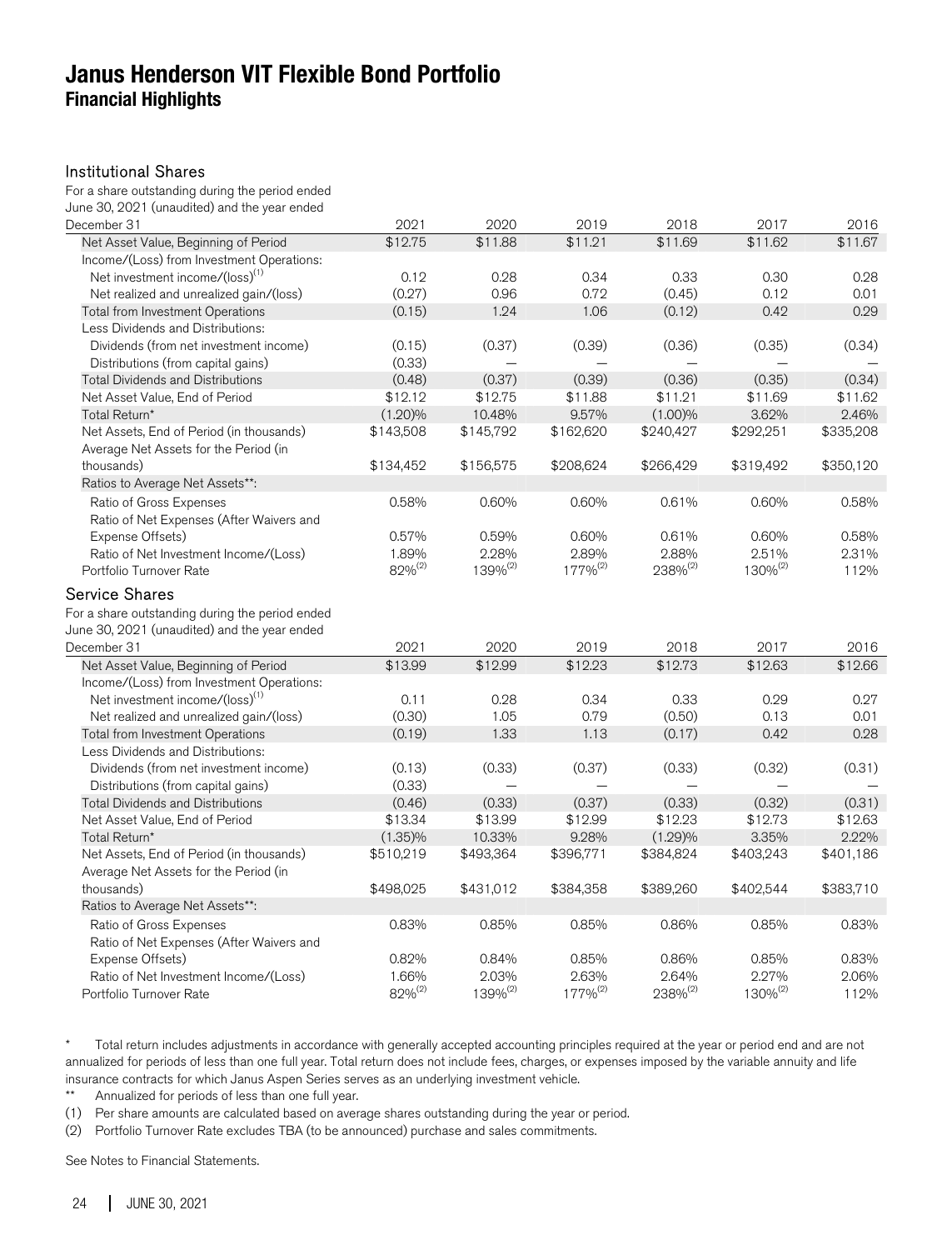**Notes to Financial Statements (unaudited)**

#### 1. Organization and Significant Accounting Policies

Janus Henderson VIT Flexible Bond Portfolio (the "Portfolio") is a series of Janus Aspen Series (the "Trust"), which is organized as a Delaware statutory trust and is registered under the Investment Company Act of 1940, as amended (the "1940 Act"), as an open-end management investment company, and therefore has applied the specialized accounting and reporting guidance in Financial Accounting Standards Board ("FASB") Accounting Standards Codification ("ASC") Topic 946. The Trust offers 11 portfolios, each of which offers multiple share classes, with differing investment objectives and policies. The Portfolio seeks to obtain maximum total return, consistent with preservation of capital. The Portfolio is classified as diversified, as defined in the 1940 Act.

The Portfolio currently offers two classes of shares: Institutional Shares and Service Shares. Each class represents an interest in the same portfolio of investments. Institutional Shares are offered only in connection with investment in and payments under variable insurance contracts as well as certain qualified retirement plans. Service Shares are offered only in connection with investment in and payments under variable insurance contracts as well as certain qualified retirement plans that require a fee from Portfolio assets to procure distribution and administrative services to contract owners and plan participants.

Shareholders, including participating insurance companies, as well as accounts, may from time to time own (beneficially or of record) a significant percentage of the Portfolio's Shares and can be considered to "control" the Portfolio when that ownership exceeds 25% of the Portfolio's assets (and which may differ from control as determined in accordance with United States of America generally accepted accounting principles ("US GAAP")).

The following accounting policies have been followed by the Portfolio and are in conformity with US GAAP.

#### Investment Valuation

Securities held by the Portfolio are valued in accordance with policies and procedures established by and under the supervision of the Trustees (the "Valuation Procedures"). Equity securities traded on a domestic securities exchange are generally valued at the closing prices on the primary market or exchange on which they trade. If such price is lacking for the trading period immediately preceding the time of determination, such securities are valued at their current bid price. Equity securities that are traded on a foreign exchange are generally valued at the closing prices on such markets. In the event that there is no current trading volume on a particular security in such foreign exchange, the bid price from the primary exchange is generally used to value the security. Securities that are traded on the over-the-counter ("OTC") markets are generally valued at their closing or latest bid prices as available. Foreign securities and currencies are converted to U.S. dollars using the applicable exchange rate in effect at the close of the New York Stock Exchange ("NYSE"). The Portfolio will determine the market value of individual securities held by it by using prices provided by one or more approved professional pricing services or, as needed, by obtaining market quotations from independent brokerdealers. Most debt securities are valued in accordance with the evaluated bid price supplied by the pricing service that is intended to reflect market value. The evaluated bid price supplied by the pricing service is an evaluation that may consider factors such as security prices, yields, maturities and ratings. Certain short-term securities maturing within 60 days or less may be evaluated and valued on an amortized cost basis provided that the amortized cost determined approximates market value. Securities for which market quotations or evaluated prices are not readily available or deemed unreliable are valued at fair value determined in good faith under the Valuation Procedures. Circumstances in which fair value pricing may be utilized include, but are not limited to: (i) a significant event that may affect the securities of a single issuer, such as a merger, bankruptcy, or significant issuer-specific development; (ii) an event that may affect an entire market, such as a natural disaster or significant governmental action; (iii) a nonsignificant event such as a market closing early or not opening, or a security trading halt; and (iv) pricing of a nonvalued security and a restricted or nonpublic security. Special valuation considerations may apply with respect to "odd-lot" fixed-income transactions which, due to their small size, may receive evaluated prices by pricing services which reflect a large block trade and not what actually could be obtained for the odd-lot position. The Portfolio uses systematic fair valuation models provided by independent third parties to value international equity securities in order to adjust for stale pricing, which may occur between the close of certain foreign exchanges and the close of the NYSE.

#### Valuation Inputs Summary

FASB ASC 820, Fair Value Measurements and Disclosures ("ASC 820"), defines fair value, establishes a framework for measuring fair value, and expands disclosure requirements regarding fair value measurements. This standard emphasizes that fair value is a market-based measurement that should be determined based on the assumptions that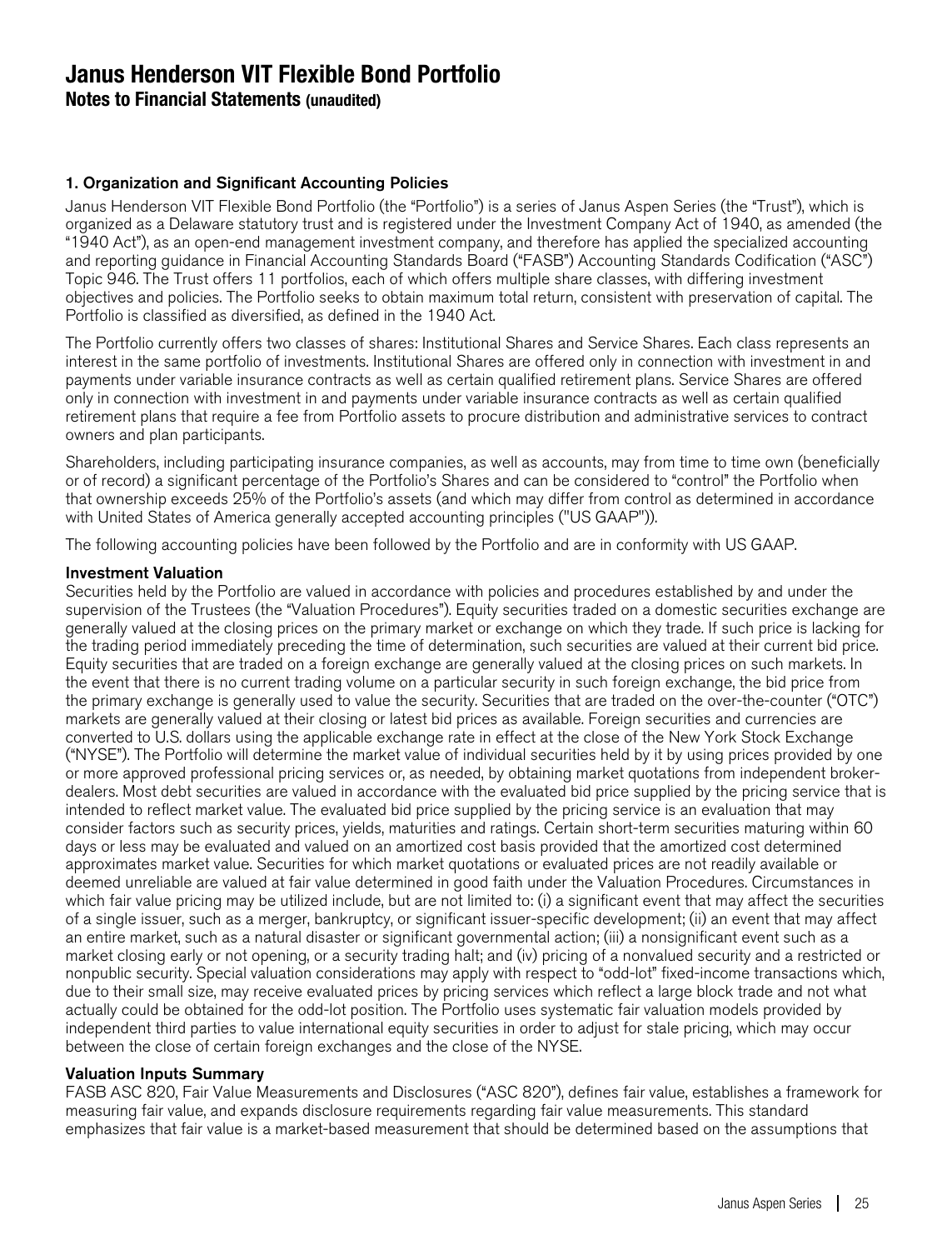## **Janus Henderson VIT Flexible Bond Portfolio Notes to Financial Statements (unaudited)**

market participants would use in pricing an asset or liability and establishes a hierarchy that prioritizes inputs to valuation techniques used to measure fair value. These inputs are summarized into three broad levels:

Level 1 – Unadjusted quoted prices in active markets the Portfolio has the ability to access for identical assets or liabilities.

Level 2 – Observable inputs other than unadjusted quoted prices included in Level 1 that are observable for the asset or liability either directly or indirectly. These inputs may include quoted prices for the identical instrument on an inactive market, prices for similar instruments, interest rates, prepayment speeds, credit risk, yield curves, default rates and similar data.

Assets or liabilities categorized as Level 2 in the hierarchy generally include: debt securities fair valued in accordance with the evaluated bid or ask prices supplied by a pricing service; securities traded on OTC markets and listed securities for which no sales are reported that are fair valued at the latest bid price (or yield equivalent thereof) obtained from one or more dealers transacting in a market for such securities or by a pricing service approved by the Portfolio's Trustees; certain short-term debt securities with maturities of 60 days or less that are fair valued at amortized cost; and equity securities of foreign issuers whose fair value is determined by using systematic fair valuation models provided by independent third parties in order to adjust for stale pricing which may occur between the close of certain foreign exchanges and the close of the NYSE. Other securities that may be categorized as Level 2 in the hierarchy include, but are not limited to, preferred stocks, bank loans, swaps, investments in unregistered investment companies, options, and forward contracts.

Level 3 – Unobservable inputs for the asset or liability to the extent that relevant observable inputs are not available, representing the Portfolio's own assumptions about the assumptions that a market participant would use in valuing the asset or liability, and that would be based on the best information available.

There have been no significant changes in valuation techniques used in valuing any such positions held by the Portfolio since the beginning of the fiscal year.

The inputs or methodology used for fair valuing securities are not necessarily an indication of the risk associated with investing in those securities. The summary of inputs used as of June 30, 2021 to fair value the Portfolio's investments in securities and other financial instruments is included in the "Valuation Inputs Summary" in the Notes to Schedule of Investments and Other Information.

#### Investment Transactions and Investment Income

Investment transactions are accounted for as of the date purchased or sold (trade date). Dividend income is recorded on the ex-dividend date. Certain dividends from foreign securities will be recorded as soon as the Portfolio is informed of the dividend, if such information is obtained subsequent to the ex-dividend date. Dividends from foreign securities may be subject to withholding taxes in foreign jurisdictions. Interest income is recorded daily on the accrual basis and includes amortization of premiums and accretion of discounts. The Portfolio classifies gains and losses on prepayments received as an adjustment to interest income. Debt securities may be placed in non-accrual status and related interest income may be reduced by stopping current accruals and writing off interest receivables when collection of all or a portion of interest has become doubtful. Gains and losses are determined on the identified cost basis, which is the same basis used for federal income tax purposes. Income, as well as gains and losses, both realized and unrealized, are allocated daily to each class of shares based upon the ratio of net assets represented by each class as a percentage of total net assets.

#### Expenses

The Portfolio bears expenses incurred specifically on its behalf. Each class of shares bears a portion of general expenses, which are allocated daily to each class of shares based upon the ratio of net assets represented by each class as a percentage of total net assets. Expenses directly attributable to a specific class of shares are charged against the operations of such class.

#### **Estimates**

The preparation of financial statements in conformity with US GAAP requires management to make estimates and assumptions that affect the reported amount of assets and liabilities and disclosure of contingent assets and liabilities at the date of the financial statements, and the reported amounts of income and expenses during the reporting period. Actual results could differ from those estimates.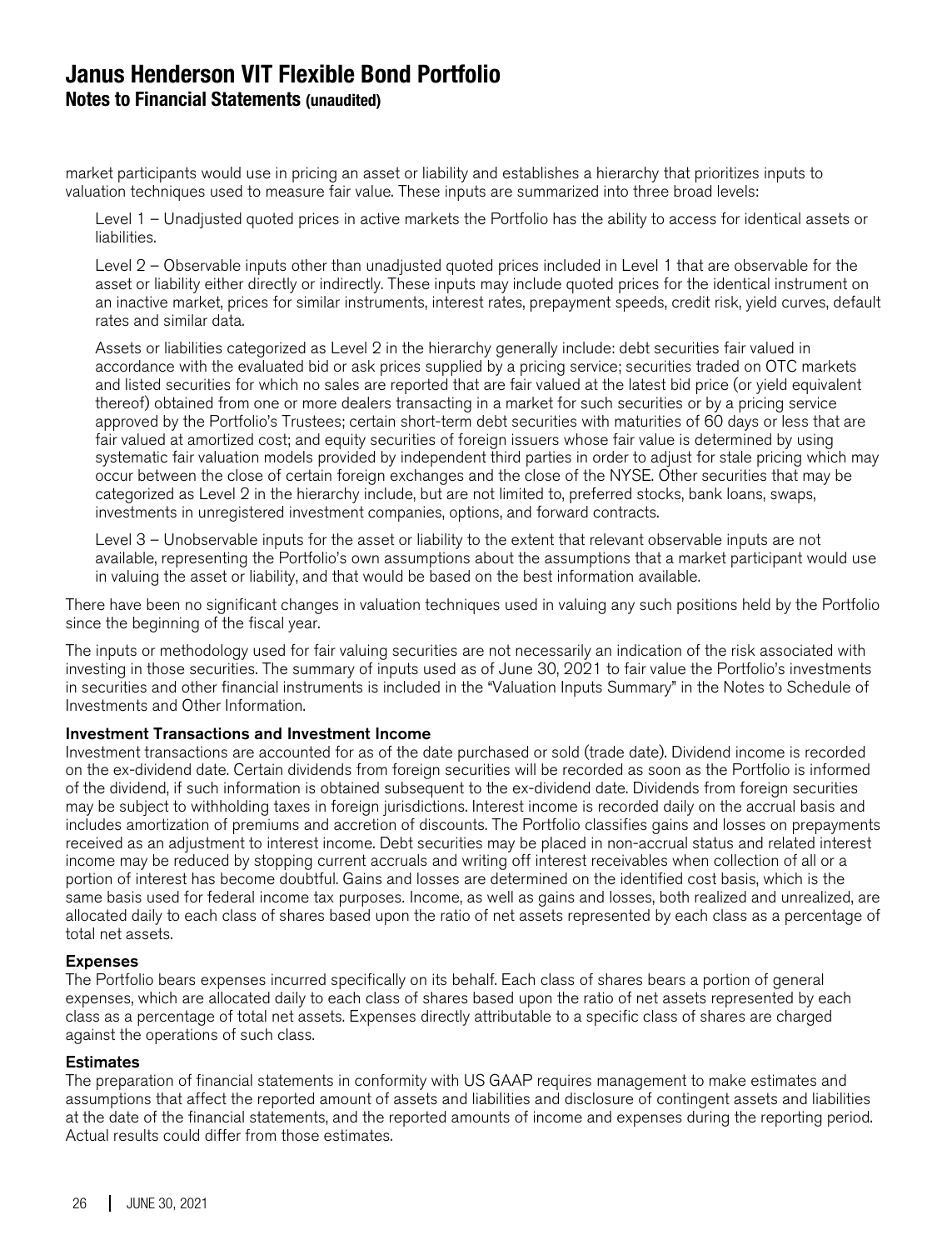**Notes to Financial Statements (unaudited)**

#### Indemnifications

In the normal course of business, the Portfolio may enter into contracts that contain provisions for indemnification of other parties against certain potential liabilities. The Portfolio's maximum exposure under these arrangements is unknown, and would involve future claims that may be made against the Portfolio that have not yet occurred. Currently, the risk of material loss from such claims is considered remote.

#### Dividends and Distributions

The Portfolio may make semiannual distributions of substantially all of its investment income and an annual distribution of its net realized capital gains (if any).

The Portfolio may make certain investments in real estate investment trusts ("REITs") which pay dividends to their shareholders based upon funds available from operations. It is quite common for these dividends to exceed the REITs' taxable earnings and profits, resulting in the excess portion of such dividends being designated as a return of capital. If the Portfolio distributes such amounts, such distributions could constitute a return of capital to shareholders for federal income tax purposes.

#### Federal Income Taxes

The Portfolio intends to continue to qualify as a regulated investment company and distribute all of its taxable income in accordance with the requirements of Subchapter M of the Internal Revenue Code. Management has analyzed the Portfolio's tax positions taken for all open federal income tax years, generally a three-year period, and has concluded that no provision for federal income tax is required in the Portfolio's financial statements. The Portfolio is not aware of any tax positions for which it is reasonably possible that the total amounts of unrecognized tax benefits will significantly change in the next twelve months.

#### 2. Derivative Instruments

The Portfolio may invest in various types of derivatives, which may at times result in significant derivative exposure. A derivative is a financial instrument whose performance is derived from the performance of another asset. The Portfolio may invest in derivative instruments including, but not limited to: futures contracts, put options, call options, options on futures contracts, options on foreign currencies, options on recovery locks, options on security and commodity indices, swaps, forward contracts, structured investments, and other equity-linked derivatives. Each derivative instrument that was held by the Portfolio during the period ended June 30, 2021 is discussed in further detail below. A summary of derivative activity by the Portfolio is reflected in the tables at the end of the Schedule of Investments.

The Portfolio may use derivative instruments for hedging purposes (to offset risks associated with an investment, currency exposure, or market conditions), to adjust currency exposure relative to a benchmark index, or for speculative purposes (to earn income and seek to enhance returns). When the Portfolio invests in a derivative for speculative purposes, the Portfolio will be fully exposed to the risks of loss of that derivative, which may sometimes be greater than the derivative's cost. The Portfolio may not use any derivative to gain exposure to an asset or class of assets that it would be prohibited by its investment restrictions from purchasing directly. The Portfolio's ability to use derivative instruments may also be limited by tax considerations.

Investments in derivatives in general are subject to market risks that may cause their prices to fluctuate over time. Investments in derivatives may not directly correlate with the price movements of the underlying instrument. As a result, the use of derivatives may expose the Portfolio to additional risks that it would not be subject to if it invested directly in the securities underlying those derivatives. The use of derivatives may result in larger losses or smaller gains than otherwise would be the case. Derivatives can be volatile and may involve significant risks.

In pursuit of its investment objective, the Portfolio may seek to use derivatives to increase or decrease exposure to the following market risk factors:

- Commodity Risk the risk related to the change in value of commodities or commodity-linked investments due to changes in the overall market movements, volatility of the underlying benchmark, changes in interest rates, or other factors affecting a particular industry or commodity such as drought, floods, weather, livestock disease, embargoes, tariffs, and international economic, political, and regulatory developments.
- Counterparty Risk the risk that the counterparty (the party on the other side of the transaction) on a derivative transaction will be unable to honor its financial obligation to the Portfolio.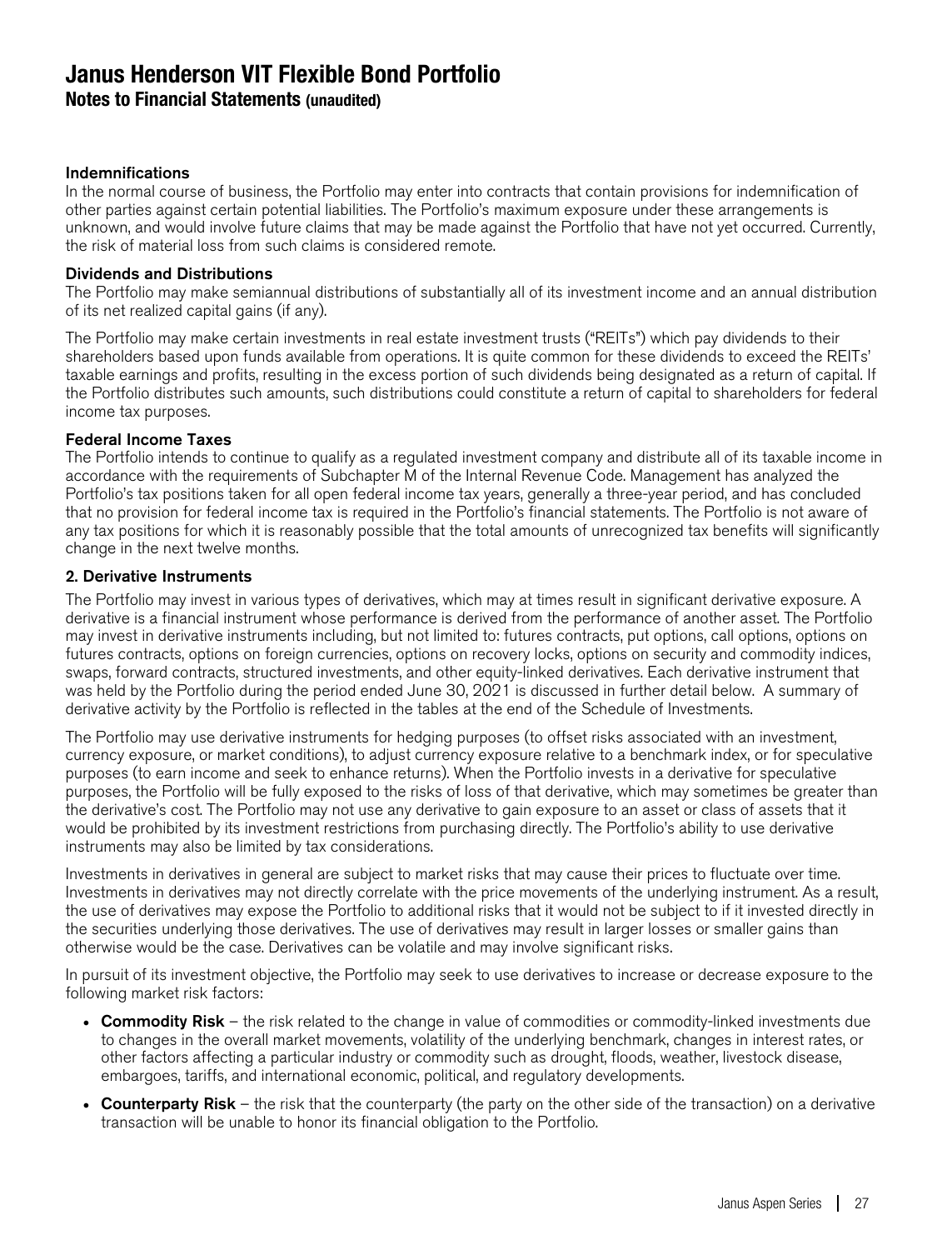**Notes to Financial Statements (unaudited)**

- Credit Risk the risk an issuer will be unable to make principal and interest payments when due, or will default on its obligations.
- Currency Risk the risk that changes in the exchange rate between currencies will adversely affect the value (in U.S. dollar terms) of an investment.
- Equity Risk the risk related to the change in value of equity securities as they relate to increases or decreases in the general market.
- Index Risk if the derivative is linked to the performance of an index, it will be subject to the risks associated with changes in that index. If the index changes, the Portfolio could receive lower interest payments or experience a reduction in the value of the derivative to below what the Portfolio paid. Certain indexed securities, including inverse securities (which move in an opposite direction to the index), may create leverage, to the extent that they increase or decrease in value at a rate that is a multiple of the changes in the applicable index.
- Interest Rate Risk the risk that the value of fixed-income securities will generally decline as prevailing interest rates rise, which may cause the Portfolio's NAV to likewise decrease.
- Leverage Risk the risk associated with certain types of leveraged investments or trading strategies pursuant to which relatively small market movements may result in large changes in the value of an investment. The Portfolio creates leverage by investing in instruments, including derivatives, where the investment loss can exceed the original amount invested. Certain investments or trading strategies, such as short sales, that involve leverage can result in losses that greatly exceed the amount originally invested.
- Liquidity Risk the risk that certain securities may be difficult or impossible to sell at the time that the seller would like or at the price that the seller believes the security is currently worth.

Derivatives may generally be traded OTC or on an exchange. Derivatives traded OTC are agreements that are individually negotiated between parties and can be tailored to meet a purchaser's needs. OTC derivatives are not guaranteed by a clearing agency and may be subject to increased credit risk.

In an effort to mitigate credit risk associated with derivatives traded OTC, the Portfolio may enter into collateral agreements with certain counterparties whereby, subject to certain minimum exposure requirements, the Portfolio may require the counterparty to post collateral if the Portfolio has a net aggregate unrealized gain on all OTC derivative contracts with a particular counterparty. Additionally, the Portfolio may deposit cash and/or treasuries as collateral with the counterparty and/or custodian daily (based on the daily valuation of the financial asset) if the Portfolio has a net aggregate unrealized loss on OTC derivative contracts with a particular counterparty. All liquid securities and restricted cash are considered to cover in an amount at all times equal to or greater than the Portfolio's commitment with respect to certain exchange-traded derivatives, centrally cleared derivatives, forward foreign currency exchange contracts, short sales, and/or securities with extended settlement dates. There is no guarantee that counterparty exposure is reduced and these arrangements are dependent on Janus Capital Management LLC's ("Janus Capital") ability to establish and maintain appropriate systems and trading.

#### Futures Contracts

A futures contract is an exchange-traded agreement to take or make delivery of an underlying asset at a specific time in the future for a specific predetermined negotiated price. The Portfolio may enter into futures contracts to gain exposure to the stock market or other markets pending investment of cash balances or to meet liquidity needs. The Portfolio is subject to interest rate risk, equity risk, and currency risk in the normal course of pursuing its investment objective through its investments in futures contracts. The Portfolio may also use such derivative instruments to hedge or protect from adverse movements in securities prices, currency rates or interest rates. The use of futures contracts may involve risks such as the possibility of illiquid markets or imperfect correlation between the values of the contracts and the underlying securities, or that the counterparty will fail to perform its obligations.

Futures contracts on commodities are valued at the settlement price on valuation date on the commodities exchange as reported by an approved vendor. Mini contracts, as defined in the description of the contract, shall be valued using the Actual Settlement Price or "ASET" price type as reported by an approved vendor. In the event that foreign futures trade when the foreign equity markets are closed, the last foreign futures trade price shall be used.

Futures contracts are marked-to-market daily, and the daily variation margin is recorded as a receivable or payable on the Statement of Assets and Liabilities (if applicable). The change in unrealized net appreciation/depreciation is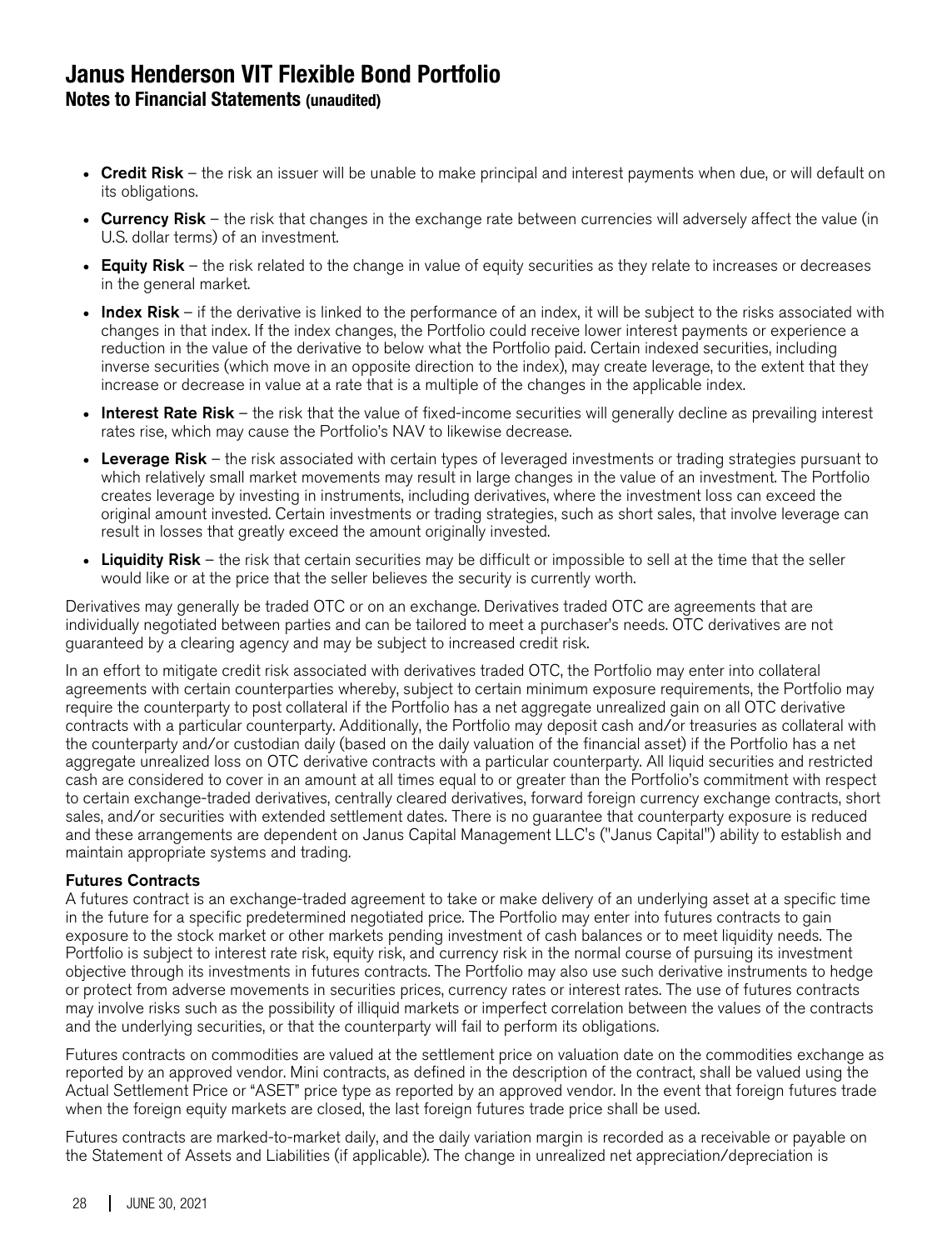**Notes to Financial Statements (unaudited)**

reported on the Statement of Operations (if applicable). When a contract is closed, a realized gain or loss is reported on the Statement of Operations (if applicable), equal to the difference between the opening and closing value of the contract.

Securities held by the Portfolio that are designated as collateral for market value on futures contracts are noted on the Schedule of Investments (if applicable). Such collateral is in the possession of the Portfolio's futures commission merchant.

With futures, there is minimal counterparty credit risk to the Portfolio since futures are exchange-traded and the exchange's clearinghouse, as counterparty to all exchange-traded futures, guarantees the futures against default.

During the period, the Portfolio purchased interest rate futures to increase exposure to interest rate risk.

During the period, the Portfolio sold interest rate futures to decrease exposure to interest rate risk.

#### 3. Other Investments and Strategies

#### Additional Investment Risk

The Portfolio may be invested in lower-rated debt securities that have a higher risk of default or loss of value since these securities may be sensitive to economic changes, political changes, or adverse developments specific to the issuer.

In response to the COVID-19 pandemic, the U.S. government and the Federal Reserve, as well as certain foreign governments and central banks, have taken extraordinary actions to support local and global economies and the financial markets, including reducing interest rates to record-low levels. Extremely low or negative interest rates may become more prevalent or may not work as intended. As there is little precedent for this situation, the impact on various markets that interest rate or other significant policy changes may have is unknown. The withdrawal of this support, a failure of measures put in place in response to such economic uncertainty, or investor perception that such efforts were not sufficient could each negatively affect financial markets generally, and the value and liquidity of specific securities. In addition, policy and legislative changes in the United States and in other countries continue to impact many aspects of financial regulation.

Widespread disease, including pandemics and epidemics, and natural or environmental disasters, including those which may be attributable to global climate change, such as earthquakes, fires, floods, hurricanes, tsunamis and weatherrelated phenomena generally, have been and can be highly disruptive to economies and markets, adversely impacting individual companies, sectors, industries, markets, currencies, interest and inflation rates, credit ratings, investor sentiment, and other factors affecting the value of a Fund's investments. Economies and financial markets throughout the world have become increasingly interconnected, which increases the likelihood that events or conditions in one region or country will adversely affect markets or issuers in other regions or countries, including the United States. These disruptions could prevent a Fund from executing advantageous investment decisions in a timely manner and negatively impact a Fund's ability to achieve its investment objective(s). Any such event(s) could have a significant adverse impact on the value of a Fund. In addition, these disruptions could also impair the information technology and other operational systems upon which the Fund's service providers, including Janus Capital or the subadviser (as applicable), rely, and could otherwise disrupt the ability of employees of the Fund's service providers to perform essential tasks on behalf of the Fund. Adverse weather conditions may also have a particularly significant negative effect on issuers in the agricultural sector and on insurance and reinsurance companies that insure or reinsure against the impact of natural disasters.

A number of countries in the European Union (the "EU") have experienced, and may continue to experience, severe economic and financial difficulties. In particular, many EU nations are susceptible to economic risks associated with high levels of debt. Many non-governmental issuers, and even certain governments, have defaulted on, or been forced to restructure, their debts. Many other issuers have faced difficulties obtaining credit or refinancing existing obligations. Financial institutions have in many cases required government or central bank support, have needed to raise capital, and/or have been impaired in their ability to extend credit. As a result, financial markets in the EU have experienced extreme volatility and declines in asset values and liquidity. These difficulties may continue, worsen, or spread further within the EU. Responses to these financial problems by European governments, central banks, and others, including austerity measures and reforms, may not work, may result in social unrest, and may limit future growth and economic recovery or have other unintended consequences. The risk of investing in securities in the European markets may also be heightened due to the referendum in which the United Kingdom voted to exit the EU, commonly known as "Brexit,"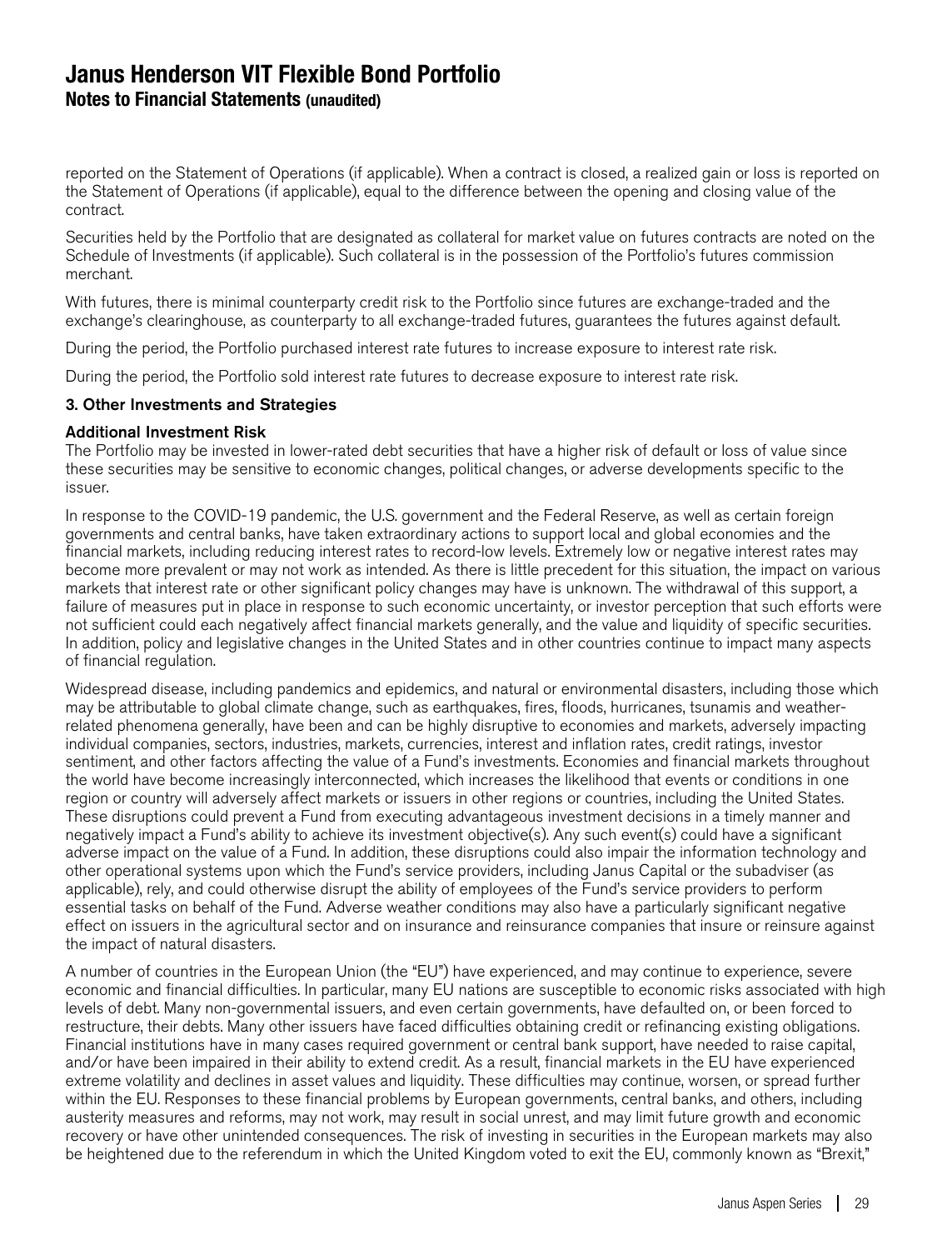**Notes to Financial Statements (unaudited)**

which immediately led to significant market volatility around the world, as well as political, economic and legal uncertainty. The United Kingdom formally left the EU on January 31, 2020 and entered into an eleven-month transition period, which expired on December 31, 2020. The negative impact on not only the United Kingdom and European economies could be significant, potentially resulting in increased volatility and illiquidity and lower economic growth for companies that rely significantly on the United Kingdom and/or Europe for their business activities and revenues. Any further exits from the EU, or an increase in the belief that such exits are likely or possible, would likely cause additional market disruption globally and introduce new legal and regulatory uncertainties.

#### LIBOR Replacement Risk

The Fund may invest in certain debt securities, derivatives or other financial instruments that utilize the London Interbank Offered Rate (LIBOR) as a reference rate for various rate calculations. On July 27, 2017, the U.K. Financial Conduct Authority announced that it intends to stop compelling or inducing banks to submit LIBOR rates after 2021. However, it remains unclear if LIBOR will continue to exist in its current, or a modified, form. Actions by regulators have resulted in the establishment of alternative reference rates to LIBOR in most major currencies. The U.S. Federal Reserve, based on the recommendations of the New York Federal Reserve's Alternative Reference Rate Committee (comprised of major derivative market participants and their regulators), has begun publishing a Secured Overnight Financing Rate (SOFR), that is intended to replace U.S. dollar LIBOR. Proposals for alternative reference rates for other currencies have also been announced or have already begun publication. However, global consensus on alternative rates is lacking. The elimination of LIBOR or changes to other reference rates or any other changes or reforms to the determination or supervision of reference rates could adversely impact (i) volatility and liquidity in markets that are tied to LIBOR, (ii) the market for, or value of, specific securities or payments linked to those reference rates, (iii) availability or terms of borrowing or refinancing, or (iv) the effectiveness of hedging strategies. For these and other reasons, the elimination of LIBOR or changes to other interest rates may adversely affect the Fund's performance and/or net asset value. Since the usefulness of LIBOR as a benchmark could deteriorate during the transition period, these effects could occur prior to the end of 2021. Markets are slowly developing in response to these new rates. Uncertainty regarding the process for amending existing contracts or instruments to transition away from LIBOR remains a concern for the Fund. The effect of any changes to, or discontinuation of, LIBOR on the Fund will vary depending, among other things, on (1) existing fallback or termination provisions in individual contracts and (2) whether, how, and when industry participants develop and adopt new reference rates and fallbacks for both legacy and new products and instruments. Accordingly, it is difficult to predict the full impact of the transition away from LIBOR on the Fund until new reference rates and fallbacks for both legacy and new products, instruments and contracts are commercially accepted.

#### **Counterparties**

Portfolio transactions involving a counterparty are subject to the risk that the counterparty or a third party will not fulfill its obligation to the Portfolio ("counterparty risk"). Counterparty risk may arise because of the counterparty's financial condition (i.e., financial difficulties, bankruptcy, or insolvency), market activities and developments, or other reasons, whether foreseen or not. A counterparty's inability to fulfill its obligation may result in significant financial loss to the Portfolio. The Portfolio may be unable to recover its investment from the counterparty or may obtain a limited recovery, and/or recovery may be delayed. The extent of the Portfolio's exposure to counterparty risk with respect to financial assets and liabilities approximates its carrying value.

The Portfolio may be exposed to counterparty risk through participation in various programs, including, but not limited to, lending its securities to third parties, cash sweep arrangements whereby the Portfolio's cash balance is invested in one or more types of cash management vehicles, as well as investments in, but not limited to, repurchase agreements, debt securities, and derivatives, including various types of swaps, futures and options. The Portfolio intends to enter into financial transactions with counterparties that Janus Capital believes to be creditworthy at the time of the transaction. There is always the risk that Janus Capital's analysis of a counterparty's creditworthiness is incorrect or may change due to market conditions. To the extent that the Portfolio focuses its transactions with a limited number of counterparties, it will have greater exposure to the risks associated with one or more counterparties.

#### Inflation-Linked Securities

The Portfolio may invest in inflation-indexed bonds, including municipal inflation-indexed bonds and corporate inflationindexed bonds, or in derivatives that are linked to these securities. Inflation-linked bonds are fixed-income securities that have a principal value that is periodically adjusted according to the rate of inflation. If an index measuring inflation falls, the principal value of inflation-indexed bonds will typically be adjusted downward, and consequently the interest payable on these securities (calculated with respect to a smaller principal amount) will be reduced. Because of their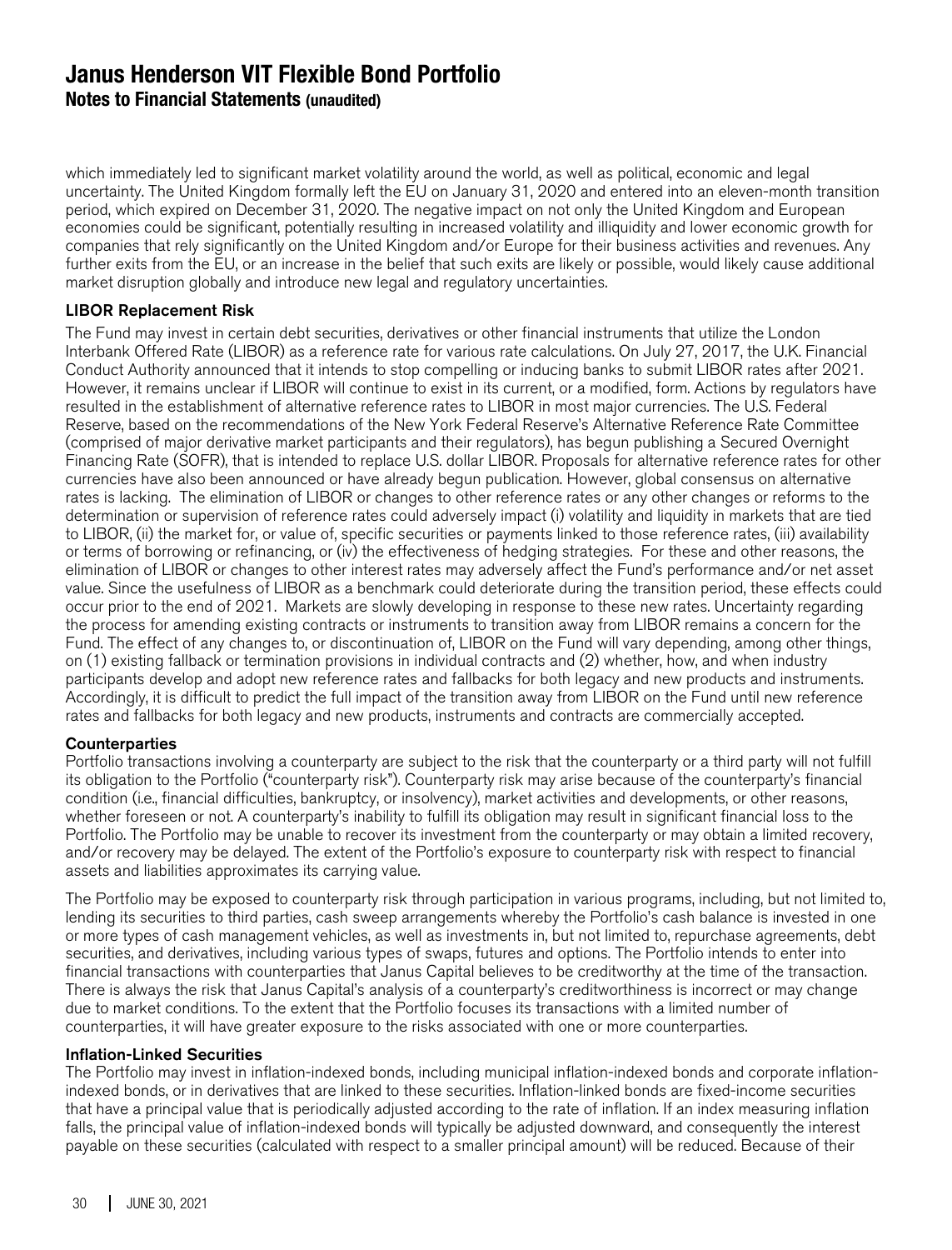**Notes to Financial Statements (unaudited)**

inflation adjustment feature, inflation-linked bonds typically have lower yields than conventional fixed-rate bonds. In addition, inflation-linked bonds also normally decline in price when real interest rates rise. In the event of deflation, when prices decline over time, the principal and income of inflation-linked bonds would likely decline, resulting in losses to the Portfolio.

In the case of Treasury Inflation-Protected Securities, also known as TIPS, repayment of original bond principal upon maturity (as adjusted for inflation) is guaranteed by the U.S. Treasury. For inflation-linked bonds that do not provide a similar guarantee, the adjusted principal value of the inflation-linked bond repaid at maturity may be less than the original principal. Other non-U.S. sovereign governments also issue inflation-linked securities (sometimes referred to as "linkers") that are tied to their own local consumer price indices. In certain of these non-U.S. jurisdictions, the repayment of the original bond principal upon the maturity of an inflation-linked bond is not guaranteed, allowing for the amount of the bond repaid at maturity to be less than par. Inflation-linked bonds may also be issued by, or related to, sovereign governments of other developed countries, emerging market countries, or companies or other entities not affiliated with governments.

#### Loans

The Portfolio may invest in various commercial loans, including bank loans, bridge loans, debtor-in-possession ("DIP") loans, mezzanine loans, and other fixed and floating rate loans. These loans may be acquired through loan participations and assignments or on a when-issued basis. Commercial loans will comprise no more than 20% of the Portfolio's total assets. Below are descriptions of the types of loans held by the Portfolio as of June 30, 2021.

- **Bank Loans -** Bank loans are obligations of companies or other entities entered into in connection with recapitalizations, acquisitions, and refinancings. The Portfolio's investments in bank loans are generally acquired as a participation interest in, or assignment of, loans originated by a lender or other financial institution. These investments may include institutionally-traded floating and fixed-rate debt securities.
- Floating Rate Loans Floating rate loans are debt securities that have floating interest rates, that adjust periodically, and are tied to a benchmark lending rate, such as London Interbank Offered Rate ("LIBOR"). In other cases, the lending rate could be tied to the prime rate offered by one or more major U.S. banks or the rate paid on large certificates of deposit traded in the secondary markets. If the benchmark lending rate changes, the rate payable to lenders under the loan will change at the next scheduled adjustment date specified in the loan agreement. Floating rate loans are typically issued to companies ("borrowers") in connection with recapitalizations, acquisitions, and refinancings. Floating rate loan investments are generally below investment grade. Senior floating rate loans are secured by specific collateral of a borrower and are senior in the borrower's capital structure. The senior position in the borrower's capital structure generally gives holders of senior loans a claim on certain of the borrower's assets that is senior to subordinated debt and preferred and common stock in the case of a borrower's default. Floating rate loan investments may involve foreign borrowers, and investments may be denominated in foreign currencies. Floating rate loans often involve borrowers whose financial condition is troubled or uncertain and companies that are highly leveraged. The Portfolio may invest in obligations of borrowers who are in bankruptcy proceedings. While the Portfolio generally expects to invest in fully funded term loans, certain of the loans in which the Portfolio may invest include revolving loans, bridge loans, and delayed draw term loans.

Purchasers of floating rate loans may pay and/or receive certain fees. The Portfolio may receive fees such as covenant waiver fees or prepayment penalty fees. The Portfolio may pay fees such as facility fees. Such fees may affect the Portfolio's return.

• Mezzanine Loans - Mezzanine loans are secured by the stock of the company that owns the assets. Mezzanine loans are a hybrid of debt and equity financing that is typically used to fund the expansion of existing companies. A mezzanine loan is composed of debt capital that gives the lender the right to convert to an ownership or equity interest in the company if the loan is not paid back in time and in full. Mezzanine loans typically are the most subordinated debt obligation in an issuer's capital structure.

#### Mortgage- and Asset-Backed Securities

Mortgage- and asset-backed securities represent interests in "pools" of commercial or residential mortgages or other assets, including consumer and commercial loans or receivables. The Portfolio may purchase fixed or variable rate commercial or residential mortgage-backed securities issued by the Government National Mortgage Association ("Ginnie Mae"), the Federal National Mortgage Association ("Fannie Mae"), the Federal Home Loan Mortgage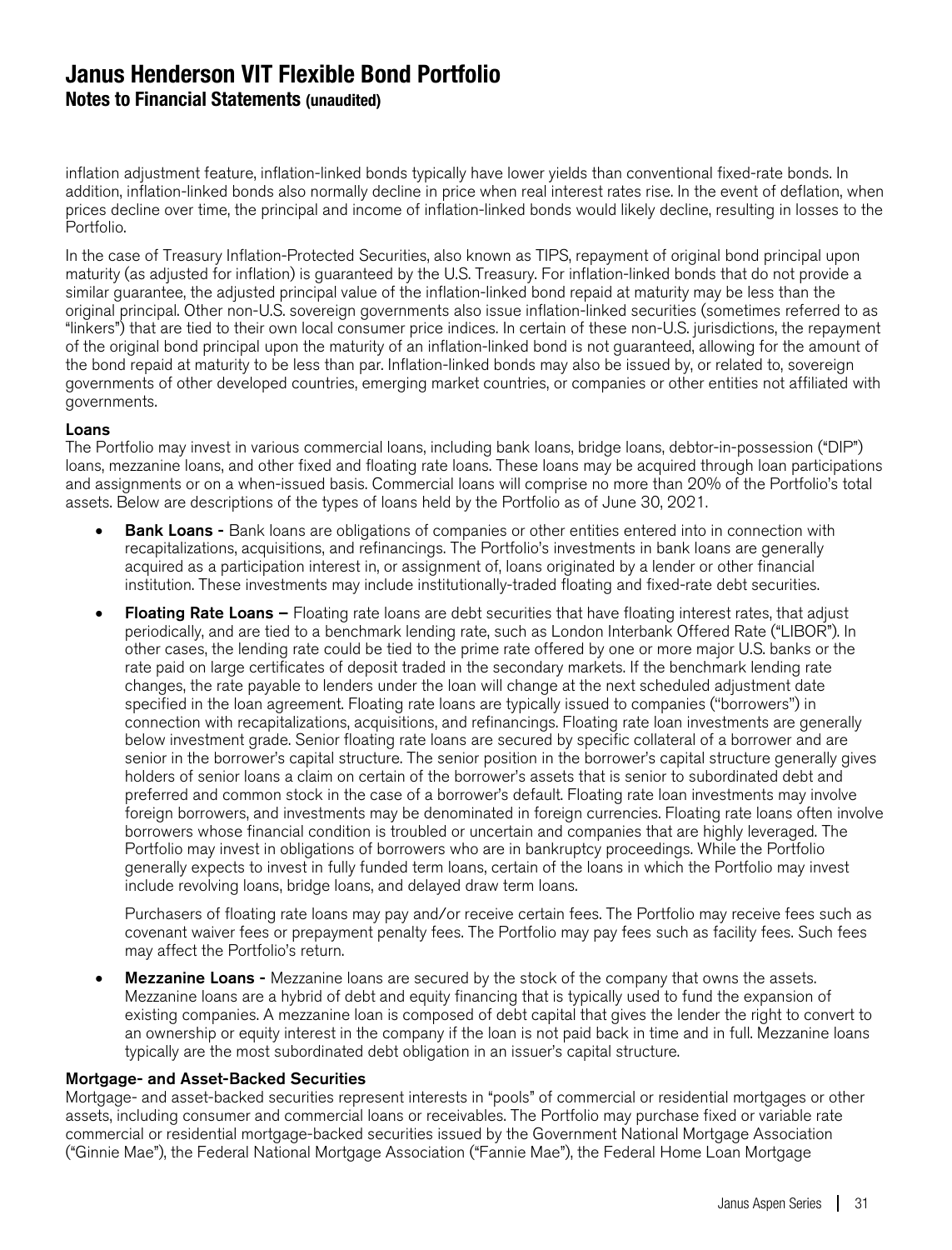## **Janus Henderson VIT Flexible Bond Portfolio Notes to Financial Statements (unaudited)**

Corporation ("Freddie Mac"), or other governmental or government-related entities. Ginnie Mae's guarantees are backed as to the timely payment of principal and interest by the full faith and credit of the U.S. Government. Fannie Mae and Freddie Mac securities are not backed by the full faith and credit of the U.S. Government. In September 2008, the Federal Housing Finance Agency ("FHFA"), an agency of the U.S. Government, placed Fannie Mae and Freddie Mac under conservatorship. Since that time, Fannie Mae and Freddie Mac have received capital support through U.S. Treasury preferred stock purchases and Treasury and Federal Reserve purchases of their mortgage-backed securities. The FHFA and the U.S. Treasury have imposed strict limits on the size of these entities' mortgage portfolios. The FHFA has the power to cancel any contract entered into by Fannie Mae and Freddie Mac prior to FHFA's appointment as conservator or receiver, including the guarantee obligations of Fannie Mae and Freddie Mac.

The Portfolio may also purchase other mortgage- and asset-backed securities through single- and multi-seller conduits, collateralized debt obligations, structured investment vehicles, and other similar securities. Asset-backed securities may be backed by various consumer obligations, including automobile loans, equipment leases, credit card receivables, or other collateral. In the event the underlying loans are not paid, the securities' issuer could be forced to sell the assets and recognize losses on such assets, which could impact your return. Unlike traditional debt instruments, payments on these securities include both interest and a partial payment of principal. Mortgage- and asset-backed securities are subject to both extension risk, where borrowers pay off their debt obligations more slowly in times of rising interest rates, and prepayment risk, where borrowers pay off their debt obligations sooner than expected in times of declining interest rates. These risks may reduce the Portfolio's returns. In addition, investments in mortgage- and asset-backed securities, including those comprised of subprime mortgages, may be subject to a higher degree of credit risk, valuation risk, extension risk (if interest rates rise), and liquidity risk than various other types of fixed-income securities. Additionally, although mortgage-backed securities are generally supported by some form of government or private guarantee and/or insurance, there is no assurance that guarantors or insurers will meet their obligations.

#### Offsetting Assets and Liabilities

The Portfolio presents gross and net information about transactions that are either offset in the financial statements or subject to an enforceable master netting arrangement or similar agreement with a designated counterparty, regardless of whether the transactions are actually offset in the Statement of Assets and Liabilities.

In order to better define its contractual rights and to secure rights that will help the Portfolio mitigate its counterparty risk, the Portfolio has entered into an International Swaps and Derivatives Association, Inc. Master Agreement ("ISDA Master Agreement") or similar agreement with its derivative contract counterparties. An ISDA Master Agreement is a bilateral agreement between the Portfolio and a counterparty that governs OTC derivatives and forward foreign currency exchange contracts and typically contains, among other things, collateral posting terms and netting provisions in the event of a default and/or termination event. Under an ISDA Master Agreement, in the event of a default and/or termination event, the Portfolio may offset with each counterparty certain derivative financial instruments' payables and/or receivables with collateral held and/or posted and create one single net payment.

The following table presents gross amounts of recognized assets and/or liabilities and the net amounts after deducting collateral that has been pledged by counterparties or has been pledged to counterparties (if applicable). For corresponding information grouped by type of instrument, see the "Fair Value of Derivative Instruments (not accounted for as hedging instruments) as of June 30, 2021" table located in the Portfolio's Schedule of Investments.

#### Offsetting of Financial Assets and Derivative Assets

|                                              | Gross Amounts<br>of Recognized | <b>Offsetting Asset</b>                         | Collateral             |            |
|----------------------------------------------|--------------------------------|-------------------------------------------------|------------------------|------------|
| Counterparty                                 | Assets                         | or Liabilitv <sup>(a)</sup>                     | Pledaed <sup>(b)</sup> | Net Amount |
| JPMorgan Chase Bank, National<br>Association | 897.497                        | \$<br>$\qquad \qquad \overline{\qquad \qquad }$ | (897, 497)             |            |

(a) Represents the amount of assets or liabilities that could be offset with the same counterparty under master netting or similar agreements that management elects not to offset on the Statement of Assets and Liabilities.

(b) Collateral pledged is limited to the net outstanding amount due to/from an individual counterparty. The actual collateral amounts pledged may exceed these amounts and may fluctuate in value.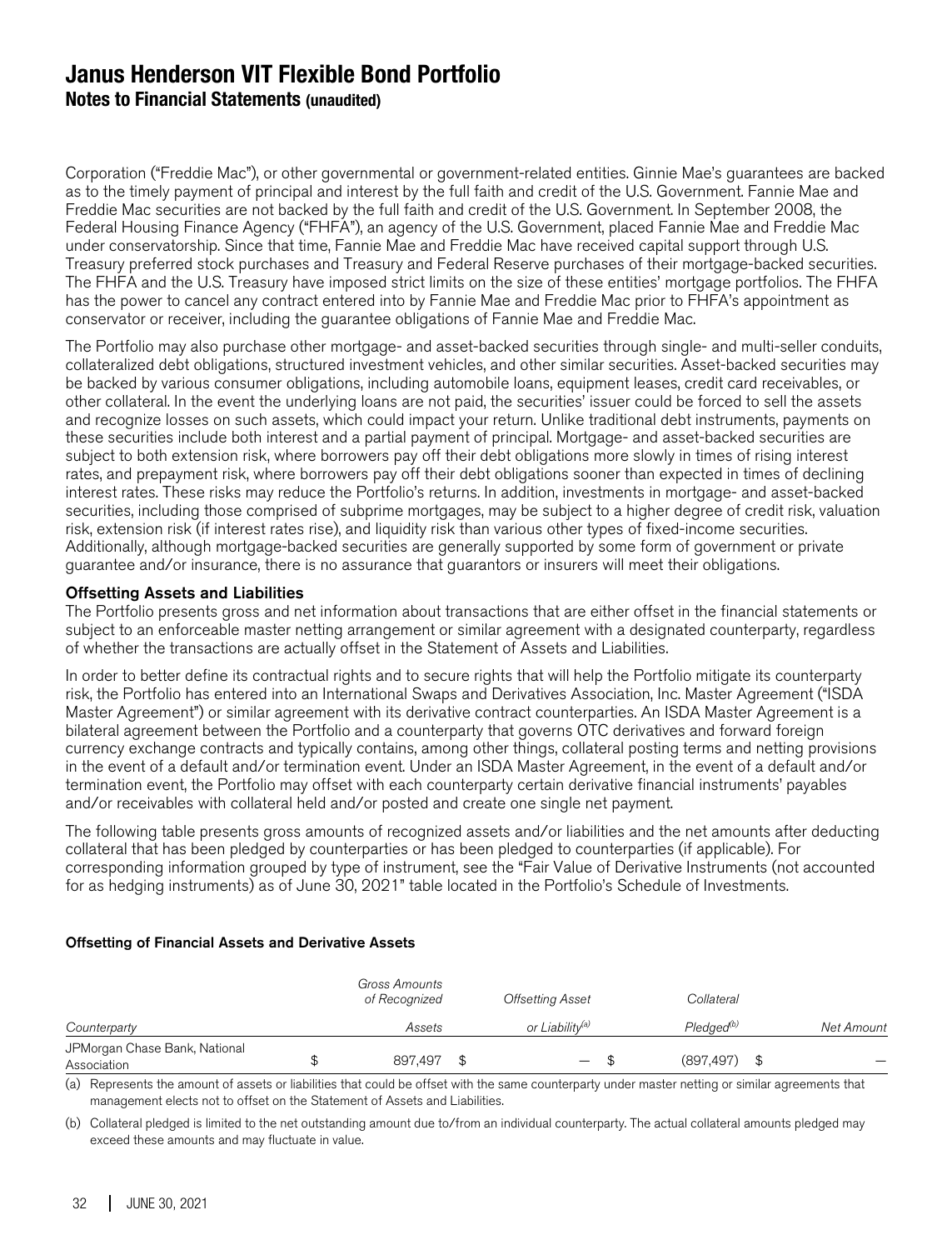## **Janus Henderson VIT Flexible Bond Portfolio Notes to Financial Statements (unaudited)**

JPMorgan Chase Bank, National Association acts as securities lending agent and a limited purpose custodian or subcustodian to receive and disburse cash balances and cash collateral, hold short-term investments, hold collateral, and perform other custodial functions in accordance with the Non-Custodial Securities Lending Agreement. For financial reporting purposes, the Portfolio does not offset financial instruments' payables and receivables and related collateral on the Statement of Assets and Liabilities. Securities on loan will be continuously secured by collateral which may consist of cash, U.S. Government securities, domestic and foreign short-term debt instruments, letters of credit, time deposits, repurchase agreements, money market mutual funds or other money market accounts, or such other collateral as permitted by the Securities and Exchange Commission (the "SEC"). See "Securities Lending" in the "Notes to Financial Statements" for additional information.

#### Real Estate Investing

The Portfolio may invest in equity and debt securities of real estate-related companies. Such companies may include those in the real estate industry or real estate-related industries. These securities may include common stocks, corporate bonds, preferred stocks, and other equity securities, including, but not limited to, mortgage-backed securities, real estate-backed securities, securities of REITs and similar REIT-like entities. A REIT is a trust that invests in real estate-related projects, such as properties, mortgage loans, and construction loans. REITs are generally categorized as equity, mortgage, or hybrid REITs. A REIT may be listed on an exchange or traded OTC.

#### Securities Lending

Under procedures adopted by the Trustees, the Portfolio may seek to earn additional income by lending securities to certain qualified broker-dealers and institutions. JPMorgan Chase Bank, National Association acts as securities lending agent and a limited purpose custodian or subcustodian to receive and disburse cash balances and cash collateral, hold short-term investments, hold collateral, and perform other custodial functions in accordance with the Non-Custodial Securities Lending Agreement. The Portfolio may lend portfolio securities in an amount equal to up to 1/3 of its total assets as determined at the time of the loan origination. There is the risk of delay in recovering a loaned security or the risk of loss in collateral rights if the borrower fails financially. In addition, Janus Capital makes efforts to balance the benefits and risks from granting such loans. All loans will be continuously secured by collateral which may consist of cash, U.S. Government securities, domestic and foreign short-term debt instruments, letters of credit, time deposits, repurchase agreements, money market mutual funds or other money market accounts, or such other collateral as permitted by the SEC. If the Portfolio is unable to recover a security on loan, the Portfolio may use the collateral to purchase replacement securities in the market. There is a risk that the value of the collateral could decrease below the cost of the replacement security by the time the replacement investment is made, resulting in a loss to the Portfolio. In certain circumstances individual loan transactions could yield negative returns.

Upon receipt of cash collateral, Janus Capital may invest it in affiliated or non-affiliated cash management vehicles, whether registered or unregistered entities, as permitted by the 1940 Act and rules promulgated thereunder. Janus Capital currently intends to primarily invest the cash collateral in a cash management vehicle for which Janus Capital serves as investment adviser, Janus Henderson Cash Collateral Fund LLC, or in time deposits. An investment in Janus Henderson Cash Collateral Fund LLC is generally subject to the same risks that shareholders experience when investing in similarly structured vehicles, such as the potential for significant fluctuations in assets as a result of the purchase and redemption activity of the securities lending program, a decline in the value of the collateral, and possible liquidity issues. Such risks may delay the return of the cash collateral and cause the Portfolio to violate its agreement to return the cash collateral to a borrower in a timely manner. As adviser to the Portfolio and Janus Henderson Cash Collateral Fund LLC, Janus Capital has an inherent conflict of interest as a result of its fiduciary duties to both the Portfolio and Janus Henderson Cash Collateral Fund LLC. Additionally, Janus Capital receives an investment advisory fee of 0.05% for managing Janus Henderson Cash Collateral Fund LLC, but it may not receive a fee for managing certain other affiliated cash management vehicles in which the Portfolio may invest, and therefore may have an incentive to allocate preferred investment opportunities to investment vehicles for which it is receiving a fee.

The value of the collateral must be at least 102% of the market value of the loaned securities that are denominated in U.S. dollars and 105% of the market value of the loaned securities that are not denominated in U.S. dollars. Loaned securities and related collateral are marked-to-market each business day based upon the market value of the loaned securities at the close of business, employing the most recent available pricing information. Collateral levels are then adjusted based on this mark-to-market evaluation.

The cash collateral invested by Janus Capital is disclosed in the Schedule of Investments (if applicable).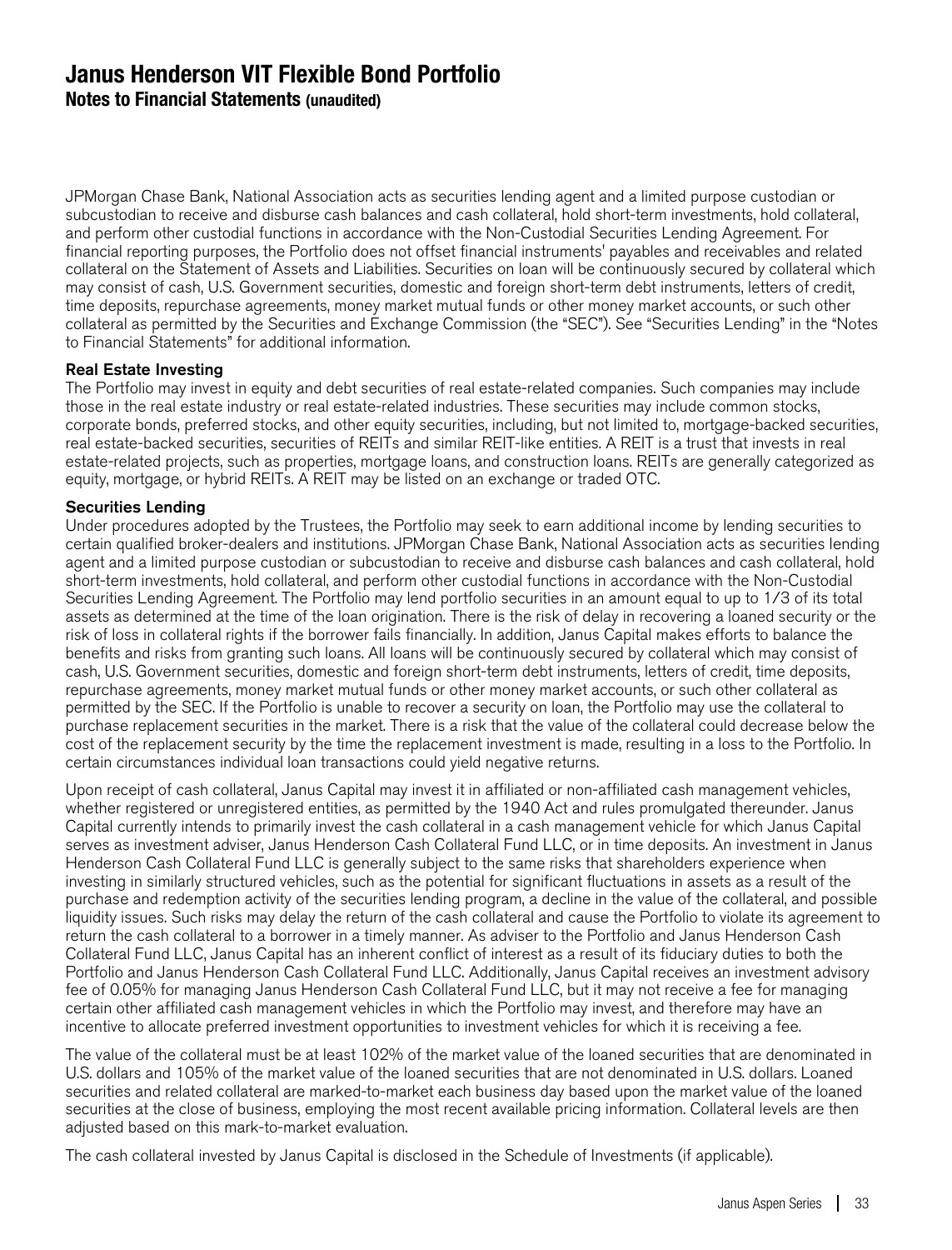**Notes to Financial Statements (unaudited)**

Income earned from the investment of the cash collateral, net of rebates paid to, or fees paid by, borrowers and less the fees paid to the lending agent are included as "Affiliated securities lending income, net" on the Statement of Operations. As of June 30, 2021, securities lending transactions accounted for as secured borrowings with an overnight and continuous contractual maturity are \$897,497. Gross amounts of recognized liabilities for securities lending (collateral received) as of June 30, 2021 is \$915,803, resulting in the net amount due to the counterparty of \$18,306.

#### Sovereign Debt

The Portfolio may invest in U.S. and non-U.S. government debt securities ("sovereign debt"). Some investments in sovereign debt, such as U.S. sovereign debt, are considered low risk. However, investments in sovereign debt, especially the debt of less developed countries, can involve a high degree of risk, including the risk that the governmental entity that controls the repayment of sovereign debt may not be willing or able to repay the principal and/or to pay the interest on its sovereign debt in a timely manner. A sovereign debtor's willingness or ability to satisfy its debt obligation may be affected by various factors including, but not limited to, its cash flow situation, the extent of its foreign currency reserves, the availability of foreign exchange when a payment is due, the relative size of its debt position in relation to its economy as a whole, the sovereign debtor's policy toward international lenders, and local political constraints to which the governmental entity may be subject. Sovereign debtors may also be dependent on expected disbursements from foreign governments, multilateral agencies, and other entities. The failure of a sovereign debtor to implement economic reforms, achieve specified levels of economic performance, or repay principal or interest when due may result in the cancellation of third party commitments to lend funds to the sovereign debtor, which may further impair such debtor's ability or willingness to timely service its debts. The Portfolio may be requested to participate in the rescheduling of such sovereign debt and to extend further loans to governmental entities, which may adversely affect the Portfolio's holdings. In the event of default, there may be limited or no legal remedies for collecting sovereign debt and there may be no bankruptcy proceedings through which the Portfolio may collect all or part of the sovereign debt that a governmental entity has not repaid. In addition, to the extent the Portfolio invests in non-U.S. sovereign debt, it may be subject to currency risk.

#### TBA Commitments

The Portfolio may enter into "to be announced" or "TBA" commitments. TBAs are forward agreements for the purchase or sale of securities, including mortgage-backed securities, for a fixed price, with payment and delivery on an agreed upon future settlement date. The specific securities to be delivered are not identified at the trade date. However, delivered securities must meet specified terms, including issuer, rate, and mortgage terms. Although the particular TBA securities must meet industry-accepted "good delivery" standards, there can be no assurance that a security purchased on forward commitment basis will ultimately be issued or delivered by the counterparty. During the settlement period, the Portfolio will still bear the risk of any decline in the value of the security to be delivered. Because TBA commitments do not require the purchase and sale of identical securities, the characteristics of the security delivered to the Portfolio may be less favorable than the security delivered to the dealer. If the counterparty to a transaction fails to deliver the security, the Portfolio could suffer a loss.

To facilitate TBA commitments, the Portfolio is required to segregate or otherwise earmark liquid assets marked to market daily in an amount at least equal to such TBA commitments. Rules of the Financial Industry Regulatory Authority ("FINRA") which are expected to be effective in October 2021, include mandatory margin requirements for TBA commitments which, in some circumstances, will require the Portfolio to also post collateral. These collateral requirements may increase costs associated with the Portfolio's participation in the TBA market.

#### When-Issued, Delayed Delivery and Forward Commitment Transactions

The Portfolio may purchase or sell securities on a when-issued, delayed delivery, or forward commitment basis. When purchasing a security on a when-issued, delayed delivery, or forward commitment basis, the Portfolio assumes the rights and risks of ownership of the security, including the risk of price and yield fluctuations, and takes such fluctuations into account when determining its net asset value. Typically, no income accrues on securities the Portfolio has committed to purchase prior to the time delivery of the securities is made. Because the Portfolio is not required to pay for the security until the delivery date, these risks are in addition to the risks associated with the Portfolio's other investments. If the other party to a transaction fails to deliver the securities, the Portfolio could miss a favorable price or yield opportunity. If the Portfolio remains substantially fully invested at a time when when-issued, delayed delivery, or forward commitment purchases are outstanding, the purchases may result in a form of leverage. If the Portfolio remains substantially fully invested at a time when when-issued, delayed delivery, or forward commitment purchases (including TBA commitments) are outstanding, the purchases may result in a form of leverage.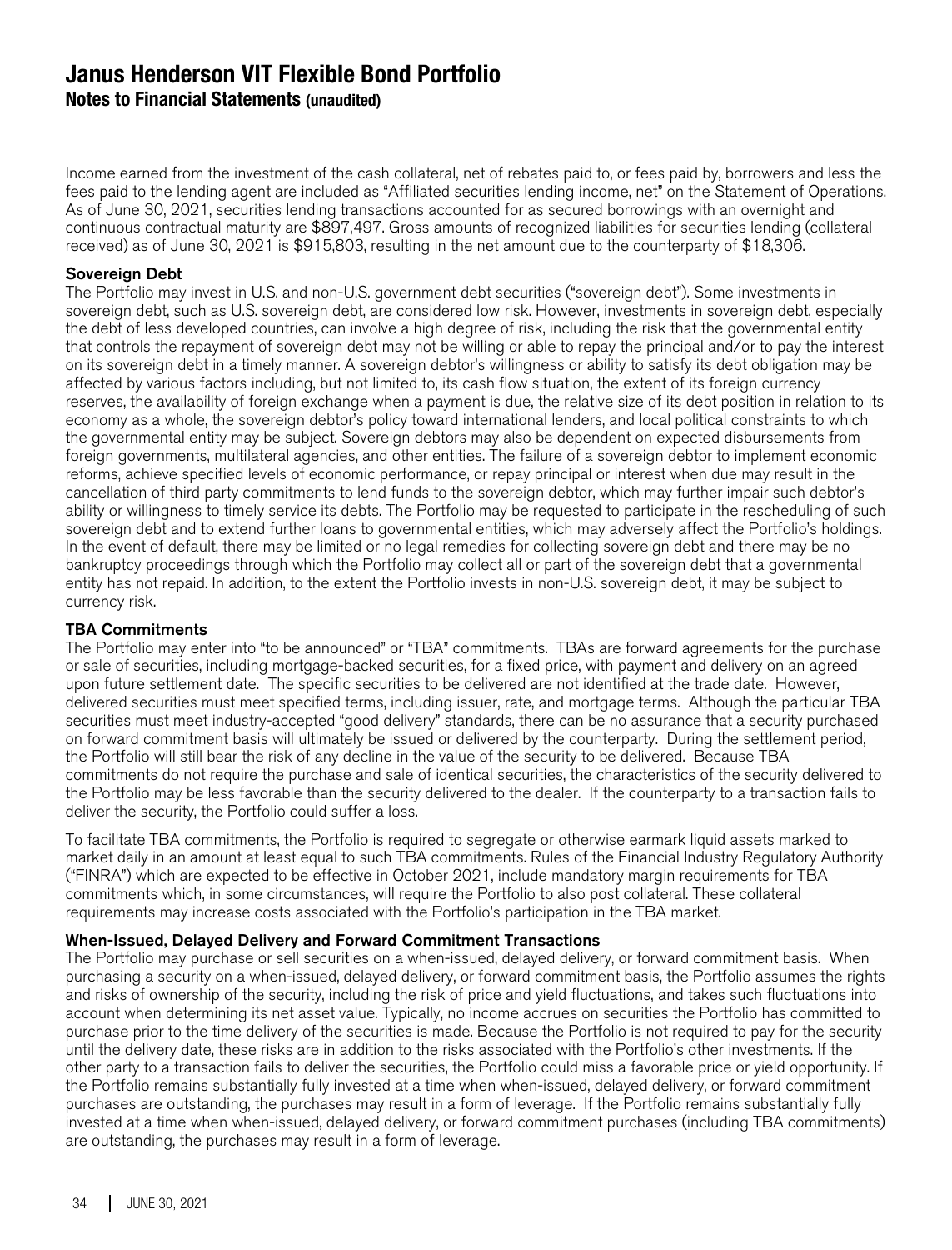## **Janus Henderson VIT Flexible Bond Portfolio Notes to Financial Statements (unaudited)**

When the Portfolio has sold a security on a when-issued, delayed delivery, or forward commitment basis, the Portfolio does not participate in future gains or losses with respect to the security. If the other party to a transaction fails to pay for the securities, the Portfolio could suffer a loss. Additionally, when selling a security on a when-issued, delayed delivery, or forward commitment basis without owning the security, the Portfolio will incur a loss if the security's price appreciates in value such that the security's price is above the agreed upon price on the settlement date. The Portfolio may dispose of or renegotiate a transaction after it is entered into, and may purchase or sell when-issued, delayed delivery or forward commitment securities before the settlement date, which may result in a gain or loss.

#### 4. Investment Advisory Agreements and Other Transactions with Affiliates

The Portfolio pays Janus Capital an investment advisory fee which is calculated daily and paid monthly. The following table reflects the Portfolio's contractual investment advisory fee rate (expressed as an annual rate).

| Average Daily Net       | Contractual Investment |
|-------------------------|------------------------|
| Assets of the Portfolio | Advisory Fee (%)       |
| First \$300 Million     | 0.55                   |
| Over \$300 Million      | 0.45                   |

The Fund's actual investment advisory fee rate for the reporting period was 0.49% of average annual net assets before any applicable waivers.

Janus Capital has contractually agreed to waive the investment advisory fee payable by the Portfolio or reimburse expenses in an amount equal to the amount, if any, that the Portfolio's total annual fund operating expenses, including the investment advisory fee, but excluding the 12b-1 distribution and shareholder servicing fees (applicable to Service Shares), transfer agent fees and expenses payable pursuant to the Transfer Agency Agreement, brokerage commissions, interest, dividends, taxes, acquired fund fees and expenses, and extraordinary expenses, exceed the annual rate of 0.52% of the Portfolio's average daily net assets for at least a one-year period commencing April 30, 2021. If applicable, amounts waived and/or reimbursed to the Portfolio by Janus Capital are disclosed as "Excess Expense Reimbursement and Waivers" on the Statement of Operations.

Janus Services LLC ("Janus Services"), a wholly-owned subsidiary of Janus Capital, is the Portfolio's transfer agent. Janus Services receives an administrative services fee at an annual rate of 0.05% of the average daily net assets of the Portfolio for arranging for the provision by participating insurance companies and qualified plan service providers of administrative services, including recordkeeping, subaccounting, order processing, or other shareholder services provided on behalf of contract holders or plan participants investing in the Portfolio. Other shareholder services may include the provision of order confirmations, periodic account statements, forwarding prospectuses, shareholder reports, and other materials to existing investors, and answering inquiries regarding accounts. Janus Services expects to use this entire fee to compensate insurance companies and qualified plan service providers for providing these services to their customers who invest in the Portfolio. Any unused portion will be reimbursed to the applicable share class at least annually.

In addition, Janus Services provides or arranges for the provision of certain other internal administrative, recordkeeping, and shareholder relations services for the Portfolio. Janus Services is not compensated for these internal services related to the shares, except for out-of-pocket costs. These amounts are disclosed as "Other transfer agent fees and expenses" on the Statement of Operations.

Under a distribution and shareholder servicing plan (the "Plan") adopted in accordance with Rule 12b-1 under the 1940 Act, the Service Shares may pay the Trust's distributor, Janus Distributors LLC ("Janus Distributors"), a wholly-owned subsidiary of Janus Capital, a fee for the sale and distribution and/or shareholder servicing of the Service Shares at an annual rate of up to 0.25% of the average daily net assets of the Service Shares. Under the terms of the Plan, the Trust is authorized to make payments to Janus Distributors for remittance to insurance companies and qualified plan service providers as compensation for distribution and/or shareholder services performed by such entities. These amounts are disclosed as "12b-1 Distribution and shareholder servicing fees" on the Statement of Operations. Payments under the Plan are not tied exclusively to actual 12b-1 distribution and servicing fees, and the payments may exceed 12b-1 distribution and servicing fees actually incurred. If any of the Portfolio's actual 12b-1 distribution and servicing fees incurred during a calendar year are less than the payments made during a calendar year, the Portfolio will be refunded the difference. Refunds, if any, are included in "12b-1 Distribution and shareholder servicing fees" in the Statement of Operations.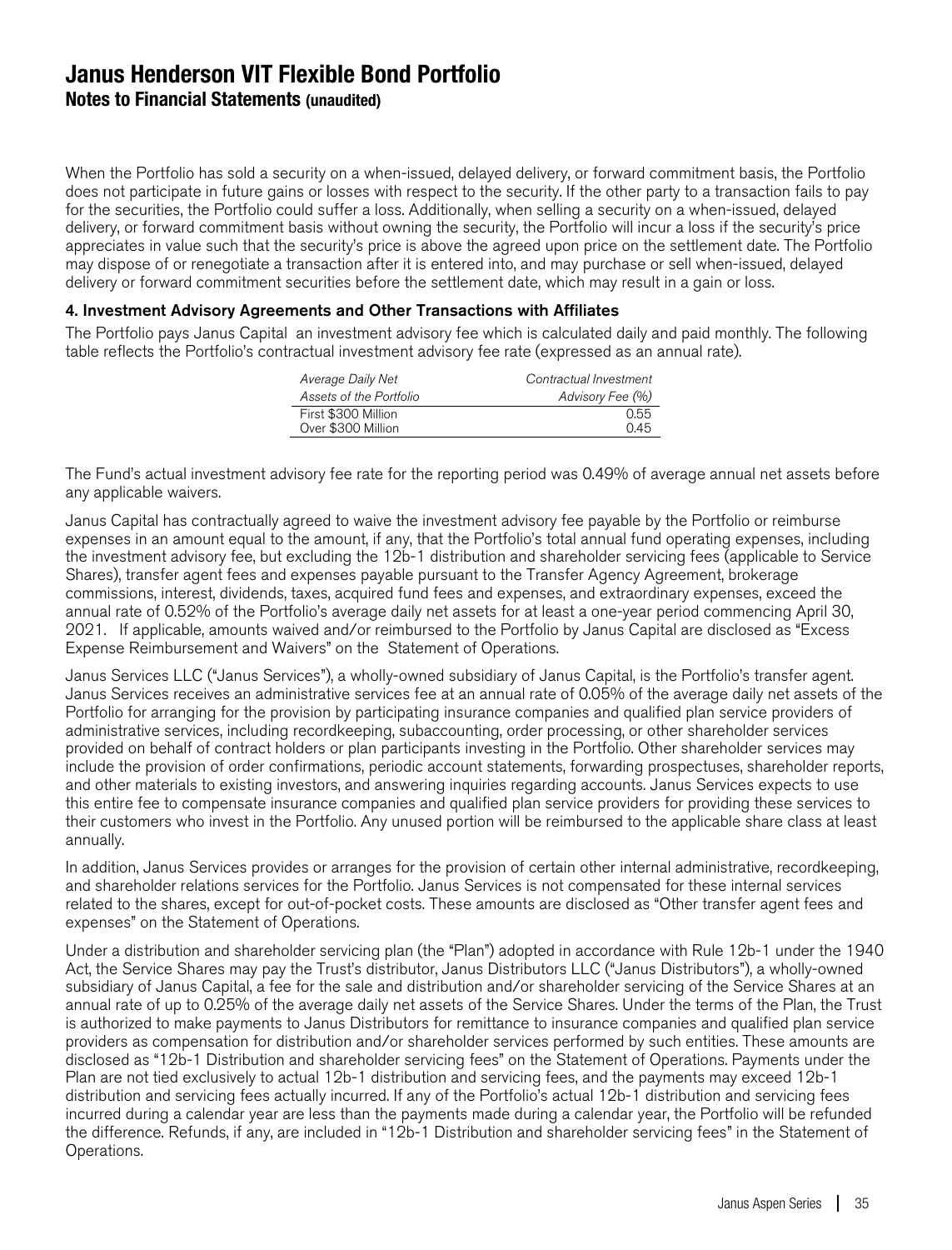## **Janus Henderson VIT Flexible Bond Portfolio Notes to Financial Statements (unaudited)**

Janus Capital serves as administrator to the Portfolio pursuant to an administration agreement between Janus Capital and the Trust. Under the administration agreement, Janus Capital is obligated to provide or arrange for the provision of certain administration, compliance, and accounting services to the Portfolio, including providing office space for the Portfolio, and is reimbursed by the Portfolio for certain of its costs in providing these services (to the extent Janus Capital seeks reimbursement and such costs are not otherwise waived). In addition, employees of Janus Capital and/or its affiliates may serve as officers of the Trust. The Portfolio pays for some or all of the salaries, fees, and expenses of Janus Capital employees and Portfolio officers, with respect to certain specified administration functions they perform on behalf of the Portfolio. The Portfolio pays these costs based on out-of-pocket expenses incurred by Janus Capital, and these costs are separate and apart from advisory fees and other expenses paid in connection with the investment advisory services Janus Capital (or any subadvisor, as applicable) provides to the Portfolio. These amounts are disclosed as "Affiliated portfolio administration fees" on the Statement of Operations. In addition, some expenses related to compensation payable to the Portfolio's Chief Compliance Officer and certain compliance staff, all of whom are employees of Janus Capital and/or its affiliates, are shared with the Portfolio. Total compensation of \$16,571 was paid to the Chief Compliance Officer and certain compliance staff by the Trust during the period ended June 30, 2021. The Portfolio's portion is reported as part of "Other expenses" on the Statement of Operations.

The Board of Trustees has adopted a deferred compensation plan (the "Deferred Plan") for independent Trustees to elect to defer receipt of all or a portion of the annual compensation they are entitled to receive from the Portfolio. All deferred fees are credited to an account established in the name of the Trustees. The amounts credited to the account then increase or decrease, as the case may be, in accordance with the performance of one or more of the Janus Henderson funds that are selected by the Trustees. The account balance continues to fluctuate in accordance with the performance of the selected fund or funds until final payment of all amounts are credited to the account. The fluctuation of the account balance is recorded by the Portfolio as unrealized appreciation/(depreciation) and is included as of June 30, 2021 on the Statement of Assets and Liabilities in the asset, "Non-interested Trustees' deferred compensation," and liability, "Non-interested Trustees' deferred compensation fees." Additionally, the recorded unrealized appreciation/(depreciation) is included in "Total distributable earnings (loss)" on the Statement of Assets and Liabilities. Deferred compensation expenses for the period ended June 30, 2021 are included in "Non-interested Trustees' fees and expenses" on the Statement of Operations. Trustees are allowed to change their designation of mutual funds from time to time. Amounts will be deferred until distributed in accordance with the Deferred Plan. Deferred fees of \$308,300 were paid by the Trust to the Trustees under the Deferred Plan during the period ended June 30, 2021.

Pursuant to the provisions of the 1940 Act and related rules, the Portfolio may participate in an affiliated or nonaffiliated cash sweep program. In the cash sweep program, uninvested cash balances of the Portfolio may be used to purchase shares of affiliated or non-affiliated money market funds or cash management pooled investment vehicles that operate as money market funds. The Portfolio is eligible to participate in the cash sweep program (the "Investing Funds"). As adviser, Janus Capital has an inherent conflict of interest because of its fiduciary duties to the affiliated money market funds or cash management pooled investment vehicles and the Investing Funds. Janus Henderson Cash Liquidity Fund LLC (the "Sweep Vehicle") is an affiliated unregistered cash management pooled investment vehicle that invests primarily in highly-rated short-term fixed-income securities. The Sweep Vehicle operates pursuant to the provisions of the 1940 Act that govern the operation of money market funds and prices its shares at NAV reflecting market-based values of its portfolio securities (i.e., a "floating" NAV) rounded to the fourth decimal place (e.g., \$1.0000). The Sweep Vehicle is permitted to impose a liquidity fee (of up to 2%) on redemptions from the Sweep Vehicle or a redemption gate that temporarily suspends redemptions from the Sweep Vehicle for up to 10 business days during a 90 day period. There are no restrictions on the Portfolio's ability to withdraw investments from the Sweep Vehicle at will, and there are no unfunded capital commitments due from the Portfolio to the Sweep Vehicle. The Sweep Vehicle does not charge any management fee, sales charge or service fee.

Any purchases and sales, realized gains/losses and recorded dividends from affiliated investments during the period ended June 30, 2021 can be found in the "Schedules of Affiliated Investments" located in the Schedule of Investments.

The Portfolio is permitted to purchase or sell securities ("cross-trade") between itself and other funds or accounts managed by Janus Capital in accordance with Rule 17a-7 under the Investment Company Act of 1940 ("Rule 17a-7"), when the transaction is consistent with the investment objectives and policies of the Portfolio and in accordance with the Internal Cross Trade Procedures adopted by the Trust's Board of Trustees. These procedures have been designed to ensure that any cross-trade of securities by the Portfolio from or to another fund or account that is or could be considered an affiliate of the Portfolio under certain limited circumstances by virtue of having a common investment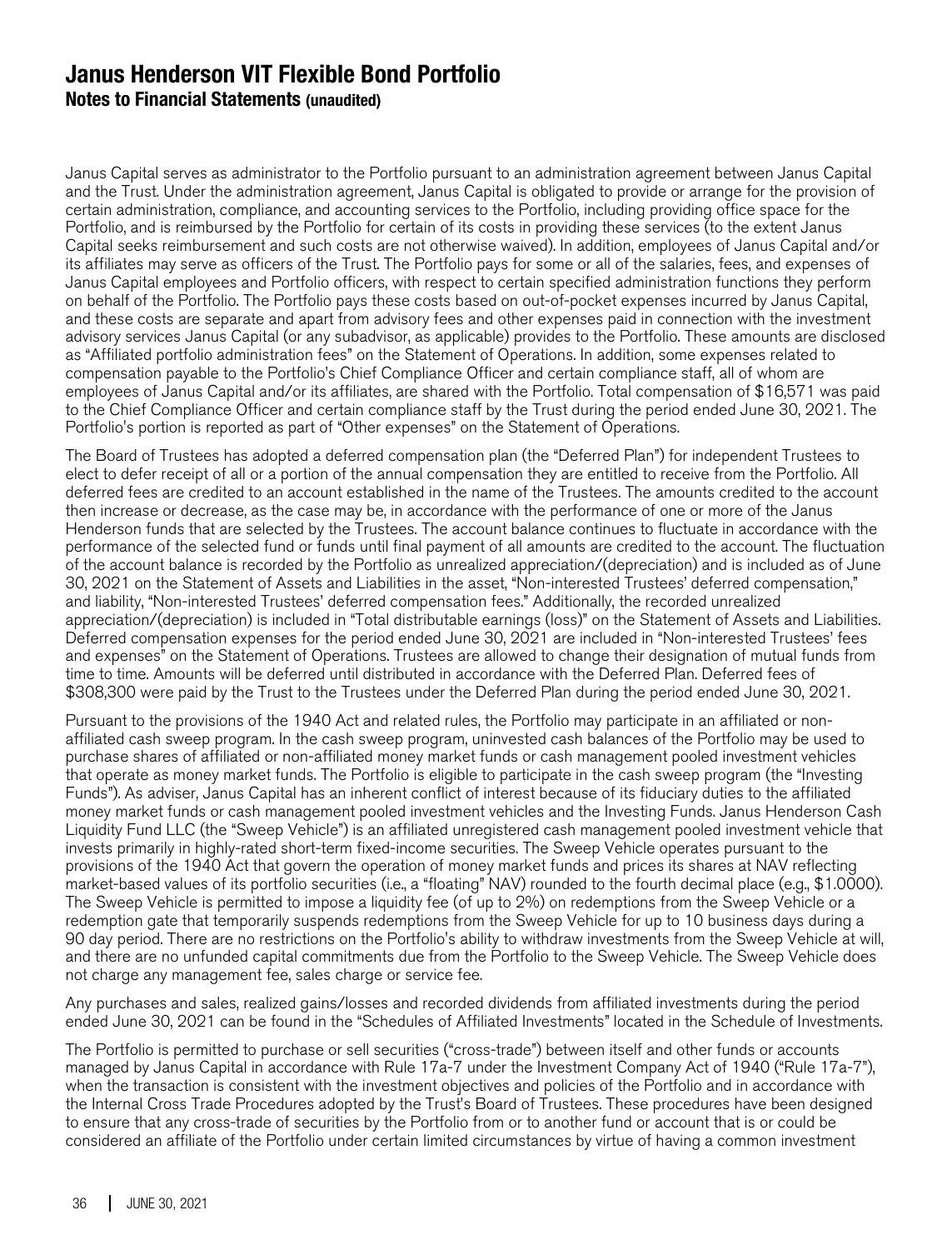**Notes to Financial Statements (unaudited)**

adviser, common Officer, or common Trustee complies with Rule 17a-7. Under these procedures, each cross-trade is effected at the current market price to save costs where allowed. During the period ended June 30, 2021, the Portfolio engaged in cross trades amounting to \$12,228,291 in purchases and \$2,720,661 in sales, resulting in a net realized gain of \$75,986. The net realized gain is included within the "Net Realized Gain/(Loss) on Investments" section of the Portfolio's Statement of Operations.

#### 5. Federal Income Tax

Income and capital gains distributions are determined in accordance with income tax regulations that may differ from US GAAP. These differences are due to differing treatments for items such as net short-term gains, deferral of wash sale losses, foreign currency transactions, net investment losses, and capital loss carryovers.

The Portfolio has elected to treat gains and losses on forward foreign currency contracts as capital gains and losses, if applicable. Other foreign currency gains and losses on debt instruments are treated as ordinary income for federal income tax purposes pursuant to Section 988 of the Internal Revenue Code.

The aggregate cost of investments and the composition of unrealized appreciation and depreciation of investment securities for federal income tax purposes as of June 30, 2021 are noted below. The primary differences between book and tax appreciation or depreciation of investments are wash sale loss deferrals and investments in partnerships.

|                  | Unrealized   | Unrealized            | Net Tax Appreciation/ |
|------------------|--------------|-----------------------|-----------------------|
| Federal Tax Cost | Appreciation | <i>(Depreciation)</i> | <i>(Depreciation)</i> |
| \$712.537.322    | \$14,078,127 | $$$ (3.084.059)       | 10.994.068            |

Information on the tax components of derivatives as of June 30, 2021 is as follows:

|                  | Unrealized   | Unrealized            | Net Tax Appreciation/ |
|------------------|--------------|-----------------------|-----------------------|
| Federal Tax Cost | Appreciation | <i>(Depreciation)</i> | <i>(Depreciation)</i> |
|                  | 2.930        | (2.077)               | 853                   |

Tax cost of investments and unrealized appreciation/(depreciation) may also include timing differences that do not constitute adjustments to tax basis.

#### 6. Capital Share Transactions

|                                        |               | Period ended June 30, 2021 | Year ended December 31, 2020 |                 |  |
|----------------------------------------|---------------|----------------------------|------------------------------|-----------------|--|
|                                        | <b>Shares</b> | Amount                     | Shares                       | Amount          |  |
| Institutional Shares:                  |               |                            |                              |                 |  |
| Shares sold                            | 1,878,333     | \$23,444,207               | 2,510,696                    | \$31,141,098    |  |
| Reinvested dividends and distributions | 452,276       | 5,472,538                  | 356.034                      | 4,451,177       |  |
| Shares repurchased                     | (1,924,514)   | (24, 151, 335)             | (5, 127, 790)                | (63,581,605)    |  |
| Net Increase/(Decrease)                | 406.095       | \$4,765,410                | (2,261,060)                  | \$ (27,989,330) |  |
| Service Shares:                        |               |                            |                              |                 |  |
| Shares sold                            | 5.436.221     | \$74,371,211               | 11,715,760                   | \$159,704,605   |  |
| Reinvested dividends and distributions | 1,272,653     | 16,951,741                 | 771.012                      | 10.580.741      |  |
| Shares repurchased                     | (3,744,228)   | (51,211,264)               | (7,748,985)                  | (104, 047, 744) |  |
| Net Increase/(Decrease)                | 2,964,646     | \$40,111,688               | 4,737,787                    | \$66,237,602    |  |

#### 7. Purchases and Sales of Investment Securities

For the period ended June 30, 2021, the aggregate cost of purchases and proceeds from sales of investment securities (excluding any short-term securities, short-term options contracts, TBAs, and in-kind transactions, as applicable) was as follows: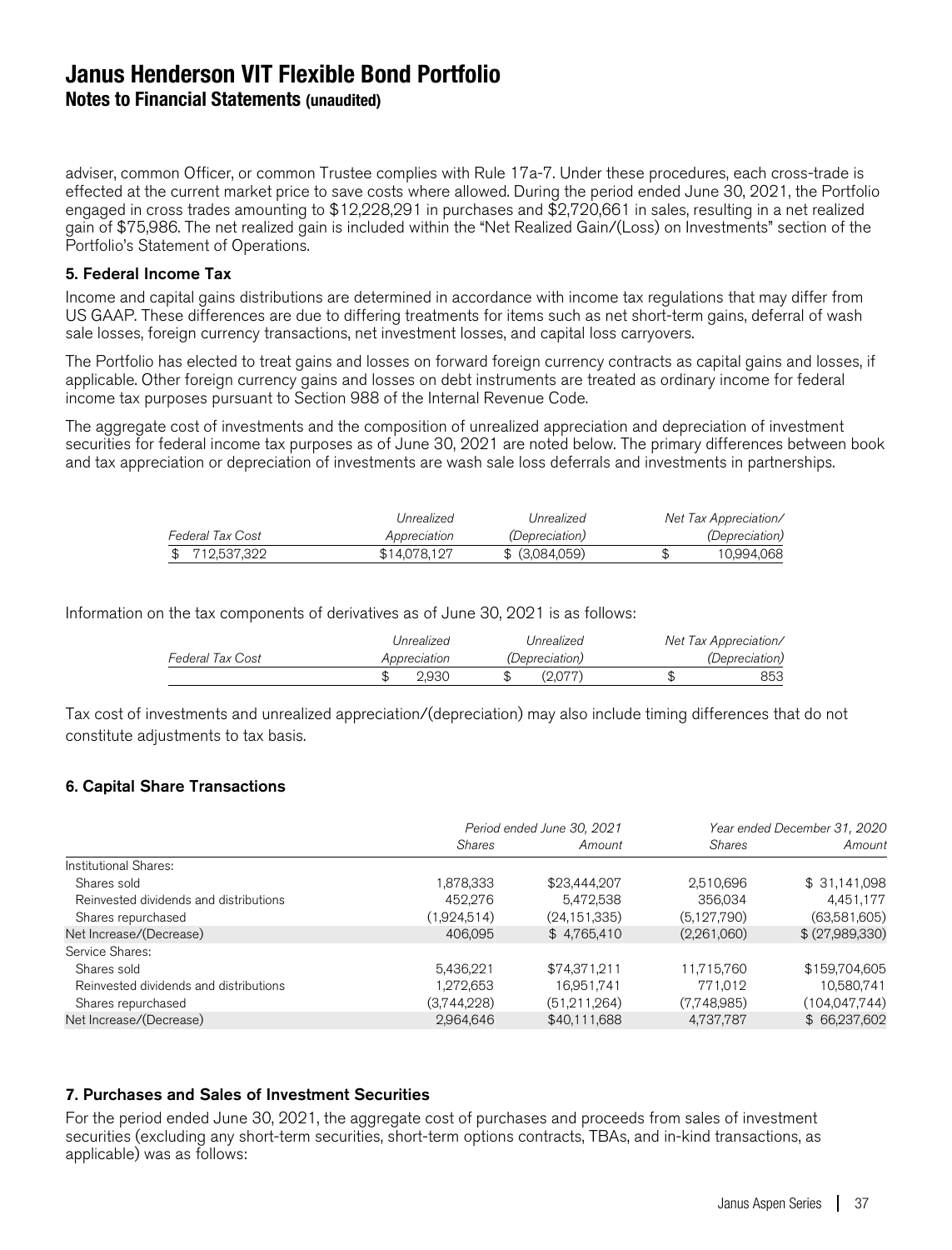**Notes to Financial Statements (unaudited)**

|                   |                     | Purchases of Long-   | Proceeds from Sales    |
|-------------------|---------------------|----------------------|------------------------|
| Purchases of      | Proceeds from Sales | Term U.S. Government | of Long-Term U.S.      |
| <i>Securities</i> | of Securities       | Obligations          | Government Obligations |
| \$166,421,103     | \$247,897,514       | 315,046,953          | 236.504.712            |

#### 8. Recent Accounting Pronouncements

The FASB issued Accounting Standards Update 2020-04 Reference Rate Reform: Facilitation of the Effects of Reference Rate Reform on Financial Reporting ("ASU 2020-04") in March 2020. The new guidance in the ASU provide optional temporary financial reporting relief from the effect of certain types of contract modifications due to the planned discontinuation of the LIBOR or other interbank-offered based reference rates as of the end of 2021. For new and existing contracts, Funds may elect to apply the guidance as of March 12, 2020 through December 31, 2022. Management is currently evaluating the impact, if any, of the ASU's adoption to the Fund's financial statements.

#### 9. Subsequent Event

Management has evaluated whether any events or transactions occurred subsequent to June 30, 2021 and through the date of issuance of the Portfolio's financial statements and determined that there were no material events or transactions that would require recognition or disclosure in the Portfolio's financial statements.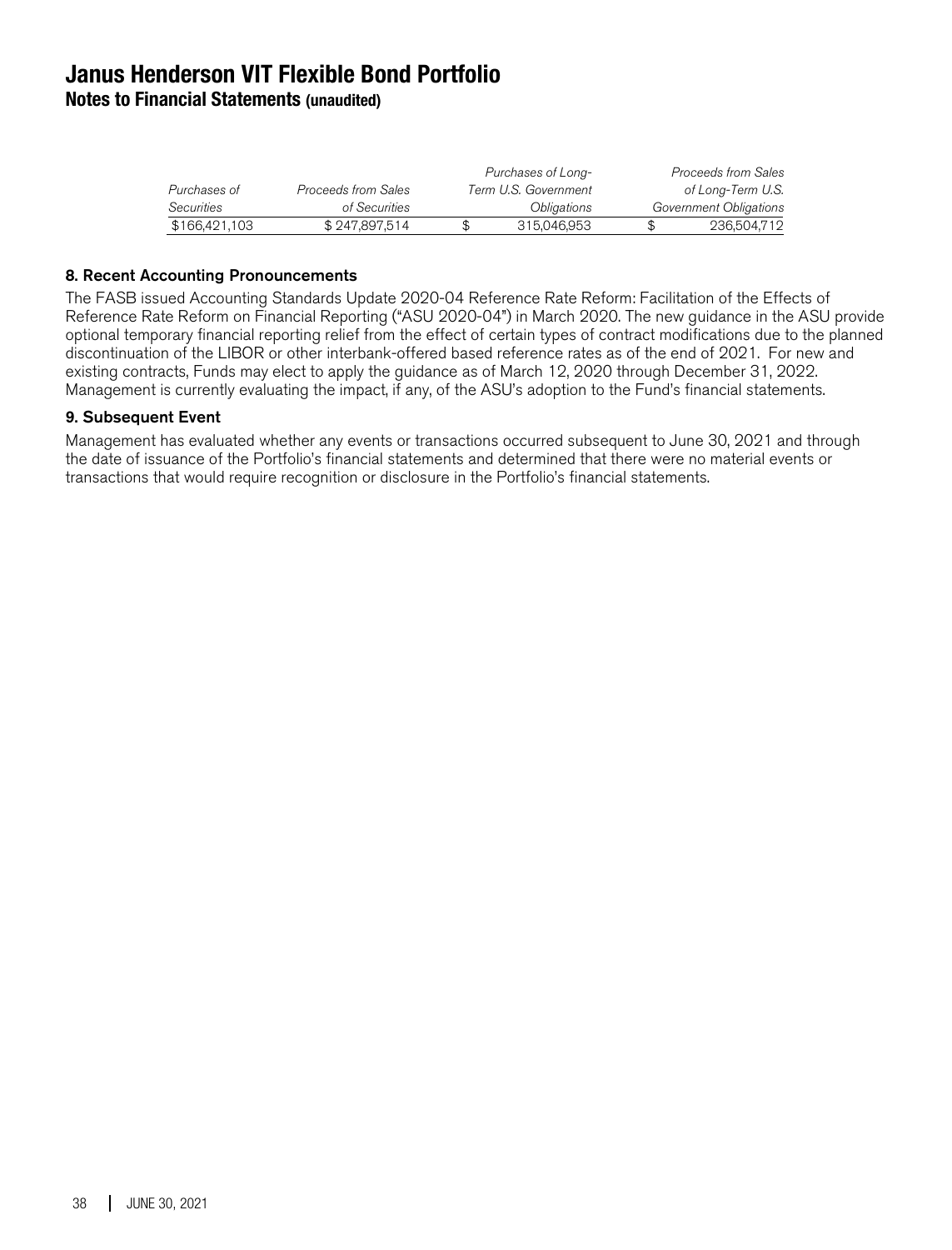**Additional Information (unaudited)**

#### Proxy Voting Policies and Voting Record

A description of the policies and procedures that the Portfolio uses to determine how to vote proxies relating to its portfolio securities is available without charge: (i) upon request, by calling 1-800-525-1093; (ii) on the Portfolio's website at janushenderson.com/proxyvoting; and (iii) on the SEC's website at http://www.sec.gov. Additionally, information regarding the Portfolio's proxy voting record for the most recent twelve-month period ended June 30 is also available, free of charge, through janushenderson.com/proxyvoting and from the SEC's website at http://www.sec.gov.

#### Full Holdings

The Portfolio files its complete portfolio holdings (schedule of investments) with the SEC as an exhibit to Form N-PORT within 60 days of the end of the first and third fiscal quarters, and in the annual report and semiannual report to shareholders. The Portfolio's Form N-PORT filings and annual and semiannual reports: (i) are available on the SEC's website at http://www.sec.gov; (ii) may be reviewed and copied at the SEC's Public Reference Room in Washington, D.C. (information on the Public Reference Room may be obtained by calling 1-800-SEC-0330); and (iii) are available without charge, upon request, by calling a Janus Henderson representative at 1-877-335-2687 (toll free). Portfolio holdings consisting of at least the names of the holdings are generally available on a monthly basis with a 30-day lag under Full Holdings for the Portfolio at janushenderson.com/vit.

#### APPROVAL OF ADVISORY AGREEMENTS DURING THE PERIOD

The Trustees of Janus Aspen Series, each of whom serves as an "independent" Trustee (the "Trustees"), oversee the management of each Portfolio of Janus Aspen Series (each, a "VIT Portfolio," and collectively, the "VIT Portfolios"), as well as each Fund of Janus Investment Fund (together with the VIT Portfolios, the "Janus Henderson Funds," and each, a "Janus Henderson Fund"). As required by law, the Trustees determine annually whether to continue the investment advisory agreement for each Janus Henderson Fund and the subadvisory agreements for the Janus Henderson Funds that utilize subadvisers.

In connection with their most recent consideration of those agreements for each Janus Henderson Fund, the Trustees received, and reviewed information provided by Janus Capital and the respective subadvisers in response to requests of the Trustees and their independent legal counsel. They also received and reviewed information and analysis provided by, and in response to requests of, their independent fee consultant. Throughout their consideration of the agreements, the Trustees were advised by their independent legal counsel. The Trustees met with management to consider the agreements, and also met separately in executive session with their independent legal counsel and their independent fee consultant.

At a meeting held on December 9, 2020, based on the Trustees' evaluation of the information provided by Janus Capital, the subadvisers, and the independent fee consultant, as well as other information, the Trustees determined that the overall arrangements between each Janus Henderson Fund and Janus Capital and each subadviser, as applicable, were fair and reasonable in light of the nature, extent and quality of the services provided by Janus Capital, its affiliates and the subadvisers, the fees charged for those services, and other matters that the Trustees considered relevant in the exercise of their business judgment. At that meeting, the Trustees unanimously approved the continuation of the investment advisory agreement for each Janus Henderson Fund, and the subadvisory agreement for each subadvised Janus Henderson Fund, for the period from February 1, 2021 through February 1, 2022, subject to earlier termination as provided for in each agreement.

In considering the continuation of those agreements, the Trustees reviewed and analyzed various factors that they determined were relevant, including the factors described below, none of which by itself was considered dispositive. However, the material factors and conclusions that formed the basis for the Trustees' determination to approve the continuation of the agreements are discussed separately below. Also included is a summary of the independent fee consultant's conclusions and opinions that arose during, and were included as part of, the Trustees' consideration of the agreements. "Management fees," as used herein, reflect actual annual advisory fees and, for the purpose of peer comparisons any administration fees (excluding out of pocket costs), net of any waivers, paid by a fund as a percentage of average net assets.

#### Nature, Extent and Quality of Services

The Trustees reviewed the nature, extent and quality of the services provided by Janus Capital and the subadvisers to the Janus Henderson Funds, taking into account the investment objective, strategies and policies of each Janus Henderson Fund, and the knowledge the Trustees gained from their regular meetings with management on at least a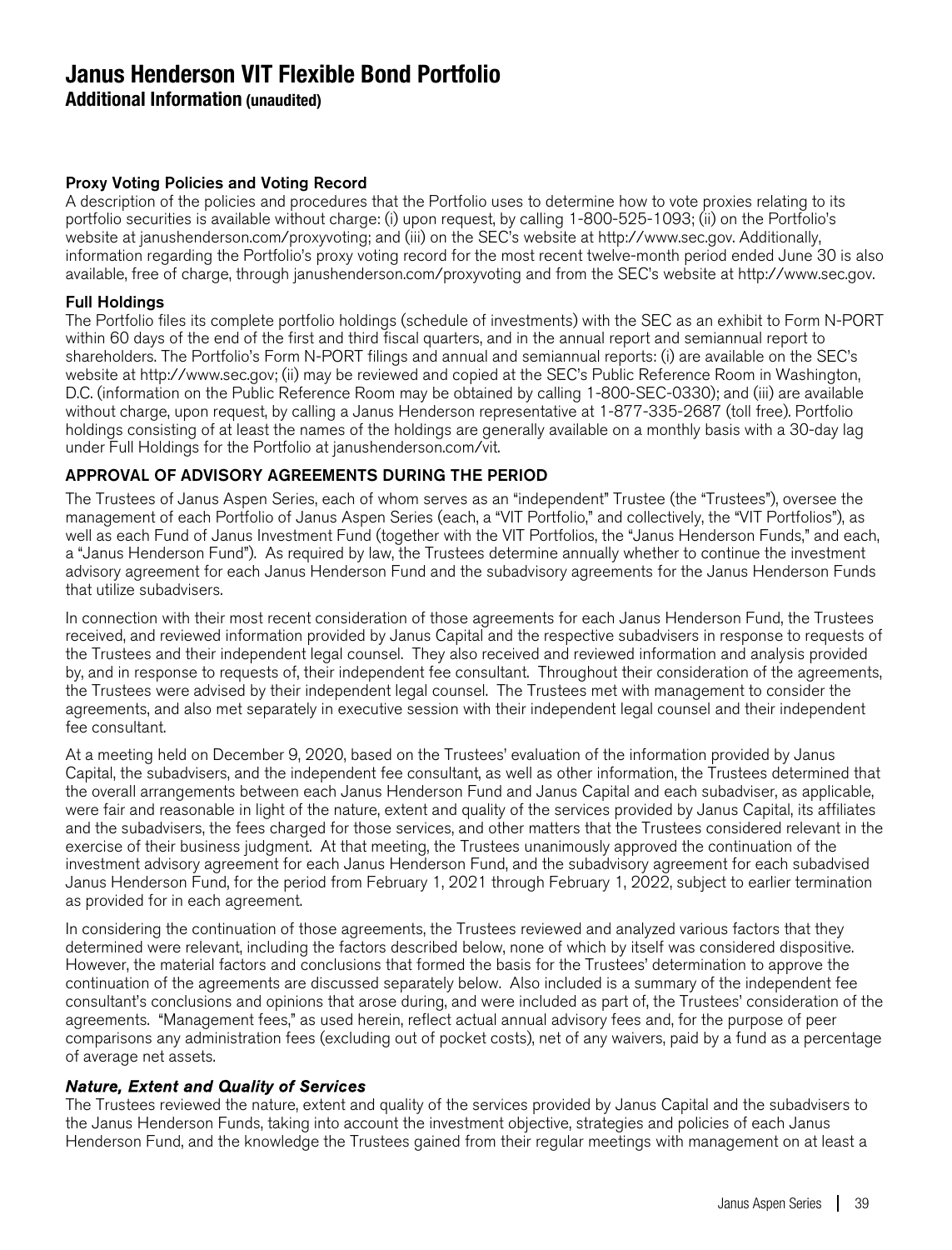quarterly basis and their ongoing review of information related to the Janus Henderson Funds. In addition, the Trustees reviewed the resources and key personnel of Janus Capital and each subadviser, particularly noting those employees who provide investment and risk management services to the Janus Henderson Funds. The Trustees also considered other services provided to the Janus Henderson Funds by Janus Capital or the subadvisers, such as managing the execution of portfolio transactions and the selection of broker-dealers for those transactions. The Trustees considered Janus Capital's role as administrator to the Janus Henderson Funds, noting that Janus Capital generally does not receive a fee for its services but is reimbursed for its out-of-pocket costs. The Trustees considered the role of Janus Capital in monitoring adherence to the Janus Henderson Funds' investment restrictions, providing support services for the Trustees and Trustee committees, and overseeing communications with shareholders and the activities of other service providers, including monitoring compliance with various policies and procedures of the Janus Henderson Funds and with applicable securities laws and regulations.

In this regard, the independent fee consultant noted that Janus Capital provides a number of different services for the Janus Henderson Funds and fund shareholders, ranging from investment management services to various other servicing functions, and that, in its view, Janus Capital is a capable provider of those services. The independent fee consultant also provided its belief that Janus Capital has developed a number of institutional competitive advantages that should enable it to provide superior investment and service performance over the long term.

The Trustees concluded that the nature, extent and quality of the services provided by Janus Capital or the subadviser to each Janus Henderson Fund were appropriate and consistent with the terms of the respective advisory and subadvisory agreements, and that, taking into account steps taken to address those Janus Henderson Funds whose performance lagged that of their peers for certain periods, the Janus Henderson Funds were likely to benefit from the continued provision of those services. They also concluded that Janus Capital and each subadviser had sufficient personnel, with the appropriate education and experience, to serve the Janus Henderson Funds effectively and had demonstrated its ability to attract well-qualified personnel.

#### Performance of the Funds

The Trustees considered the performance results of each Janus Henderson Fund over various time periods. They noted that they considered Janus Henderson Fund performance data throughout the year, including periodic meetings with each Janus Henderson Fund's portfolio manager(s), and also reviewed information comparing each Janus Henderson Fund's performance with the performance of comparable funds and peer groups identified by Broadridge Financial Solutions, Inc. ("Broadridge"), an independent data provider, and with the Janus Henderson Fund's benchmark index. In this regard, the independent fee consultant found that the overall Janus Henderson Funds' performance has been reasonable: for the 36 months ended September 30, 2020, approximately 75% of the Janus Henderson Funds were in the top two quartiles of performance versus Broadridge peers, and for the 12 months ended September 30, 2020, approximately 62% of the Janus Henderson Funds were in the top two quartiles of performance versus Broadridge peers.

The Trustees considered the performance of each Janus Henderson Fund, noting that performance may vary by share class, and noted the following with respect to the VIT Portfolios:

- For Janus Henderson Balanced Portfolio, the Trustees noted that the Fund's performance was in the first Broadridge quartile for the 36 months ended May 31, 2020 and the first Broadridge quartile for the 12 months ended May 31, 2020.
- For Janus Henderson Enterprise Portfolio, the Trustees noted that the Fund's performance was in the bottom Broadridge quartile for the 36 months ended May 31, 2020 and the bottom Broadridge quartile for the 12 months ended May 31, 2020. The Trustees noted the reasons for the Fund's underperformance and the steps Janus Capital had taken or was taking to improve performance.
- For Janus Henderson Flexible Bond Portfolio, the Trustees noted that the Fund's performance was in the third Broadridge quartile for the 36 months ended May 31, 2020 and the first Broadridge quartile for the 12 months ended May 31, 2020. The Trustees noted the reasons for the Fund's underperformance and the steps Janus Capital had taken or was taking to improve performance, and that the performance trend was improving.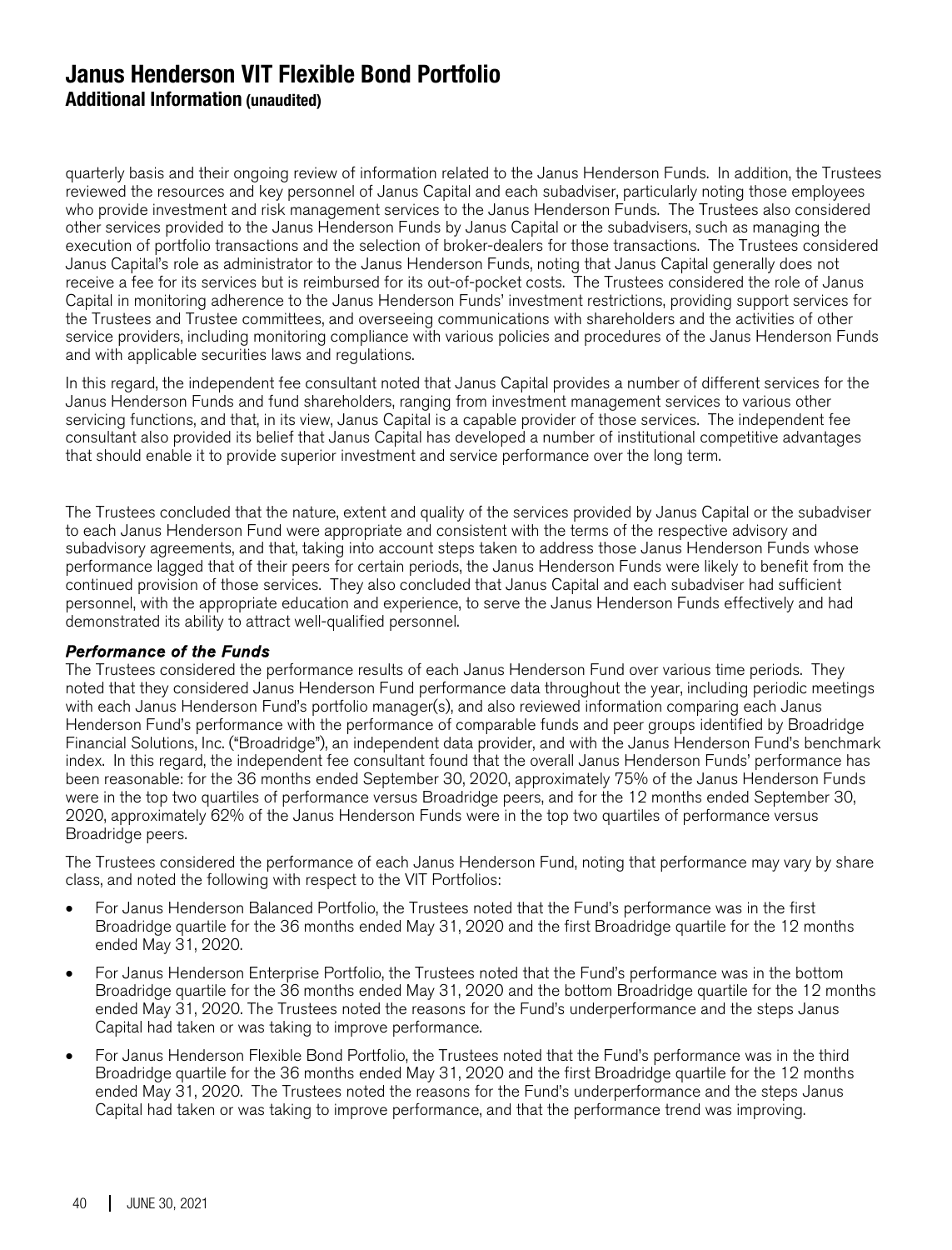- For Janus Henderson Forty Portfolio, the Trustees noted that the Fund's performance was in the second Broadridge quartile for the 36 months ended May 31, 2020 and the second Broadridge quartile for the 12 months ended May 31, 2020.
- For Janus Henderson Global Research Portfolio, the Trustees noted that the Fund's performance was in the third Broadridge quartile for the 36 months ended May 31, 2020 and the bottom Broadridge quartile for the 12 months ended May 31, 2020. The Trustees noted the reasons for the Fund's underperformance, while also noting that the Fund has a performance fee structure that results in lower management fees during periods of underperformance, and the steps Janus Capital had taken or was taking to improve performance.
- For Janus Henderson Global Technology and Innovation Portfolio, the Trustees noted that the Fund's performance was in the first Broadridge quartile for the 36 months ended May 31, 2020 and the second Broadridge quartile for the 12 months ended May 31, 2020.
- For Janus Henderson Mid Cap Value Portfolio, the Trustees noted that the Fund's performance was in the third Broadridge quartile for the 36 months ended May 31, 2020 and the third Broadridge quartile for the 12 months ended May 31, 2020. The Trustees noted the reasons for the Fund's underperformance, while also noting that the Fund has a performance fee structure that results in lower management fees during periods of underperformance, and the steps Janus Capital and Perkins had taken or were taking to improve performance.
- For Janus Henderson Overseas Portfolio, the Trustees noted that the Fund's performance was in the bottom Broadridge quartile for the 36 months ended May 31, 2020 and the third Broadridge quartile for the 12 months ended May 31, 2020. The Trustees noted the reasons for the Fund's underperformance, while also noting that the Fund has a performance fee structure that results in lower management fees during periods of underperformance and the steps Janus Capital had taken or was taking to improve performance.
- For Janus Henderson Research Portfolio, the Trustees noted that the Fund's performance was in the third Broadridge quartile for the 36 months ended May 31, 2020 and the third Broadridge quartile for the 12 months ended May 31, 2020. The Trustees noted the reasons for the Fund's underperformance, while also noting that the Fund has a performance fee structure that results in lower management fees during periods of underperformance, and the steps Janus Capital had taken or was taking to improve performance.
- For Janus Henderson U.S. Low Volatility Portfolio, the Trustees noted that the Fund's performance was in the second Broadridge quartile for the 36 months ended May 31, 2020 and the third Broadridge quartile for the 12 months ended May 31, 2020.

In consideration of each Janus Henderson Fund's performance, the Trustees concluded that, taking into account the factors relevant to performance, as well as other considerations, including steps taken to improve performance, the Janus Henderson Fund's performance warranted continuation of such Janus Henderson Fund's investment advisory and subadvisory agreement(s).

#### Costs of Services Provided

The Trustees examined information regarding the fees and expenses of each Janus Henderson Fund in comparison to similar information for other comparable funds as provided by Broadridge, an independent data provider. They also reviewed an analysis of that information provided by their independent fee consultant and noted that the rate of management fees (investment advisory fees and any administration fees but excluding out-of-pocket costs) for many of the Janus Henderson Funds, after applicable waivers, was below the average management fee rate of the respective peer group of funds selected by an independent data provider. The Trustees also examined information regarding the subadvisory fees charged for subadvisory services, as applicable, noting that all such fees were paid by Janus Capital out of its management fees collected from such Janus Henderson Fund.

The independent fee consultant provided its belief that the management fees charged by Janus Capital to each of the Janus Henderson Funds under the current investment advisory and administration agreements are reasonable in relation to the services provided by Janus Capital. The independent fee consultant found: (1) the total expenses and management fees of the Janus Henderson Funds to be reasonable relative to other comparable mutual funds; (2) the total expenses, on average, were 10% under the average total expenses of the respective Broadridge Expense Group peers; and (3) and the management fees for the Janus Henderson Funds, on average, were 9% under the average management fees for the respective Broadridge Expense Group. The Trustees also considered the total expenses for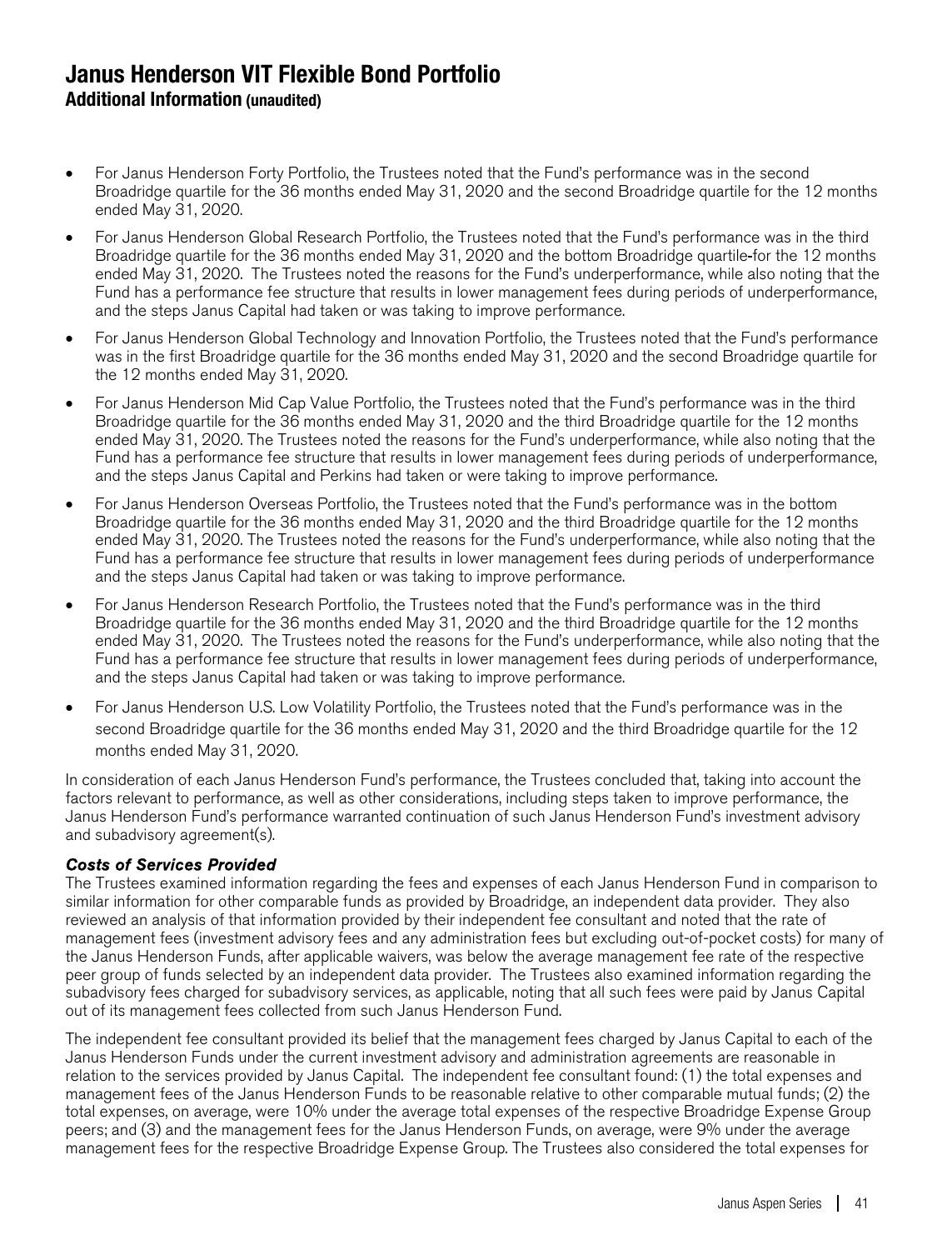each share class of each Janus Henderson Fund compared to the average total expenses for its Broadridge Expense Group and to average total expenses for its Broadridge Expense Universe.

For certain Janus Henderson Funds, the independent fee consultant also performed a systematic "focus list" analysis of expenses which assessed fund fees in the context of fund performance being delivered. Based on this analysis, the independent fee consultant found that the combination of service quality/performance and expenses on these individual Janus Henderson Funds was reasonable in light of performance trends, performance histories, and existence of performance fees, breakpoints, and/or expense waivers on such Janus Henderson Funds.

The Trustees considered the methodology used by Janus Capital and each subadviser in determining compensation payable to portfolio managers, the competitive environment for investment management talent, and the competitive market for mutual funds in different distribution channels.

The Trustees also reviewed management fees charged by Janus Capital and each subadviser to comparable separate account clients and to comparable non-affiliated funds subadvised by Janus Capital or by a subadviser (for which Janus Capital or the subadviser provides only or primarily portfolio management services). Although in most instances subadvisory and separate account fee rates for various investment strategies were lower than management fee rates for Janus Henderson Funds having a similar strategy, the Trustees considered that Janus Capital noted that, under the terms of the management agreements with the Janus Henderson Funds, Janus Capital performs significant additional services for the Janus Henderson Funds that it does not provide to those other clients, including administration services, oversight of the Janus Henderson Funds' other service providers, trustee support, regulatory compliance and numerous other services, and that, in serving the Janus Henderson Funds, Janus Capital assumes many legal risks and other costs that it does not assume in servicing its other clients. Moreover, they noted that the independent fee consultant found that: (1) the management fees Janus Capital charges to the Janus Henderson Funds are reasonable in relation to the management fees Janus Capital charges to funds subadvised by Janus Capital and to the fees Janus Capital charges to its institutional separate account clients; (2) these subadvised and institutional separate accounts have different service and infrastructure needs and operate in markets very distinct relative to retail funds; and (3) Janus Henderson mutual fund investors enjoy reasonable fees relative to the fees charged to Janus Henderson subadvised fund and separate account investors; (4) 9 of 10 Janus Henderson Funds have lower management fees than similar funds subadvised by Janus Capital; and (5) 5 of 8 Janus Henderson Funds have lower management fees than similar separate accounts managed by Janus Capital.

The Trustees considered the fees for each Janus Henderson Fund for its fiscal year ended in 2019, including the VIT Portfolios, and noted the following with regard to each VIT Portfolio's total expenses, net of applicable fee waivers (the VIT Portfolio's "total expenses"):

- For Janus Henderson Balanced Portfolio, the Trustees noted that, although the Fund's total expenses exceeded the peer group average for one share class, overall the Fund's total expenses were reasonable.
- For Janus Henderson Enterprise Portfolio, the Trustees noted that, although the Fund's total expenses exceeded the peer group average for one share class, overall the Fund's total expenses were reasonable.
- For Janus Henderson Flexible Bond Portfolio, the Trustees noted that, although the Fund's total expenses exceeded the peer group for one share class, overall the Fund's total expenses were reasonable. The Trustees also noted that Janus Capital has contractually agreed to limit the Fund's expenses, although this limit did not apply because the Fund's total expenses were already below the applicable fee limit.
- For Janus Henderson Forty Portfolio, the Trustees noted that, although the Fund's total expenses exceeded the peer group average for one share class, overall the Fund's total expenses were reasonable.
- For Janus Henderson Global Research Portfolio, the Trustees noted that, although the Fund's total expenses exceeded the peer group average for one share class, overall the Fund's total expenses were reasonable.
- For Janus Henderson Global Technology and Innovation Portfolio, the Trustees noted that the Fund's total expenses were below the peer group for both share classes.
- For Janus Henderson Mid Cap Value Portfolio, the Trustees noted that, although the Fund's total expenses exceeded the peer group for one share class, overall the Fund's total expenses were reasonable. The Trustees also noted that Janus Capital has contractually agreed to limit the Fund's expenses, although this limit did not apply because the Fund's total expenses were already below the applicable fee limit.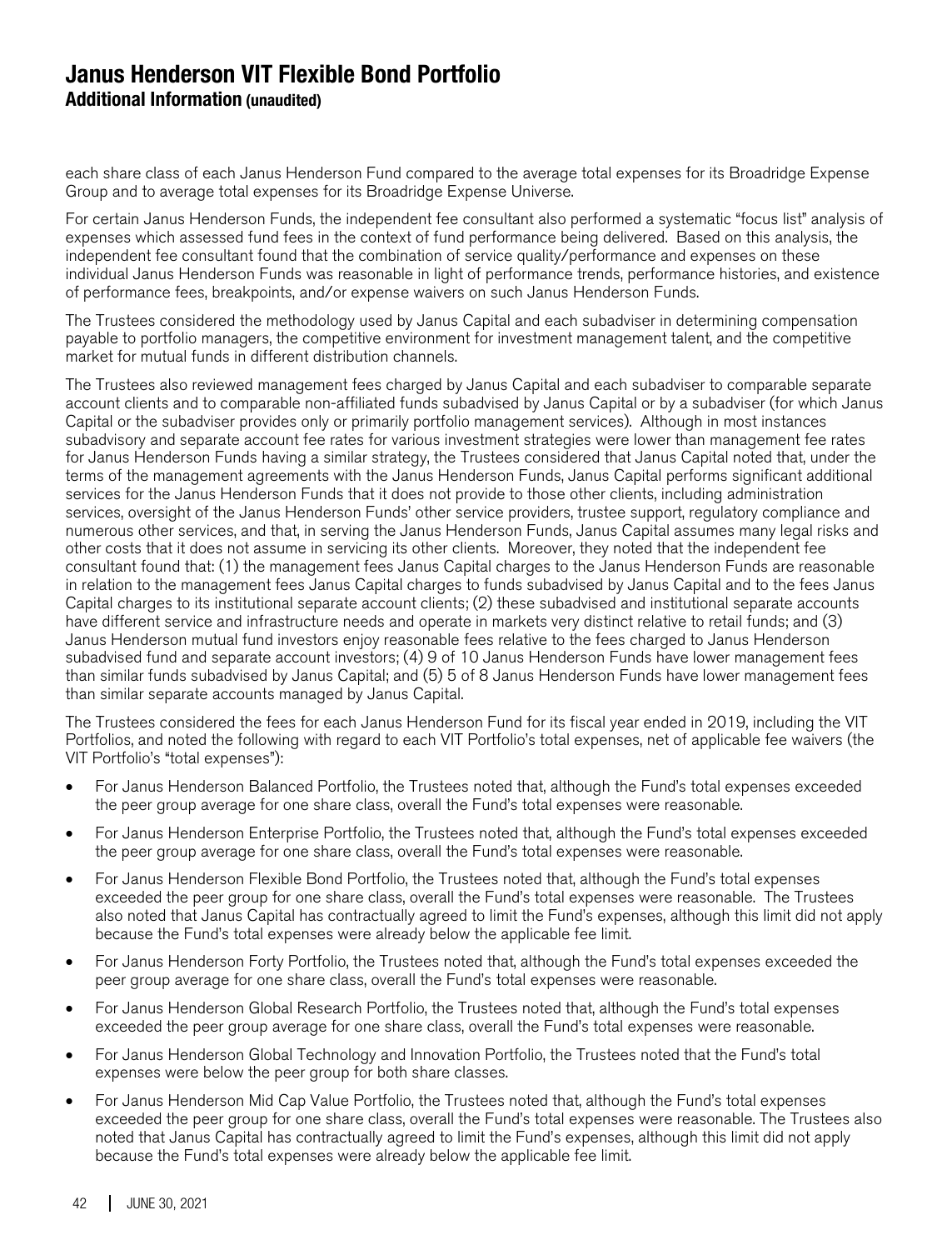- For Janus Henderson Overseas Portfolio, the Trustees noted that the Fund's total expenses were below the peer group for both share classes.
- For Janus Henderson Research Portfolio, the Trustees noted that the Fund's total expenses were below the peer group average for both share classes.
- For Janus Henderson U.S. Low Volatility Portfolio, the Trustees noted that the Fund's total expenses were below the peer group for its sole share class.

The Trustees reviewed information on the overall profitability to Janus Capital and its affiliates of their relationship with the Janus Henderson Funds, and considered profitability data of other publicly traded mutual fund advisers. The Trustees recognized that profitability comparisons among fund managers are difficult because of the variation in the type of comparative information that is publicly available, and the profitability of any fund manager is affected by numerous factors, including the organizational structure of the particular fund manager, differences in complex size, difference in product mix, difference in types of business (mutual fund, institutional and other), differences in the types of funds and other accounts it manages, possible other lines of business, the methodology for allocating expenses, and the fund manager's capital structure and cost of capital.

Additionally, the Trustees considered the estimated profitability to Janus Capital from the investment management services it provided to each Janus Henderson Fund. In their review, the Trustees considered whether Janus Capital and each subadviser receive adequate incentives and resources to manage the Janus Henderson Funds effectively. In reviewing profitability, the Trustees noted that the estimated profitability for an individual Janus Henderson Fund is necessarily a product of the allocation methodology utilized by Janus Capital to allocate its expenses as part of the estimated profitability calculation. In this regard, the Trustees noted that the independent fee consultant found that (1) the expense allocation methodology and rationales utilized by Janus Capital were reasonable and (2) no clear correlation exists between expense allocations and operating margins. The Trustees also considered that the estimated profitability for an individual Janus Henderson Fund was influenced by a number of factors, including not only the allocation methodology selected, but also the presence of fee waivers and expense caps, and whether the Janus Henderson Fund's investment management agreement contained breakpoints or a performance fee component. The Trustees determined, after taking into account these factors, among others, that Janus Capital's estimated profitability with respect to each Janus Henderson Fund was not unreasonable in relation to the services provided, and that the variation in the range of such estimated profitability among the Janus Henderson Funds was not a material factor in the Board's approval of the reasonableness of any Janus Henderson Fund's investment management fees.

The Trustees concluded that the management fees payable by each Janus Henderson Fund to Janus Capital and its affiliates, as well as the fees paid by Janus Capital to the subadvisers of subadvised Janus Henderson Funds, were reasonable in relation to the nature, extent, and quality of the services provided, taking into account the fees charged by other advisers for managing comparable mutual funds with similar strategies, the fees Janus Capital and the subadvisers charge to other clients, and, as applicable, the impact of fund performance on management fees payable by the Janus Henderson Funds. The Trustees also concluded that each Janus Henderson Fund's total expenses were reasonable, taking into account the size of the Janus Henderson Fund, the quality of services provided by Janus Capital and any subadviser, the investment performance of the Janus Henderson Fund, and any expense limitations agreed to or provided by Janus Capital.

#### Economies of Scale

The Trustees considered information about the potential for Janus Capital to realize economies of scale as the assets of the Janus Henderson Funds increase. They noted that their independent fee consultant published a report to the Trustees in November 2019 which provided its research and analysis into economies of scale. They also noted that, although many Janus Henderson Funds pay advisory fees at a fixed base rate as a percentage of net assets, without any breakpoints or performance fees, their independent fee consultant concluded that 73% of these Janus Henderson Funds' have contractual management fees (gross of waivers) below their Broadridge Expense Group averages. They also noted the following: (1) that for those Janus Henderson Funds whose expenses are being reduced by the contractual expense limitations of Janus Capital, Janus Capital is subsidizing certain of these Janus Henderson Funds because they have not reached adequate scale; (2) as the assets of some of the Janus Henderson Funds have declined in the past few years, certain of those Janus Henderson Funds have benefited from having advisory fee rates that have remained constant rather than increasing as assets declined; (3) performance fee structures have been implemented for various Janus Henderson Funds that have caused the effective rate of advisory fees payable by such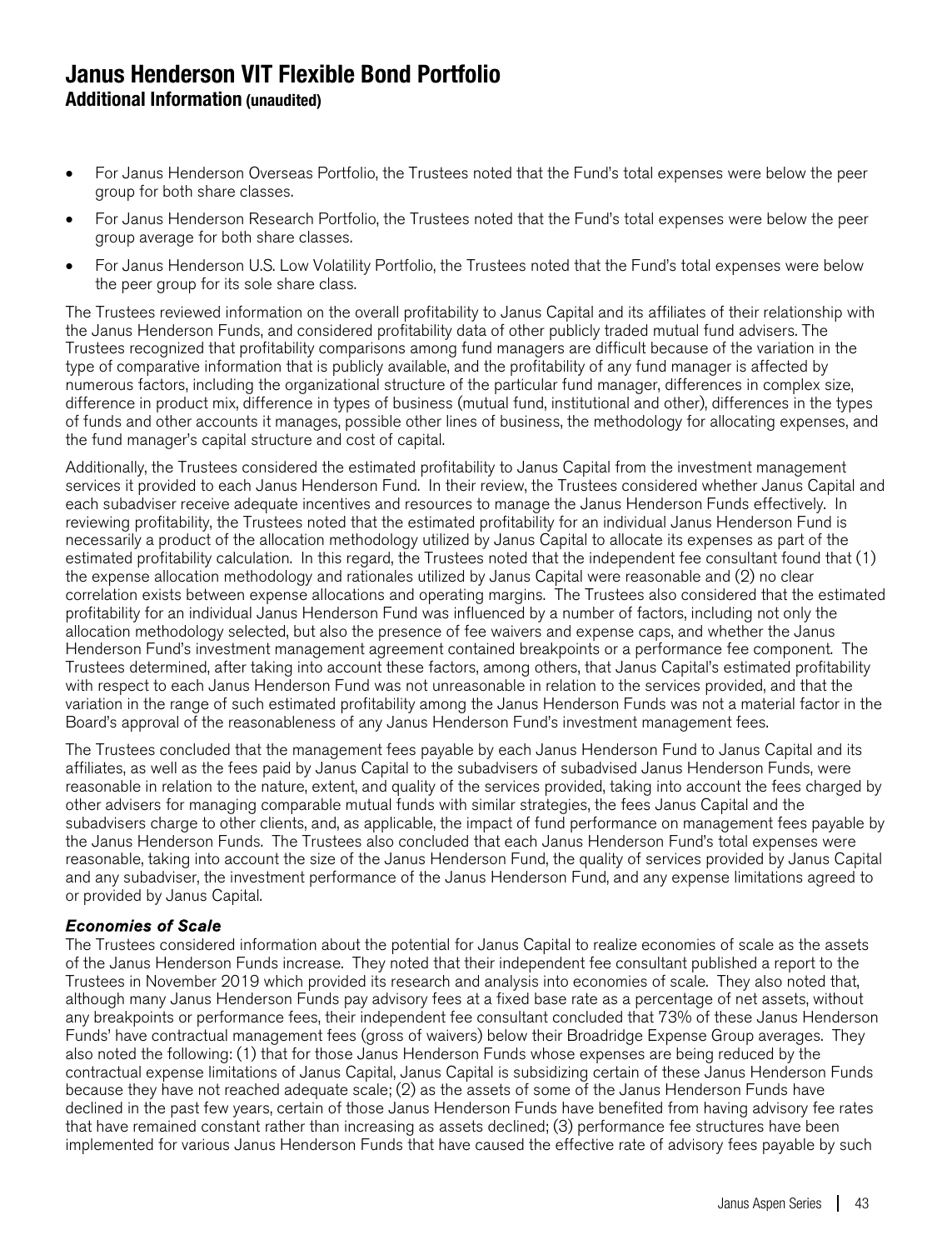Janus Henderson Fund to vary depending on the investment performance of the Janus Henderson Fund relative to its benchmark index over the measurement period; and (4) a few Janus Henderson Funds have fee schedules with breakpoints and reduced fee rates above certain asset levels. The Trustees also noted that the Janus Henderson Funds share directly in economies of scale through the significant investments made by Janus Capital and its affiliates related to services provided to the Funds and the lower charges of third-party service providers that are based in part on the combined scale of all of the Janus Henderson Funds.

The Trustees also considered the independent fee consultant's conclusion that, given the limitations of various analytical approaches to economies of scale and their conflicting results, it is difficult to analytically confirm or deny the existence of economies of scale in the Janus Henderson complex. In this regard, the independent consultant concluded that (1) to the extent there were economies of scale at Janus Capital, Janus Capital's general strategy of setting fixed management fees below peers appeared to share any such economies with investors even on smaller Janus Henderson Funds which have not yet achieved those economies and (2) by setting lower fixed fees from the start on these Janus Henderson Funds, Janus Capital appeared to be investing to increase the likelihood that these Janus Henderson Funds will grow to a level to achieve any economies of scale that may exist. Further, the independent fee consultant provided its belief that Janus Henderson Fund investors are well-served by the fee levels and performance fee structures in place on the Janus Henderson Funds in light of any economies of scale that may be present at Janus Capital.

Based on all of the information reviewed, including the recent and past research and analysis conducted by the Trustees' independent fee consultant, the Trustees concluded that the current fee structure of each Janus Henderson Fund was reasonable and that the current rates of fees do reflect a sharing between Janus Capital and the Janus Henderson Fund of any economies of scale that may be present at the current asset level of the Janus Henderson Fund.

#### Other Benefits to Janus Capital

The Trustees also considered benefits that accrue to Janus Capital and its affiliates and subadvisers to the Janus Henderson Funds from their relationships with the Janus Henderson Funds. They recognized that two affiliates of Janus Capital separately serve the Janus Henderson Funds as transfer agent and distributor, respectively, and the transfer agent receives compensation directly from the non-money market funds for services provided, and that such compensation contributes to the overall profitability of Janus Capital and its affiliates that results from their relationship with the Janus Henderson Funds. The Trustees also considered Janus Capital's past and proposed use of commissions paid by the Janus Henderson Funds on portfolio brokerage transactions to obtain proprietary and thirdparty research products and services benefiting the Janus Henderson Fund and/or other clients of Janus Capital and Janus Capital, and/or a subadviser to a Janus Henderson Fund. The Trustees concluded that Janus Capital's and the subadvisers' use of these types of client commission arrangements to obtain proprietary and third-party research products and services was consistent with regulatory requirements and guidelines and was likely to benefit each Janus Henderson Fund. The Trustees also concluded that, other than the services provided by Janus Capital and its affiliates and subadvisers pursuant to the agreements and the fees to be paid by each Janus Henderson Fund therefor, the Janus Henderson Funds and Janus Capital and the subadvisers may potentially benefit from their relationship with each other in other ways. They concluded that Janus Capital and its affiliates share directly in economies of scale through the lower charges of third-party service providers that are based in part on the combined scale of the Janus Henderson Funds and other clients serviced by Janus Capital and its affiliates. They also concluded that Janus Capital and/or the subadvisers benefit from the receipt of research products and services acquired through commissions paid on portfolio transactions of the Janus Henderson Funds and that the Janus Henderson Funds benefit from Janus Capital's and/or the subadvisers' receipt of those products and services as well as research products and services acquired through commissions paid by other clients of Janus Capital and/or other clients of the subadvisers. They further concluded that the success of any Janus Henderson Fund could attract other business to Janus Capital, the subadvisers or other Janus Henderson funds, and that the success of Janus Capital and the subadvisers could enhance Janus Capital's and the subadvisers' ability to serve the Janus Henderson Funds.

#### LIQUIDITY RISK MANAGEMENT PROGRAM

The Janus Henderson Funds (other than the money market funds) have adopted and implemented a written liquidity risk management program (the "LRMP") as required by Rule 22e-4 under the Investment Company Act of 1940, as amended (the "Liquidity Rule"). Rule 22e-4, requires open-end funds to adopt and implement a written liquidity risk management program that is reasonably designed to assess and manage liquidity risk, which is the risk that a fund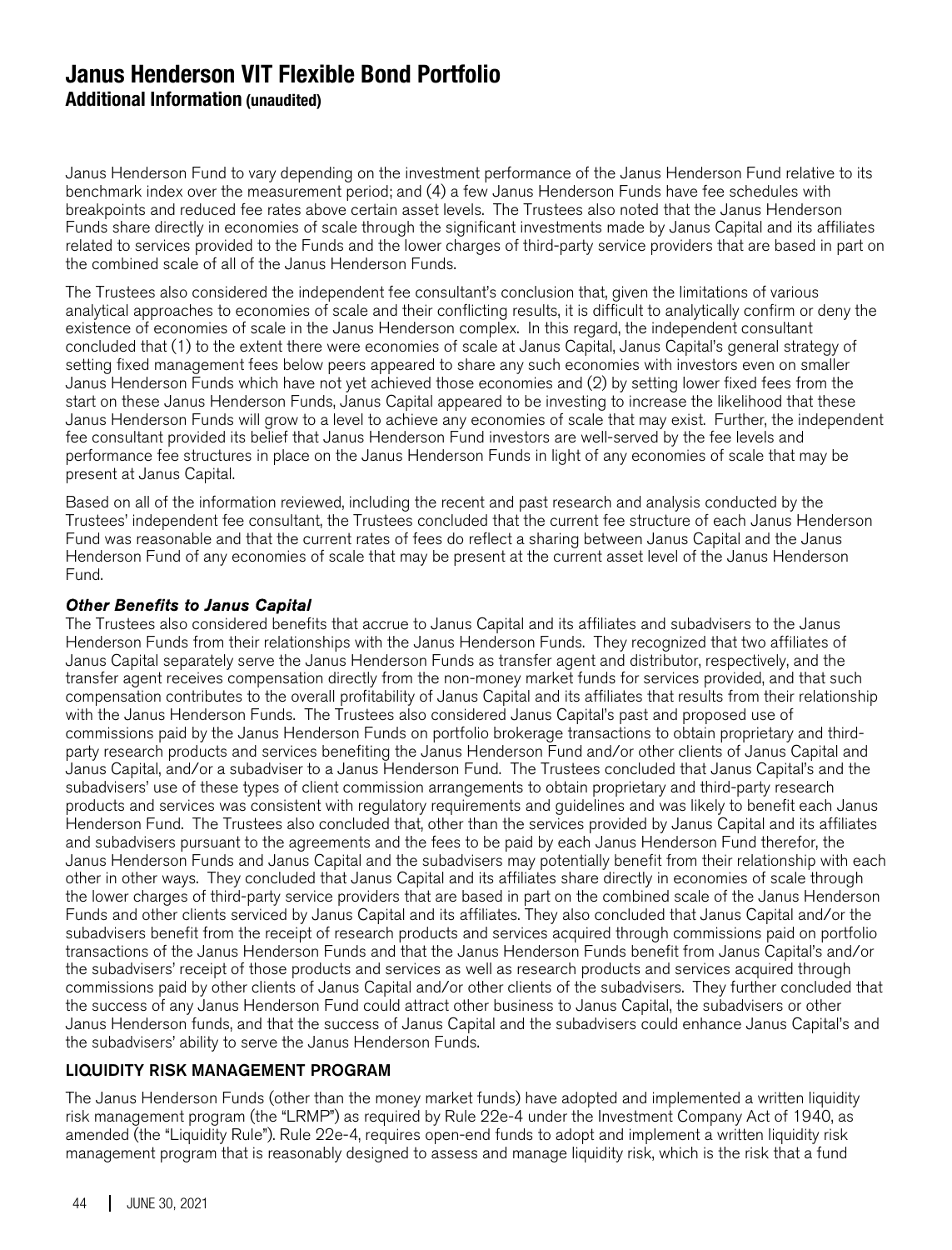could not meet redemption requests without significant dilution of remaining investors' interest in the fund. The LRMP incorporates the following elements: (i) assessment, management, and periodic review of liquidity risk; (ii) classification of portfolio investments; (iii) the establishment and monitoring of a highly liquid investment minimum, as applicable; (iv) a 15% limitation on a Portfolio's illiquid investments; (v) redemptions in-kind; and (vi) board oversight.

The Trustees of the Portfolio (the "Trustees") have designated Janus Capital Management LLC, the Portfolio's investment adviser ("Janus Capital"), as the Program Administrator for the LRMP responsible for administering the LRMP and carrying out the specific responsibilities of the LRMP. A working group comprised of various groups within Janus Capital's business is responsible for administering the LRMP and carrying out the specific responsibilities of different aspects of the LRMP (the "Liquidity Risk Working Group").

The Liquidity Rule requires the Trustees to review at least annually a written report provided by the Program Administrator that addresses the operation of the LRMP and assesses its adequacy and the effectiveness of its implementation, including, if applicable, the operation of the highly liquid investment minimum, and any material changes to the LRMP (the "Program Administrator Report"). During the semi-annual period ended June 30, 2021, the Program Administrator provided the Program Administrator Report to the Trustees which covered the operation of the LRMP from January 1, 2020 through December 31, 2020 (the "Reporting Period").

The Program Administrator Report discussed the operation and effectiveness of the LRMP during the Reporting Period. It noted that the Portfolio was able to meet redemptions during the normal course of business during the Reporting Period, and discussed the additional actions that the Liquidity Risk Working Group took during the period of market volatility in the spring of 2020 to monitor the Portfolio's liquidity. The Program Administrator Report also stated that the Portfolio did not exceed the 15% limit on illiquid assets during the Reporting Period, that the Portfolio held primarily highly liquid assets, and was considered to be a primarily highly liquid fund during the Reporting Period. In addition, the Program Administrator expressed its belief in the Program Administrator Report that the LRMP is reasonably designed and adequate to assess and manage the Portfolio's liquidity risk, taking into account the Portfolio's particular risks and circumstances, and includes policies and procedures reasonably designed to implement each required component of the Liquidity Rule.

There can be no assurance that the LRMP will achieve its objectives in the future. Please refer to your Portfolio's prospectus for more information regarding the risks to which an investment in the Portfolio may be subject.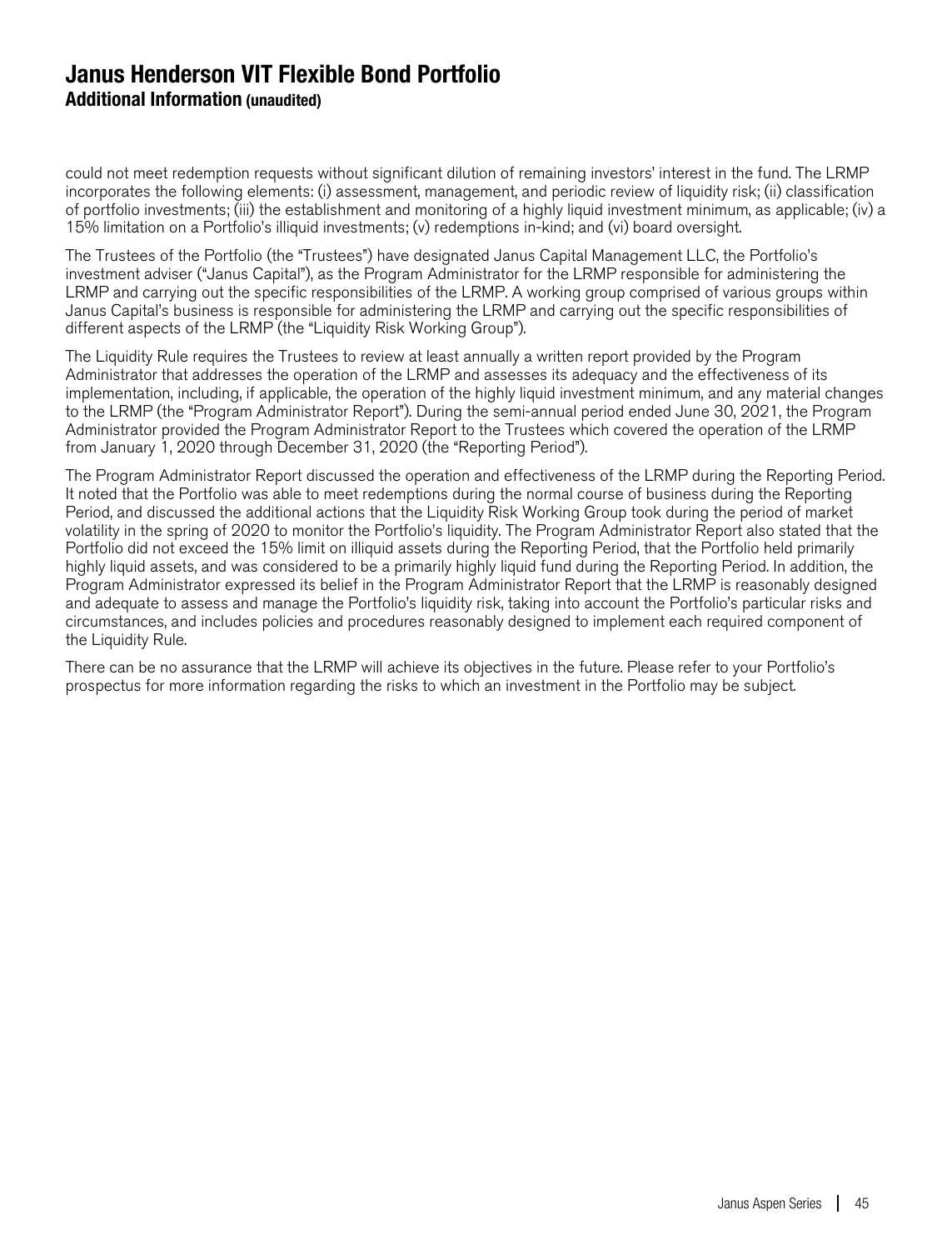## **Janus Henderson VIT Flexible Bond Portfolio Useful Information About Your Portfolio Report (unaudited)**

#### Performance Overviews

Performance overview graphs compare the performance of a hypothetical \$10,000 investment in the Portfolio with one or more widely used market indices. When comparing the performance of the Portfolio with an index, keep in mind that market indices are not available for investment and do not reflect deduction of expenses.

Average annual total returns are quoted for a Portfolio with more than one year of performance history. Average annual total return is calculated by taking the growth or decline in value of an investment over a period of time, including reinvestment of dividends and distributions, then calculating the annual compounded percentage rate that would have produced the same result had the rate of growth been constant throughout the period. Average annual total return does not reflect the deduction of taxes that a shareholder would pay on Portfolio distributions or redemptions of Portfolio shares.

Cumulative total returns are quoted for a Portfolio with less than one year of performance history. Cumulative total return is the growth or decline in value of an investment over time, independent of the period of time involved. Cumulative total return does not reflect the deduction of taxes that a shareholder would pay on Portfolio distributions or redemptions of Portfolio shares.

Pursuant to federal securities rules, expense ratios shown in the performance chart reflect subsidized (if applicable) and unsubsidized ratios. The total annual fund operating expenses ratio is gross of any fee waivers, reflecting the Portfolio's unsubsidized expense ratio. The net annual fund operating expenses ratio (if applicable) includes contractual waivers of Janus Capital and reflects the Portfolio's subsidized expense ratio. Ratios may be higher or lower than those shown in the "Financial Highlights" in this report.

#### Schedule of Investments

Following the performance overview section is the Portfolio's Schedule of Investments. This schedule reports the types of securities held in the Portfolio on the last day of the reporting period. Securities are usually listed by type (common stock, corporate bonds, U.S. Government obligations, etc.) and by industry classification (banking, communications, insurance, etc.). Holdings are subject to change without notice.

The value of each security is quoted as of the last day of the reporting period. The value of securities denominated in foreign currencies is converted into U.S. dollars.

If the Portfolio invests in foreign securities, it will also provide a summary of investments by country. This summary reports the Portfolio exposure to different countries by providing the percentage of securities invested in each country. The country of each security represents the country of risk. A company may be allocated to a country based on other factors such as location of the company's principal office, the location of the principal trading market for the company's securities, or the country where a majority of the company's revenues are derived. The Portfolio's Schedule of Investments relies upon the industry group and country classifications published by Barclays and/or MSCI Inc.

Tables listing details of individual forward currency contracts, futures, written options, swaptions, and swaps follow the Portfolio's Schedule of Investments (if applicable).

#### Statement of Assets and Liabilities

This statement is often referred to as the "balance sheet." It lists the assets and liabilities of the Portfolio on the last day of the reporting period.

The Portfolio's assets are calculated by adding the value of the securities owned, the receivable for securities sold but not yet settled, the receivable for dividends declared but not yet received on securities owned, and the receivable for Portfolio shares sold to investors but not yet settled. The Portfolio's liabilities include payables for securities purchased but not yet settled, Portfolio shares redeemed but not yet paid, and expenses owed but not yet paid. Additionally, there may be other assets and liabilities such as unrealized gain or loss on forward currency contracts.

The section entitled "Net Assets Consist of" breaks down the components of the Portfolio's net assets. Because the Portfolio must distribute substantially all earnings, you will notice that a significant portion of net assets is shareholder capital.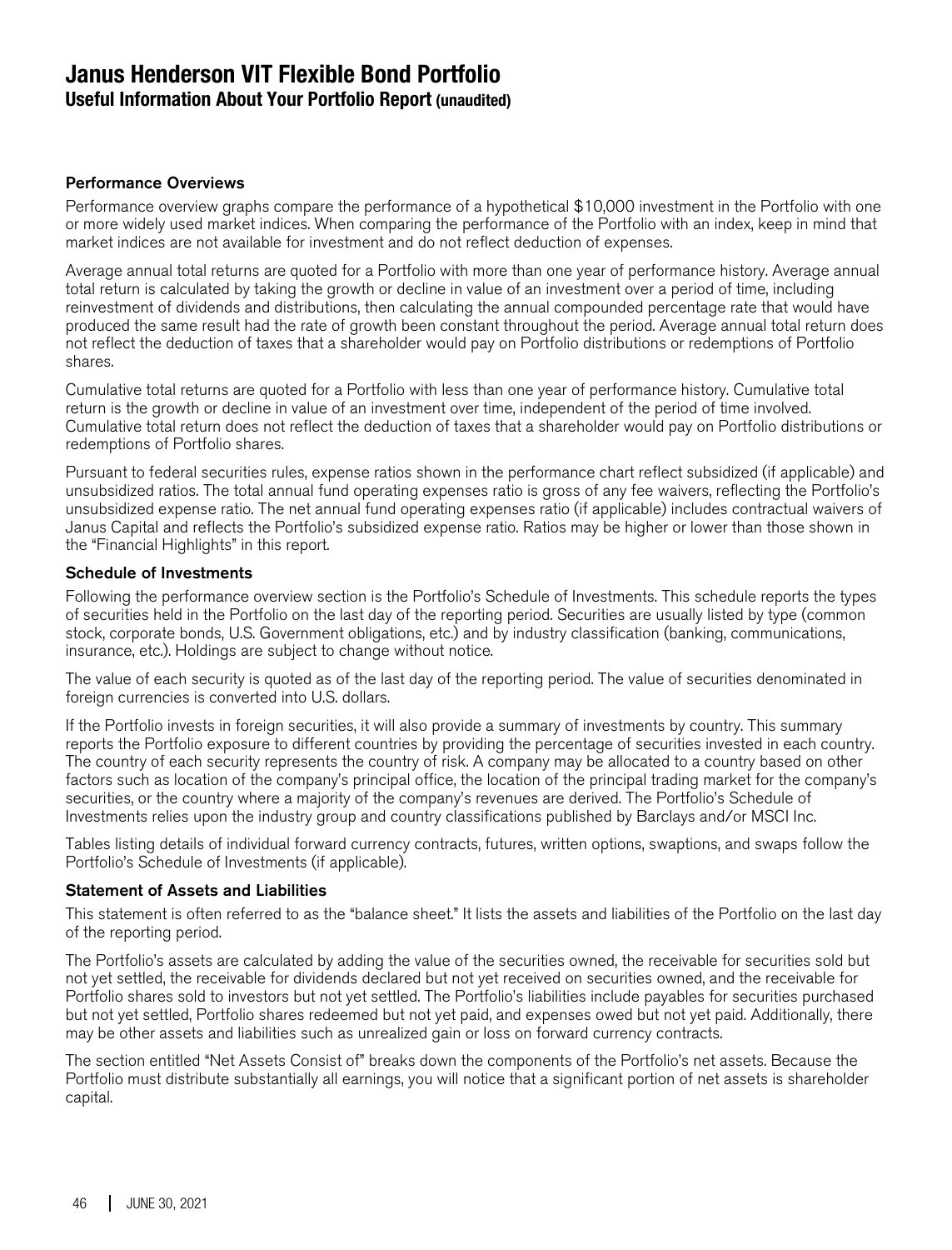## **Janus Henderson VIT Flexible Bond Portfolio Useful Information About Your Portfolio Report (unaudited)**

The last section of this statement reports the net asset value ("NAV") per share on the last day of the reporting period. The NAV is calculated by dividing the Portfolio's net assets for each share class (assets minus liabilities) by the number of shares outstanding.

#### Statement of Operations

This statement details the Portfolio's income, expenses, realized gains and losses on securities and currency transactions, and changes in unrealized appreciation or depreciation of Portfolio holdings.

The first section in this statement, entitled "Investment Income," reports the dividends earned from securities and interest earned from interest-bearing securities in the Portfolio.

The next section reports the expenses incurred by the Portfolio, including the advisory fee paid to the investment adviser, transfer agent fees and expenses, and printing and postage for mailing statements, financial reports and prospectuses. Expense offsets and expense reimbursements, if any, are also shown.

The last section lists the amounts of realized gains or losses from investment and foreign currency transactions, and changes in unrealized appreciation or depreciation of investments and foreign currency-denominated assets and liabilities. The Portfolio will realize a gain (or loss) when it sells its position in a particular security. A change in unrealized gain (or loss) refers to the change in net appreciation or depreciation of the Portfolio during the reporting period. "Net Realized and Unrealized Gain/(Loss) on Investments" is affected both by changes in the market value of Portfolio holdings and by gains (or losses) realized during the reporting period.

#### Statements of Changes in Net Assets

These statements report the increase or decrease in the Portfolio's net assets during the reporting period. Changes in the Portfolio's net assets are attributable to investment operations, dividends and distributions to investors, and capital share transactions. This is important to investors because it shows exactly what caused the Portfolio's net asset size to change during the period.

The first section summarizes the information from the Statement of Operations regarding changes in net assets due to the Portfolio's investment operations. The Portfolio's net assets may also change as a result of dividend and capital gains distributions to investors. If investors receive their dividends and/or distributions in cash, money is taken out of the Portfolio to pay the dividend and/or distribution. If investors reinvest their dividends and/or distributions, the Portfolio's net assets will not be affected. If you compare the Portfolio's "Net Decrease from Dividends and Distributions" to "Reinvested Dividends and Distributions," you will notice that dividends and distributions have little effect on the Portfolio's net assets. This is because the majority of the Portfolio's investors reinvest their dividends and/or distributions.

The reinvestment of dividends and distributions is included under "Capital Share Transactions." "Capital Shares" refers to the money investors contribute to the Portfolio through purchases or withdrawals via redemptions. The Portfolio's net assets will increase and decrease in value as investors purchase and redeem shares from the Portfolio.

#### Financial Highlights

This schedule provides a per-share breakdown of the components that affect the Portfolio's NAV for current and past reporting periods as well as total return, asset size, ratios, and portfolio turnover rate.

The first line in the table reflects the NAV per share at the beginning of the reporting period. The next line reports the net investment income/(loss) per share. Following is the per share total of net gains/(losses), realized and unrealized. Per share dividends and distributions to investors are then subtracted to arrive at the NAV per share at the end of the period. The next line reflects the total return for the period. The total return may include adjustments in accordance with generally accepted accounting principles required at the period end for financial reporting purposes. As a result, the total return may differ from the total return reflected for individual shareholder transactions. Also included are ratios of expenses and net investment income to average net assets.

The Portfolio's expenses may be reduced through expense offsets and expense reimbursements. The ratios shown reflect expenses before and after any such offsets and reimbursements.

The ratio of net investment income/(loss) summarizes the income earned less expenses, divided by the average net assets of the Portfolio during the reporting period. Do not confuse this ratio with the Portfolio's yield. The net investment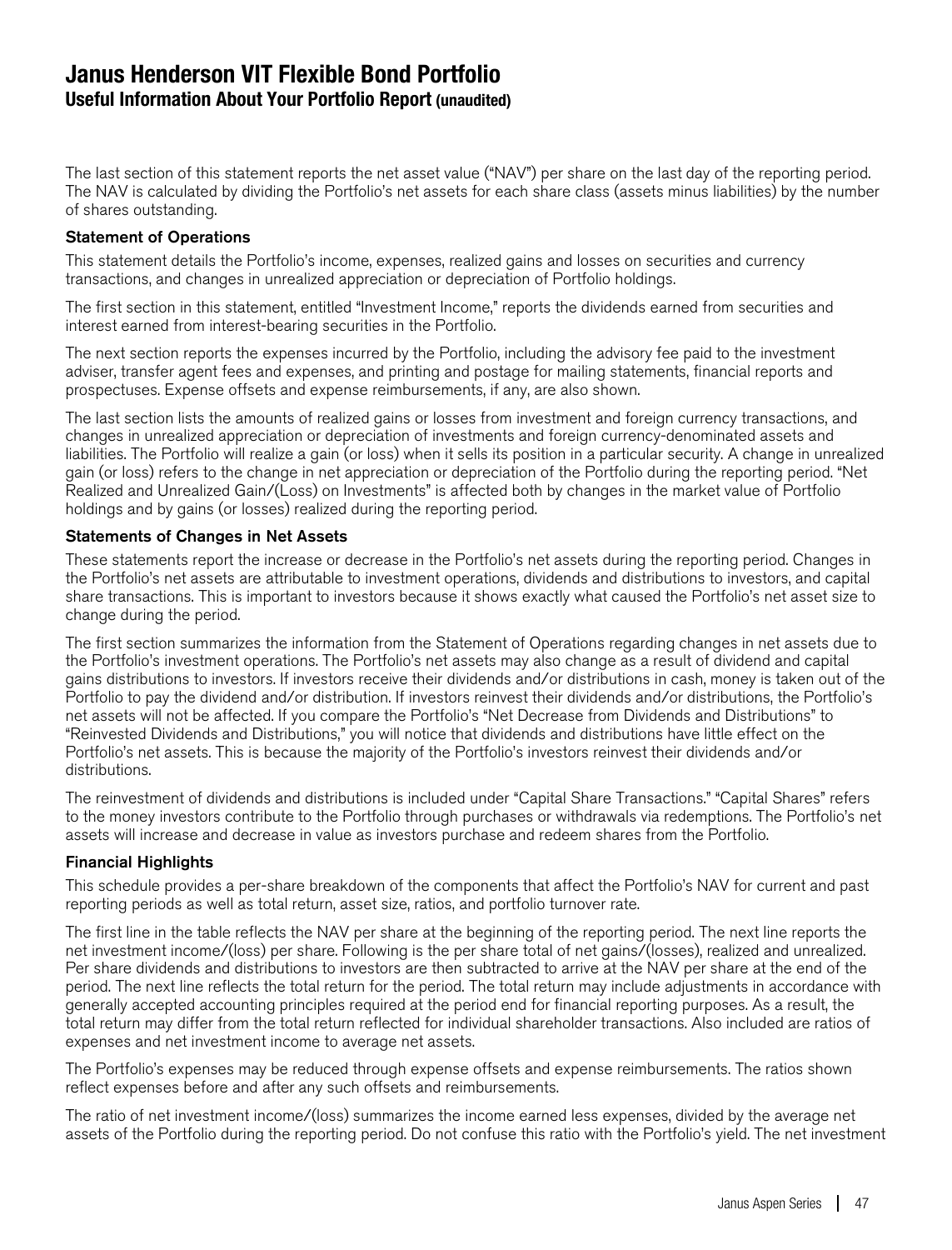## **Janus Henderson VIT Flexible Bond Portfolio Useful Information About Your Portfolio Report (unaudited)**

income ratio is not a true measure of the Portfolio's yield because it does not take into account the dividends distributed to the Portfolio's investors.

The next figure is the portfolio turnover rate, which measures the buying and selling activity in the Portfolio. Portfolio turnover is affected by market conditions, changes in the asset size of the Portfolio, fluctuating volume of shareholder purchase and redemption orders, the nature of the Portfolio's investments, and the investment style and/or outlook of the portfolio manager(s) and/or investment personnel. A 100% rate implies that an amount equal to the value of the entire portfolio was replaced once during the fiscal year; a 50% rate means that an amount equal to the value of half the portfolio is traded in a year; and a 200% rate means that an amount equal to the value of the entire portfolio is traded every six months.